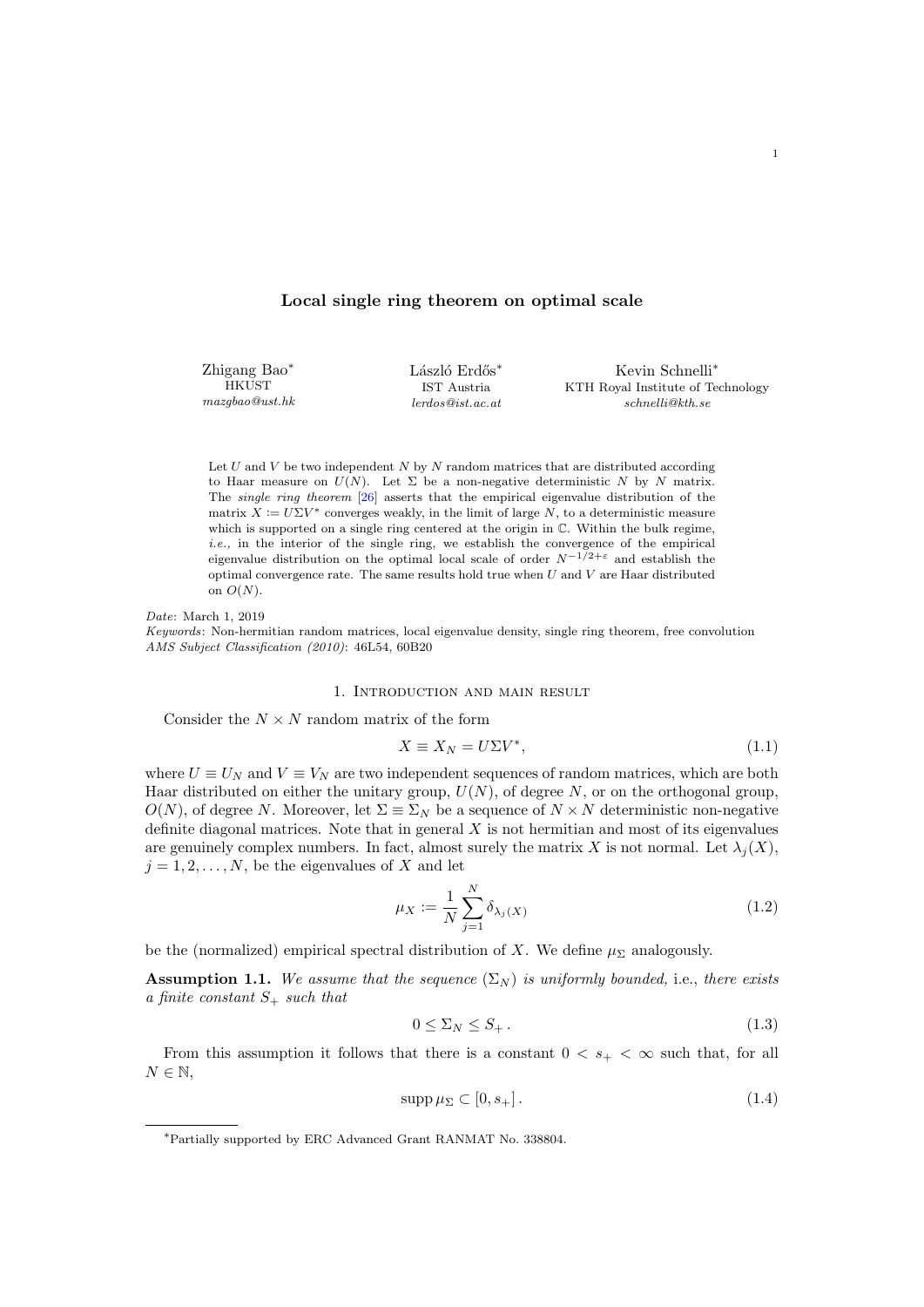We first consider the situation where there exists a limiting measure  $\mu_{\sigma}^*$  of  $\mu_{\Sigma}$ , *i.e.*,

<span id="page-1-8"></span><span id="page-1-1"></span>
$$
d_{L}(\mu_{\Sigma}, \mu_{\sigma}) \to 0, \qquad (1.5)
$$

as  $N \to \infty$ , where d<sub>L</sub> denotes the Lévy distance. Given such a  $\mu_{\sigma}$  on  $[0, \infty)$ , we define

$$
r_{-} := \left(\int_{\mathbb{R}^{+}} x^{-2} d\mu_{\sigma}(x)\right)^{-\frac{1}{2}}, \qquad r_{+} := \left(\int_{\mathbb{R}^{+}} x^{2} d\mu_{\sigma}(x)\right)^{\frac{1}{2}}, \tag{1.6}
$$

where we set  $r_0 = 0$  in case the integral in its definition diverges. Note that if  $\mu_{\sigma}$  is supported more than one point, we have  $r<sub>-</sub> < r<sub>+</sub>$  as follows from Schwarz inequality. We let

$$
\mathcal{R}_{\sigma} \equiv \mathcal{R}(\mu_{\sigma}) := \{ w \in \mathbb{C} : r_{-} < |w| < r_{+} \} \tag{1.7}
$$

be the ring in  $\mathbb C$  with radii  $r_-\$  and  $r_+$ . In case  $r_-=0$ ,  $\mathcal R_{\sigma}$  is the punctuated disc of radius  $r_+$ .

For a probability measure  $\mu$  on  $\mathbb R$  we denote by  $\mu^{\text{sym}}$  its symmetrization, *i.e.*,  $\mu^{\text{sym}}(A)$  :=  $\frac{1}{2} \big[ \mu(A) + \mu(-A) \big]$  for any Borel set  $A \subset \mathbb{R}$ . For  $r \in \mathbb{R}^+$ , set

<span id="page-1-7"></span>
$$
\mu_{\sigma,r} := \mu_{\sigma}^{\text{sym}} \boxplus \delta_r^{\text{sym}},\tag{1.8}
$$

where  $\boxplus$  denotes the free additive convolution of probability measures on  $\mathbb{R}$ ; see Subsection [2.1.](#page-4-0)

Given a probability measure  $\mu$  on  $\mathbb{R}$ , its *Stieltjes transform*,  $m_{\mu}$ , on the complex upper half-plane  $\mathbb{C}^+ := \{ z \in : \text{Im } z > 0 \}$  is defined by

$$
m_{\mu}(z) := \int_{\mathbb{R}} \frac{\mathrm{d}\mu(x)}{x - z}, \qquad z \in \mathbb{C}^{+} \,. \tag{1.9}
$$

<span id="page-1-2"></span>**Theorem 1.2** (Single ring theorem, [\[26\]](#page-60-0)). Assume that Assumption [1.1](#page-0-0) holds and that there is a compactly supported probability measure  $\mu_{\sigma}$  on  $[0,\infty)$ , which is supported at more than one point, such that [\(1.5\)](#page-1-1) holds. Assume in addition that there are constants  $k, k_1 > 0$  such that

<span id="page-1-6"></span><span id="page-1-4"></span><span id="page-1-3"></span>
$$
\operatorname{Im} m_{\mu_{\Sigma}}(z) \le k_1 \tag{1.10}
$$

on  $\{z \in \mathbb{C}^+ : \text{Im } z > N^{-k}\}\$ . Then the empirical spectral distribution  $\mu_X$  converges weakly (in probability) to a deterministic probability measure  $\rho_{\sigma}$  supported on  $\overline{\mathcal{R}_{\sigma}}$ . The limiting measure is absolutely continuous with respect to Lebesgue measure and given by

$$
\rho_{\sigma}(w) d^2 w = \frac{1}{2\pi} \Delta_w \left( \int_{\mathbb{R}} \log |s| \mu_{\sigma,|w|}(\mathrm{d}s) \right) d^2 w, \qquad w \in \mathcal{R}_{\sigma}, \qquad (1.11)
$$

where  $\Delta_w = 4 \partial_w \partial_{\overline{w}}$  is the Laplacian on  $\mathbb C$  and  $d^2w \equiv dw \wedge d\overline{w}$  is Lebesgue measure on  $\mathbb C$ .

Remark 1.3. In Theorem [1.2,](#page-1-2) U and V may be both Haar distributed on  $U(N)$  or on  $O(N)$ .

<span id="page-1-5"></span>Remark 1.4. In its original form Theorem [1.2](#page-1-2) was proved by Guionnet, Krishnapur and Zeitouni in [\[26\]](#page-60-0) under a further assumption on the smallest singular value of the matrix  $X - z$ ,  $z \in \mathbb{C}$ . This hard-to-check condition was removed by Rudelson and Vershynin in [\[34\]](#page-60-1) (c.f., Theorem [2.6](#page-7-0) below), which yields Theorem [1.2.](#page-1-2)

Remark 1.5. The measure  $\rho_{\sigma}$  was first computed in [\[27\]](#page-60-2). It has a direct interpretation in free probability theory, in fact it is the Brown measure of the free product of a Haar unitary and an element  $\sigma$  on a noncommutative probability space; see [\[27\]](#page-60-2) for more details.

<span id="page-1-0"></span><sup>∗</sup>We will often use the convention that capital letters indicate random matrices and the corresponding small letters indicate their limiting objects.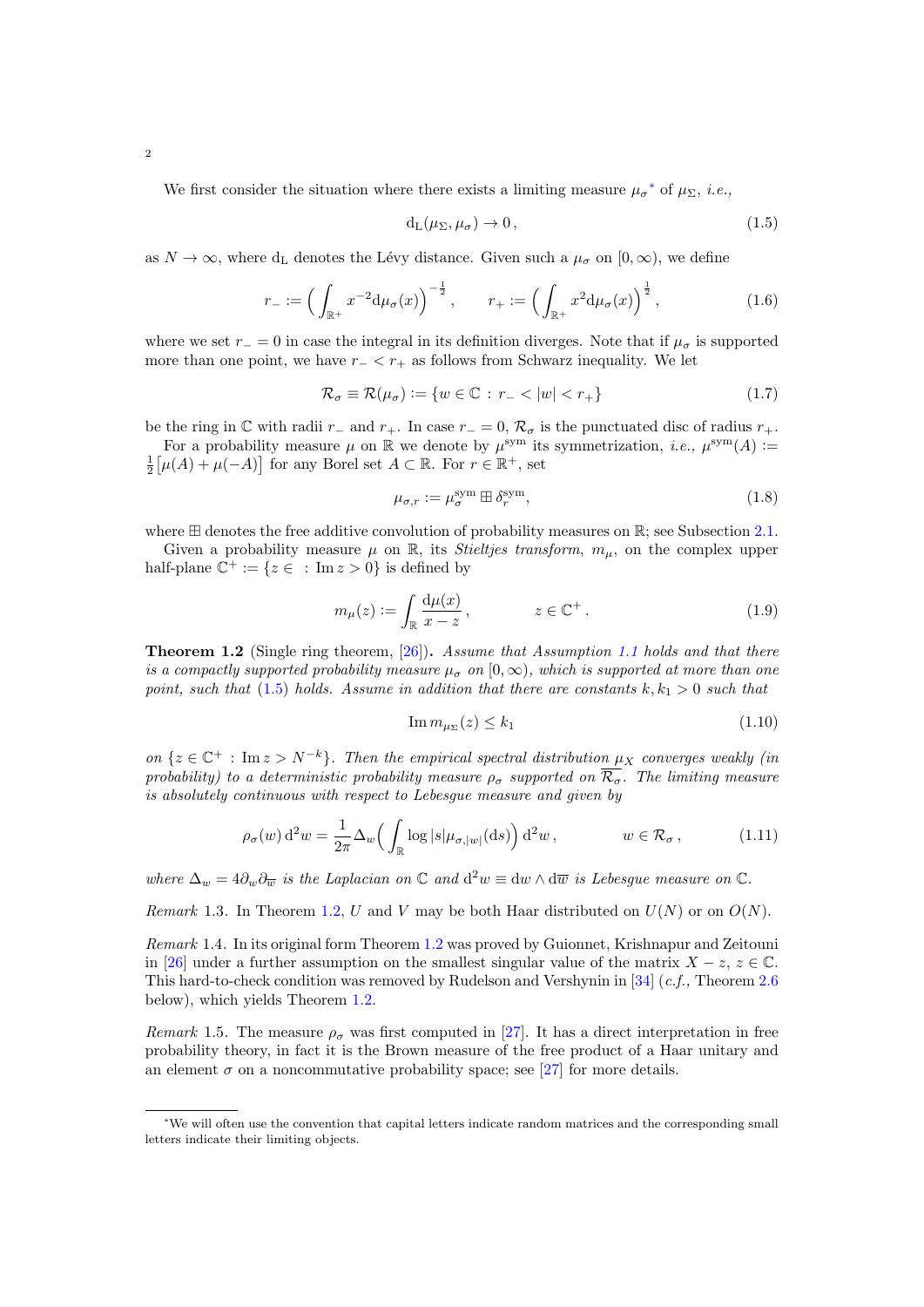1.1. Local single ring law. To state our results, we use the following definition on highprobability estimates from [\[20\]](#page-60-3). In Appendix [A](#page-55-0) we collect some of its properties.

<span id="page-2-6"></span>**Definition 1.6.** Let  $\mathcal{X} \equiv \mathcal{X}^{(N)}$ ,  $\mathcal{Y} \equiv \mathcal{Y}^{(N)}$  be two sequences of nonnegative random variables. We say that Y stochastically dominates X if, for all (small)  $\epsilon > 0$  and (large)  $D > 0$ ,

<span id="page-2-0"></span>
$$
\mathbb{P}(\mathcal{X}^{(N)} > N^{\epsilon} \mathcal{Y}^{(N)}) \le N^{-D},\tag{1.12}
$$

for sufficiently large  $N \ge N_0(\epsilon, D)$ , and we write  $\mathcal{X} \prec \mathcal{Y}$ . When  $\mathcal{X}^{(N)}$  and  $\mathcal{Y}^{(N)}$  depend on a parameter  $v \in V$  (typically an index label or a spectral parameter), then  $\mathcal{X}(v) \prec \mathcal{Y}(v)$ , uniformly in  $v \in V$ , means that the threshold  $N_0(\epsilon, D)$  can be chosen independently of v.

Motivated by [\(1.11\)](#page-1-3) we introduce a probability measure  $\rho_{\Sigma}$  on C by requiring

$$
d\rho_{\Sigma}(w) = \frac{1}{2\pi} \Delta_w \left( \int_{\mathbb{R}} \log |s| d\mu_{\Sigma,|w|}(s) \right) d^2w, \qquad w \in \mathbb{C}, \qquad (1.13)
$$

where

$$
\mu_{\Sigma,r} := \mu_{\Sigma}^{\text{sym}} \boxplus \delta_r^{\text{sym}}, \qquad r \ge 0,
$$
\n(1.14)

and  $\Delta_w$  is the Laplacian on  $\mathbb C$  in the sense of distributions.

Remark 1.7. The fact that formula [\(1.13\)](#page-2-0) defines a probability measure follows from previous work on the subject which we shortly summarize here.

Consider a non-commutative W<sup>\*</sup>-probability space  $(\mathcal{M}, \tau)$ , with  $\tau$  a trace. Let u be a Haar unitary element and let  $t = t^*$  be \*-free from u and such that the distribution of t, *i.e.*, its spectral measure, is given by  $\mu_{\Sigma}$ . Let  $\tilde{\mu}_{\Sigma,w}$  be the spectral measure of  $|ut - width|$ , with id the unit in M and  $w \in \mathbb{C}$ . Then the Brown measure for the product ut is given by the Riesz measure associated to the subharmonic function

$$
\mathbb{C} \ni w \mapsto \int_{\mathbb{R}} \log |s| \mathrm{d}\widetilde{\mu}_{\Sigma,w}(s) , \qquad (1.15)
$$

c.f., Section 2 of [\[27\]](#page-60-2). Haagerup and Larsen showed in Proposition 3.5 in [27] that  $\widetilde{\mu}_{\Sigma,w}$  =  $\mu_{\Sigma,|w|}$ . Hence  $\rho_{\Sigma}$  in [\(1.13\)](#page-2-0) can be characterized as the Brown measure of ut which by construction is a probability measure.

The main result of this paper is the following local single theorem in the bulk. Notice that [\(1.5\)](#page-1-1) is not assumed, we only require that  $d_L(\mu_{\Sigma}, \mu_{\sigma}) \leq b$ , for some small constant  $b > 0$ , for N sufficiently large.

<span id="page-2-2"></span>**Theorem 1.8.** Suppose that Assumption [1.1](#page-0-0) holds. Let  $\mu_{\sigma}$  be a compactly supported probability measure on  $[0, \infty)$  which is supported at more than one point. Fix any (small)  $\tau > 0$  and define

$$
\mathcal{R}_{\sigma}^{\tau} := \{ w \in \mathbb{C} : r_- + \tau \le |w| \le r_+ - \tau \} \subset \mathcal{R}_{\sigma},
$$
\n(1.16)

where  $r_{\pm} \equiv r_{\pm}(\mu_{\sigma})$  are given in [\(1.10\)](#page-1-4). Then there exists a (small) constant  $b_0 > 0$  and  $N_0 \in \mathbb{N}$ , depending only on  $\mu_{\sigma}$  and  $S_+$ , such that whenever the Lévy distance  $d_L(\mu_{\Sigma}, \mu_{\sigma})$ satisfies

<span id="page-2-5"></span><span id="page-2-4"></span><span id="page-2-3"></span><span id="page-2-1"></span>
$$
\sup_{N \ge N_0} d_L(\mu_\Sigma, \mu_\sigma) \le b \,, \tag{1.17}
$$

for some  $b \leq b_0$ , then the following holds. Choose any  $w_0 \in \mathcal{R}^{\tau}_{\sigma}$ . Let  $f : \mathbb{C} \to \mathbb{R}$  be a smooth function such that  $||f||_{\infty} \leq C_0$  and  $f(z) = 0$  for all  $|z| \geq C_0$ , for some positive constant  $C_0$ . For  $\alpha \in (0, 1/2)$  set

$$
f_{w_0}(w) := N^{2\alpha} f(N^{\alpha}(w - w_0)).
$$
\n(1.18)

Then we have for any  $\alpha \in (0, 1/2)$  that the estimate

$$
\left|\frac{1}{N}\sum_{i=1}^{N}f_{w_0}(\lambda_i(X)) - \int_{\mathcal{R}_{\sigma}}f_{w_0}(w)\mathrm{d}\rho_{\Sigma}(w)\right| \prec N^{-1+2\alpha} \|\Delta f\|_{\mathcal{L}^1(\mathbb{C})}
$$
(1.19)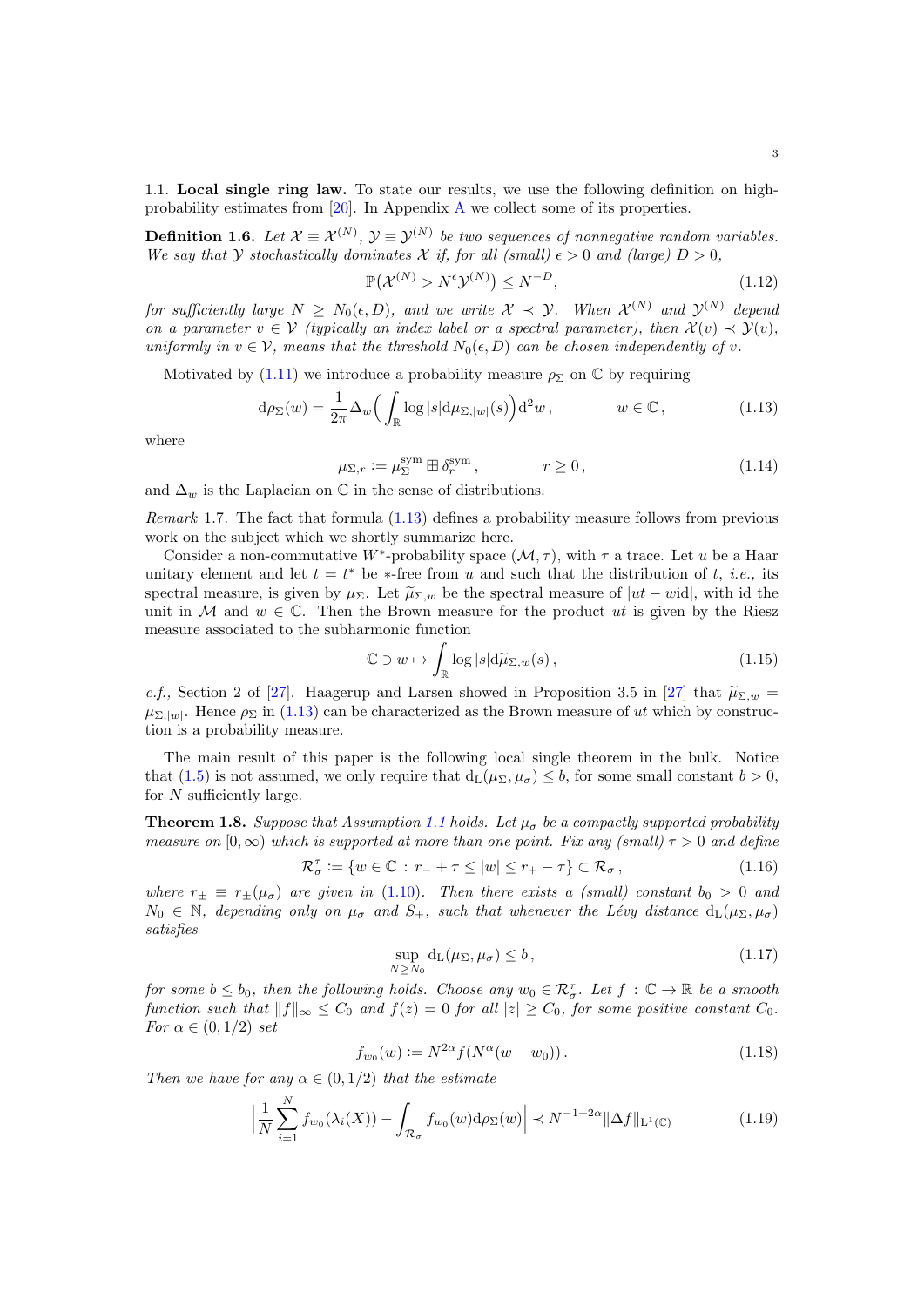holds uniformly in f and in  $w_0 \in \mathcal{R}_{\sigma}^{\tau}$ , for N sufficiently large, depending on  $\tau$ ,  $S_+$ ,  $\mu_{\sigma}$  and  $C_0$ .

Remark 1.9. Note that we can choose  $\alpha$  in [\(1.19\)](#page-2-1), almost as large as 1/2 in order to have an effective bound on the error term. Since the typical distance between the eigenvalues in the bulk of the ring  $\mathcal{R}_{\sigma}$  is of order  $N^{-1/2}$ , our result is optimal, both in terms of range of the exponent  $\alpha$  and the error term on the right side of [\(1.19\)](#page-2-1). In particular, this improves the recent local single ring theorem of Benaych-Georges in [\[10\]](#page-59-0) from scale  $(\log N)^{-1/4}$  to the optimal scale  $N^{-1/2+\epsilon}$ , for any small  $\epsilon > 0$ .

Remark 1.10. Theorem [1.8](#page-2-2) holds with U, V being Haar distributed on either  $U(N)$  or on  $O(N)$ .

<span id="page-3-3"></span>Remark 1.11. Note that  $w_0$  in Theorem [1.8](#page-2-2) is chosen to be the (open) single ring  $\mathcal{R}_{\sigma}$ , in particular w<sub>0</sub> stays away from the boundary of  $\mathcal{R}_{\sigma}$ . In case  $r = 0$ ,  $\mathcal{R}_{\sigma}$  is a punctuated disc. It has been proved in [\[25,](#page-60-4) [9\]](#page-59-1) that there are no outliers at an order one distance from  $\mathcal{R}_{\sigma}$ .

Let  $f : \mathbb{C} \to \mathbb{R}$  be smooth and supported on  $\mathcal{R}_{\sigma}^{\tau}$ , for some (small)  $\tau > 0$ . Following the proof of Theorem [1.8](#page-2-2) it is straightforward to verify that [\(1.19\)](#page-2-1) also holds with  $\alpha = 0$  and  $f_{w_0}$ replaced with  $f$ , provided that the support of the function  $f$  stays away from the spectral edges, *i.e.*, is contained in  $\mathcal{R}_{\sigma}^{\tau}$ .

The following corollary of Theorem [1.8](#page-2-2) expresses the speed of convergence in the single ring theorem on the macroscopic scale.

<span id="page-3-1"></span>Corollary 1.12. Under the conditions and with the notations of Theorem [1.8,](#page-2-2) we have that

<span id="page-3-0"></span>
$$
\left| \frac{1}{N} \sum_{i=1}^{N} f(\lambda_i(X)) - \int_{\mathcal{R}_{\sigma}} f(w) d\rho_{\sigma}(w) \right| \prec \|\Delta f\|_{\mathcal{L}^1(\mathbb{C})} \left(\frac{1}{N} + b\right),\tag{1.20}
$$

uniformly for any function f supported in  $\mathcal{R}^{\tau}_{\sigma}$  with a bound  $||f||_{\infty} \leq C_0$ , for N sufficiently large, depending on  $\tau$ ,  $S_+$ ,  $\mu_{\sigma}$  and  $C_0$ .

Remark 1.13. In [\(1.20\)](#page-3-0) the measure  $\rho_{\sigma}$  is given by [\(1.11\)](#page-1-3). By Theorem 4.4 and Corollary 4.5 of [\[27\]](#page-60-2), the measure  $\rho_{\sigma}$  is absolutely continuous on  $\mathbb{C}\backslash\{0\}$  with respect to Lebesgue measure. Moreover, it satisfies  $\rho_{\sigma}(\{0\}) = \mu_{\sigma}(\{0\})$ . (In case  $\mu_{\sigma}(\{0\}) > 0$ , we have  $r_{-} = 0$ .) Note however that we have to exclude the point  $w = 0$  in our results since it is outside  $\mathcal{R}_{\sigma}$ .

<span id="page-3-2"></span>Remark 1.14. Note that in Theorem [1.8](#page-2-2) and Corollary [1.12](#page-3-1) we do not require any regularity assumption on the measure  $\mu_{\sigma}$ , we even allow for atoms in  $\mu_{\sigma}$ . In particular, sending  $b \rightarrow$ 0, as  $N \to \infty$ , Corollary [1.12](#page-3-1) also implies that Assumption [1.1](#page-0-0) and [\(1.5\)](#page-1-1) together imply  $d_L(\rho_{\Sigma}, \rho_{\sigma}) \to 0$ , as  $N \to \infty$ , thus removing the regularity condition [\(1.10\)](#page-1-4) in the bulk from the single ring theorem, this answers a question in [\[26,](#page-60-0) Remark 2].

1.2. Summary of previous results. The first single ring theorem was established by Feinberg and Zee for a class of unitary invariant ensemble in [\[23\]](#page-60-5), but without full rigor. The complete mathematical proof was given by Guionnet, Krishnapur and Zeitouni [\[26\]](#page-60-0); see also Remarks [1.4](#page-1-5) and [1.14](#page-3-2) for relaxing some conditions.

In spirit of the Wigner ensemble for the Hermitian case, the Ginibre ensemble can also be naturally extended by considering arbitrary i.i.d. entries; however, the unitary invariance property is lost in this generalization. Starting from the work of Girko [\[24\]](#page-60-6), until the final result of Tao and Vu [\[35\]](#page-60-7) with the least moment assumption, there have been many works devoted in proving circular law for general distribution. We refer to the survey [\[13\]](#page-59-2) for more references in this direction. A prominent idea called Hermitization was introduced by Girko in [\[24\]](#page-60-6). This method translates spectral distribution problems of a non-Hermitian matrix to those of a Hermitian matrix (of double dimension), whose spectral properties can be studied with more established techniques.

Similarly to Wigner's original semicircle law, the single ring theorem establishes weak convergence of the spectral distribution, *i.e.*, it captures the density of eigenvalues on the global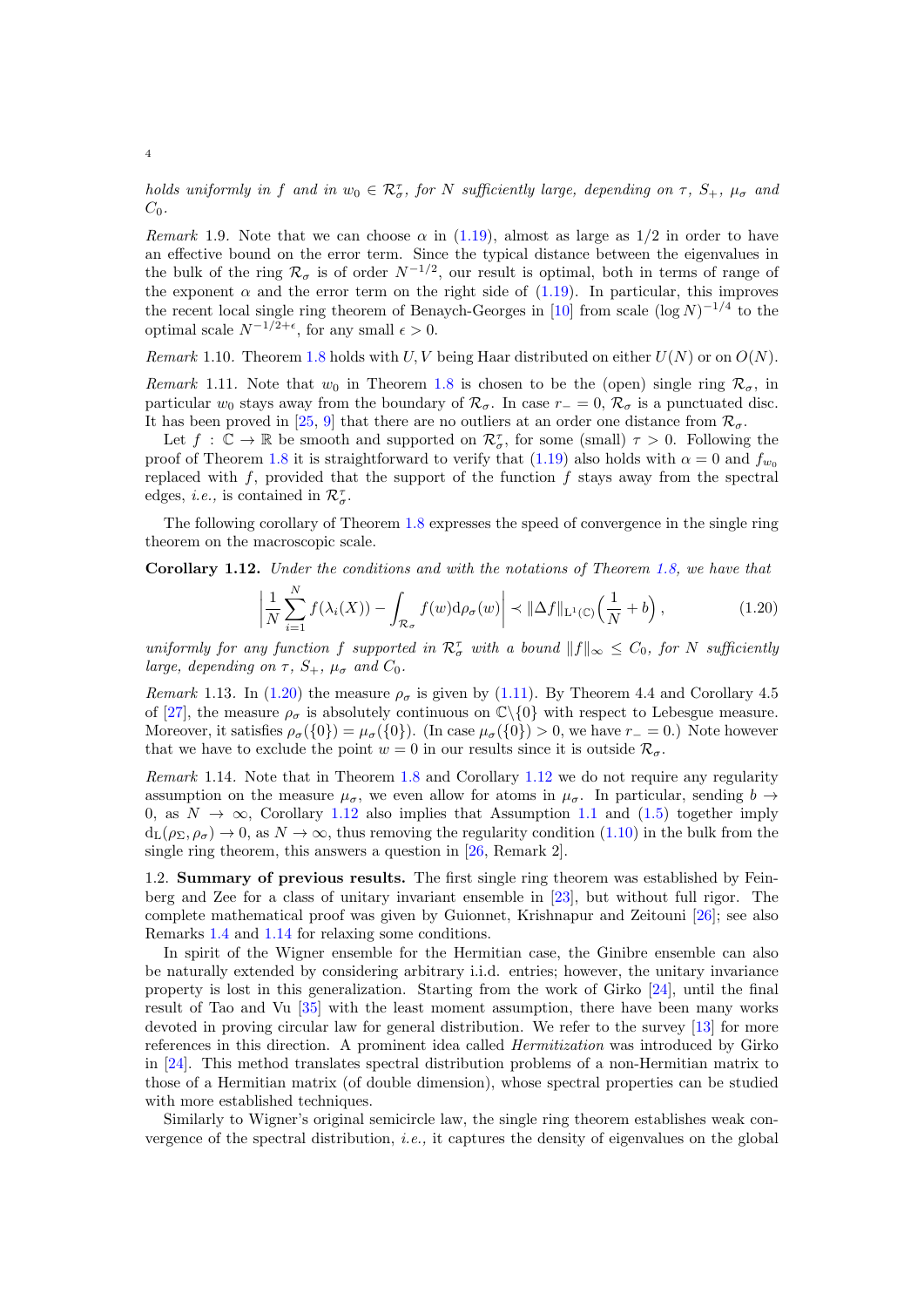scale. Since the typical distance between nearby eigenvalues is very small, of order  $N^{-1/2}$ , it is natural to ask whether the empirical density can also be approximated by the deterministic limit density on some local scale. Ideally, such *local law* should hold on the smallest possible scale, *i.e.*, just above the scale  $N^{-1/2}$ . In the Hermitian case, the local laws for Wigner and related ensembles have been extensively studied in the recent years, see  $e.g.$  [\[18\]](#page-60-8) for a survey and references therein; the optimal local scale has been first achieved in [\[21\]](#page-60-9).

With the aid of Girko's Hermitization, local laws for non-Hermitian matrices can be obtained via studying the local law for certain Hermitian matrices. With this strategy, the local circular law on optimal scale was established in the series of works Bourgade, Yau and Yin [\[14,](#page-59-3) [15\]](#page-59-4) and Yin [\[38\]](#page-60-10). The first local single ring theorem was obtained by Benaych-Georges in [\[10\]](#page-59-0), down to the scale  $(\log N)^{-\frac{1}{4}}$ , by proving the matrix subordination for Girko's Hermitization of X in  $(1.1)$ , c.f.,  $(2.14)$ . The strategy of matrix subordination was originally introduced by Kargin in [\[28\]](#page-60-11) for proving a local law in the additive matrix model  $A + UBU^*$ , where A and B are deterministic Hermitian matrices and  $U$  is a Haar unitary. This additive model shares certain similarities with the Hermitization of the model  $X = U\Sigma V^*$ , but the latter has a block structure and thus we call it block additive model (c.f.,  $(4.2)$ ). Recently, in [\[3,](#page-59-5) [4,](#page-59-6) [5\]](#page-59-7), we obtained the local law of the additive model  $A + UBU^*$  on the optimal scale. The approach developed in these works opens up a path to treat the optimal local law in the block additive model, hence also sheds light on the optimal local single ring theorem. The key difference is that in the block additive model the Haar unitary matrices provide only a randomized  $U(N) \times U(N)$ symmetry instead of the full  $U(2N)$  symmetry. In particular, the coupling between the blocks is deterministic, so the mixing mechanism is much weaker. A more detailed overview of the proof strategy and the difficulties will be given in Section [4.2.](#page-14-0)

1.3. Notational conventions. We use the symbols  $O(\cdot)$  and  $o(\cdot)$  for the standard big-O and little-o notation. We use  $c$  and  $C$  to denote strictly positive constants that do not depend on N. Their values may change from line to line.

We denote by  $M_N(\mathbb{C})$  the set of  $N \times N$  matrices over  $\mathbb{C}$ . For  $A \in M_N(\mathbb{C})$ , we denote by  $\|A\|$  its operator norm and by  $\|A\|_2$  its Hilbert-Schmidt norm. The matrix entries of A are denoted by  $A_{ij}$ .

Let  $g = (g_1, \ldots, g_N)$  be a real or complex Gaussian vector. We write  $g \sim \mathcal{N}_{\mathbb{R}}(0, \sigma^2 I_N)$  if  $g_1, \ldots, g_N$  are independent and identically distributed (i.i.d.)  $N(0, \sigma^2)$  normal variables; and we write  $g \sim \mathcal{N}_{\mathbb{C}}(0, \sigma^2 I_N)$  if  $g_1, \ldots, g_N$  are i.i.d.  $N_{\mathbb{C}}(0, \sigma^2)$  variables, where  $g_i \sim N_{\mathbb{C}}(0, \sigma^2)$ means that Re  $g_i$  and Im  $g_i$  are independent  $N(0, \frac{\sigma^2}{2})$  $(\frac{5}{2})$  normal variables.

We use double brackets to denote index sets, *i.e.*, for  $n_1, n_2 \in \mathbb{R}$ ,  $[n_1, n_2] := [n_1, n_2] \cap \mathbb{Z}$ .

Acknowledgment: Part of this work was accomplished when Z.-G. B. and K. S. were working at IST Austria with the support of ERC Advanced Grant RANMAT No. 338804. Support and hospitality are gratefully acknowledged. We thank an anonymous referee for very useful comments and suggestions.

### 2. Preliminaries and main technical task

<span id="page-4-0"></span>2.1. Free additive convolution. We recall some basic notions and results for the free additive convolution. We follow the notational conventions in our previous paper [\[2\]](#page-59-8).

Let  $\mu$  be a Borel probability measure on R and recall its Stieltjes transform  $m_{\mu}$  defined in [\(1.9\)](#page-1-6). Note that  $m_{\mu} : \mathbb{C}^+ \to \mathbb{C}^+$  is an analytic function such that

<span id="page-4-1"></span>
$$
\lim_{\eta \nearrow \infty} i\eta \, m_{\mu}(i\eta) = -1. \tag{2.1}
$$

Conversely, if  $m : \mathbb{C}^+ \to \mathbb{C}^+$  is an analytic function such that  $\lim_{\eta \nearrow \infty} i\eta m(i\eta) = -1$ , then m is the Stieltjes transform of a probability measure  $\mu$ .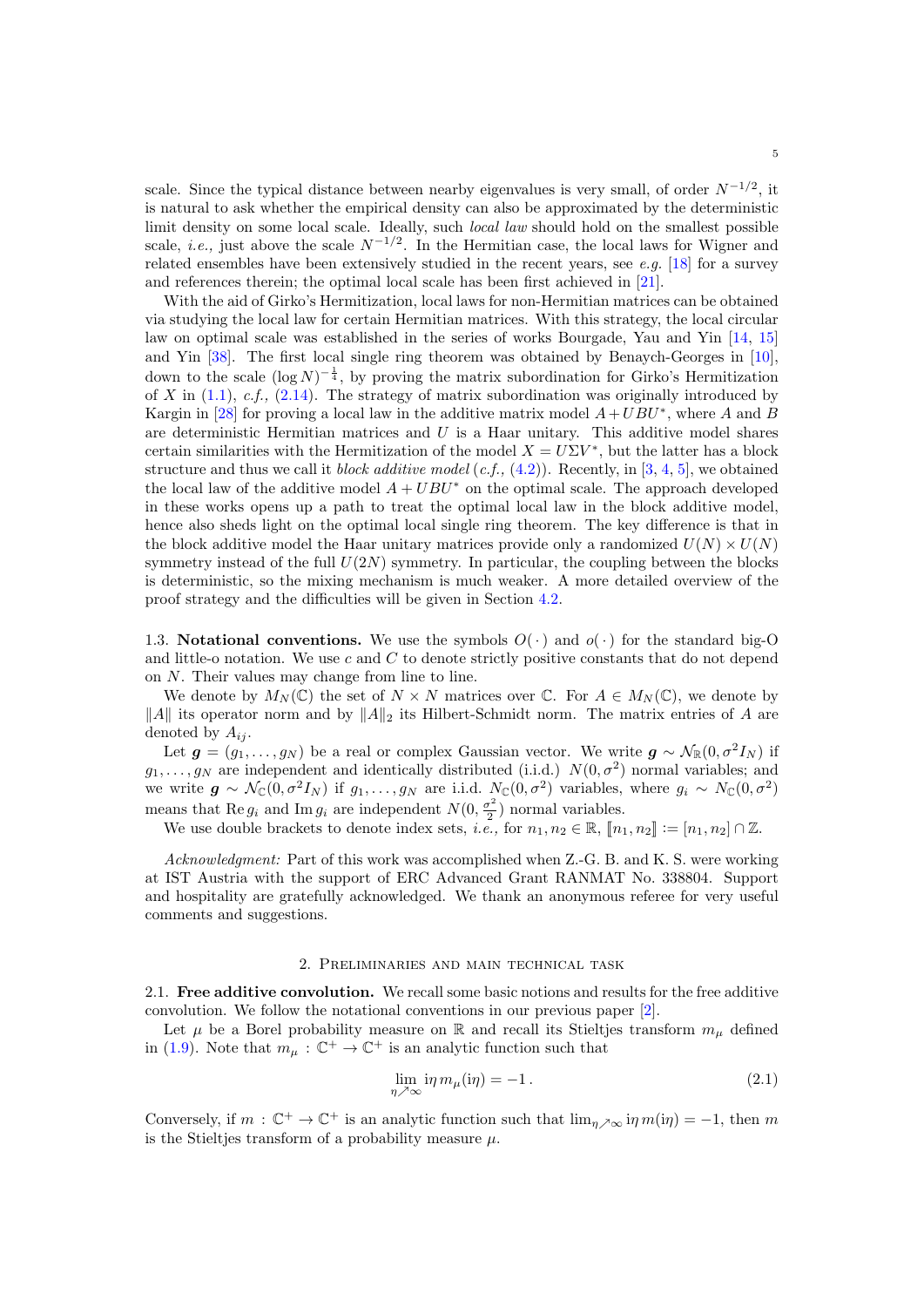Given a Borel probability measure  $\mu$  on  $\mathbb{R}$ , let  $F_{\mu}$  be the negative reciprocal Stieltjes transform of  $\mu$ ,

$$
F_{\mu}(z) := -\frac{1}{m_{\mu}(z)}, \qquad z \in \mathbb{C}^{+}.
$$
 (2.2)

Observe that

<span id="page-5-1"></span><span id="page-5-0"></span>
$$
\lim_{\eta \nearrow \infty} \frac{F_{\mu}(\mathrm{i}\eta)}{\mathrm{i}\eta} = 1, \tag{2.3}
$$

as follows from [\(2.1\)](#page-4-1). Note that  $F_{\mu}$  is analytic on  $\mathbb{C}^{+}$  with nonnegative imaginary part.

The *free additive convolution* is the symmetric binary operation on Borel probability measures on R characterized by the following result.

<span id="page-5-5"></span>**Theorem 2.1** (Theorem 4.1 in [\[8\]](#page-59-9), Theorem 2.1 in [\[16\]](#page-59-10)). Given two Borel probability measures,  $\mu_1$  and  $\mu_2$ , on  $\mathbb R$ , there exist unique analytic functions,  $\omega_1, \omega_2 : \mathbb C^+ \to \mathbb C^+$ , such that,

(i) for all  $z \in \mathbb{C}^+$ ,  $\text{Im}\,\omega_1(z)$ ,  $\text{Im}\,\omega_2(z) \ge \text{Im}\,z$ , and

<span id="page-5-3"></span>
$$
\lim_{\eta \nearrow \infty} \frac{\omega_1(i\eta)}{i\eta} = \lim_{\eta \nearrow \infty} \frac{\omega_2(i\eta)}{i\eta} = 1 ;
$$
\n(2.4)

(*ii*) for all  $z \in \mathbb{C}^+$ ,

$$
F_{\mu_1}(\omega_2(z)) = F_{\mu_2}(\omega_1(z)), \quad \omega_1(z) + \omega_2(z) - z = F_{\mu_1}(\omega_2(z)).
$$
\n(2.5)

It follows from [\(2.4\)](#page-5-0) that the analytic function  $F : \mathbb{C}^+ \to \mathbb{C}^+$  defined by

$$
F(z) := F_{\mu_1}(\omega_2(z)) = F_{\mu_2}(\omega_1(z)), \qquad (2.6)
$$

satisfies the analogue of  $(2.3)$ . Thus F is the negative reciprocal Stieltjes transform of a probability measure  $\mu$ , called the free additive convolution of  $\mu_1$  and  $\mu_2$ , denoted by  $\mu \equiv \mu_1 \boxplus \mu_2$ . The functions  $\omega_1$  and  $\omega_2$  are referred to as the *subordination functions* and F is said to be subordinated to  $F_{\mu_1}$ , respectively to  $F_{\mu_2}$ . The subordination phenomenon was first noted by Voiculescu [\[37\]](#page-60-12) in a generic situation and extended to full generality by Biane [\[12\]](#page-59-11). To exclude trivial shifts of measures, we henceforth assume that both,  $\mu_1$  and  $\mu_2$ , are supported at more than one point. Then the analytic functions F,  $\omega_1$  and  $\omega_2$  extend continuously to the real line; see Theorem 2.3 [\[6\]](#page-59-12) or Theorem 3.3 [\[7\]](#page-59-13). We use the same notation for their extensions to  $\mathbb{C}^+ \cup \mathbb{R}$ .

2.2. The limiting measure  $\mu_{\sigma,r}$ . Recall the definitions  $\mu_{\Sigma,r} := \mu_{\Sigma}^{\text{sym}} \boxplus \delta_r^{\text{sym}}$  and  $\mu_{\sigma,r} :=$  $\mu_{\sigma}^{\text{sym}} \boxplus \delta_{r}^{\text{sym}}$  from [\(1.8\)](#page-1-7). In this subsection, we will always assume that  $\mu_{\Sigma}$  and  $\mu_{\sigma}$  satisfy Assumption [1.1.](#page-0-0) For sake of simplicity of notation, we abbreviate in this subsection

<span id="page-5-2"></span>
$$
\mu_1 \equiv \mu_{\sigma}^{\text{sym}} \,, \qquad \qquad \mu_2 \equiv \delta_r^{\text{sym}} \,. \tag{2.7}
$$

The negative reciprocal Stieltjes transform of  $\mu_2 = \delta_r^{\text{sym}}$  is found to be

$$
F_{\mu_2}(z) = z - \frac{r^2}{z}, \qquad z \in \mathbb{C}^+.
$$
 (2.8)

Substituting  $(2.8)$  into  $(2.5)$ , we obtain

$$
F_{\mu_1}(\omega_2(z)) = F_{\mu_2}(\omega_1(z)) = F_{\mu_1}(\omega_2(z)) - \omega_2(z) + z - \frac{r^2}{F_{\mu_1}(\omega_2(z)) - \omega_2(z) + z}.
$$

Solving the above equation for  $F_{\mu_1}(\omega_2(z))$  we conclude that the subordination function  $\omega_2(z)$ is the unique solution to

$$
F_{\mu_1}(\omega_2(z)) - \omega_2(z) = -z - \frac{r^2}{\omega_2(z) - z}, \qquad z \in \mathbb{C}^+, \qquad (2.9)
$$

subject to the condition  $\text{Im}\,\omega_2(z) \geq \text{Im}\,z$ . Comparing once more with  $(2.5)$  we immediately find that the other subordination function is given by

<span id="page-5-6"></span><span id="page-5-4"></span>
$$
\omega_1(z) = -\frac{r^2}{\omega_2(z) - z}, \qquad z \in \mathbb{C}^+.
$$
 (2.10)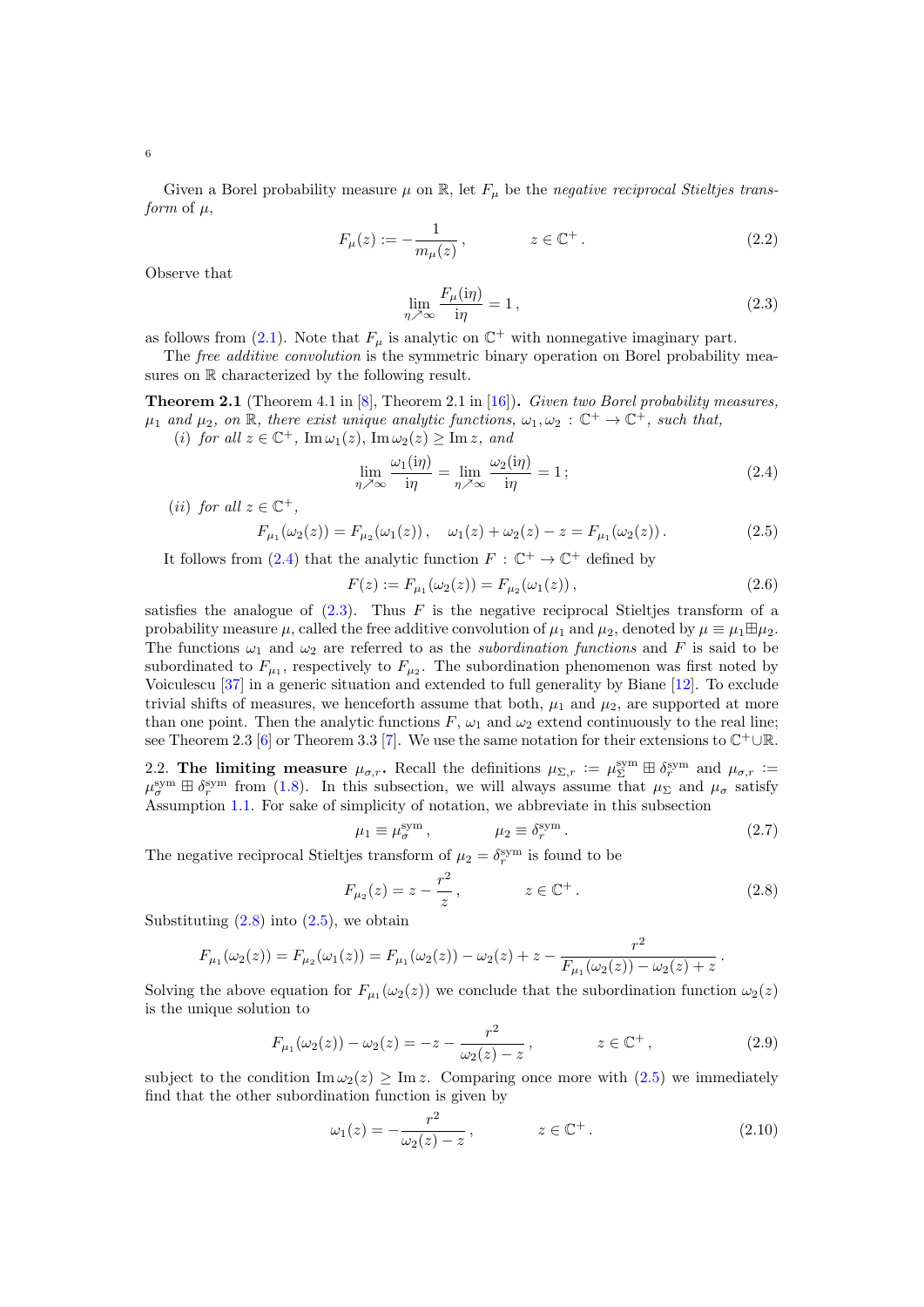The analysis of the measure  $\mu_{\sigma,r} = \mu_1 \boxplus \mu_2$  thus reduces to the analysis of [\(2.9\)](#page-5-4) for  $\omega_2$ . We first derive upper and lower bound on  $\omega_2(z)$ . For the purpose of proving Theorem [1.8](#page-2-2) it will suffice to consider  $z \in \{\mathrm{i}\eta : \eta \geq 0\}$ . Since  $\mu_1$  and  $\mu_2$  are symmetric, we have  $\omega_2(\mathrm{i}\eta) = -\overline{\omega_2(\mathrm{i}\eta)}$ . *i.e.*,  $\omega_2(i\eta)$  and  $\omega_1(i\eta)$  are both fully imaginary. This simplifies our analysis; while detailed quantitative properties of the full measure  $\mu_{\sigma,r}$  are still poorly understood, we now have a good control on it near zero, hence on its Stieltjes transform along the imaginary axis. The main result, formulated in Theorem [2.2](#page-6-1) below, is that the subordination functions are bounded from below and above on the imaginary axis without any condition on  $\mu_{\sigma}$ . This theorem is the key input that enables us to dispense with the regularity condition in the single ring theorem; see Remark [1.14.](#page-3-2)

<span id="page-6-1"></span>**Theorem 2.2** (Bounds on subordination functions). We assume that the support of  $\mu_{\sigma}$  contains more than one point, equivalently, that  $r_{-} < r_{+}$ . Let  $\mu_1 = \mu_{\sigma}^{\text{sym}}$  and  $\mu_2 = \delta_r^{\text{sym}}$  for some  $r > 0$ . Fix  $\eta_M < \infty$  and a (small)  $\tau > 0$ . Set

<span id="page-6-2"></span>
$$
J \coloneqq [r_- + \tau, r_+ - \tau].
$$

There exist constants  $c \equiv c(\mu_1, \tau, \eta_M) > 0$  and  $C \equiv C(\mu_1, \tau, \eta_M) < \infty$  such that

$$
\sup_{r \in J} \sup_{\eta \in [0, \eta_M]} |\omega_1(i\eta)| \le C, \qquad \sup_{r \in J} \sup_{\eta \in [0, \eta_M]} |\omega_2(i\eta)| \le C, \tag{2.11}
$$

$$
\inf_{r \in J} \inf_{\eta \in [0, \eta_M]} \text{Im}\,\omega_1(i\eta) \ge c, \qquad \inf_{r \in J} \inf_{\eta \in [0, \eta_M]} \text{Im}\,\omega_2(i\eta) \ge c,
$$
\n(2.12)

and

$$
\inf_{r \in J} \inf_{\eta \in [0, \eta_{\mathcal{M}}]} |m_{\mu_1 \boxplus \mu_2}(i\eta)| \ge c, \qquad \sup_{r \in J} \sup_{\eta \in [0, \eta_{\mathcal{M}}]} |m_{\mu_1 \boxplus \mu_2}(i\eta)| \le C. \tag{2.13}
$$

Remark 2.3. By [\(2.13\)](#page-6-2), the measure  $\mu_1 \boxplus \mu_2$  has a positive and bounded density at  $E = 0$ . In particular,  $E = 0$  is in the bulk of the measure  $\mu_1 \boxplus \mu_2$ , as defined in Definition [4.2](#page-11-0) below.

The proof of Theorem [2.2](#page-6-1) is quite technical and independent of the main line of the argument, so we give it in Section [7.](#page-43-0) In the subsequent sections, we will mainly rely on the following corollary of Theorem [2.2.](#page-6-1) Let  $m_{\Sigma,r}(z)$  be the Stieltjes transform of  $\mu_{\Sigma,r}$ ; see [\(1.8\)](#page-1-7).

<span id="page-6-5"></span>**Corollary 2.4.** Fix  $\eta_M < \infty$  and a (small)  $\tau > 0$ . Then there are constants  $C \equiv C(\mu_{\sigma}^{\text{sym}}, \tau, \eta_M)$ ,  $c \equiv (\mu_{\sigma}^{\text{sym}}, \tau, \eta_{\text{M}})$  and a threshold  $N_0 \equiv N_0(\mu_{\sigma}^{\text{sym}}, \tau, \eta_{\text{M}})$  such that the conclusions in Theo-rem [2.2](#page-6-1) hold with  $\mu_1 = \mu_{\Sigma}^{\text{sym}}$  and  $\mu_2 = \delta_r^{\text{sym}}$ , for  $N \ge N_0$ .

Proof. This follows directly from the continuity of the subordination functions with respect to the Lévy distance (see Lemma 5.1 of [\[2\]](#page-59-8)), from Theorem [2.2](#page-6-1) and from [\(1.17\)](#page-2-3).

2.3. Key technical inputs. Following Girko's hermitization technique [\[24\]](#page-60-6), we introduce for any  $w \in \mathbb{C}$  the  $2N \times 2N$  Hermitian matrix

<span id="page-6-4"></span><span id="page-6-3"></span><span id="page-6-0"></span>
$$
H^w := \left(\begin{array}{cc} 0 & X - w \\ X^* - w^* & 0 \end{array}\right). \tag{2.14}
$$

The main advantage of working with  $H^w$  is that it is self-adjoint and we thus have a functional calculus at disposal. For any function  $g \in C^2(\mathbb{C})$ , an application of Green's theorem reveals that

$$
\frac{1}{N} \sum_{i=1}^{N} g(\lambda_i(X)) = \frac{1}{2\pi} \int_{\mathbb{C}} (\Delta g)(w) \left(\frac{1}{2N} \text{Tr} \log |H^w|\right) d^2w,
$$
\n(2.15)

which is a manifestation of  $log | \cdot |$  being the Coulomb potential in two dimensions. The following identity, first used in this context by [\[36\]](#page-60-13), allows us to efficiently deal with the right side of  $(2.15)$ . For any (large)  $K > 0$ ,

$$
\frac{1}{2N} \text{Tr} \log |H^w| = \frac{1}{2N} \text{Tr} \log |(H^w - iK)| - \text{Im} \int_0^K m^w(i\eta) d\eta, \qquad (2.16)
$$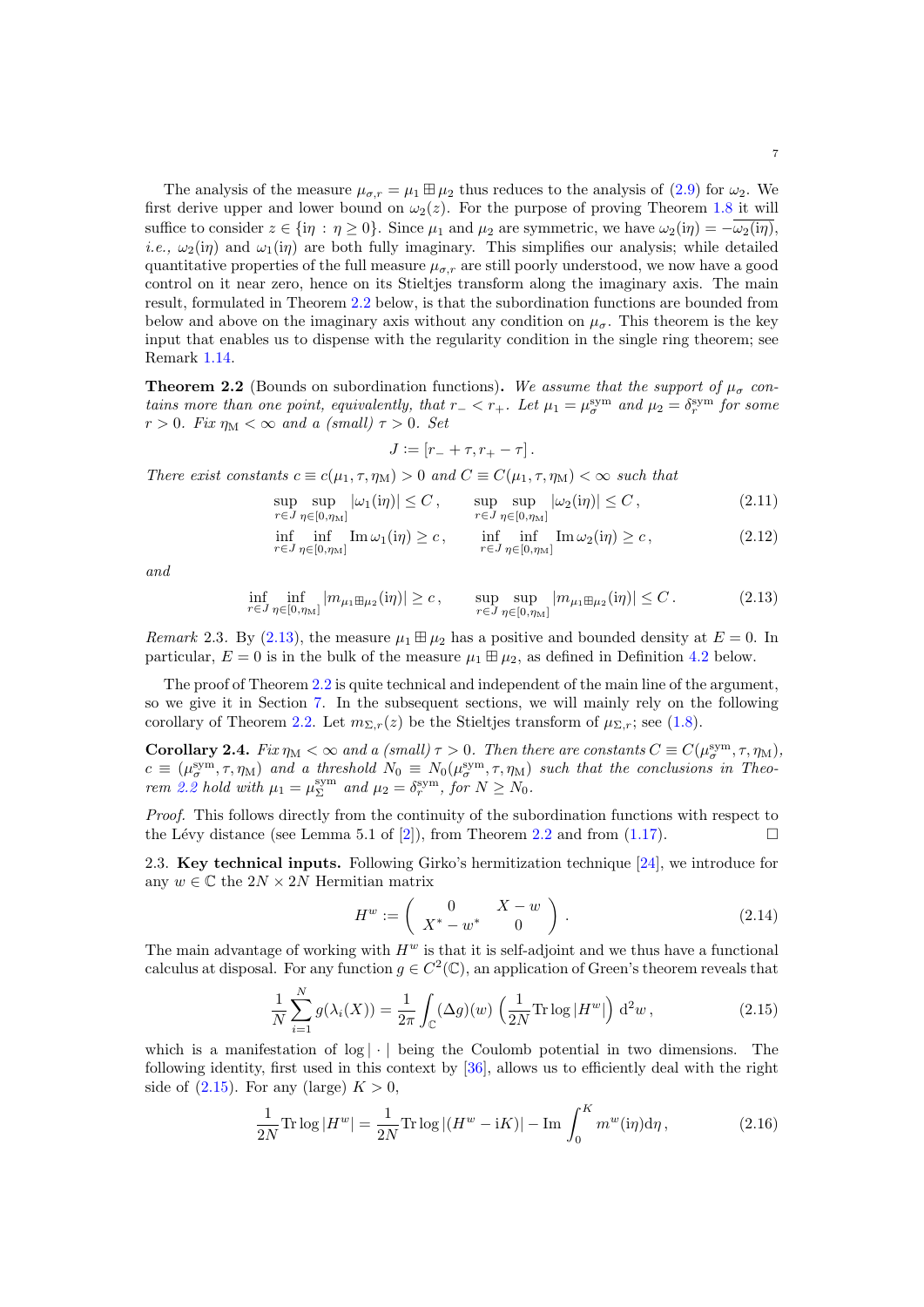with  $|w| > 0$ , where  $m^w(z)$ ,  $z \in \mathbb{C}^+$ , is the Stieltjes transform of the spectral distribution of  $H^w$ . For very large K the first term on the right side of  $(2.16)$  is elementary to control, we hence focus on the second term. Due to the block structure of  $H^w$ , the eigenvalues come in pairs  $\pm \lambda_i^w$ ,  $i \in [1, N]$ , where  $0 \le \lambda_1^w \le \ldots \le \lambda_N^w$  are the non-negative eigenvalues. With these notations  $m^w$  is given by

$$
m^{w}(z) := \frac{1}{2N} \sum_{i=1}^{N} \left( \frac{1}{\lambda_i^{w} - z} + \frac{1}{-\lambda_i^{w} - z} \right) = \frac{1}{N} \sum_{i=1}^{N} \frac{\lambda_i^{w}}{(\lambda_i^{w})^2 - z^2}, \qquad z \in \mathbb{C}^+.
$$

Recall the notation  $m_{\Sigma, |w|}$  for the Stieltjes transform of  $\mu_{\Sigma, |w|}$ ; c.f., [\(1.8\)](#page-1-7). The following result is the main technical input for the proof of Theorem [1.8.](#page-2-2) Recall  $\mathcal{R}_{\sigma}^{\tau}$  from [\(1.16\)](#page-2-4).

<span id="page-7-2"></span>**Theorem 2.5** (Local law for  $H^w$ ). Under the conditions and with the notations of Theorem [1.8,](#page-2-2) the estimate

<span id="page-7-1"></span>
$$
\sup_{w \in \mathcal{R}_{\sigma}^+} |m^w(i\eta) - m_{\Sigma,|w|}(i\eta)| \prec \frac{1}{N\eta},\tag{2.17}
$$

holds uniformly in  $\eta > 0$ , for N sufficiently large, depending on  $\tau$ ,  $S_+$  and  $\mu_{\sigma}$ .

This result controls  $|m^w(i\eta) - m_{\Sigma,|w|}(i\eta)|$  along the positive imaginary axis. Note that the error estimate on the right side of  $(2.17)$  is effective when  $\eta$  is chosen just above the local scale, *i.e.*, when  $\eta > N^{-1+\gamma}$ , for any small  $\gamma > 0$ . For even smaller  $\eta > 0$ , [\(2.17\)](#page-7-1) yields the upper bound  $|m^w(i\eta)| \prec (N\eta)^{-1}$  which improves the trivial deterministic bound  $|m^w(i\eta)| \leq \eta^{-1}$  by a factor  $N^{-1}$ . Theorem [2.5](#page-7-2) is used to control the integrand in the second term on the right side of [\(2.16\)](#page-6-4) for  $\eta \gtrsim N^{-1}$ . On very short scales, the behavior of  $m^w(i\eta)$ ,  $\eta \lesssim N^{-1}$ , is essentially random and determined by the smallest (in absolute value) eigenvalues of  $H^w$ . The following estimate on  $\lambda_1^w$ , proved by Rudelson and Vershynin in [\[34\]](#page-60-1), is then used to control the integrand of the second term on the right side of  $(2.16)$  for very small  $\eta \leq N^{-1}$ .

<span id="page-7-0"></span>**Theorem 2.6** (Theorem 1.1 and Theorem 1.2 in  $[34]$ ). There exist positive numerical constants  $c > 0$  and  $C < \infty$ , such that

<span id="page-7-3"></span>
$$
\mathbb{P}\left(\lambda_1^w \le \frac{t}{|w|}\right) \le \left(\frac{t}{|w|}\right)^c N^C,\tag{2.18}
$$

uniformly in  $t > 0$ , for all  $N \in \mathbb{N}$ .

Remark 2.7. In the orthogonal case, [\(2.18\)](#page-7-3) holds, for N sufficiently large, when the matrix  $\Sigma$ is away from the identity; see Theorem 1.2 in  $[34]$ . In this case the constants c, C and the threshold for N in [\(2.18\)](#page-7-3) depend on  $S_+$  and  $\mu_{\sigma}$ . Indeed, [\(1.17\)](#page-2-3) and the assumption that the support of  $\mu_{\sigma}$  contains more than one point imply that  $\Sigma$  is separated away from the identity.

In Section [3,](#page-7-4) we will choose g in [\(2.15\)](#page-6-3) to be the rescaled function  $f_{w_0}(\cdot) = N^{2\alpha} f(N^{\alpha}(\cdot - w_0))$ ; see [\(1.18\)](#page-2-5). The local law in [\(2.17\)](#page-7-1) together with [\(2.18\)](#page-7-3) (with  $t/|w| \ll N^{-1}$ ) will allow us to choose  $\alpha \in (0, 1/2)$  as is asserted in Theorem [1.8.](#page-2-2) The details of the proof of Theorem [1.8,](#page-2-2) assuming Theorem [2.5,](#page-7-2) are carried out in Section [3.](#page-7-4) Our main task then is to prove Theorem [2.5.](#page-7-2) Actually, we will establish the local law in a more general setting; c.f., Theorem [4.3.](#page-11-1) This will be accomplished in Sections [4-](#page-10-1)[6](#page-36-0) and we will separately outline the main ideas of this proof in Section [4.2.](#page-14-0) We begin with the proof of Theorem [2.2](#page-6-1) in the next section.

# 3. Proof of Theorem [1.8](#page-2-2) and Corollary [1.12](#page-3-1)

<span id="page-7-4"></span>In this section, we prove Theorem [1.8](#page-2-2) and Corollary [1.12,](#page-3-1) with the aid of Theorems [2.5](#page-7-2) and [2.6.](#page-7-0) The use of Girko's hermitized matrices to derive local laws is a standard argument, see e.g., [\[14,](#page-59-3) [36\]](#page-60-13) for related models. Following [\[36\]](#page-60-13), we use the identity  $(3.6)$  below to link the log-determinant of  $H^w$  with the Stieltjes transform  $m^w$ .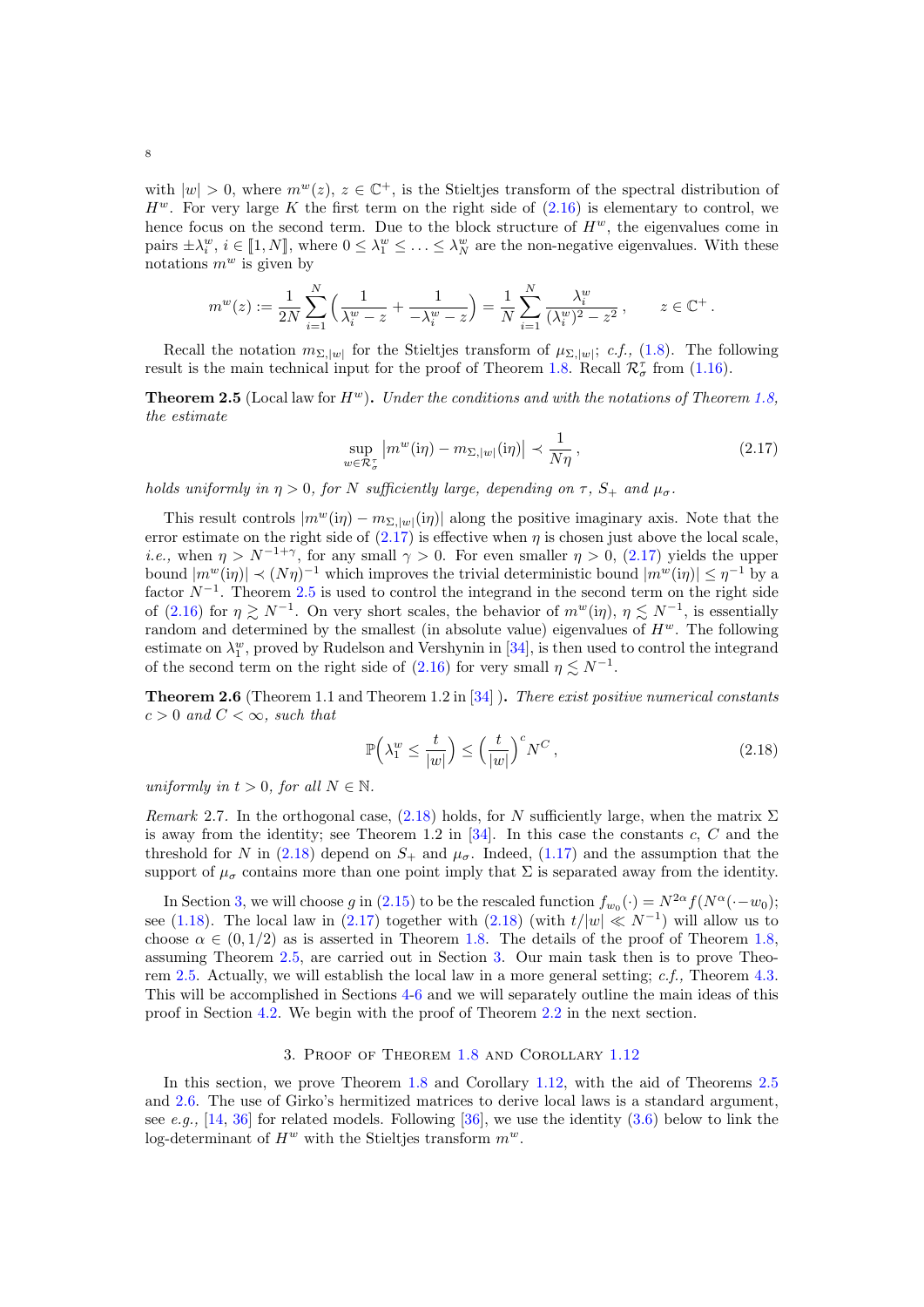<span id="page-8-1"></span>
$$
w \equiv w(\zeta) := w_0 + N^{-\alpha} \zeta. \tag{3.1}
$$

Given  $f : \mathbb{C} \to \mathbb{R}$  satisfying the assumption of Theorem [1.8,](#page-2-2) we introduce the domain

$$
\mathcal{D}_{w_0}(\alpha) \equiv \mathcal{D}_{w_0}(\alpha, f) := \left\{ \tilde{w} : N^{\alpha}(\tilde{w} - w_0) \in \text{supp}(f) \right\}.
$$
 (3.2)

According to [\(3.1\)](#page-8-1),  $w \in \mathcal{D}_{w_0}(\alpha)$  is equivalent to  $\zeta \in \text{supp}(f)$ , in particular  $|\zeta| \leq C$  as f is compactly supported. Recall the notation  $f_{w_0}(\cdot)$  from Theorem [1.8.](#page-2-2) Using [\(2.15\)](#page-6-3), we rewrite

$$
\frac{1}{N} \sum_{i} f_{w_0}(\lambda_i(X)) = \frac{1}{2\pi} N^{2\alpha} \int_{\mathbb{C}} (\Delta f)(\zeta) \left(\frac{1}{2N} \text{Tr} \log |H^w|\right) d^2 \zeta. \tag{3.3}
$$

Recalling the definitions in  $(1.8)$  and  $(1.13)$ , we also have

$$
\int_{\mathbb{C}} f_{w_0}(w)\rho_{\Sigma}(\mathrm{d}^2 w) = \frac{1}{2\pi} \int_{\mathbb{C}} f_{w_0}(w)\Delta_w\Big(\int_{\mathbb{R}} \log |u|\mu_{\Sigma,|w|}(\mathrm{d}u)\Big) \mathrm{d}^2 w
$$
\n
$$
= \frac{1}{2\pi} N^{2\alpha} \int_{\mathbb{C}} (\Delta f)(\zeta) \Big(\int_{\mathbb{R}} \log |u|\mu_{\Sigma,|w|}(\mathrm{d}u)\Big) \mathrm{d}^2 \zeta. \tag{3.4}
$$

Hence, we can write

$$
\frac{1}{N} \sum_{i} f_{w_0}(\lambda_i(X)) - \int_{\mathbb{C}} f_{w_0}(w) \rho_{\Sigma}(\mathrm{d}^2 w)
$$
\n
$$
= \frac{1}{2\pi} N^{2\alpha} \int_{\mathbb{C}} (\Delta f)(\zeta) \left( \frac{1}{2N} \text{Tr} \log |H^w| - \int_{\mathbb{R}} \log |u| \ \mu_{\Sigma, |w|}(\mathrm{d}u) \right) \mathrm{d}^2 \zeta. \tag{3.5}
$$

We next use the following observation due to [\[36\]](#page-60-13), Section 8. For any (large)  $K > 0$  and  $|w| > 0$ , we have

<span id="page-8-4"></span><span id="page-8-0"></span>
$$
\frac{1}{2N}\text{Tr}\log|H^w| = \frac{1}{2N}\text{Tr}\log|(H^w - iK)| - \text{Im}\int_0^K m^w(i\eta)d\eta.
$$
 (3.6)

Analogously, we can also write, with the same  $K$ ,

$$
\int_{\mathbb{R}} \log |u| \ \mu_{\Sigma,|w|}(\mathrm{d}u) = \int_{\mathbb{R}} \log |u - \mathrm{i}K| \ \mu_{\Sigma,|w|}(\mathrm{d}u) - \mathrm{Im} \int_{0}^{K} m_{\Sigma,|w|}(\mathrm{i}\eta) \mathrm{d}\eta. \tag{3.7}
$$

Choosing K sufficiently large, say  $K = N^L$  for some large constant L, it is easy to see that

$$
\left|\frac{1}{2N}\text{Tr}\log\left|\left(H^w - iK\right)\right| - \int_{\mathbb{R}} \log\left|u - iK\right|\mu_{\Sigma,|w|}(\mathrm{d}u)\right| \ll \frac{1}{N} \tag{3.8}
$$

holds uniformly in  $w \in \mathcal{D}_{w_0}(\alpha)$ . Here we used the fact that  $||H^w|| \leq C$  for some positive constant  $C$ , under  $c.f.$ , Assumption [1.1.](#page-0-0) The uniformity in  $w$  can be guaranteed by the fact that  $\mathcal{D}_{w_0}(\alpha)$  lies in a ball of finite (in fact  $CN^{-\alpha}$ ) radius since f is compactly supported. Hence, it suffices to show

$$
\left| \int_{\mathbb{C}} (\Delta f)(\zeta) \left( \operatorname{Im} \int_0^{N^L} \left( m^w(i\eta) - m_{\Sigma,|w|}(i\eta) \right) d\eta \right) d^2 \zeta \right| \prec \frac{\|\Delta f\|_{\mathcal{L}^1(\mathbb{C})}}{N}. \tag{3.9}
$$

To show  $(3.9)$ , we decompose the integral with respect to  $\eta$  into two parts:

<span id="page-8-6"></span><span id="page-8-5"></span><span id="page-8-3"></span><span id="page-8-2"></span>
$$
\int_0^{N^L} = \int_0^{N^{-L_1}} + \int_{N^{-L_1}}^{N^L}, \tag{3.10}
$$

for sufficiently large constants  $L_1 > 1$  and  $L > 0$  to be chosen below. To control the first part, we use  $(2.18)$ , while for the second part we use  $(2.17)$ .

First, using the upper bound of  $m_{\Sigma,|w|}(i\eta)$  (*c.f.*, Corollary [2.4\)](#page-6-5), we obtain

$$
\left| \int_0^{N^{-L_1}} \text{Im } m_{\Sigma, |w|} (i\eta) \mathrm{d}\eta \right| \le \frac{1}{N}, \tag{3.11}
$$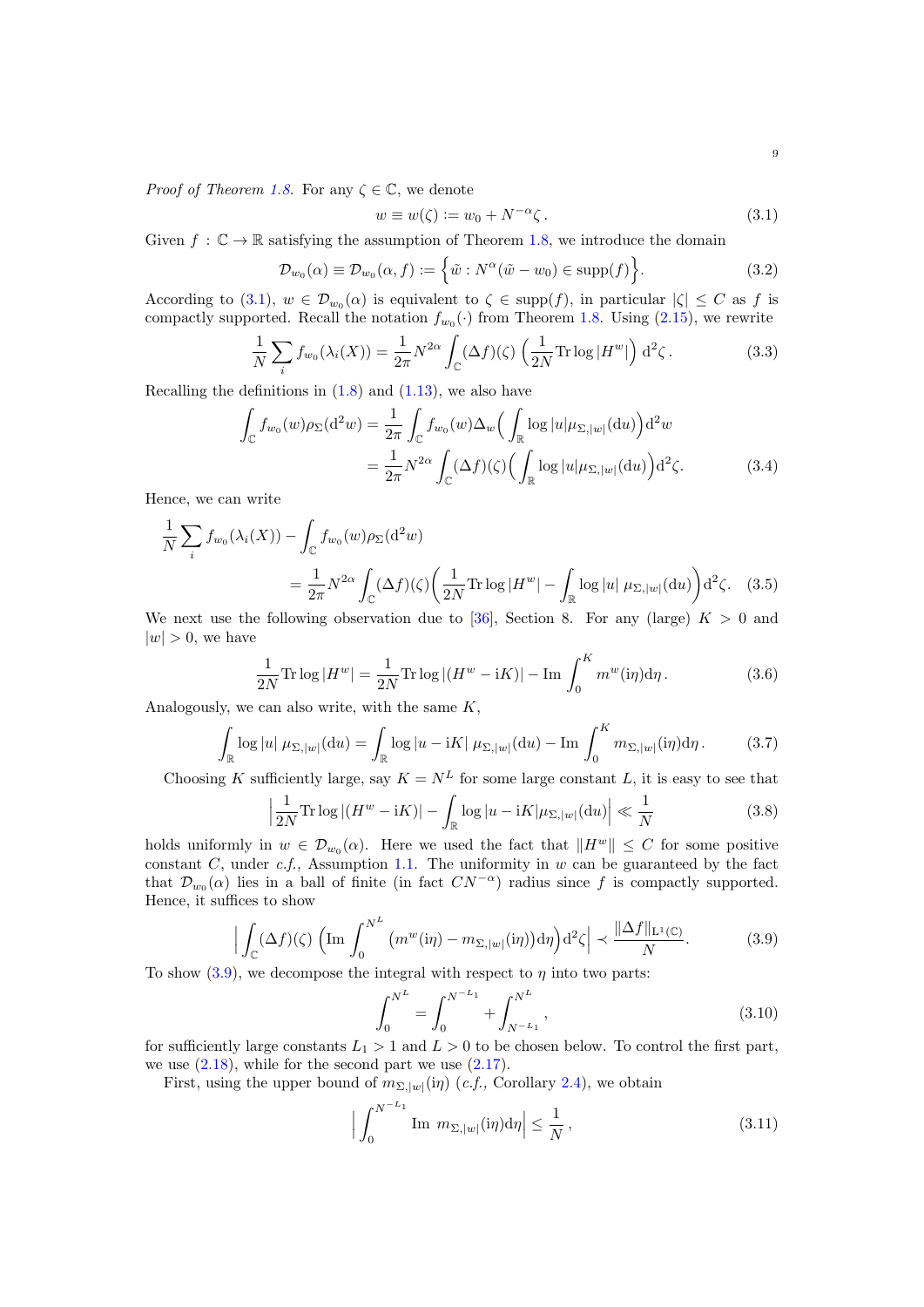for  $L_1 > 1$ , uniformly in  $w \in \mathcal{D}_{w_0}(\alpha)$ . Hence, we have

<span id="page-9-4"></span>
$$
\left| \int_{\mathbb{C}} (\Delta f)(\zeta) \left( \int_0^{N^{-L_1}} \mathrm{Im} \, m_{\Sigma, |w|} (i\eta) d\eta \right) d^2 \zeta \right| \le C \frac{\|\Delta f\|_{\mathcal{L}^1(\mathbb{C})}}{N}.
$$
 (3.12)

In addition, we observe that

$$
\mathbb{P}\Big(\Big|\int_{\mathbb{C}} (\Delta f)(\zeta) \Big(\int_{0}^{N^{-L_{1}}} \operatorname{Im} m^{w}(i\eta) d\eta\Big) d^{2}\zeta\Big| > \frac{\|\Delta f\|_{\mathcal{L}^{1}(\mathbb{C})}}{N}\Big) \leq \frac{N}{\|\Delta f\|_{\mathcal{L}^{1}(\mathbb{C})}} \mathbb{E}\Big|\int_{\mathbb{C}} (\Delta f)(\zeta) \Big(\int_{0}^{N^{-L_{1}}} \operatorname{Im} m^{w}(i\eta) d\eta\Big) d^{2}\zeta\Big| \leq \frac{N}{\|\Delta f\|_{\mathcal{L}^{1}(\mathbb{C})}} \int_{\mathbb{C}} |(\Delta f)(\zeta)| \mathbb{E}\Big(\int_{0}^{N^{-L_{1}}} \frac{\eta}{(\lambda_{1}^{w})^{2} + \eta^{2}} d\eta\Big) d^{2}\zeta.
$$
\n(3.13)

Note that

$$
\mathbb{E}\Big(\int_0^{N^{-L_1}} \frac{\eta}{(\lambda_1^w)^2 + \eta^2} d\eta\Big) = \frac{1}{2} \mathbb{E} \log \left(1 + (N^{L_1} \lambda_1^w)^{-2}\right)
$$

$$
= \frac{1}{2} \int_0^{\infty} \mathbb{P}\Big(\log \left(1 + (N^{L_1} \lambda_1^w)^{-2}\right) \ge s\Big) ds
$$

$$
= \frac{1}{2} \int_0^{\infty} \mathbb{P}\Big(\lambda_1^w \le N^{-L_1} (e^s - 1)^{-\frac{1}{2}}\Big) ds
$$

$$
= \frac{1}{2} \Big(\int_0^{N^{-L_1}} + \int_{N^{-L_1}}^1 + \int_1^{\infty} \Big) \mathbb{P}\Big(\lambda_1^w \le N^{-L_1} (e^s - 1)^{-\frac{1}{2}}\Big) ds.
$$
st integral we use the trivial bound  $\mathbb{P}(\cdot) \le 1$  to obtain

For the first integral, we use the trivial bound  $\mathbb{P}(\,\cdot\,) \leq 1$  to obtain

<span id="page-9-3"></span><span id="page-9-0"></span>
$$
\int_0^{N^{-L_1}} \mathbb{P}\Big(\lambda_1^w \le N^{-L_1} (e^s - 1)^{-\frac{1}{2}}\Big) ds \le N^{-L_1}.
$$
\n(3.14)

For the second part of the integral, using the crude bound  $(e^s - 1)^{-\frac{1}{2}} \leq s^{-\frac{1}{2}} \leq N^{\frac{L_1}{2}}$ ,  $s \in$  $[N^{-L_1}, 1]$ , and  $(2.18)$ , we estimate

$$
\int_{N^{-L_1}}^1 \mathbb{P}\Big(\lambda_1^w \le N^{-L_1} (e^s - 1)^{-\frac{1}{2}}\Big) ds \le \int_{N^{-L_1}}^1 \mathbb{P}\Big(\lambda_1^w \le N^{-\frac{L_1}{2}}\Big) ds \le N^{-\frac{cL_1}{2} + C},
$$

for some constants  $c > 0$  and  $C < \infty$ , for N sufficiently large. For the third part, using  $e^{s} - 1 > \frac{1}{2}e^{s}, s > 1$ , and  $(2.18)$ , we have

$$
\int_{1}^{\infty} \mathbb{P}\left(\lambda_{1}^{w} \leq N^{-L_{1}} (e^{s} - 1)^{-\frac{1}{2}}\right) ds \leq \int_{1}^{\infty} \mathbb{P}\left(\lambda_{1}^{w} \leq \sqrt{2} N^{-L_{1}} e^{-\frac{s}{2}}\right) ds
$$
  

$$
\leq \frac{N^{-cL_{1}+C}}{2} \int_{1}^{\infty} e^{-\frac{cs}{2}} ds \leq N^{-cL_{1}+C}, \qquad (3.15)
$$

for some constants  $c > 0$  and  $C < \infty$ . Combining  $(3.14)-(3.15)$  $(3.14)-(3.15)$ , we obtain that there are positive constants  $c' > 0$  and  $C'$ , independent of  $L_1$  such that

<span id="page-9-5"></span><span id="page-9-2"></span><span id="page-9-1"></span>
$$
\mathbb{E}\Big(\int_0^{N^{-L_1}} \frac{\eta}{(\lambda_1^w)^2 + \eta^2} d\eta\Big) \le N^{-c'L_1 + C'},\tag{3.16}
$$

for N sufficiently large. In fact, the bound  $(3.16)$  is uniform in  $w \in \mathcal{D}_{w_0}(\alpha)$  since the constants c and C in Theorem [2.6](#page-7-0) are uniform in t and w. Plugging  $(3.16)$  into  $(3.13)$ , yields

$$
\mathbb{P}\bigg(\Big|\int_{\mathbb{C}} (\Delta f)(\zeta) \Big(\int_0^{N^{-L_1}} \operatorname{Im} m^w(i\eta) d\eta\Big) d^2\zeta\Big| \ge \frac{\|\Delta f\|_{\mathcal{L}^1(\mathbb{C})}}{N}\bigg) \le N^{-c'L_1 + C' + 1},\tag{3.17}
$$

for N sufficiently large (independent of  $L_1$ ). Choosing  $L_1$  large enough, the contribution of the first integral in  $(3.10)$  to  $(3.9)$  is within the claimed error.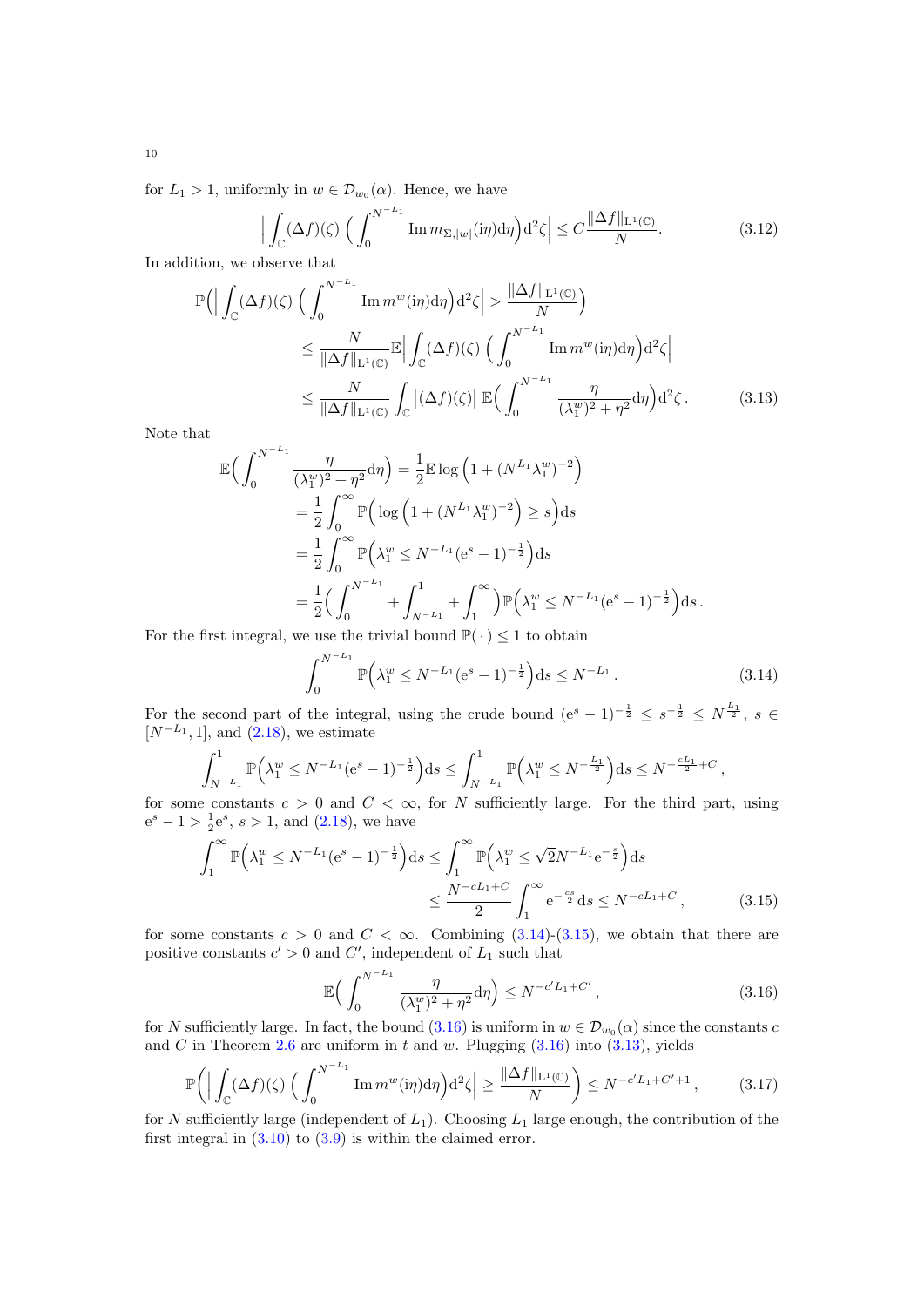To control the contributions from the second integral in  $(3.10)$ , for any (large) constant  $L_1$ , we apply the local law for  $m^w$  in  $(2.17)$ , uniform in w, to find

$$
\left| \int_{\mathbb{C}} (\Delta f)(\zeta) \left( \operatorname{Im} \int_{N^{-L_1}}^{N^L} (m^w(i\eta) - m_{\Sigma,|w|}(i\eta)) d\eta \right) d^2 \zeta \right| \right|
$$
  

$$
\prec \int_{\mathbb{C}} |(\Delta f)(\zeta)| \left( \int_{N^{-L_1}}^{N^L} \frac{1}{N\eta} d\eta \right) d^2 \zeta \prec \frac{\|\Delta f\|_{\mathcal{L}^1(\mathbb{C})}}{N}.
$$

Combining  $(3.12)$  and  $(3.17)$ , and choosing  $L_1$  sufficiently large, we get  $(3.9)$ , which together with  $(3.5)-(3.8)$  $(3.5)-(3.8)$  concludes the proof of Theorem [1.8.](#page-2-2)

*Proof of Corollary [1.12.](#page-3-1)* Let  $f : \mathbb{C} \to \mathbb{R}$  be smooth and supported on  $\mathcal{R}_{\sigma}^{\tau}$ ; see [\(1.16\)](#page-2-4). It is straightforward following the proof of Theorem [1.8](#page-2-2) to verify that [\(1.19\)](#page-2-1) also holds with  $\alpha = 0$ and  $f_{w_0}$  replaced with f provided that supp  $f \text{ }\subset \mathcal{R}_{\sigma}^{\tau}$ ; c.f., Remark [1.11.](#page-3-3) Thus under the assumptions of Corollary [1.12](#page-3-1) it suffices to show that

$$
\left| \int_{\mathcal{R}_{\sigma}^{\tau}} (\Delta f)(w) \int_{\mathbb{R}} \log |u| (\mu_{\Sigma,|w|}(\mathrm{d}u) - \mu_{\sigma,|w|}(\mathrm{d}u)) \mathrm{d}^2 w \right| \leq C ||\Delta f||_{\mathrm{L}^1(\mathbb{C})} \mathrm{d}_{\mathrm{L}}(\mu_{\Sigma},\mu_{\sigma}),
$$

for a constant C (depending on  $\tau$ ), to conclude its proof. From [\(3.7\)](#page-8-6), it is sufficient to prove that

$$
\left| \int_{\mathbb{R}} \log |u - i| \left( \mu_{\Sigma, |w|}(\mathrm{d}u) - \mu_{\sigma, |w|}(\mathrm{d}u) \right) \right| \leq C \mathrm{d}_{\mathrm{L}}(\mu_{\Sigma}, \mu_{\sigma}) \tag{3.18}
$$

and

<span id="page-10-3"></span><span id="page-10-2"></span>
$$
\left| \int_0^1 \left( m_{\Sigma,|w|}(\mathrm{i}\eta) - m_{\sigma,|w|}(\mathrm{i}\eta) \right) \mathrm{d}\eta \right| \le C \mathrm{d}_{\mathrm{L}}(\mu_{\Sigma}, \mu_{\sigma}), \tag{3.19}
$$

uniformly for all  $w \in \mathcal{R}_{\sigma}^{\tau}$ , for N sufficiently large.

Inequality [\(3.18\)](#page-10-2) follows from the continuity of the additive free convolution. More precisely, from Theorem 4.13 of [\[11\]](#page-59-14), we know that  $d_L(\mu_{\Sigma}|\omega|, \mu_{\sigma}|\omega|) \leq d_L(\mu_{\Sigma}, \mu_{\sigma})$ . Since  $\log |u - i|$  is a smooth function and  $\mu_{\Sigma, |w|}$ ,  $\mu_{\sigma, |w|}$  are compactly supported, [\(3.18\)](#page-10-2) follows.

To establish  $(3.19)$ , we note that, for N sufficiently large,

$$
\int_0^1 \left| m_{\Sigma,|w|}(\mathrm{i}\eta) - m_{\sigma,|w|}(\mathrm{i}\eta) \right| \mathrm{d}\eta \le \max_{\eta \in (0,1]} \left| m_{\Sigma,|w|}(\mathrm{i}\eta) - m_{\sigma,|w|}(\mathrm{i}\eta) \right| \le C \mathrm{d}_{\mathrm{L}}(\mu_{\Sigma},\mu_{\sigma}),
$$

for all w with  $r_+ + \tau \leq |w| \leq r_+ - \tau$ , with a constant depending on  $\tau$ . This follows directly from Theorem 2.7 of  $[2]$ . This shows  $(3.19)$ .

So far we proved [\(1.20\)](#page-3-0) for smooth functions f. Since  $\rho_{\sigma}$  is a Borel probability measure, see e.g., Theorem [1.2,](#page-1-2) [\(1.20\)](#page-3-0) extends to  $f \in C^2(\mathbb{C})$  supported in  $\mathcal{R}_{\sigma}^{\tau}$ . This completes the proof of Corollary [1.12.](#page-3-1)

#### 4. Local law for block additive model

<span id="page-10-1"></span>In this section, we derive a local law for block additive random matrices in a slightly generalized setting; see Theorem [4.3](#page-11-1) below. Theorem [2.5](#page-7-2) is a direct consequence of this result.

First, note that the matrix  $H^w$  defined in  $(2.14)$  can be rewritten as

$$
H^w = \begin{pmatrix} U & 0 \\ 0 & V \end{pmatrix} \begin{pmatrix} 0 & \Sigma \\ \Sigma & 0 \end{pmatrix} \begin{pmatrix} U^* & 0 \\ 0 & V^* \end{pmatrix} + \begin{pmatrix} 0 & -w \\ -w^* & 0 \end{pmatrix}, \tag{4.1}
$$

where 0 is the  $N \times N$  matrix filled with zeros. In the following we consider a slightly more general problem by looking at random matrices  $H$  defined by

$$
H := \left(\begin{array}{cc} U & 0 \\ 0 & V \end{array}\right) \left(\begin{array}{cc} 0 & \Sigma \\ \Sigma^* & 0 \end{array}\right) \left(\begin{array}{cc} U^* & 0 \\ 0 & V^* \end{array}\right) + \left(\begin{array}{cc} 0 & \Xi \\ \Xi^* & 0 \end{array}\right),\tag{4.2}
$$

where

<span id="page-10-4"></span><span id="page-10-0"></span>
$$
\Sigma := \text{diag}(\sigma_1, \dots, \sigma_N), \qquad \Xi := \text{diag}(\xi_1, \dots, \xi_N), \qquad (4.3)
$$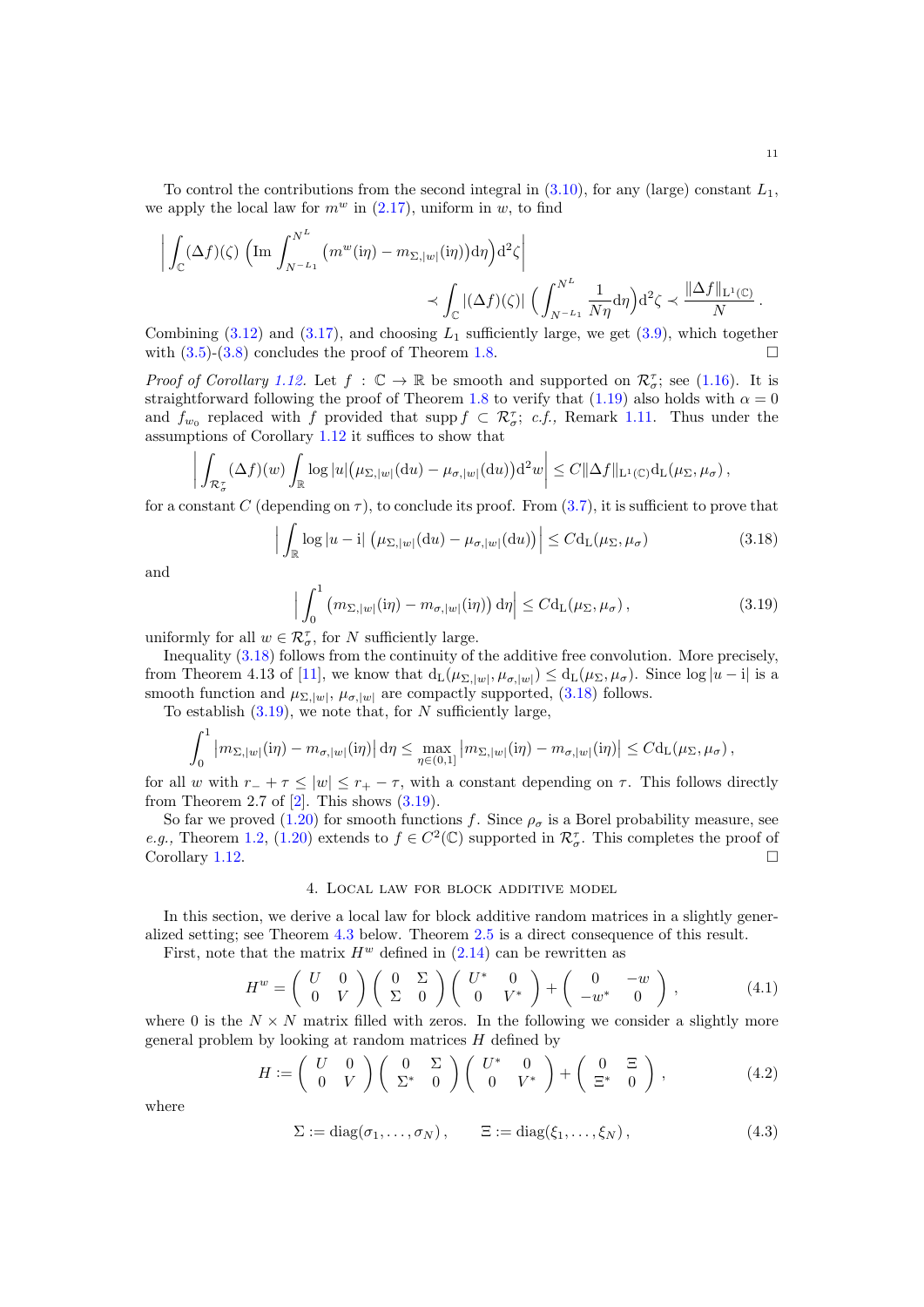<span id="page-11-6"></span><span id="page-11-5"></span><span id="page-11-3"></span>
$$
\|\Sigma\|, \|\Xi\| \le C\,,\tag{4.4}
$$

for some constant  $C$  independent of  $N$ . Denote the empirical density of their singular values by

we allow in [\(4.3\)](#page-10-4) for complex matrix elements in  $\Sigma$  and  $\Xi$ . In the sequel, we always assume

$$
\mu_{\Sigma} := \frac{1}{N} \sum_{i=1}^{N} \delta_{|\sigma_i|} , \qquad \mu_{\Xi} := \frac{1}{N} \sum_{i=1}^{N} \delta_{|\xi_i|} .
$$
 (4.5)

Note that  $\mu_{\Sigma}$  and  $\mu_{\Xi}$  are probability measures on  $[0,\infty)$ . We assume that there are compactly supported probability measures  $\mu_{\sigma}$  and  $\mu_{\xi}$  such that

$$
\sup_{N \ge N_0} \left( d_L(\mu_\Sigma, \mu_\sigma) + d_L(\mu_\Xi, \mu_\xi) \right) \le 2b \,, \tag{4.6}
$$

for a sufficiently small constant  $b > 0$  and sufficiently large  $N_0$ .

The following general regularity result is of interest.

<span id="page-11-2"></span>**Lemma 4.1** (Theorem 4.1 in [\[7\]](#page-59-13)). Let  $\mu_1$  and  $\mu_2$  be Borel probability measures on R, neither of them a point mass. Then the singular continuous part of  $\mu_1 \boxplus \mu_2$  vanishes. A point  $x \in$ R is an atom of  $\mu_1 \boxplus \mu_2$  if and only if there are  $x_1, x_2 \in \mathbb{R}$  such that  $x = x_1 + x_2$  and  $\mu_1(\{x_1\}) + \mu_2(\{x_2\}) > 1$ . Moreover, the absolutely continuous part of  $\mu_1 \boxplus \mu_2$  is always nonzero, and its density is analytic wherever positive and finite.

<span id="page-11-0"></span>**Definition 4.2.** For two Borel probability measures  $\mu_1$  on  $\mu_2$  on R satisfying the assumptions of Lemma  $\angle 4.1$ , we set

$$
\mathcal{B}_{\mu_1 \boxplus \mu_2} := \{ x \in \mathbb{R} : 0 < f_{\mu_1 \boxplus \mu_2}(x) < \infty \,, \mu_1 \boxplus \mu_2(\{x\}) = 0 \},\tag{4.7}
$$

where  $f_{\mu_1 \boxplus \mu_2}$  denotes the density function of  $\mu_1 \boxplus \mu_2$ . We call  $\mathcal{B}_{\mu}$  the bulk of  $\mu$ .

Let  $G \equiv G(z) := (H - z)^{-1}$  be the Green function of H at parameter  $z \in \mathbb{C}^+$ , and let

<span id="page-11-7"></span>
$$
m_H(z) := \text{tr}\, G(z) = \frac{1}{2N} \text{Tr}\, G(z)
$$
\n(4.8)

be the normalized trace of  $G(z)$ , which by the functional calculus agrees with the Stieltjes transform of the empirical eigenvalue distribution of H.

Given an interval  $\mathcal{I} \subset \mathbb{R}$  and  $0 \leq a \leq b$ , we introduce the domain

$$
\mathcal{S}_{\mathcal{I}}(a,b) := \{ z = E + i\eta \in \mathbb{C}^+ : E \in \mathcal{I}, a < \eta \le b \}.
$$
 (4.9)

As before, we denote for a measure  $\mu$  on  $\mathbb R$  its symmetrization by  $\mu^{\text{sym}}$ . The following is a key result of this paper.

<span id="page-11-1"></span>**Theorem 4.3** (Strong law for H). Suppose that [\(4.4\)](#page-11-3) holds. Let  $\mu_{\sigma}$  and  $\mu_{\xi}$  be two compactly supported probability measures on  $[0, \infty)$  such that neither  $\mu_{\sigma}^{\text{sym}}$  nor  $\mu_{\xi}^{\text{sym}}$  is a single point mass and at least of one of them is supported at more than two points. Fix some  $L > 0$  and let  $\mathcal I$  be any compact interval of the bulk  $\mathcal{B}_{\mu_{\sigma}^{\text{sym}}\boxplus\mu_{\xi}^{\text{sym}}}$ . Then there exists a (small) constant  $b_0 > 0$  and  $N_0 \in \mathbb{N}$ , depending only on  $\mu_{\sigma}$ ,  $\mu_{\xi}$ ,  $\mathcal I$  and the constant C in [\(4.4\)](#page-11-3), such that whenever

<span id="page-11-4"></span>
$$
\sup_{N \ge N_0} \left( d_L(\mu_\Sigma, \mu_\sigma) + d_L(\mu_\Xi, \mu_\xi) \right) \le 2b \,, \tag{4.10}
$$

for some  $b \leq b_0$ , then

$$
\left| m_H(z) - m_{\mu_{\Sigma}^{\text{sym}} \boxplus \mu_{\Xi}^{\text{sym}}}(z) \right| \prec \frac{1}{N\eta(1+\eta)}
$$
\n(4.11)

holds uniformly on  $S_7(0, N^L)$ , for N sufficiently large depending only on  $\mu_{\sigma}$ ,  $\mu_{\sigma}$ ,  $\mathcal{I}$ , L and the constant C in [\(4.4\)](#page-11-3). Moreover, there exists a constant  $\eta_M \geq 1$ , independent of N, such

that  $\Sigma$  and  $\Xi$  are bounded,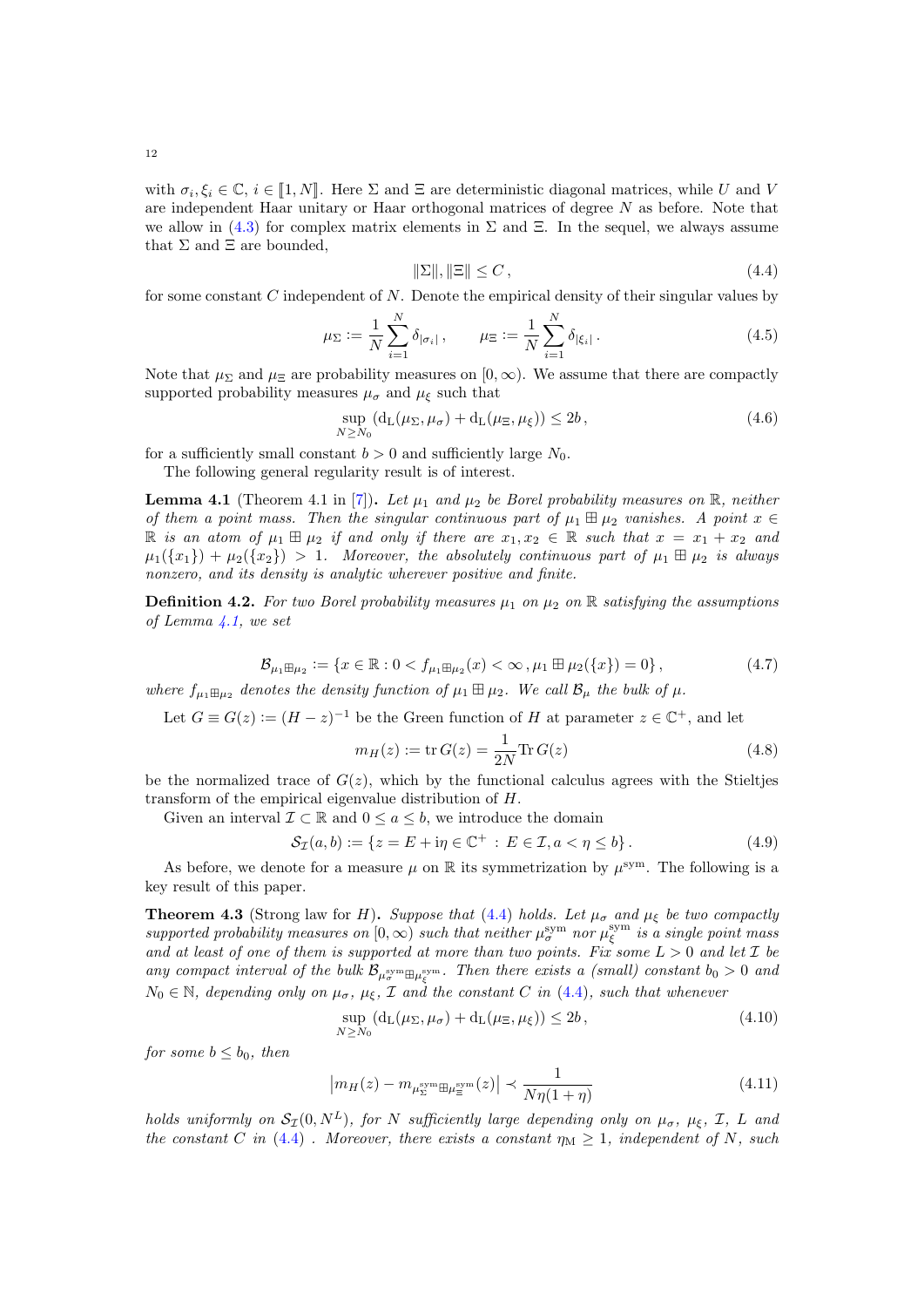that [\(4.11\)](#page-11-4) holds uniformly on  $\mathcal{S}_{\mathcal{I}}(\eta_M, N^L)$ , for any compact interval  $\mathcal{I} \subset \mathbb{R}$ , for N sufficiently large depending only on  $\mu_{\sigma}$ ,  $\mu_{\xi}$ , L and the constant C in [\(4.4\)](#page-11-3).

Theorem [4.3](#page-11-1) is proved in Sections [5-](#page-16-0)[6](#page-36-0) and Section [8.](#page-50-0) In fact in Section [8,](#page-50-0) we prove The-orem [4.3](#page-11-1) for spectral parameters  $z \in \mathbb{C}^+$  with large imaginary parts,  $\eta$ . Here, large  $\eta$  means  $\eta > \eta_M$ , for some  $\eta_M > 1$  independent of N to be chosen below. The proof for large  $\eta$  relies on the Gromov–Milman concentration inequality for the full Haar measure in conjunction with identities for expectations of Green functions originating in the global  $U(N)$ -symmetry. These arguments are independent of the main line followed here and are hence postponed to Section [8.](#page-50-0) The results for large  $\eta$  serve as initial estimates in a boostrap argument carried out in Sections [5](#page-16-0)[-6](#page-36-0) where we prove Theorem [4.3](#page-11-1) in the complementary regime where  $\eta < \eta_M$ .

*Proof of Theorem [2.5.](#page-7-2)* Theorem [2.5](#page-7-2) follows from Theorem [4.3](#page-11-1) by choosing  $\mathcal{I} = \{0\}$ . The conditions of Theorem [4.3](#page-11-1) require that the density of  $\mu_{\sigma}^{\text{sym}} \boxplus \mu_{\xi}^{\text{sym}}$  is uniformly bounded from below on the compact interval  $\mathcal{I}$ . For  $E = 0$ , this condition was verified in Theorem [2.2.](#page-6-1) This yields [\(2.17\)](#page-7-1) uniformly for  $0 < \eta \leq N^L$ , with  $L > 1$  as in Theorem [4.3](#page-11-1) for fixed w with  $|w| \in [r_- + \tau, r_+ - \tau].$ 

Next, we show that [\(2.17\)](#page-7-1) can be strengthened to a uniform bound in  $w \in \mathcal{R}_{\sigma}^{\tau} := \{w \in \mathbb{C} :$  $|w| \in [r_- + \tau, r_+ - \tau]$ . We introduce the lattice

$$
\widehat{\mathcal{R}}_{\sigma}^{\tau}(L_1) := \mathcal{R}_{\sigma}^{\tau} \cap N^{-L_1}\big\{\mathbb{Z} \times i\mathbb{Z}\big\}\,,
$$

for some sufficiently large positive constant  $L_1$  such that  $L_1 \geq 2L$  (say). Using the definition of stochastic domination in Definition [1.6](#page-2-6) and  $(2.17)$  for fixed w, we obtain

<span id="page-12-0"></span>
$$
\max_{w \in \widehat{\mathcal{R}}_{\sigma}^{\tau}(L_1)} |m^w(z) - m_{\Sigma,|w|}(z)| \prec \frac{1}{N\eta},
$$

uniformly in  $0 < \eta \leq N^L$ . To extend this bound to all of  $\mathcal{R}^{\tau}_{\sigma}$ , it suffices to show Lipschitz continuity of these quantities in w. We need that, for any  $w_1, w_2 \in \mathcal{R}_{\sigma}^{\tau}$  with  $|w_1 - w_2| \le N^{-L_1}$ for sufficiently large  $L_1$ , one has

$$
\left| m^{w_1}(z) - m^{w_2}(z) \right| \le \frac{1}{N\eta}, \qquad \left| m_{\Sigma, |w_1|}(z) - m_{\Sigma, |w_2|}(z) \right| \le \frac{1}{N\eta}, \tag{4.12}
$$

uniformly in  $0 < \eta \leq N^L$ . To show the first deterministic bound in [\(4.12\)](#page-12-0), we use the bound

$$
|m^{w_1}(z) - m^{w_2}(z)| \le \frac{|w_1 - w_2|}{2N} \text{Tr}|H^{w_1} - z|^{-1}|H^{w_2} - z|^{-1}
$$
  

$$
\le \frac{|w_1 - w_2|}{2\eta^2} \le \frac{1}{2\eta} N^{-L_1 + L} \le \frac{1}{N\eta},
$$

where  $|A| :=$  $\sqrt{A^*A}$ , for any square matrix A.

To show the second bound in [\(4.12\)](#page-12-0), we use the stability of the Stieltjes transform of free additive convolution. Here it suffices to use the following bound  $(c.f., (2.20)$  in [\[2\]](#page-59-8) for instance)

$$
|m_{\Sigma,|w_1|}(z)-m_{\Sigma,|w_2|}(z)|\leq \frac{C}{\eta}\left(1+\frac{1}{\eta}\right) d_{\rm L}\left(\delta^{\rm sym}_{|w_1|},\delta^{\rm sym}_{|w_2|}\right)\leq \frac{C}{\eta}\left(1+\frac{1}{\eta}\right)|w_1-w_2|\,,
$$

for all  $z = E + i\eta \in \mathbb{C}^+$ , where C is a constant uniform in z. Using the assumptions  $|w_1 - w_2| \le$  $N^{-L_1}$  and  $L_1 \geq 2L$ , we get [\(4.12\)](#page-12-0), which in turn establishes the desired uniformity of [\(2.17\)](#page-7-1) in  $w \in \mathcal{R}_{\sigma}^{\tau}$ .

To complete the proof of  $(2.17)$ , it remains to deal with the large  $\eta$  regime, *i.e.*, when  $\eta > N^L$ . For that we use the elementary (deterministic) estimates

<span id="page-12-1"></span>
$$
m_H(i\eta) = -\frac{1}{i\eta} + O\left(\frac{1}{|\eta|^3}\right), \qquad m_{\Sigma,|w|}(i\eta) = -\frac{1}{i\eta} + O\left(\frac{1}{|\eta|^3}\right), \tag{4.13}
$$

as  $n \nearrow \infty$ , where we used a resolvent expansion of G together with tr $H = 0$  and  $\|H\| \leq$  $S_{+}$  (see [\(1.3\)](#page-0-2)), and the large  $\eta$  expansion of the Stieltjes transform together with the fact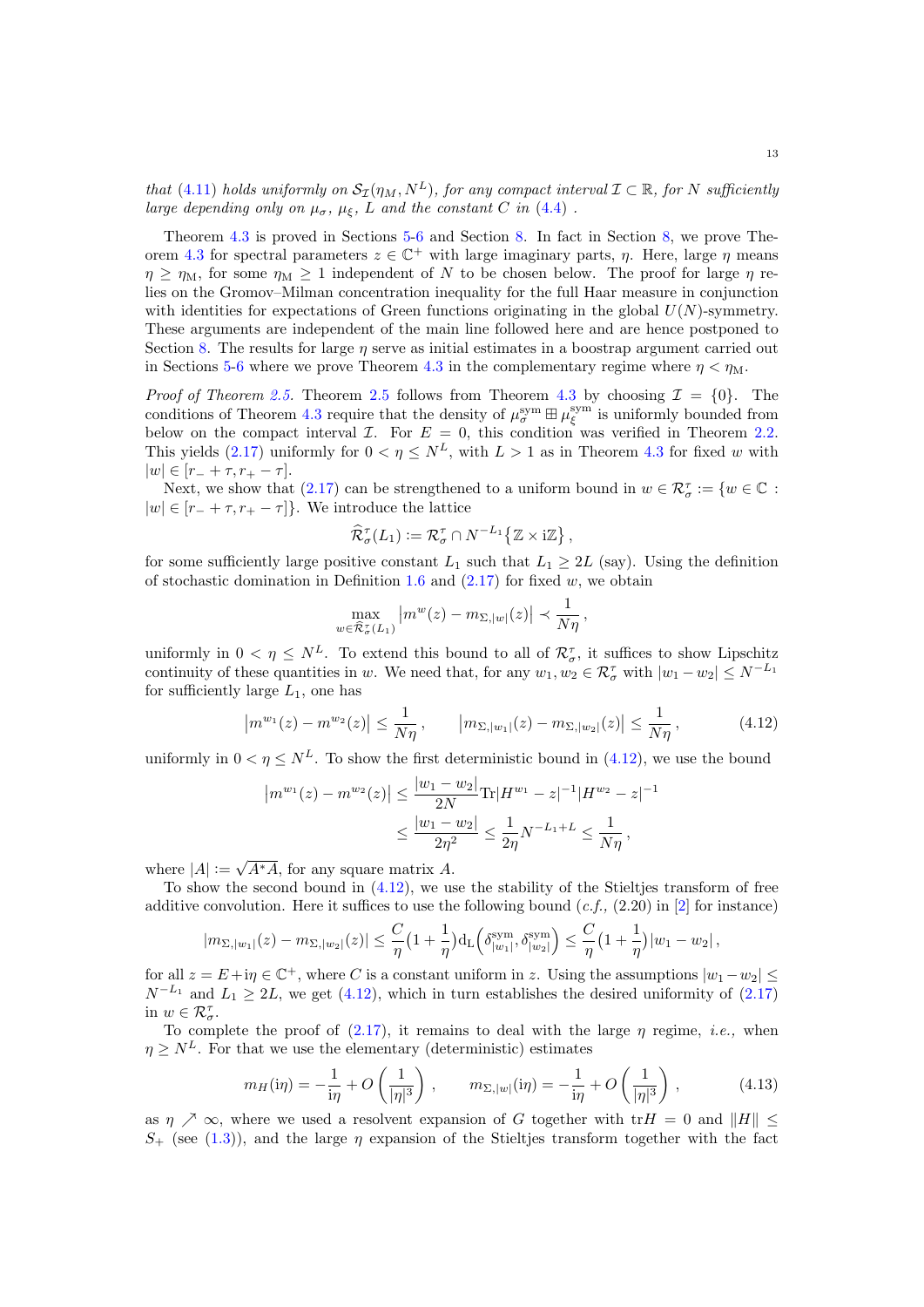that  $\mu_{\Sigma, |w|}$  is symmetric and compactly supported. Thus for  $\eta \ge N^L$ , [\(2.17\)](#page-7-1) follows from [\(4.13\)](#page-12-1). Uniformity in  $w \in \mathcal{R}_{\sigma}^{\tau}$  is immediate.

4.1. Approximate subordination for block additive models. In this subsection, we establish the matrix subordination for the Green function of  $H$ . To simplify notation, we introduce the block matrices

$$
A := \begin{pmatrix} 0 & \Xi \\ \Xi^* & 0 \end{pmatrix}, \qquad B := \begin{pmatrix} 0 & \Sigma \\ \Sigma^* & 0 \end{pmatrix}, \qquad \mathcal{U} := \begin{pmatrix} U & 0 \\ 0 & V \end{pmatrix}.
$$
 (4.14)

Then we write  $(4.2)$  as

<span id="page-13-4"></span><span id="page-13-1"></span><span id="page-13-0"></span>
$$
H = A + \widetilde{B}, \qquad \qquad \widetilde{B} := U B U^* \,. \tag{4.15}
$$

As before, we let  $G(z) := (H - z)^{-1}$  be the Green function of H at spectral parameter  $z \in \mathbb{C}^+$ . A simple consequence of the definition of G are the identities

$$
\widetilde{B}G(z) = I_{2N} - (A - z)G(z), \qquad G(z)\widetilde{B} = I_{2N} - G(z)(A - z). \tag{4.16}
$$

Inspired by [\[33\]](#page-60-14), see also [\[3,](#page-59-5) [10,](#page-59-0) [28\]](#page-60-11), we introduce the approximate subordination functions

$$
\omega_A^c(z) := z - \frac{\text{tr} \, AG}{\text{tr} \, G}, \qquad \omega_B^c(z) := z - \frac{\text{tr} \, BG}{\text{tr} \, G} \,. \tag{4.17}
$$

By these definitions and [\(4.16\)](#page-13-0), we have

<span id="page-13-7"></span><span id="page-13-6"></span><span id="page-13-5"></span>
$$
\omega_A^c(z) + \omega_B^c(z) - z = -\frac{1}{m_H(z)}.
$$
\n(4.18)

Recall the measures  $\mu_{\Sigma}$  and  $\mu_{\Xi}$  of [\(4.5\)](#page-11-5) as well as  $\mu_{\sigma}$  and  $\mu_{\xi}$  of [\(4.6\)](#page-11-6). For their symmetrizations we introduce, hinting at [\(4.14\)](#page-13-1), the shorthands

$$
\mu_A \equiv \mu_{\Xi}^{\text{sym}}, \qquad \mu_B \equiv \mu_{\Sigma}^{\text{sym}}, \qquad \mu_{\alpha} \equiv \mu_{\xi}^{\text{sym}}, \qquad \mu_{\beta} \equiv \mu_{\sigma}^{\text{sym}}.
$$
\n(4.19)

Note that  $\mu_A$  and  $\mu_B$  are the empirical spectral distributions of A and B. We denote by  $\omega_A(z), \omega_B(z), \omega_\alpha(z), \omega_\beta(z)$  the subordination functions defined via [\(2.5\)](#page-5-3) with the choices  $(\mu_1, \mu_2)$  $(\mu_A, \mu_B)$  and  $(\mu_\alpha, \mu_\beta)$ , respectively.

The next result shows that the approximate subordination functions  $\omega_A^c$  and  $\omega_B^c$  are indeed good approximations to the subordination functions  $\omega_A$  and  $\omega_B$ . Moreover, it establishes the subordination for the diagonal Green function entries.

<span id="page-13-2"></span>**Theorem 4.4.** Under the conditions and with the notations of Theorem [4.3](#page-11-1) the estimates

<span id="page-13-3"></span>
$$
|\omega_A^c(z) - \omega_A(z)| \prec \frac{1}{N\eta}, \qquad |\omega_B^c(z) - \omega_B(z)| \prec \frac{1}{N\eta}, \qquad (4.20)
$$

hold uniformly on  $S_1(0, \eta_M)$ , for N sufficiently large depending only on  $\mu_\alpha$ ,  $\mu_\beta$ , I, L and the constant  $C$  in  $(4.4)$ . Moreover, we have

$$
\left| G_{ii}(z) - \frac{\omega_B(z)}{|\xi_i|^2 - (\omega_B(z))^2} \right| \prec \frac{1}{\sqrt{N\eta}}, \quad \left| G_{\hat{i}i}(z) - \frac{\omega_B(z)}{|\xi_i|^2 - (\omega_B(z))^2} \right| \prec \frac{1}{\sqrt{N\eta}},
$$
  

$$
\left| G_{i\hat{i}}(z) - \frac{\xi_i}{|\xi_i|^2 - (\omega_B(z))^2} \right| \prec \frac{1}{\sqrt{N\eta}}, \quad \left| G_{\hat{i}i}(z) - \frac{\bar{\xi}_i}{|\xi_i|^2 - (\omega_B(z))^2} \right| \prec \frac{1}{\sqrt{N\eta}}, \quad (4.21)
$$

uniformly in  $i \in [1, N]$  and in  $z \in S_{\mathcal{I}}(0, \eta_M)$ , where  $\hat{i} := i + N$ , for N sufficiently large depending only on  $\mu_{\alpha}$ ,  $\mu_{\beta}$ , I, L and the constant C in [\(4.4\)](#page-11-3).

Remark 4.5. Some crucial properties of the subordination functions  $\omega_A$  and  $\omega_B$  are collected in Lemma [A.2.](#page-56-0) Here, we mention that under the assumptions of Theorem  $4.4$ , for N sufficiently large, the imaginary parts of the subordination functions,  $\text{Im}\,\omega_A(z)$  and  $\text{Im}\,\omega_B(z)$  are both bounded from below on  $z \in \mathcal{S}_{\tau}(0, \eta_M)$ . This follows from Lemma [A.2](#page-56-0) and the assumption that *I* is a compact interval in the bulk of  $\mu_{\alpha} \boxplus \mu_{\beta}$ . It then follows from [\(4.21\)](#page-13-3) that  $|G_{ii}(z)| \prec 1$ and  $|G_{\hat{i}\hat{i}}(z)| \prec 1$  uniformly on  $\mathcal{S}_{\mathcal{I}}(N^{-1+\gamma}, \eta_M)$ , for any  $\gamma > 0$ , and all  $i \in [1, N]$ . A direct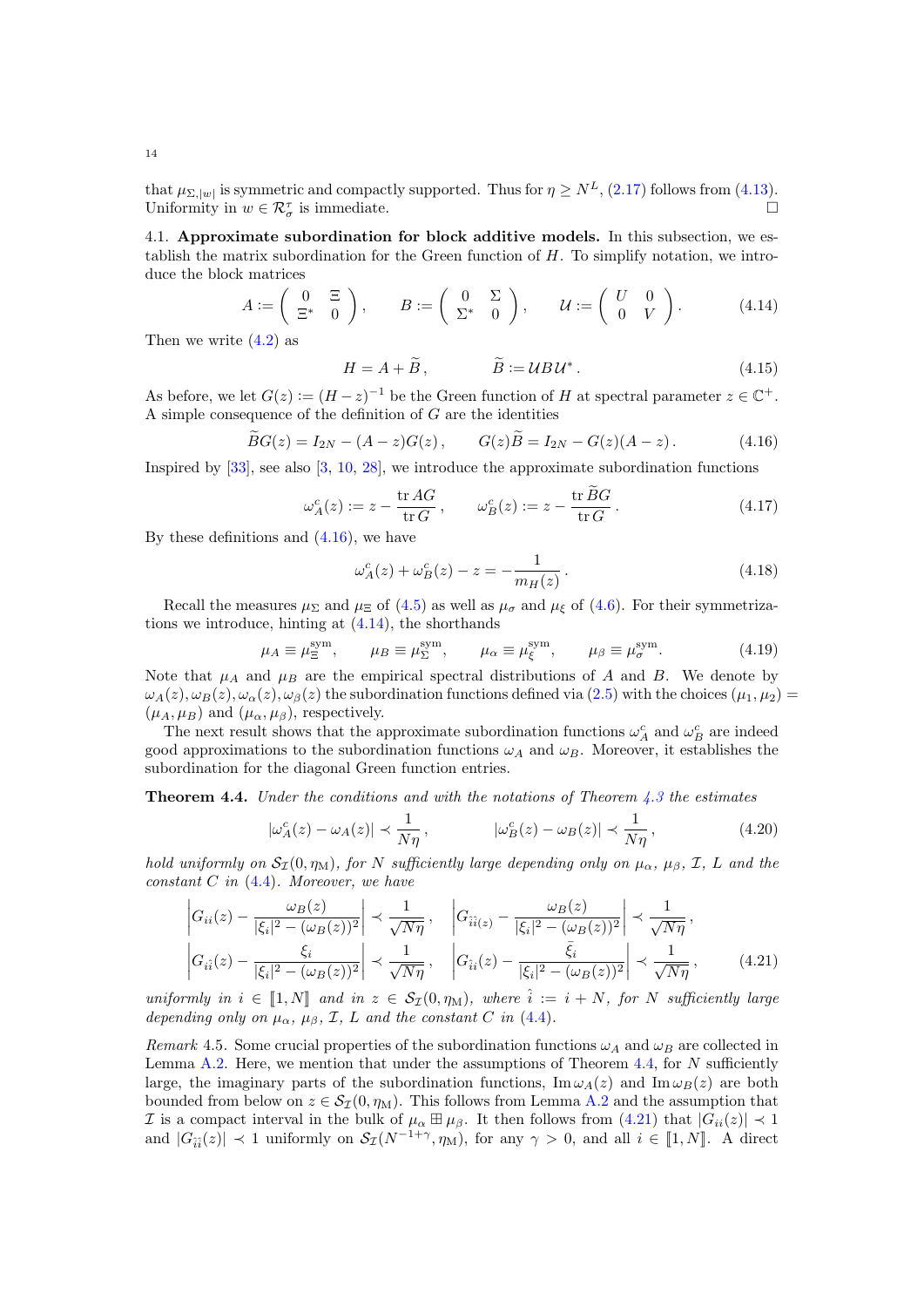consequence of this result is that the eigenvectors associated with eigenvalues in the bulk are fully delocalized. More precisely, letting  $(u_k)$  denote the  $\ell^2$ -normalized eigenvectors associated with the eigenvalues  $(\lambda_k)$ ,  $k \in [1, 2N]$ , we have

<span id="page-14-1"></span>
$$
\max_{k\,:\,\lambda_k\in\mathcal{I}}\|\mathbf{u}_k\|_{\infty}\prec\frac{1}{\sqrt{N}}\,,\tag{4.22}
$$

for any compact interval I in the bulk of  $\mu_{\alpha} \boxplus \mu_{\beta}$ . For a proof of [\(4.22\)](#page-14-1) from Theorem [4.4,](#page-13-2) we refer to the proof of Theorem 2.6 in [\[3\]](#page-59-5).

<span id="page-14-0"></span>4.2. Outline of the strategy of proof. The proof of the local law of Theorem [4.3](#page-11-1) is carried out in three steps. In Step 1, we consider the large  $\eta$  regime, *i.e.*, we establish [\(4.11\)](#page-11-4) on  $\mathcal{S}_{\mathcal{I}}(\eta_{\rm M}, N^L)$ , for some sufficiently large, but N-independent,  $\eta_{\rm M}$ . In Step 2, we establish a weak local law for  $m^w$  in the small  $\eta$  regime, *i.e.*, we establish [\(4.11\)](#page-11-4) with a weaker error bound on  $S_{\mathcal{I}}(N^{-1+\gamma}, \eta_M)$ , for some small  $\gamma > 0$ ; see Theorem [5.1](#page-19-0) below for the statement of the weak law. The extension to  $S_{\mathcal{I}}(0, \eta_M)$  will follow directly from monotonicity of the Green function. This second step is based on a bootstrapping argument to reduce the spectral parameter Im z. Step 1 will provide the initial estimate to get the bootstrapping started. In Step 3, we use a fluctuation averaging argument together with the weak local law established in the second step to get  $(4.11)$  in its strong form.

Step 1 is carried out in Section [8.](#page-50-0) It builds on the celebrated Gromov-Milman concentration inequality whose application to random matrix theory is fairly standard [\[1\]](#page-59-15). For additive models of the form  $X + UYU^*$ , with deterministic  $X, Y \in M_N(\mathbb{C})$  and U Haar distributed on  $U(N)$  or on  $O(N)$  it was used in [\[33,](#page-60-14) [28,](#page-60-11) [2\]](#page-59-8), and for the model block-additive model considered in this section in [\[10\]](#page-59-0).

Step 2 is carried out in Section [5,](#page-16-0) where we prove Theorem [5.1.](#page-19-0) This proof has three major ingredients. First, we use a partial randomness decomposition of the Haar measure (see [\(5.2\)](#page-16-1)) that enables us to take partial expectations of functions of the diagonal Green function entries  $G_{ii}$ ,  $G_{\hat{i}\hat{i}}$ . Exploiting concentration only for this partial randomness surpasses the more general but less flexible Gromov–Milman technique used in Step 1. Second, to compute the partial expectations of  $G_{ii}$ , we establish a system of self-consistent equations involving only two auxiliary quantities  $(S_{ij})$  and  $(T_{ij})$ ; see [\(5.16\)](#page-18-0). In our previous work [\[3\]](#page-59-5), we used a similar approach to derive the local law for  $X + UYU^*$ . For the model considered in this paper, we face with a new phenomenon causing several substantial difficulties. The main point is that for block additive models, we have less randomness originating in the Haar measure on  $U(N) \times U(N)$  than for the additive models with Haar measure on  $U(2N)$ . As a consequence, we have to control more quantities in the two blocks separately. Even more importantly, the coupling between the two blocks is provided solely by the diagonal matrix  $\Sigma$  without any randomness; see [\(4.2\)](#page-10-0). Our proof shows that the randomness in the diagonal blocks and the deterministic off-diagonal blocks effectively make up for the lacking off-diagonal randomness.

To derive the aforementioned system of equations for  $(S_{ij})$ ,  $(T_{ij})$  and  $(G_{ii})$ , we use the partial decomposition of Haar measure in combination with recursive moment estimates; see e.g., Lemma [5.3](#page-21-0) for such a statement. Recursive moment estimates were used first in [\[29\]](#page-60-15) to derive local laws for sparse Wigner matrices. They allow us to pass on cumbersome partial concentration estimates used in Section 5 of [\[3\]](#page-59-5), and provide a conceptually clear approach to the weak local law for both models. Third, to connect the diagonal Green function entries with the subordination functions from Theorem [2.1,](#page-5-5) we rely on the optimal stability result for the subordination equations obtained in [\[2\]](#page-59-8).

Step 3 is carried out in Section [6.](#page-36-0) In this section, we exploit the so-called fluctuation averaging mechanism to improve the estimates of Step 2. While the fluctuation averaging mechanism is, thanks to the independence of the matrix entries, well understood for Wigner type matrices (see e.g., [\[19,](#page-60-16) [20\]](#page-60-3)), dependencies among the entries of the Haar matrices mask this mechanism and its current understanding for matrix ensembles involving Haar matrices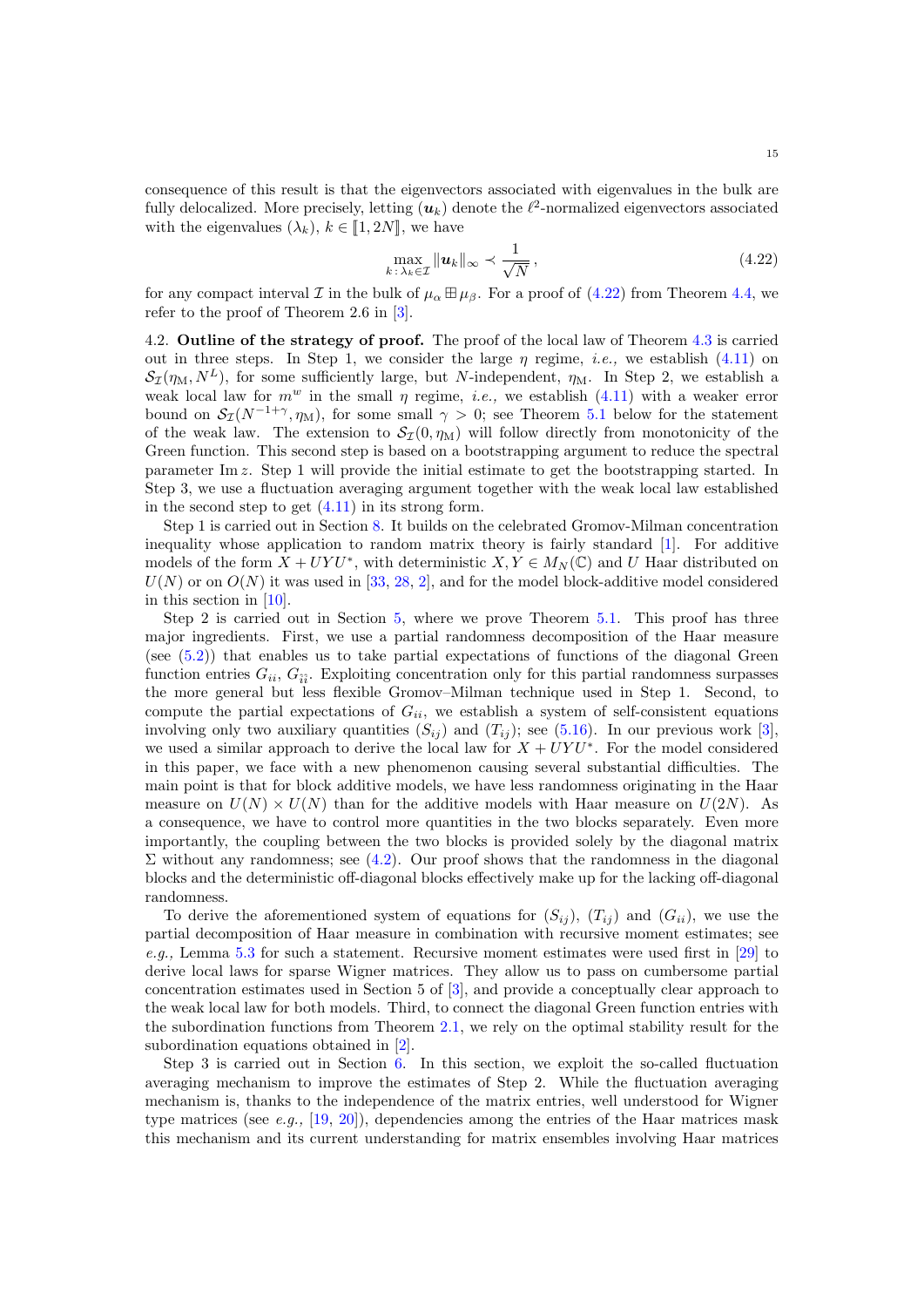is still rather poor. We gave a first result in [\[4\]](#page-59-6) for additive models. In the present paper, we approach the fluctuation mechanics for block-additive models by first deriving a set of so-called "Ward identities" which will enable us to finish the proof of Theorem [4.3.](#page-11-1) Ward identities are relations among tracial quantities involving the Green function and the matrices A and B. In expectation, these relations can be derived using the invariance of Haar measure (see e.g.,  $(8.11)$  for a first example), yet we will require optimal estimates that hold with high probability; see e.g.,  $(5.21)$  and  $(6.3)$ . These estimates are obtained using recursive moment estimates for carefully chosen quantities; see [\(5.19\)](#page-18-2). Since we have less randomness coming from  $U(N) \times U(N)$  in the setup of block-additive models, more quantities need to be simultaneously controlled than in the additive models, resulting in a more sophisticated analysis.

4.3. Notations. We introduce some more notation used in the proof of Theorem [4.3.](#page-11-1)

Notation for matrices: In our analysis we also use the matrices

$$
\mathcal{H} = B + \mathcal{U}^* A \mathcal{U} =: B + \widetilde{A}, \qquad \mathcal{G}(z) = (\mathcal{H} - z)^{-1}, \tag{4.23}
$$

which are the analogues of H in [\(4.15\)](#page-13-4) and of its Green function  $G(z)$ , obtained by switching the rôles of A and B, and also the rôles of U and  $\mathcal{U}^*$ . Note that by cyclicity  $\text{Tr}G(z) = \text{Tr}\mathcal{G}(z)$ .

Vector space notation: For any index  $i \in [1, N]$ , we let  $\hat{i} \equiv i + N$ . We make the convention hereafter that the index i always runs from 1 to N, unless said otherwise. Thus the index  $\hat{i}$ runs from  $N + 1$  to 2N. We denote by  $\sum_{i}^{(k)}$  the sum over  $i \in [1, N] \setminus \{k\}$ . We denote by  $\{e_i\}$  the canonical basis of  $\mathbb{C}^{2N}$ . We let **0** denote the zero vector in either space. We use bold font for vectors and denote the components as  $\mathbf{v}=(v_i).$ 

The identity matrix in  $M_N(\mathbb{C})$ , respectively  $M_{2N}(\mathbb{C})$ , is denoted by

<span id="page-15-2"></span>
$$
I \equiv I_N \,, \qquad \hat{I} \equiv I_{2N} \,, \tag{4.24}
$$

and we let

$$
\hat{I}_1 := I \oplus 0, \qquad \hat{I}_2 := 0 \oplus I \tag{4.25}
$$

denote the block identities in  $M_N(\mathbb{C}) \oplus M_N(\mathbb{C})$ , where 0 represents the  $N \times N$  zero matrix. For any matrix  $D \in M_n(\mathbb{C}), n \geq 1$ , we let

<span id="page-15-4"></span><span id="page-15-3"></span><span id="page-15-1"></span>
$$
\mathrm{tr} \, D := \frac{1}{n} \mathrm{Tr} D
$$

denote the normalized trace of D. For  $D \in M_{2N}(\mathbb{C})$  we introduce the normalized partial traces

$$
\tau_1(D) := \frac{1}{N} \sum_{i=1}^N D_{ii}, \qquad \tau_2(D) := \frac{1}{N} \sum_{i=1}^N D_{\hat{i}\hat{i}}.
$$
\n(4.26)

Using the block structure of H, it is easy to check that the Green function  $G(z)$  satisfies

$$
\tau_1(G(z)) = \tau_2(G(z)), \qquad z \in \mathbb{C}^+ \,. \tag{4.27}
$$

Φ-system: For our purposes it is convenient to recast [\(2.5\)](#page-5-3) in a compact form: For generic probability measures  $\mu_1, \mu_2$  on R, let the function  $\Phi_{\mu_1,\mu_2} : (\mathbb{C}^+)^3 \to \mathbb{C}^2$  be given by

$$
\Phi_{\mu_1,\mu_2}(\omega_1,\omega_2,z) := \begin{pmatrix} F_{\mu_1}(\omega_2) - \omega_1 - \omega_2 + z \\ F_{\mu_2}(\omega_1) - \omega_1 - \omega_2 + z \end{pmatrix} . \tag{4.28}
$$

Considering  $\mu_1, \mu_2$  as fixed, the equation

<span id="page-15-5"></span><span id="page-15-0"></span>
$$
\Phi_{\mu_1,\mu_2}(\omega_1,\omega_2,z) = 0, \qquad (4.29)
$$

is equivalent to [\(2.5\)](#page-5-3) and, by Theorem [2.1,](#page-5-5) there are unique analytic functions  $\omega_1, \omega_2 : \mathbb{C}^+ \to$  $\mathbb{C}^+$ ,  $z \mapsto \omega_1(z)$ ,  $\omega_2(z)$  satisfying [\(2.4\)](#page-5-0) that solve [\(4.29\)](#page-15-0) in terms of z.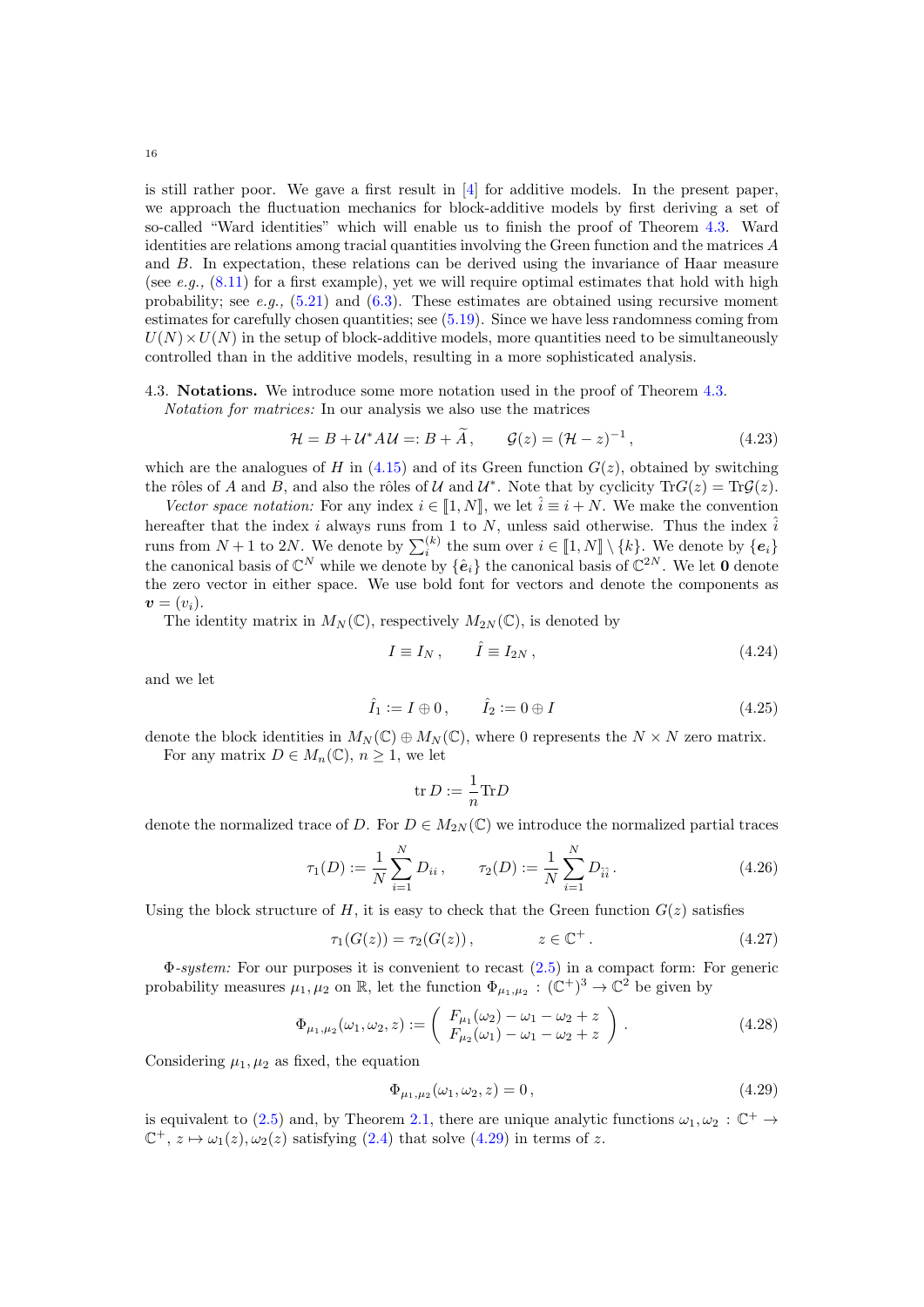Control parameters: For  $z \in \mathbb{C}^+$ , we will use the following deterministic control parameter

<span id="page-16-5"></span>
$$
\Psi \equiv \Psi(z) := \frac{1}{\sqrt{N\eta(1+\eta)}}, \qquad \eta = \text{Im}\,z. \qquad (4.30)
$$

We further introduce, for  $z \in \mathbb{C}^+$  and  $i \in [1, N]$ , the random control parameters

$$
\Lambda_{d;ii}(z) := \left| G_{ii} - \frac{\omega_B(z)}{|\xi_i|^2 - (\omega_B(z))^2} \right|, \qquad \Lambda_{d;ii}(z) := \left| G_{\hat{i}\hat{i}} - \frac{\omega_B(z)}{|\xi_i|^2 - (\omega_B(z))^2} \right|,
$$
\n
$$
\Lambda_{d;ii}(z) := \left| G_{i\hat{i}} - \frac{\xi_i}{|\xi_i|^2 - (\omega_B(z))^2} \right|, \qquad \Lambda_{d;ii}(z) := \left| G_{\hat{i}i} - \frac{\bar{\xi}_i}{|\xi_i|^2 - (\omega_B(z))^2} \right|,
$$

<span id="page-16-4"></span>
$$
\Lambda_{d}(z) := \max_{i \in [1,N]}\max_{k,l=i \text{ or } i} \Lambda_{d;kl}(z).
$$
\n(4.31)

We also define  $\Lambda_d^c(z)$  analogously by replacing  $\omega_B$  by  $\omega_B^c$  (*c.f.*, [\(4.17\)](#page-13-5)) in the definition of  $\Lambda_d(z)$ . We will often omit the variable  $z$  from the above notations when there is no confusion.

For notational simplicity, we do not follow the threshold N for which the estimates apply. Following the dependence of this threshold on the other parameters along the proofs one may easily verify the dependences stated in Theorem [4.3](#page-11-1) and Theorem [4.4.](#page-13-2)

### 5. GREEN FUNCTION SUBORDINATION FOR SMALL  $\eta$

<span id="page-16-0"></span>Let  $\eta_M > 0$  be some sufficiently large constant, and for any given (small)  $\gamma > 0$ , we set

<span id="page-16-6"></span>
$$
\eta_{\mathbf{m}} \equiv \eta_{\mathbf{m}}(\gamma) := N^{-1+\gamma} \,. \tag{5.1}
$$

In this section, we prove a Green function subordination property in the regime  $\eta_m \leq \eta \leq \eta_M$ . The formal statement is given in Theorem [5.1](#page-19-0) below. For definiteness, we work with the unitary setup in this section. The necessary modifications for the orthogonal case are stated in Appendix [C.](#page-58-0) We start with the partial randomness decomposition of the Haar measure on  $U(N) \times U(N)$  announced in Subsection [4.2.](#page-14-0)

5.1. Partial randomness decomposition of the Haar measure. Let  $\boldsymbol{u}_i = (u_{i1}, \dots, u_{iN})'$ and  $\mathbf{v}_i = (v_{i1}, \dots, v_{iN})'$  be the *i*th columns of U and V, respectively. Let  $\theta_i^u$  and  $\theta_i^v$  be the arguments of  $u_{ii}$  and  $v_{ii}$ , respectively, and let  $\phi_i^a = e^{i\theta_i^a}$  for  $a = u, v$ . Our approach relies on the partial randomness decomposition of the Haar measure from [\[17,](#page-59-16) [32\]](#page-60-17):

$$
U = -\phi_i^u R_i^u U^{\langle i \rangle}, \qquad V = -\phi_i^v R_i^v V^{\langle i \rangle}.
$$
\n
$$
(5.2)
$$

Here  $U^{(i)}$  and  $V^{(i)}$  are unitary matrices with  $(i, i)$ -th entry equal 1, and their  $(i, i)$ -minors are independent, Haar distributed on  $\mathcal{U}(N-1)$ . In particular,  $U^{(i)}e_i = V^{(i)}e_i = e_i$  and  $e_i^* U^{(i)} = e_i^* V^{(i)} = e_i^*$ , where  $e_i$  is the *i*-th coordinate vector. In addition,  $U^{(i)}$  is independent of  $u_i$ , and  $V^{\langle i \rangle}$  is independent of  $v_i$ . Here  $R_i^u$  and  $R_i^v$  are reflections, defined as

<span id="page-16-7"></span><span id="page-16-1"></span>
$$
R_i^a := I - r_i^a (r_i^a)^*, \qquad a = u, v,
$$
\n(5.3)

where

$$
\boldsymbol{r}_i^u := \sqrt{2} \frac{\boldsymbol{e}_i + \bar{\phi}_i^u \boldsymbol{u}_i}{\|\boldsymbol{e}_i + \bar{\phi}_i^u \boldsymbol{u}_i\|_2}, \qquad \qquad \boldsymbol{r}_i^v := \sqrt{2} \frac{\boldsymbol{e}_i + \bar{\phi}_i^v \boldsymbol{v}_i}{\|\boldsymbol{e}_i + \bar{\phi}_i^v \boldsymbol{v}_i\|_2}.
$$
\n
$$
(5.4)
$$

Note that  $R_i^u$  is independent of  $U^{\langle i \rangle}$  and  $R_i^v$  is independent of  $V^{\langle i \rangle}$ .

Set the  $(2N) \times (2N)$  matrices

$$
\Phi_i := (\phi_i^u I) \oplus (\phi_i^v I), \qquad \mathcal{R}_i := R_i^u \oplus R_i^v, \qquad \mathcal{U}_i := U^{\langle i \rangle} \oplus V^{\langle i \rangle}. \qquad (5.5)
$$

With the above notations and the decompositions in [\(5.2\)](#page-16-1), we have

<span id="page-16-8"></span><span id="page-16-3"></span><span id="page-16-2"></span>
$$
\mathcal{U} = -\mathcal{R}_i \mathcal{U}_i \Phi_i \,. \tag{5.6}
$$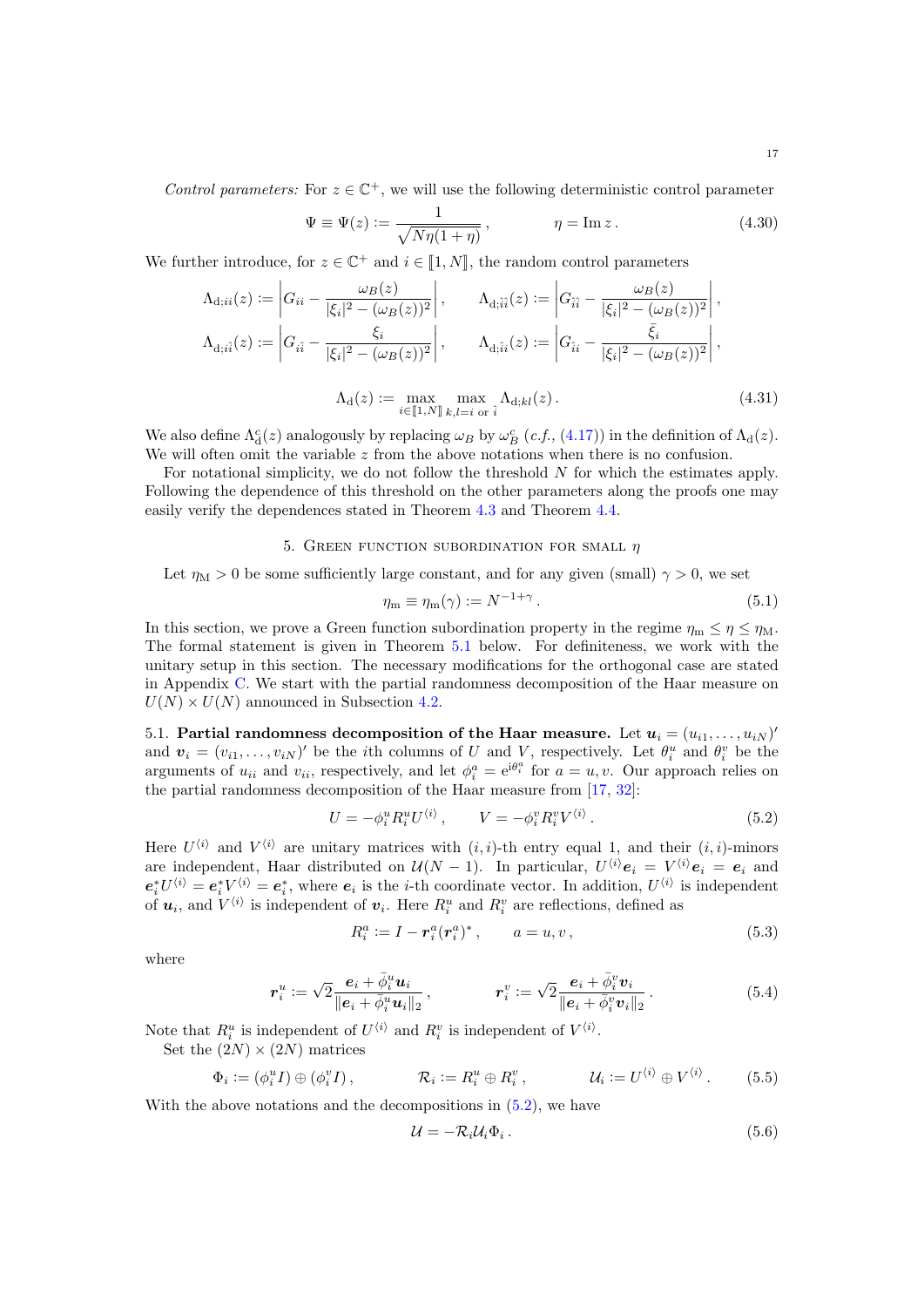Hence, for each  $i \in [1, N]$ , we can write

$$
H = A + \widetilde{B} = A + \mathcal{R}_i \mathcal{U}_i \Phi_i B \Phi_i^* \mathcal{U}_i^* \mathcal{R}_i := A + \mathcal{R}_i \widetilde{B}^{\langle i \rangle} \mathcal{R}_i, \tag{5.7}
$$

where we introduced the notation

<span id="page-17-7"></span><span id="page-17-1"></span><span id="page-17-0"></span>
$$
\widetilde{B}^{\langle i \rangle} := \mathcal{U}_i \Phi_i B \Phi_i^* \mathcal{U}_i^* \,. \tag{5.8}
$$

We further define the matrices

$$
H^{\langle i \rangle} := A + \widetilde{B}^{\langle i \rangle}, \qquad G^{\langle i \rangle} := \left(H^{\langle i \rangle} - z\right)^{-1}.
$$
 (5.9)

Since  $u_i$  and  $v_i$  are independent, uniformly distributed complex unit vectors, there exist independent normal vectors,  $\tilde{g}_i^u, \tilde{g}_i^v \sim \mathcal{N}_{\mathbb{C}}(0, \frac{1}{N}I_N)$  such that

<span id="page-17-5"></span>
$$
\boldsymbol{u}_i = \frac{\widetilde{\boldsymbol{g}}_i^u}{\|\widetilde{\boldsymbol{g}}_i^u\|_2}\,, \qquad \boldsymbol{v}_i = \frac{\widetilde{\boldsymbol{g}}_i^v}{\|\widetilde{\boldsymbol{g}}_i^v\|_2}\,.
$$

We further define

$$
\boldsymbol{g}_i^u := \bar{\phi}_i^u \tilde{\boldsymbol{g}}_i^u, \qquad \boldsymbol{h}_i^u := \frac{\boldsymbol{g}_i^u}{\|\boldsymbol{g}_i^u\|_2} = \bar{\phi}_i^u \boldsymbol{u}_i, \qquad \ell_i^u := \frac{\sqrt{2}}{\|\boldsymbol{e}_i + \boldsymbol{h}_i^u\|_2}, \tag{5.10}
$$

and define  $g_i^v$ ,  $h_i^v$  and  $\ell_i^v$  analogously by replacing  $u_i$  by  $v_i$ . Note that for  $a = u$  or v,  $g_{ik}^a$ 's for  $k \neq i$  are  $N_{\mathbb{C}}(0, \frac{1}{N})$  variables and  $g_{ii}^a$  is  $\chi$ -distributed with  $\mathbb{E}[(g_{ii}^a)^2] = \frac{1}{N}$ . In addition, the components of  $g_i^a$  are independent, and they are all independent of  $\phi_i^a$ . Hence,  $g_i^a$  and  $h_i^a$  are independent of  $\tilde{B}^{\langle i \rangle}$  (*c.f.*, [\(5.8\)](#page-17-0)), for  $a = u, v$ . With these notations, we can write

<span id="page-17-6"></span><span id="page-17-4"></span>
$$
r_i^a = \ell_i^a(e_i + h_i^a), \qquad a = u, v, \qquad (5.11)
$$

where  $r_i^a$  is defined in [\(5.4\)](#page-16-2). Using Lemma [A.1,](#page-55-1) it is elementary to check that, for  $a = u, v$ ,

$$
\|\mathbf{g}_i^a\|_2 = 1 + \frac{1}{2} (\|\mathbf{g}_i^a\|_2^2 - 1) + O_{\prec}(\frac{1}{N}), \quad (\ell_i^a)^2 = \frac{1}{1 + \mathbf{e}_i^* \mathbf{h}_i^a} = 1 - g_{ii}^a + O_{\prec}(\frac{1}{N}), \quad (5.12)
$$

where in the first estimate we used the fact  $\left| \|\mathbf{g}_{i}^{a}\|_{2}^{2} - 1 \right| \prec \frac{1}{\sqrt{2}}$  $\frac{1}{N}$ . In addition, by definition,  $R_i^a$ is a reflection sending  $e_i$  to  $-h_i^a$ , *i.e.*,

$$
R_i^a e_i = -h_i^a, \qquad R_i^a h_i^a = -e_i, \qquad a = u, v. \tag{5.13}
$$

We also denote by  $\mathring{g}_i^a$  the vector obtained from  $g_i^a$  by replacing  $g_{ii}^a$  by 0, *i.e.*,

<span id="page-17-2"></span>
$$
\mathring{\boldsymbol{g}}_i^a := \boldsymbol{g}_i^a - g_{ii}^a \boldsymbol{e}_i \,, \qquad a = u, v \,.
$$

Correspondingly, we set

<span id="page-17-3"></span>
$$
\mathring{\boldsymbol{h}}_i^a := \frac{\mathring{\boldsymbol{g}}_i^a}{\|\boldsymbol{g}_i^a\|_2}, \qquad a = u, v. \tag{5.14}
$$

Recall the notation 0 for the  $N \times 1$  null vector. Finally, for brevity, we set

$$
\boldsymbol{k}_{i}^{u} := \left(\begin{array}{c} \boldsymbol{h}_{i}^{u} \\ \boldsymbol{0} \end{array}\right), \quad \boldsymbol{k}_{i}^{v} := \left(\begin{array}{c} \boldsymbol{0} \\ \boldsymbol{h}_{i}^{v} \end{array}\right), \quad \mathring{\boldsymbol{k}}_{i}^{u} := \left(\begin{array}{c} \mathring{\boldsymbol{h}}_{i}^{u} \\ \boldsymbol{0} \end{array}\right), \quad \mathring{\boldsymbol{k}}_{i}^{v} := \left(\begin{array}{c} \boldsymbol{0} \\ \mathring{\boldsymbol{h}}_{i}^{v} \end{array}\right).
$$
 (5.15)

We move on to the formal statement of the Green function subordination.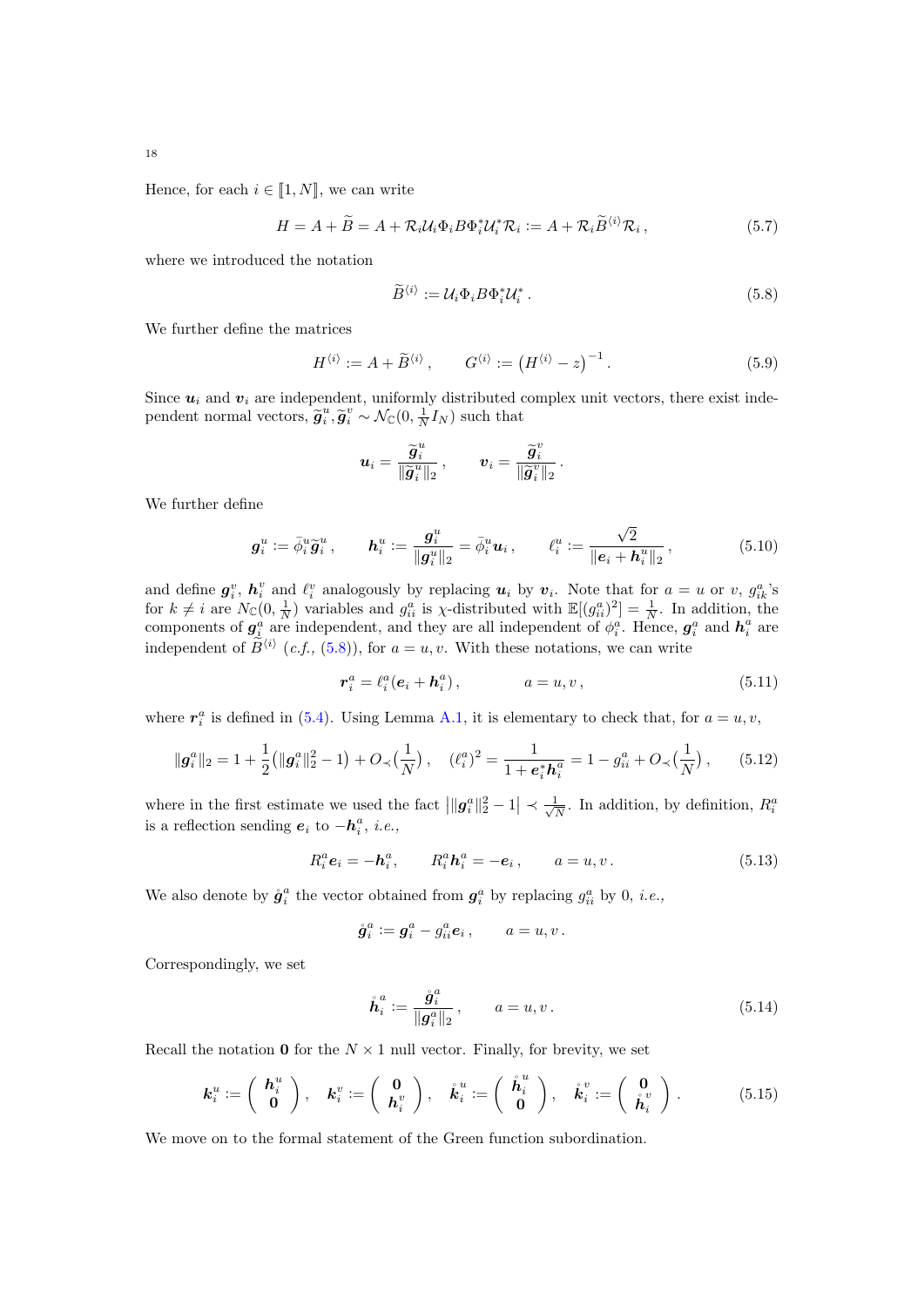5.2. Green function subordination. Recall the notation  $\{\hat{\mathbf{e}}_i\}$  for the standard basis of  $\mathbb{C}^{2N}$ , and also the notation  $\hat{i} \equiv i + N$  for any  $i \in [1, N]$ . We introduce the following quantities for  $j = i$ ,  $\hat{i}$ ,  $i \in [\![1, N]\!]$ ,

<span id="page-18-5"></span><span id="page-18-3"></span><span id="page-18-0"></span>
$$
S_{ij} := (\mathbf{k}_i^u)^* \widetilde{B}^{\langle i \rangle} G \hat{\mathbf{e}}_j, \qquad T_{ij} := (\mathbf{k}_i^u)^* G \hat{\mathbf{e}}_j, S_{\hat{i}j} := (\mathbf{k}_i^v)^* \widetilde{B}^{\langle i \rangle} G \hat{\mathbf{e}}_j, \qquad T_{\hat{i}j} := (\mathbf{k}_i^v)^* G \hat{\mathbf{e}}_j,
$$
(5.16)

and

$$
\mathring{S}_{ii} := (\mathring{k}_i^u)^* \widetilde{B}^{\langle i \rangle} G \hat{e}_i = S_{ii} - \tilde{\sigma}_i h_{ii}^u G_{\hat{i}i}, \qquad \mathring{T}_{ii} := (\mathring{k}_i^u)^* G \hat{e}_i = T_{ii} - h_{ii}^u G_{ii}, \tag{5.17}
$$

where  $\tilde{\sigma}_i = \phi_i^u \bar{\phi}_i^v \sigma_i$ , and  $\sigma_i$  is the *i*th diagonal entry of  $\Sigma$ , *c.f.*, [\(4.3\)](#page-10-4). Here in [\(5.17\)](#page-18-3) we used

$$
\hat{\boldsymbol{e}}_i^* \widetilde{B}^{\langle i \rangle} = \tilde{\sigma}_i \hat{\boldsymbol{e}}_i^*, \qquad \widetilde{B}^{\langle i \rangle} \hat{\boldsymbol{e}}_i = \tilde{\sigma}_i \hat{\boldsymbol{e}}_i, \qquad i \in [\![ 1, N ]\!], \qquad (5.18)
$$

which is checked from the definitions of  $\tilde{B}^{\langle i \rangle}$  in [\(5.8\)](#page-17-0),  $\mathcal{U}_i$  and  $\Phi_i$  in [\(5.5\)](#page-16-3), and also B in [\(4.14\)](#page-13-1).

Recall from [\(4.26\)](#page-15-1) the notations for normalized partial traces  $\tau_1$  and  $\tau_2$  on  $M_{2N}(\mathbb{C})$ . Moreover, recall from  $(4.31)$  the definition of the control parameters  $\Lambda_{\mathrm{d},ii}(z),\Lambda_{\mathrm{d},\hat{i}\hat{i}}(z),\Lambda_{\mathrm{d},\hat{i}\hat{i}}(z),\Lambda_{\mathrm{d},\hat{i}\hat{i}}(z)$ and  $\Lambda_{d}(z)$ . We further introduce  $\Lambda_{d}^{c}(z)$  analogously by replacing  $\omega_{B}$  by  $\omega_{B}^{c}$  (*c.f.*, [\(4.17\)](#page-13-5)) in the definition of  $\Lambda_d(z)$ . We will often omit the variable z from these notations.

In this section we will show that  $\Lambda_d(z)$ ,  $\Lambda_d^c(z)$  and  $\Lambda_T$  are of order  $\Psi$  with high probability; i.e., matrix elements of the Green function can be expressed in terms of the subordination functions, up to a small random fluctuations of order  $\Psi$ . We will refer to these results as *Green* function subordination. The main tool is a high moment calculation and Gaussian integration by parts. However, we cannot directly estimate the high moments of  $T_{kl}$  and the formulas  $|G_{ij} - [\ldots]|$  defining  $\Lambda_{d;ij}(z)$ . Instead, we introduce the following auxiliary quantities. For each  $i \in [1, N]$  and  $j = i$  or  $\hat{i}$ , let

$$
\mathcal{P}_{ij} \equiv \mathcal{P}_{ij}(z) := (\tilde{B}G)_{ij}\tau_1(G) - G_{ij}\tau_1(\tilde{B}G) + (G_{ij} + T_{ij})\Upsilon_1, \n\mathcal{P}_{ij} \equiv \mathcal{P}_{ij}(z) := (\tilde{B}G)_{ij}\tau_2(G) - G_{ij}\tau_2(\tilde{B}G) + (G_{ij} + T_{ij})\Upsilon_2, \n\mathcal{K}_{ij} \equiv \mathcal{K}_{ij}(z) := T_{ij} + \tau_1(G)(\tilde{\sigma}_i T_{ij} + (\tilde{B}G)_{ij}) - \tau_1(G\tilde{B})(G_{ij} + T_{ij}), \n\mathcal{K}_{ij} \equiv \mathcal{K}_{ij}(z) := T_{ij} + \tau_2(G)(\tilde{\sigma}_i^* T_{ij} + (\tilde{B}G)_{ij}) - \tau_2(G\tilde{B})(G_{ij} + T_{ij}),
$$
\n(5.19)

where, with  $a = 1, 2$ ,

$$
\Upsilon_a \equiv \Upsilon_a(z) := \tau_a(\widetilde{B}G) + \tau_a(G)\,\tau_a(\widetilde{B}G\widetilde{B}) - \tau_a(G\widetilde{B})\tau_a(\widetilde{B}G). \tag{5.20}
$$

Using the invariance of the Haar measure, the following Ward identities

<span id="page-18-4"></span><span id="page-18-2"></span><span id="page-18-1"></span>
$$
\mathbb{E}\Upsilon_a = 0, \qquad a = 1, 2, \tag{5.21}
$$

can be checked. However, we will also need to know that  $\Upsilon_a$  are small with high probability and not only in expectation in the following; see  $e.g., (5.29)$  $e.g., (5.29)$  in Theorem [5.2](#page-19-2) below.

We will compute their high moments of these auxiliary quantities  $P$  and K and from them we will conclude the estimates on the  $\Lambda$ 's. The careful choice of these auxiliary quantities  $\mathcal P$ and  $K$  is essential for the proof. They have a built-in cancellation mechanism that makes the high moment calculation tractable, see  $(5.53)$ - $(5.55)$  later.

Moreover, we recall the following matrices introduced in [\(4.23\)](#page-15-2)

$$
\mathcal{H} = B + \mathcal{U}^* A \mathcal{U} =: B + \widetilde{A}, \qquad \mathcal{G}(z) = (\mathcal{H} - z)^{-1}, \qquad z \in \mathbb{C}^+,
$$

which are the analogue of H in  $(4.15)$  and its Green function  $G(z)$ , obtained via swapping the rôles of A and B, and also the rôles of U and  $\mathcal{U}^*$ . Note that the structure of H is exactly the same as  $H$ , so we can define the  $H$ -counterparts of all quantities we have introduced so far for H. We will not repeat the heavy notations of the partial randomness decomposition for  $H$ as well, since we will not need all these details. We will only need to know that, accordingly, we can define  $G_{ij}$ ,  $S_{ij}$  and  $\mathcal{T}_{ij}$  by applying the same switching in the definitions of  $G_{ij}$ ,  $S_{ij}$  and  $T_{ij}$ .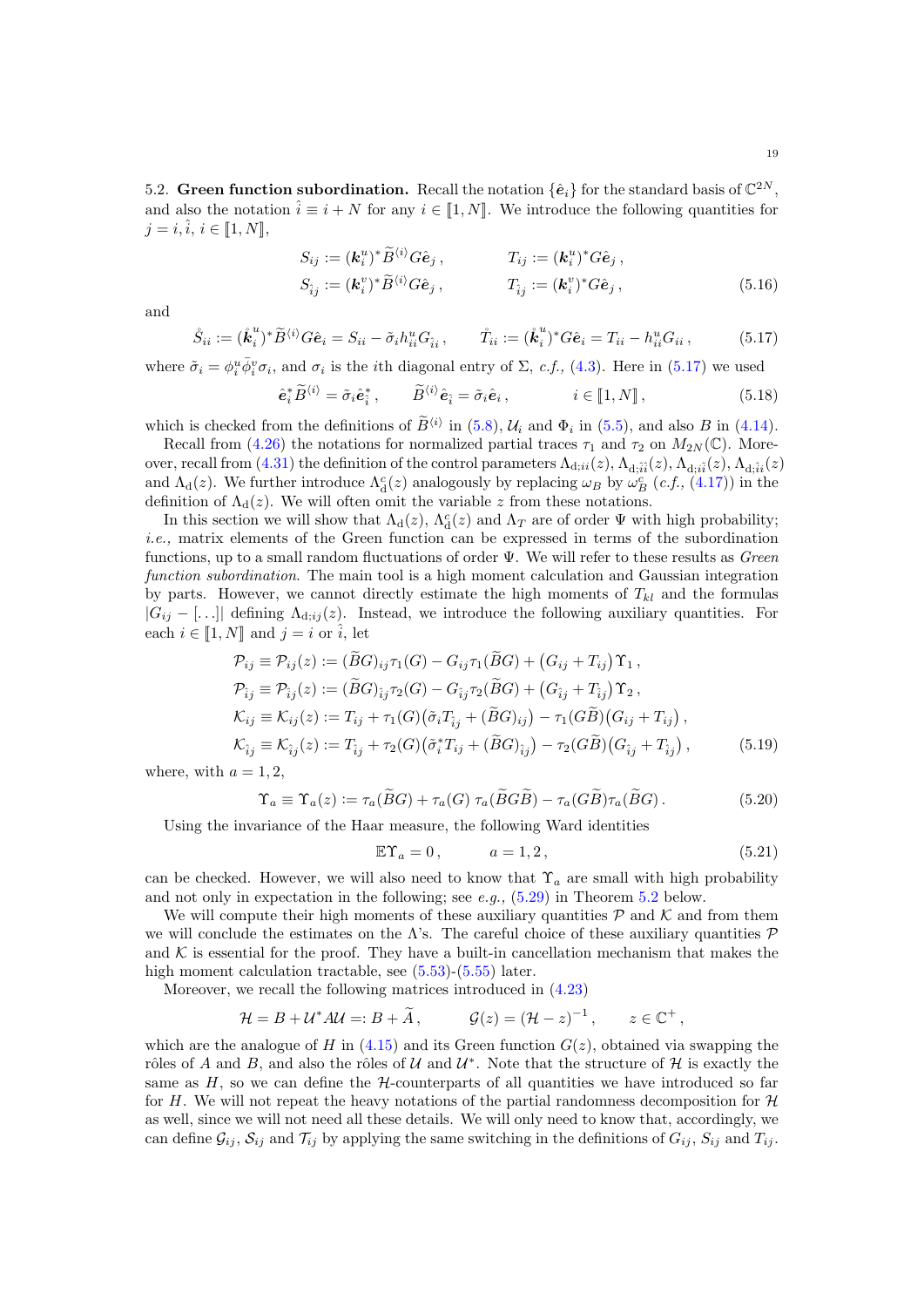Also note the following alternative definition of  $\omega_A^c$  and  $\omega_B^c$  in [\(4.17\)](#page-13-5):

$$
\omega_A^c(z) := z - \frac{\text{tr}\,A\mathcal{G}}{\text{tr}\,\mathcal{G}}, \qquad \omega_B^c(z) := z - \frac{\text{tr}\,B\mathcal{G}}{\text{tr}\,\mathcal{G}},\tag{5.22}
$$

and the trivial fact tr  $G = \text{tr } \mathcal{G}$ .

In addition, replacing  $\xi_i, \omega_B, G_{ij}$  by  $\sigma_i, \omega_A, \mathcal{G}_{ij}$  respectively in [\(4.31\)](#page-16-4), we define  $\Lambda_{d;ij}(z)$  and  $\widetilde{\Lambda}_{d}(z)$  as the analogues of  $\Lambda_{d;ii}(z)$  and  $\Lambda_{d}(z)$ . For example

<span id="page-19-9"></span><span id="page-19-8"></span>
$$
\widetilde{\Lambda}_{d;ii}(z) = \left| \mathcal{G}_{ii} - \frac{\omega_A(z)}{|\sigma_i|^2 - (\omega_A(z))^2} \right|,
$$
\n(5.23)

and

<span id="page-19-4"></span><span id="page-19-3"></span>
$$
\widetilde{\Lambda}_{d}(z) := \max_{i \in [\![1,N]\!]} \max_{k,l=i \text{ or } \hat{i}} \widetilde{\Lambda}_{d;kl}(z).
$$
\n(5.24)

Similarly, we can also define  $\Lambda^c(z)$  and  $\Lambda_T(z)$  as the analogue of  $\Lambda^c_d(z)$  and  $\Lambda_T(z)$ , respectively. The analysis of the operator  $\mathcal{H}$  is very similar to that of H, but at some point it will be useful to work with them in tandem, so we will need to control both.

Our main aim in this section is to prove the following Green function subordination property. Recall the definition of the control parameter  $\Psi(z)$  from [\(4.30\)](#page-16-5).

<span id="page-19-0"></span>**Theorem 5.1.** Suppose that the assumptions in Theorem  $4.3$  hold. Then

$$
\Lambda_{\mathbf{d}}(z) \prec \Psi(z), \quad \widetilde{\Lambda}_{\mathbf{d}}(z) \prec \Psi(z), \quad \Lambda_{T}(z) \prec \Psi(z), \quad \widetilde{\Lambda}_{T}(z) \prec \Psi(z) \tag{5.25}
$$

uniformly on  $S_{\mathcal{I}}(\eta_m, \eta_M)$ , for any (large) constant  $\eta_M > 0$  and (small) constant  $\gamma > 0$ , in the definition of  $\eta_{\rm m}$  (c.f., [\(5.1\)](#page-16-6)). Moreover, the estimates

$$
\left|\omega_A^c(z) - \omega_A(z)\right| \prec \Psi(z), \qquad \left|\omega_B^c(z) - \omega_B(z)\right| \prec \Psi(z),
$$
  

$$
\left|m_H(z) - m_{\mu_A \boxplus \mu_B}(z)\right| \prec \Psi(z)
$$
 (5.26)

also hold uniformly on  $\mathcal{S}_{\mathcal{I}}(\eta_m, \eta_M)$ .

The estimates on the tracial quantities and the subordination functions in [\(5.26\)](#page-19-3) are weaker than the final result in Theorem [4.3](#page-11-1) and Theorem [4.4.](#page-13-2) Later in Section [6,](#page-36-0) we will improve them. The estimates in [\(5.25\)](#page-19-4) are, however, (believed to be) optimal.

In what follows, we will mainly work with  $\Lambda_d(z)$ . The discussion on  $\widetilde{\Lambda}_d(z)$  is the same. First, we show the analogous estimate for  $\Lambda_d^c$  by assuming an a priori bound on  $\Lambda_d$  and  $\Lambda_T$ , for a fixed  $z \in S_{\mathcal{I}}(\eta_m, \eta_M)$ . This is the content of Theorem [5.2](#page-19-2) below. A continuity argument in Subsection [5.5](#page-32-0) then allows us to conclude Theorem [5.1](#page-19-0) from Theorem [5.2.](#page-19-2)

<span id="page-19-2"></span>**Theorem 5.2.** Suppose that the assumptions in Theorem [4.3](#page-11-1) hold. Let  $\eta_M > 0$  be a (large) constant and  $\gamma > 0$  be a (small) constant in [\(5.1\)](#page-16-6). Fix a  $z \in S_{\mathcal{I}}(\eta_m, \eta_M)$ . Assume that

$$
\Lambda_{\rm d}(z) \prec N^{-\frac{\gamma}{4}}, \qquad \widetilde{\Lambda}_{\rm d}(z) \prec N^{-\frac{\gamma}{4}}, \qquad \Lambda_T(z) \prec 1, \qquad \widetilde{\Lambda}_T(z) \prec 1. \tag{5.27}
$$

Then we have

<span id="page-19-6"></span><span id="page-19-5"></span>
$$
|\mathcal{P}_{ij}(z)| \prec \Psi(z), \qquad |\mathcal{P}_{ij}(z)| \prec \Psi(z),
$$
  

$$
|\mathcal{K}_{ij}(z)| \prec \Psi(z), \qquad |\mathcal{K}_{ij}(z)| \prec \Psi(z), \qquad (5.28)
$$

for all  $i \in [1, N]$  and  $j = i$  or  $\hat{i}$ . In addition, under [\(5.27\)](#page-19-5) we also have

$$
|\Upsilon_1(z)| \prec \Psi(z), \qquad |\Upsilon_2(z)| \prec \Psi(z), \tag{5.29}
$$

and

<span id="page-19-7"></span><span id="page-19-1"></span>
$$
\Lambda_{\mathbf{d}}^c(z) \prec \Psi(z)\,, \qquad \Lambda_T(z) \prec \Psi(z)\,.
$$
\n(5.30)

The same statements hold if we switch the rôles of A and B, and also the rôles of U and  $U^*$ , in all the conclusions from  $(5.28)$  to  $(5.30)$ .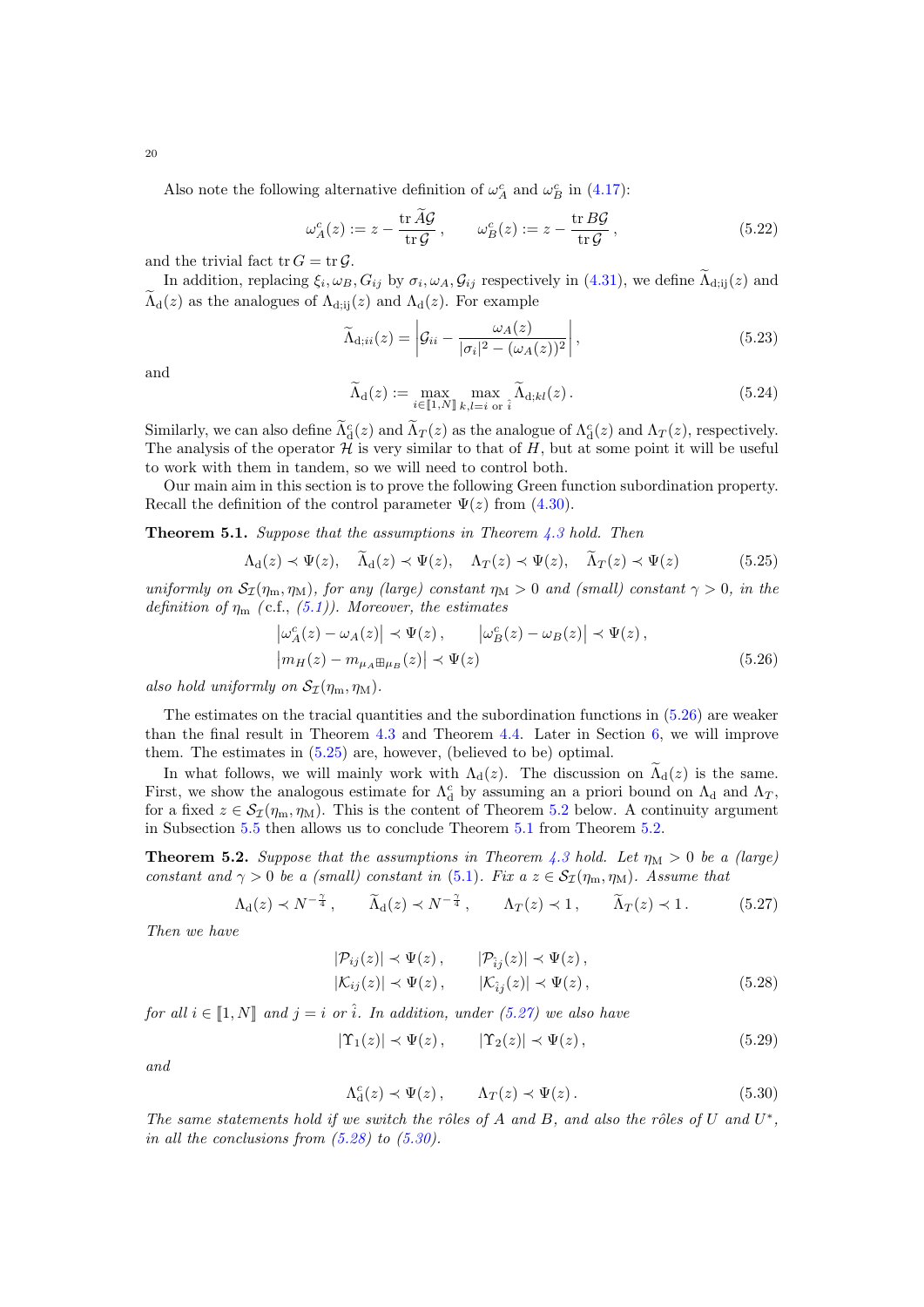Note that, since  $\eta_m \leq \eta \leq \eta_M$ , we have  $\Psi(z) \sim \frac{1}{\sqrt{N\eta}}$ .

The proof of Theorem [5.2](#page-19-2) proceeds in two steps. In the first step, we establish in Sub-section [5.3](#page-20-0) recursive moment estimates for the quantities  $\mathcal{P}_{ii}$  and  $\mathcal{K}_{ii}$ . In the second step, carried out in Subsection [5.4,](#page-29-0) we use a local stability analysis to conclude Theorem [5.2](#page-19-2) from the estimates established in Subsection [5.3.](#page-20-0)

<span id="page-20-0"></span>5.3. Recursive moment estimates for  $\mathcal{P}_{ii}$  and  $\mathcal{K}_{ii}$ . In the proof of Theorem [5.2,](#page-19-2) assump-tion [\(5.27\)](#page-19-5) is used to conclude that various  $G_{kl}$  and  $T_{kl}$  with  $k, l = i$  or  $\hat{i}$  are finite. More specifically, with the aid of assumption [\(5.27\)](#page-19-5) and with the upper bound of  $|\omega_B|$  and the lower bound on Im  $\omega_B$  in [\(A.4\)](#page-56-1) that together imply that  $\omega_B^2$  is away from the positive real axis so the denominators in the definition of  $\Lambda_{d,ij}$  do not vanish, we have

<span id="page-20-4"></span>
$$
\max_{i \in [\![1,N]\!]} \max_{k,l=i \text{ or } \hat{i}} |G_{kl}| \prec 1, \qquad \max_{i \in [\![1,N]\!]} \max_{k,l=i \text{ or } \hat{i}} |T_{kl}| \prec 1. \tag{5.31}
$$

In addition, using the identities in  $(4.16)$ , we can further get the bound

<span id="page-20-7"></span>
$$
\max_{i \in [\![1,N]\!]} \max_{k,l=i \text{ or } \hat{i}} |(XGY)_{kl}| \prec 1, \qquad X, Y = \hat{I}, \text{ or } \tilde{B}. \tag{5.32}
$$

Observe that

$$
\frac{1}{N} \sum_{i} \frac{\omega_B(z)}{|\xi_i|^2 - (\omega_B(z))^2} = m_{\mu_A}(\omega_B(z)) = m_{\mu_A \boxplus \mu_B}(z),
$$
\n(5.33)

where the first step follows from the definition of  $\mu_A$  in [\(4.19\)](#page-13-6), and the second step follows from [\(2.5\)](#page-5-3) with the choice  $(\mu_1, \mu_2) = (\mu_A, \mu_B)$ . Then, [\(5.33\)](#page-20-1) together with the first estimate in [\(5.27\)](#page-19-5), [\(4.16\)](#page-13-0), and the upper bound of  $|\omega_B|$  and the lower bound of Im  $\omega_B$  in [\(A.4\)](#page-56-1) leads to the following estimates for tracial quantities

$$
\tau_a(G) = m_{\mu_A \boxplus \mu_B} + O_\prec(N^{-\frac{\gamma}{4}}), \qquad a = 1, 2.
$$
  
\n
$$
\tau_a(\widetilde{B}G) = (z - \omega_B) m_{\mu_A \boxplus \mu_B} + O_\prec(N^{-\frac{\gamma}{4}}),
$$
  
\n
$$
\tau_a(G\widetilde{B}) = (z - \omega_B) m_{\mu_A \boxplus \mu_B} + O_\prec(N^{-\frac{\gamma}{4}}),
$$
  
\n
$$
\tau_a(\widetilde{B}G\widetilde{B}) = (\omega_B - z)(1 + (\omega_B - z) m_{\mu_A \boxplus \mu_B}) + O_\prec(N^{-\frac{\gamma}{4}}).
$$
\n(5.34)

Then, using the upper bound on  $|\omega_B|$  and the lower bound on Im  $\omega_B$  in [\(A.4\)](#page-56-1), and the second identity in [\(5.33\)](#page-20-1), we see that all these tracial quantities are stochastically dominated by 1, under assumption [\(5.27\)](#page-19-5). Recalling  $\Upsilon_a$  from [\(5.20\)](#page-18-4), we thus have under assumption (5.27) that

<span id="page-20-6"></span><span id="page-20-5"></span><span id="page-20-3"></span><span id="page-20-1"></span>
$$
|\Upsilon_a(z)| \prec 1. \tag{5.35}
$$

For [\(5.28\)](#page-19-6), we only handle the estimate of  $\mathcal{P}_{ii}$  and  $\mathcal{K}_{ii}$  in detail. The others are similar. It suffices to show the high order moment estimate: for any fixed integer  $p \geq 1$ , we have

$$
\mathbb{E}\big[|\mathcal{P}_{ii}|^{2p}\big] \prec \Psi^{2p}\,, \qquad \mathbb{E}\big[|\mathcal{K}_{ii}|^{2p}\big] \prec \Psi^{2p}\,.
$$
 (5.36)

Let us introduce the notation

$$
\mathfrak{m}_i(k,l) := \mathcal{P}_{ii}^k \overline{\mathcal{P}_{ii}^l} , \qquad \mathfrak{n}_i(k,l) := \mathcal{K}_{ii}^k \overline{\mathcal{K}_{ii}^l} . \qquad (5.37)
$$

We will use the following notational conventions in the statement of the recursive moment estimates. The notation  $O_{\prec}(\Psi^k)$  for any given positive integer k, represents a generic (possibly) z-dependent random variable  $X \equiv X(z)$  that satisfies

<span id="page-20-2"></span>
$$
X \prec \Psi^k, \qquad \mathbb{E}[|X|^q] \prec \Psi^{qk}, \tag{5.38}
$$

for any given positive integer q. In the sequel, we only check the first bound in  $(5.38)$  for various  $X$ 's, then the second bound is valid as well. Indeed, since the  $X$ 's we will encounter below are analogous to those in [\[4\]](#page-59-6), we refer to the paragraph below  $(6.2)$  of [4] for a general reasoning why the second bound in  $(5.38)$  follows from the first one. Additionally, sometimes X will be of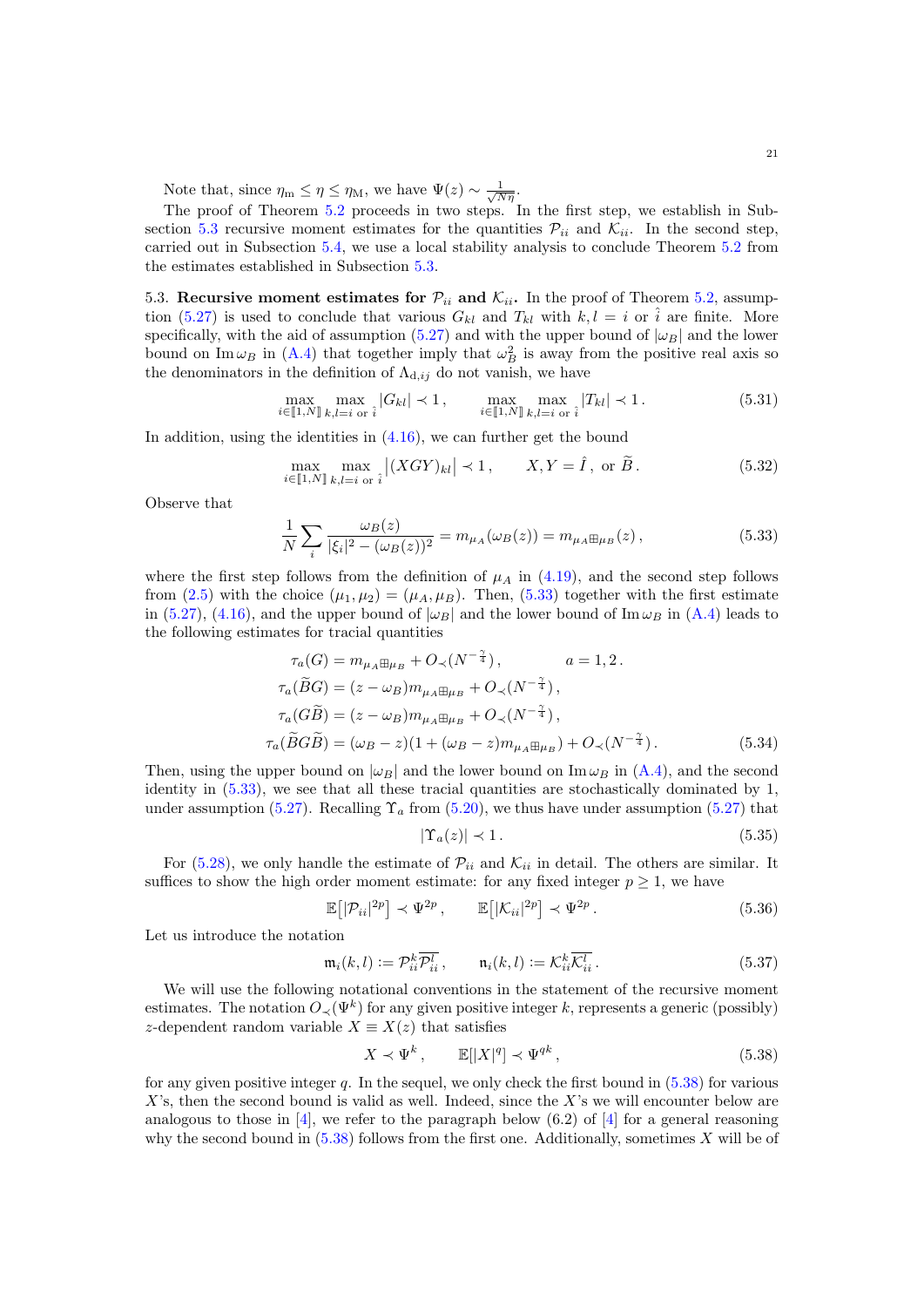the form  $1/|q|$  where q is an N-dimensional Gaussian random variable (see e.q.,  $(5.56)-(5.57)$  $(5.56)-(5.57)$  $(5.56)-(5.57)$ ), whose qth moments are also integrable for any fixed  $q$  if N is large enough.

The main technical task in the proof of  $(5.36)$  is the following recursive moment estimate.

<span id="page-21-0"></span>**Lemma 5.3** (Recursive moment estimate for  $\mathcal{P}_{ii}$  and  $\mathcal{K}_{ii}$ ). Suppose the assumptions of The-orem [5.2](#page-19-2) hold. For any fixed integer  $p \ge 1$ , and for any  $i \in [1, N]$ , we have

<span id="page-21-6"></span>
$$
\mathbb{E}[\mathfrak{m}_{i}(p,p)] = \mathbb{E}[O_{\prec}(\Psi)\mathfrak{m}_{i}(p-1,p)] + \mathbb{E}[O_{\prec}(\Psi^{2})\mathfrak{m}_{i}(p-2,p)] \n+ \mathbb{E}[O_{\prec}(\Psi^{2})\mathfrak{m}_{i}(p-1,p-1)], \n\mathbb{E}[\mathfrak{n}_{i}(p,p)] = \mathbb{E}[O_{\prec}(\Psi)\mathfrak{n}_{i}(p-1,p)] + \mathbb{E}[O_{\prec}(\Psi^{2})\mathfrak{n}_{i}(p-2,p)] \n+ \mathbb{E}[O_{\prec}(\Psi^{2})\mathfrak{n}_{i}(p-1,p-1)],
$$
\n(5.39)

where we made the convention  $\mathfrak{m}_i(0,0) = \mathfrak{n}_i(0,0) = 1$  and  $\mathfrak{m}_i(-1,1) = \mathfrak{n}_i(-1,1) = 0$  if  $p = 1$ .

*Proof of Lemma [5.3.](#page-21-0)* According to the decomposition in [\(5.7\)](#page-17-1), for  $i \in [1, N]$ , we have

$$
(\widetilde{B}G)_{ii} = \hat{\mathbf{e}}_i^* \mathcal{R}_i \widetilde{B}^{\langle i \rangle} \mathcal{R}_i G \hat{\mathbf{e}}_i = -\big((\mathbf{h}_i^u)^*, \mathbf{0}^*\big) \widetilde{B}^{\langle i \rangle} \mathcal{R}_i G \hat{\mathbf{e}}_i = -(\mathbf{k}_i^u)^* \widetilde{B}^{\langle i \rangle} \mathcal{R}_i G \hat{\mathbf{e}}_i ,\tag{5.40}
$$

where in the second step we used  $(5.13)$ , and in the last step we used the notation in  $(5.15)$ . Using  $(5.40)$ , the definition in  $(5.3)$ , and also the identity in  $(5.11)$ , one can check

<span id="page-21-1"></span>
$$
(\widetilde{B}G)_{ii} = -(\mathbf{k}_{i}^{u})^{*}\widetilde{B}^{\langle i \rangle} (\hat{I} - \mathbf{r}_{i}^{u}(\mathbf{r}_{i}^{u})^{*} \oplus \mathbf{r}_{i}^{v}(\mathbf{r}_{i}^{v})^{*}) G \hat{\mathbf{e}}_{i}
$$
  
\n
$$
= -S_{ii} + (\mathbf{k}_{i}^{u})^{*}\widetilde{B}^{\langle i \rangle} (\mathbf{r}_{i}^{u}(\mathbf{r}_{i}^{u})^{*} \oplus \mathbf{r}_{i}^{v}(\mathbf{r}_{i}^{v})^{*}) G \hat{\mathbf{e}}_{i}
$$
  
\n
$$
= -S_{ii} + (\mathbf{k}_{i}^{u})^{*}\widetilde{B}^{\langle i \rangle} (0 \oplus \mathbf{r}_{i}^{v}(\mathbf{r}_{i}^{v})^{*}) G \hat{\mathbf{e}}_{i}
$$
  
\n
$$
= -S_{ii} + (\ell_{i}^{v})^{2} (\mathbf{k}_{i}^{u})^{*}\widetilde{B}^{\langle i \rangle} (\hat{\mathbf{e}}_{\hat{i}} + \mathbf{k}_{i}^{v}) (\hat{\mathbf{e}}_{\hat{i}} + \mathbf{k}_{i}^{v})^{*} G \hat{\mathbf{e}}_{i}
$$
  
\n
$$
= -S_{ii} + (\ell_{i}^{v})^{2} (\tilde{\sigma}_{i} h_{ii}^{u} + (\mathbf{k}_{i}^{u})^{*}\widetilde{B}^{\langle i \rangle} \mathbf{k}_{i}^{v}) (G_{\hat{i}i} + T_{\hat{i}i})
$$
  
\n
$$
= -\mathring{S}_{ii} + \varepsilon_{i1}, \qquad (5.41)
$$

where 0 in the third line is the  $N \times N$  zero matrix, and

$$
\varepsilon_{i1} := \left( \left( (\ell_i^v)^2 - 1 \right) \tilde{\sigma}_i h_{ii}^u + (\ell_i^v)^2 (\mathbf{k}_i^u)^* \tilde{B}^{\langle i \rangle} \mathbf{k}_i^v \right) G_{\hat{i}i} + (\ell_i^v)^2 (\tilde{\sigma}_i h_{ii}^u + (\mathbf{k}_i^u)^* \tilde{B}^{\langle i \rangle} \mathbf{k}_i^v) T_{\hat{i}i}. \tag{5.42}
$$

In the third step of  $(5.41)$  we used the fact  $(k_i^u)^* \tilde{B}^{(i)}(r_i^u(r_i^u)^* \oplus 0) = 0$  which follows from the definition of  $k_i^u$  and  $\widetilde{B}^{\langle i \rangle}$  in [\(5.15\)](#page-17-3) and [\(5.8\)](#page-17-0); in the fifth step we used the second identity in  $(5.18)$ ; and in the last step, we used  $(5.17)$ . We note that

<span id="page-21-7"></span><span id="page-21-5"></span><span id="page-21-4"></span><span id="page-21-3"></span><span id="page-21-2"></span>
$$
|\varepsilon_{i1}| \prec \Psi , \tag{5.43}
$$

where we used [\(5.31\)](#page-20-4) and the large deviation bound [\(A.1\)](#page-55-2) to show that  $(\mathbf{k}_i^u)^* \widetilde{B}^{\langle i \rangle} \mathbf{k}_i^v \prec N^{-1/2}$ . Using integration by parts, we note that

$$
\int_{\mathbb{C}} \bar{g} f(g, \bar{g}) e^{-\frac{|g|^2}{\sigma^2}} d^2 g = \sigma^2 \int_{\mathbb{C}} \partial_g f(g, \bar{g}) e^{-\frac{|g|^2}{\sigma^2}} d^2 g,
$$
\n(5.44)

for differentiable functions  $f: \mathbb{C}^2 \to \mathbb{C}$  (recall that  $d^2g$  is the Lebesgue measure on  $\mathbb{C}$ ).

According to the definitions in [\(5.3\)](#page-16-7), [\(5.10\)](#page-17-5), and the identity [\(5.11\)](#page-17-4), one can check for  $k \neq i$ ,

$$
\frac{\partial R_i^a}{\partial g_{ik}^a} = -\frac{(\ell_i^a)^2}{\|\mathbf{g}_i^a\|_2} \mathbf{e}_k (\mathbf{e}_i + \mathbf{h}_i^a)^* + \Delta_R^a(i,k), \qquad a = u, v. \tag{5.45}
$$

where

$$
\Delta_{R}^{a}(i,k) := \frac{(\ell_{i}^{a})^{2}}{2\|\boldsymbol{g}_{i}^{a}\|_{2}^{2}} \bar{g}_{ik}^{a} (\boldsymbol{e}_{i}(\boldsymbol{h}_{i}^{a})^{*} + \boldsymbol{h}_{i}^{a} \boldsymbol{e}_{i}^{*} + 2\boldsymbol{h}_{i}^{a}(\boldsymbol{h}_{i}^{a})^{*}) - \frac{(\ell_{i}^{a})^{4}}{2\|\boldsymbol{g}_{i}^{a}\|_{2}^{3}} g_{ii}^{a} \bar{g}_{ik}^{a} (\boldsymbol{e}_{i} + \boldsymbol{h}_{i}^{a}) (\boldsymbol{e}_{i} + \boldsymbol{h}_{i}^{a})^{*}, \qquad a = u, v.
$$
\n(5.46)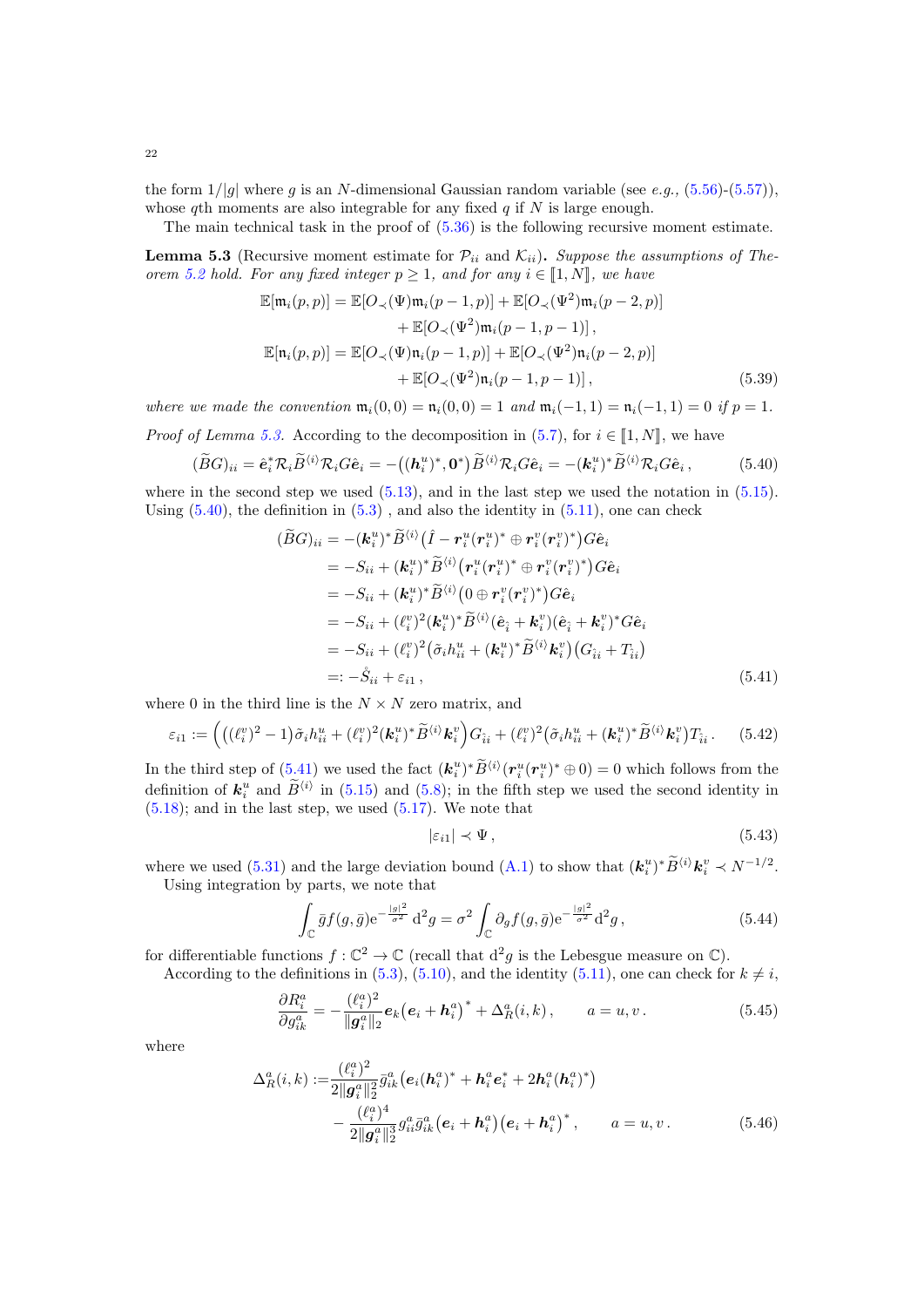The  $\Delta_R^a(i,k)$ 's are irrelevant error terms. Their estimates will be presented separately in Appendix [B.](#page-57-0) For convenience, we set for  $a = u, v$ ,

$$
c_i^a := \frac{(\ell_i^a)^2}{\|\mathbf{g}_i^a\|_2} = \frac{1}{\|\mathbf{g}_i^a\|_2} - h_{ii}^a + O_\prec(\frac{1}{N}) = \|\mathbf{g}_i^a\|_2 - h_{ii}^a - (\|\mathbf{g}_i^a\|_2^2 - 1) + O_\prec(\frac{1}{N}),\tag{5.47}
$$

where the last step follows from [\(5.12\)](#page-17-6). Using [\(5.7\)](#page-17-1), we have for  $k \neq i$ 

$$
\frac{\partial G}{\partial g_{ik}^u} = -G \frac{\partial B}{\partial g_{ik}^u} G = -G \frac{\partial \mathcal{R}_i}{\partial g_{ik}^u} \tilde{B}^{\langle i \rangle} \mathcal{R}_i G - G \mathcal{R}_i \tilde{B}^{\langle i \rangle} \frac{\partial \mathcal{R}_i}{\partial g_{ik}^u} G.
$$
(5.48)

According to [\(5.45\)](#page-21-3) and the fact  $\mathcal{R}_i = R_i^u \oplus R_i^v$ , we have

<span id="page-22-8"></span><span id="page-22-7"></span><span id="page-22-6"></span><span id="page-22-3"></span><span id="page-22-2"></span>
$$
\frac{\partial \mathcal{R}_i}{\partial g_{ik}^u} = -c_i^u \hat{\mathbf{e}}_k \left(\hat{\mathbf{e}}_i + \mathbf{k}_i^u\right)^* + \Delta_R^a(i,k) \oplus 0, \qquad (5.49)
$$

where 0 is the  $N \times N$  zero matrix. We also used that  $\partial R_i^v / \partial g_{ik}^u = 0$ . Plugging [\(5.49\)](#page-22-2) into [\(5.48\)](#page-22-3), for  $k \neq i$ , we can write

$$
\frac{\partial G}{\partial g_{ik}^u} = c_i^u G \hat{\mathbf{e}}_k \left( \hat{\mathbf{e}}_i^* + (\mathbf{k}_i^u)^* \right) \widetilde{B}^{\langle i \rangle} \mathcal{R}_i G + c_i^u G \mathcal{R}_i \widetilde{B}^{\langle i \rangle} \hat{\mathbf{e}}_k \left( \hat{\mathbf{e}}_i^* + (\mathbf{k}_i^u)^* \right) G + \Delta_G^u(i,k), \tag{5.50}
$$

where we set

$$
\Delta_G^u(i,k) := -G(\Delta_R^u(i,k) \oplus 0)\widetilde{B}^{\langle i \rangle}\mathcal{R}_i G - G \mathcal{R}_i \widetilde{B}^{\langle i \rangle}(\Delta_R^u(i,k) \oplus 0)G. \tag{5.51}
$$

With the above derivatives, we are ready to apply the integration by parts formula in  $(5.44)$ . We start with the following

$$
\mathbb{E}[\mathfrak{m}_i(p,p)] = \mathbb{E}[\mathcal{P}_{ii}\mathfrak{m}_i(p-1,p)] = \mathbb{E}[(\widetilde{B}G)_{ii}\tau_1(G)\mathfrak{m}_i(p-1,p)] \n+ \mathbb{E}\big[(-G_{ii}\tau_1(\widetilde{B}G) + (G_{ii} + T_{ii})\Upsilon_1)\mathfrak{m}_i(p-1,p)\big], \n\mathbb{E}[\mathfrak{n}_i(p,p)] = \mathbb{E}[X_{ii}\mathfrak{n}_i(p-1,p)] = \mathbb{E}[T_{ii}\mathfrak{n}_i(p-1,p)]
$$
\n(5.52)

<span id="page-22-5"></span><span id="page-22-0"></span>
$$
+\mathbb{E}\big[\big(\tau_1(G)\big(\tilde{\sigma}_i T_{\tilde{i}j}+(\tilde{B}G)_{ij}\big)-\tau_1(G\tilde{B})\big(G_{ij}+T_{ij}\big)\big)\mathfrak{n}_i(p-1,p)\big],\qquad(5.53)
$$

which follow from the definitions in  $(5.19)$  and  $(5.37)$  directly. From  $(5.41)$  and  $(5.17)$ , we have

$$
\mathbb{E}[(\widetilde{B}G)_{ii}\tau_1(G)\mathfrak{m}_i(p-1,p)] = -\mathbb{E}[\widetilde{S}_{ii}\tau_1(G)\mathfrak{m}_i(p-1,p)] + \mathbb{E}[\varepsilon_{i1}\tau_1(G)\mathfrak{m}_i(p-1,p)],
$$
\n(5.54)

<span id="page-22-4"></span><span id="page-22-1"></span>
$$
\mathbb{E}[T_{ii}\mathfrak{n}_i(p-1,p)] = \mathbb{E}[\mathring{T}_{ii}\mathfrak{n}_i(p-1,p)] + \mathbb{E}[O_{\prec}(\Psi)\mathfrak{n}_i(p-1,p)],\tag{5.55}
$$

where we used the fact  $|h_{ii}| \prec N^{-\frac{1}{2}}$ , and also [\(5.31\)](#page-20-4).

Now we will carefully compute the first terms in the right hand side of [\(5.54\)](#page-22-4) and [\(5.55\)](#page-22-1) with the integration by parts formula since both  $\dot{S}_{ii}$  and  $\dot{T}_{ii}$  explicitly contain a multiplicative Gaussian factor. We will then find that the leading term of the result of this calculation will exactly cancel the last quantities in the right side of equations in  $(5.52)$  and  $(5.53)$ . This cancellation is the key point of the following tedious calculation and this is the main reason for defining the key quantities  $P_{ii}$  and  $K_{ii}$  in the form they are given in [\(5.19\)](#page-18-2).

For the first term on the right side of [\(5.54\)](#page-22-4), using the definition of  $\mathring{S}_{ii}$  in [\(5.17\)](#page-18-3) and the integration by parts formula in [\(5.44\)](#page-21-4), we have

$$
\mathbb{E}[\hat{S}_{ii}\tau_1(G)\mathfrak{m}_i(p-1,p)] = \sum_{k}^{(i)} \mathbb{E}\Big[\bar{g}_{ik}^u \frac{1}{\|\boldsymbol{g}_i^u\|_2} \hat{\boldsymbol{e}}_k^* \widetilde{B}^{\langle i \rangle} G \hat{\boldsymbol{e}}_i \tau_1(G)\mathfrak{m}_i(p-1,p)\Big]
$$
  

$$
= \frac{1}{N} \sum_{k}^{(i)} \mathbb{E}\Big[\frac{1}{\|\boldsymbol{g}_i^u\|_2} \frac{\partial(\hat{\boldsymbol{e}}_k^* \widetilde{B}^{\langle i \rangle} G \hat{\boldsymbol{e}}_i)}{\partial g_{ik}^u} \tau_1(G)\mathfrak{m}_i(p-1,p)\Big]
$$
  

$$
+ \frac{1}{N} \sum_{k}^{(i)} \mathbb{E}\Big[\frac{\partial \|\boldsymbol{g}_i^u\|_2^{-1}}{\partial g_{ik}^u} \hat{\boldsymbol{e}}_k^* \widetilde{B}^{\langle i \rangle} G \hat{\boldsymbol{e}}_i \tau_1(G)\mathfrak{m}_i(p-1,p)\Big]
$$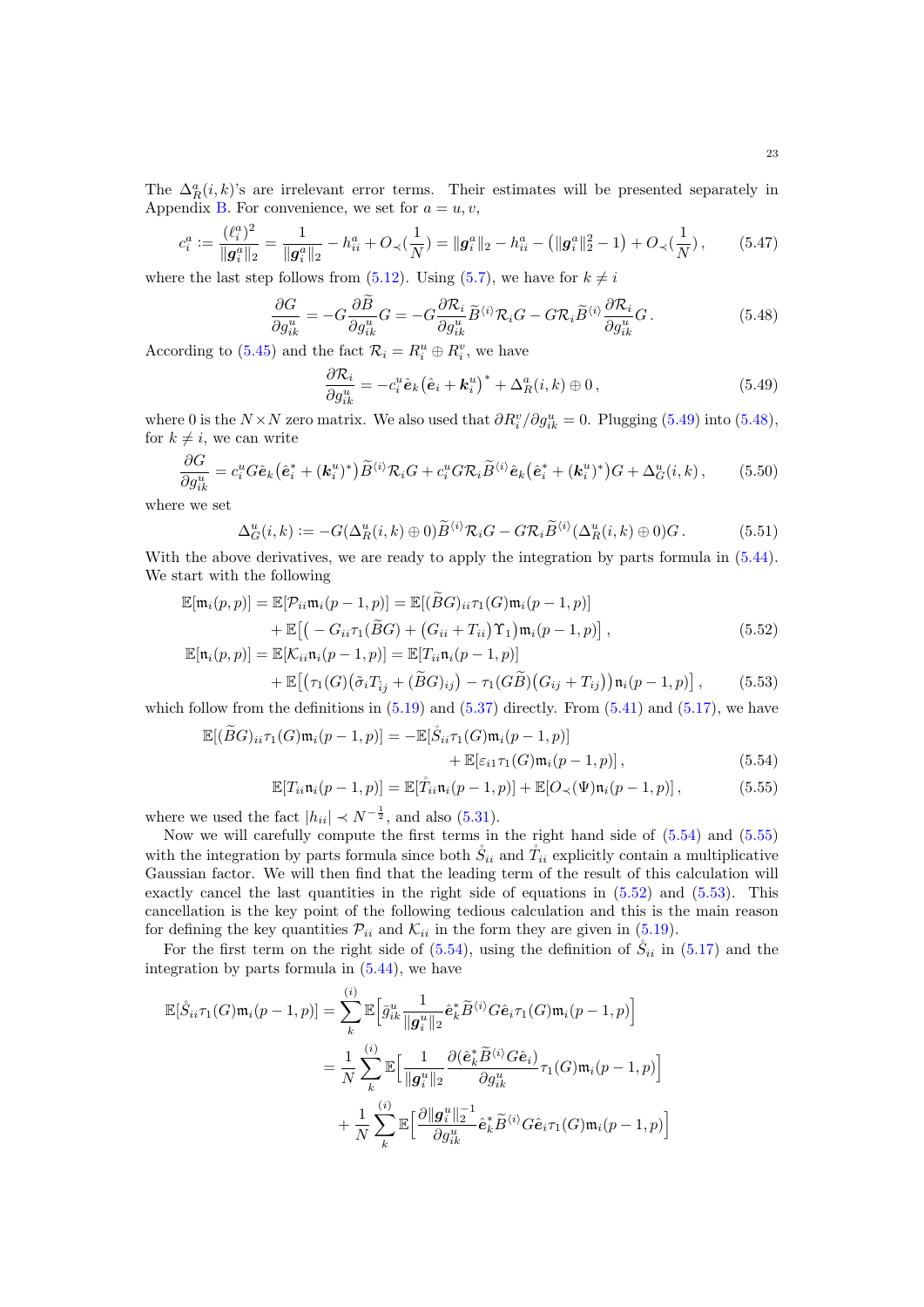<span id="page-23-0"></span>
$$
+\frac{1}{N}\sum_{k}^{(i)}\mathbb{E}\Big[\frac{1}{\|\boldsymbol{g}_{i}^{u}\|_{2}}\hat{\boldsymbol{e}}_{k}^{*}\widetilde{B}^{\langle i\rangle}G\hat{\boldsymbol{e}}_{i}\frac{\partial\tau_{1}(G)}{\partial g_{ik}^{u}}\mathfrak{m}_{i}(p-1,p)\Big] + \frac{p-1}{N}\sum_{k}^{(i)}\mathbb{E}\Big[\frac{1}{\|\boldsymbol{g}_{i}^{u}\|_{2}}\hat{\boldsymbol{e}}_{k}^{*}\widetilde{B}^{\langle i\rangle}G\hat{\boldsymbol{e}}_{i}\tau_{1}(G)\frac{\partial\mathcal{P}_{ii}}{\partial g_{ik}^{u}}\mathfrak{m}_{i}(p-2,p)\Big] + \frac{p}{N}\sum_{k}^{(i)}\mathbb{E}\Big[\frac{1}{\|\boldsymbol{g}_{i}^{u}\|_{2}}\hat{\boldsymbol{e}}_{k}^{*}\widetilde{B}^{\langle i\rangle}G\hat{\boldsymbol{e}}_{i}\tau_{1}(G)\frac{\partial\overline{\mathcal{P}_{ii}}}{\partial g_{ik}^{u}}\mathfrak{m}_{i}(p-1,p-1)\Big].
$$
 (5.56)

Analogously, we have

$$
\mathbb{E}[\hat{T}_{ii}\mathbf{n}_{i}(p-1,p)] = \frac{1}{N} \sum_{k}^{(i)} \mathbb{E}\Big[\frac{1}{\|\boldsymbol{g}_{i}^{u}\|_{2}} \frac{\partial(\hat{\boldsymbol{e}}_{k}^{*} G \hat{\boldsymbol{e}}_{i})}{\partial g_{ik}^{u}} \mathbf{n}_{i}(p-1,p)\Big] \n+ \frac{1}{N} \sum_{k}^{(i)} \mathbb{E}\Big[\frac{\partial \|\boldsymbol{g}_{i}^{u}\|_{2}^{-1}}{\partial g_{ik}^{u}} \hat{\boldsymbol{e}}_{k}^{*} G \hat{\boldsymbol{e}}_{i} \mathbf{n}_{i}(p-1,p)\Big] \n+ \frac{p-1}{N} \sum_{k}^{(i)} \mathbb{E}\Big[\frac{1}{\|\boldsymbol{g}_{i}^{u}\|_{2}} \hat{\boldsymbol{e}}_{k}^{*} G \hat{\boldsymbol{e}}_{i} \frac{\partial K_{ii}}{\partial g_{ik}^{u}} \mathbf{n}_{i}(p-2,p)\Big] \n+ \frac{p}{N} \sum_{k}^{(i)} \mathbb{E}\Big[\frac{1}{\|\boldsymbol{g}_{i}^{u}\|_{2}} \hat{\boldsymbol{e}}_{k}^{*} G \hat{\boldsymbol{e}}_{i} \frac{\partial \overline{K_{ii}}}{\partial g_{ik}^{u}} \mathbf{n}_{i}(p-1,p-1)\Big].
$$
\n(5.57)

We start from the first term on the right side of  $(5.56)$ . Using  $(5.50)$ , we have

$$
\frac{1}{N} \sum_{k}^{(i)} \frac{\partial (\hat{\mathbf{e}}_{k}^{*} \widetilde{B}^{\langle i \rangle} G \hat{\mathbf{e}}_{i})}{\partial g_{ik}^{u}} = c_{i}^{u} \frac{1}{N} \sum_{k}^{(i)} \hat{\mathbf{e}}_{k}^{*} \widetilde{B}^{\langle i \rangle} G \hat{\mathbf{e}}_{k} (\hat{\mathbf{e}}_{i} + \mathbf{k}_{i}^{u})^{*} \widetilde{B}^{\langle i \rangle} \mathcal{R}_{i} G \hat{\mathbf{e}}_{i}
$$
\n
$$
+ c_{i}^{u} \frac{1}{N} \sum_{k}^{(i)} \hat{\mathbf{e}}_{k}^{*} \widetilde{B}^{\langle i \rangle} G \mathcal{R}_{i} \widetilde{B}^{\langle i \rangle} \hat{\mathbf{e}}_{k} (\hat{\mathbf{e}}_{i} + \mathbf{k}_{i}^{u})^{*} G \hat{\mathbf{e}}_{i} + \frac{1}{N} \sum_{k}^{(i)} \hat{\mathbf{e}}_{k}^{*} \widetilde{B}^{\langle i \rangle} \Delta_{G}^{u}(i, k) \hat{\mathbf{e}}_{i}.
$$
\n(5.58)

Let

<span id="page-23-6"></span><span id="page-23-5"></span><span id="page-23-3"></span><span id="page-23-2"></span><span id="page-23-1"></span>
$$
\varepsilon_{i2} := \frac{1}{N} \sum_{k}^{(i)} \hat{\mathbf{e}}_k^* \widetilde{B}^{\langle i \rangle} \Delta_G^u(i,k) \hat{\mathbf{e}}_i.
$$
\n(5.59)

Note that

$$
\frac{1}{N} \sum_{k}^{(i)} \hat{\mathbf{e}}_{k}^{*} \widetilde{B}^{\langle i \rangle} G \hat{\mathbf{e}}_{k} = \tau_{1} (\widetilde{B}^{\langle i \rangle} G) - \frac{1}{N} (\widetilde{B}^{\langle i \rangle} G)_{ii} = \tau_{1} (\widetilde{B} G) + O_{\prec} (\Psi^{2}), \tag{5.60}
$$

where in the last step we used the second estimate in Corollary [A.4](#page-56-2) with the choice  $Q = \hat{I}_1$  $(c.f., (4.25)), (\tilde{B}^{(i)}G)_{ii} = \tilde{\sigma}_i G_{\hat{i}i} (c.f., (5.18)),$  $(c.f., (4.25)), (\tilde{B}^{(i)}G)_{ii} = \tilde{\sigma}_i G_{\hat{i}i} (c.f., (5.18)),$  $(c.f., (4.25)), (\tilde{B}^{(i)}G)_{ii} = \tilde{\sigma}_i G_{\hat{i}i} (c.f., (5.18)),$  $(c.f., (4.25)), (\tilde{B}^{(i)}G)_{ii} = \tilde{\sigma}_i G_{\hat{i}i} (c.f., (5.18)),$  $(c.f., (4.25)), (\tilde{B}^{(i)}G)_{ii} = \tilde{\sigma}_i G_{\hat{i}i} (c.f., (5.18)),$  and the bound in [\(5.31\)](#page-20-4). Analogously, one shows

<span id="page-23-4"></span>
$$
\frac{1}{N} \sum_{k}^{(i)} \hat{\mathbf{e}}_{k}^{*} \widetilde{B}^{\langle i \rangle} G \mathcal{R}_{i} \widetilde{B}^{\langle i \rangle} \hat{\mathbf{e}}_{k} = \tau_{1} (\widetilde{B} G \widetilde{B}) + O_{\prec}(\Psi^{2}). \tag{5.61}
$$

Moreover, using [\(5.18\)](#page-18-5), [\(5.13\)](#page-17-2) and the fact  $\mathcal{R}_i^2 = \hat{I}$ , we also have the following observations

$$
\hat{\mathbf{e}}_i^* \widetilde{B}^{\langle i \rangle} \mathcal{R}_i G \hat{\mathbf{e}}_i = \tilde{\sigma}_i \hat{\mathbf{e}}_i^* \mathcal{R}_i G \hat{\mathbf{e}}_i = -\tilde{\sigma}_i (\mathbf{k}_i^v)^* G \hat{\mathbf{e}}_i = -\tilde{\sigma}_i T_{\hat{i}i} ,
$$
  

$$
(\mathbf{k}_i^u)^* \widetilde{B}^{\langle i \rangle} \mathcal{R}_i G \hat{\mathbf{e}}_i = (\mathbf{k}_i^u)^* \mathcal{R}_i \widetilde{B} G \hat{\mathbf{e}}_i = -\hat{\mathbf{e}}_i^* \widetilde{B} G \hat{\mathbf{e}}_i = -(\widetilde{B} G)_{ii} .
$$
 (5.62)

Plugging  $(5.60)$ ,  $(5.61)$  and  $(5.62)$  into  $(5.58)$ , we obtain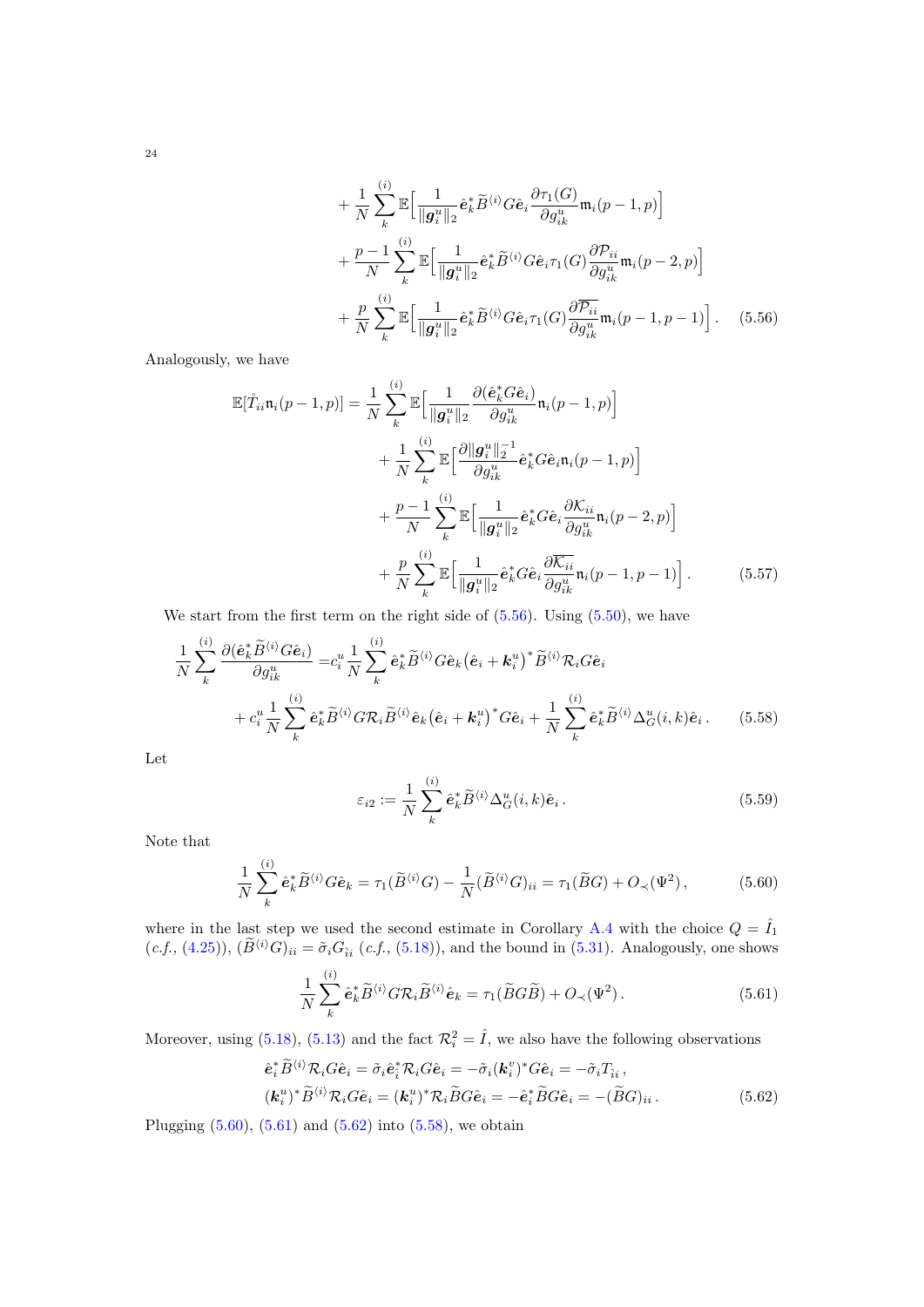$$
\frac{1}{N} \sum_{k}^{(i)} \frac{\partial (\hat{\mathbf{e}}_{k}^{*} \widetilde{B}^{\langle i \rangle} G \hat{\mathbf{e}}_{i})}{\partial g_{ik}^{u}} = -c_{i}^{u} \tau_{1} (\widetilde{B}G) (\tilde{\sigma}_{i} T_{\hat{i}i} + (\widetilde{B}G)_{ii}) + c_{i}^{u} \tau_{1} (\widetilde{B}G \widetilde{B}) (G_{ii} + T_{ii}) + \varepsilon_{i2} + O_{\prec}(\Psi^{2}).
$$
 (5.63)

Analogously to  $(5.63)$ , we also have

$$
\frac{1}{N} \sum_{k}^{(i)} \frac{\partial (\hat{\mathbf{e}}_{k}^{*} G \hat{\mathbf{e}}_{i})}{\partial g_{ik}^{u}} = -c_{i}^{u} \tau_{1}(G) \big( \tilde{\sigma}_{i} T_{\hat{i}i} + (\tilde{B} G)_{ii} \big) \n+ c_{i}^{u} \tau_{1}(G \tilde{B}) \big( G_{ii} + T_{ii} \big) + \varepsilon_{i3} + O_{\prec}(\Psi^{2}), \quad (5.64)
$$

where

<span id="page-24-1"></span><span id="page-24-0"></span>
$$
\varepsilon_{i3} := \frac{1}{N} \sum_{k}^{(i)} \hat{\mathbf{e}}_k^* \Delta_G^u(i,k) \hat{\mathbf{e}}_i.
$$

The following estimates on  $\varepsilon_{i2}$  and  $\varepsilon_{i3}$  will be proved in Lemma [B.1](#page-57-1) in Appendix [B.](#page-57-0)

<span id="page-24-2"></span>
$$
|\varepsilon_{i2}| \prec \Psi^2, \qquad |\varepsilon_{i3}| \prec \Psi^2. \tag{5.65}
$$

Combining [\(5.63\)](#page-24-0), [\(5.64\)](#page-24-1) with an appropriate linear combination and using [\(5.65\)](#page-24-2), we get

$$
\frac{1}{N} \sum_{k}^{(i)} \frac{\partial (\hat{\mathbf{e}}_{k}^{*} \widetilde{B}^{(i)} G \hat{\mathbf{e}}_{i})}{\partial g_{ik}^{u}} \tau_{1}(G) - \frac{1}{N} \sum_{k}^{(i)} \frac{\partial (\hat{\mathbf{e}}_{k}^{*} G \hat{\mathbf{e}}_{i})}{\partial g_{ik}^{u}} \tau_{1}(\widetilde{B}G)
$$
\n
$$
= -c_{i}^{u} (G_{ii} + T_{ii}) \Big( \tau_{1}(\widetilde{B}G) - \Upsilon_{1} \Big) + O_{\prec}(\Psi^{2}). \quad (5.66)
$$

Here we also used that the tracial quantities  $\tau_1(G)$ ,  $\tau_1(BG)$  and  $\Upsilon_1$  are stochastically dominated by 1, in light of [\(5.34\)](#page-20-6). Applying [\(5.47\)](#page-22-7), the fact  $\mathring{T}_{ii} = T_{ii} - h_{ii}^u G_{ii}$  from [\(5.17\)](#page-18-3), we can write

$$
\frac{1}{N} \sum_{k}^{(i)} \frac{\partial(\hat{e}_{k}^{*}\tilde{B}^{(i)}G\hat{e}_{i})}{\partial g_{ik}^{u}} \tau_{1}(G) = -c_{i}^{u}(G_{ii} + T_{ii}) \Big( \tau_{1}(\tilde{B}G) - \Upsilon_{1} \Big)
$$
\n
$$
+ \frac{1}{N} \sum_{k}^{(i)} \frac{\partial(\hat{e}_{k}^{*}G\hat{e}_{i})}{\partial g_{ik}^{u}} \tau_{1}(\tilde{B}G) + O_{\prec}(\Psi^{2})
$$
\n
$$
= -c_{i}^{u}(G_{ii} + T_{ii}) \Big( \tau_{1}(\tilde{B}G) - \Upsilon_{1} \Big) + \mathring{T}_{ii} \tau_{1}(\tilde{B}G)
$$
\n
$$
+ \Big( \frac{1}{N} \sum_{k}^{(i)} \frac{\partial(\hat{e}_{k}^{*}G\hat{e}_{i})}{\partial g_{ik}^{u}} - \mathring{T}_{ii} \Big) \tau_{1}(\tilde{B}G) + O_{\prec}(\Psi^{2})
$$
\n
$$
= -\|g_{i}^{u}\|_{2} \Big( G_{ii} \tau_{1}(\tilde{B}G) - (G_{ii} + T_{ii})\Upsilon_{1} \Big) + \Big( \frac{1}{N} \sum_{k}^{(i)} \frac{\partial(\hat{e}_{k}^{*}G\hat{e}_{i})}{\partial g_{ik}^{u}} - \mathring{T}_{ii} \Big) \tau_{1}(\tilde{B}G)
$$
\n
$$
+ \varepsilon_{i4} + \varepsilon_{i5} + O_{\prec}(\Psi^{2}), \qquad (5.67)
$$

where

$$
\varepsilon_{i4} := ((1 - ||g_i^u||_2^2)\tau_1(\widetilde{B}G) + (1 - ||g_i^u||_2^2 - h_{ii})(\tau_1(\widetilde{B}G) - \Upsilon_1))T_{ii}
$$
  
+ 
$$
(1 - ||g_i^u||_2^2 - h_{ii})G_{ii}\Upsilon_1,
$$
  

$$
\varepsilon_{i5} := (||g_i^u||_2^2 - 1)G_{ii}\tau_1(\widetilde{B}G).
$$
 (5.69)

Using  $\|\boldsymbol{g}_i^u\|_2 = 1 + O_{\prec}(\frac{1}{\sqrt{n}})$  $\frac{1}{N}$ , the estimates [\(5.31\)](#page-20-4), [\(5.32\)](#page-20-7) and [\(5.34\)](#page-20-6), and Corollary [A.4,](#page-56-2) we get

<span id="page-24-5"></span><span id="page-24-4"></span><span id="page-24-3"></span>
$$
|\varepsilon_{i4}| \prec \frac{1}{\sqrt{N}}, \qquad |\varepsilon_{i5}| \prec \frac{1}{\sqrt{N}}.
$$
 (5.70)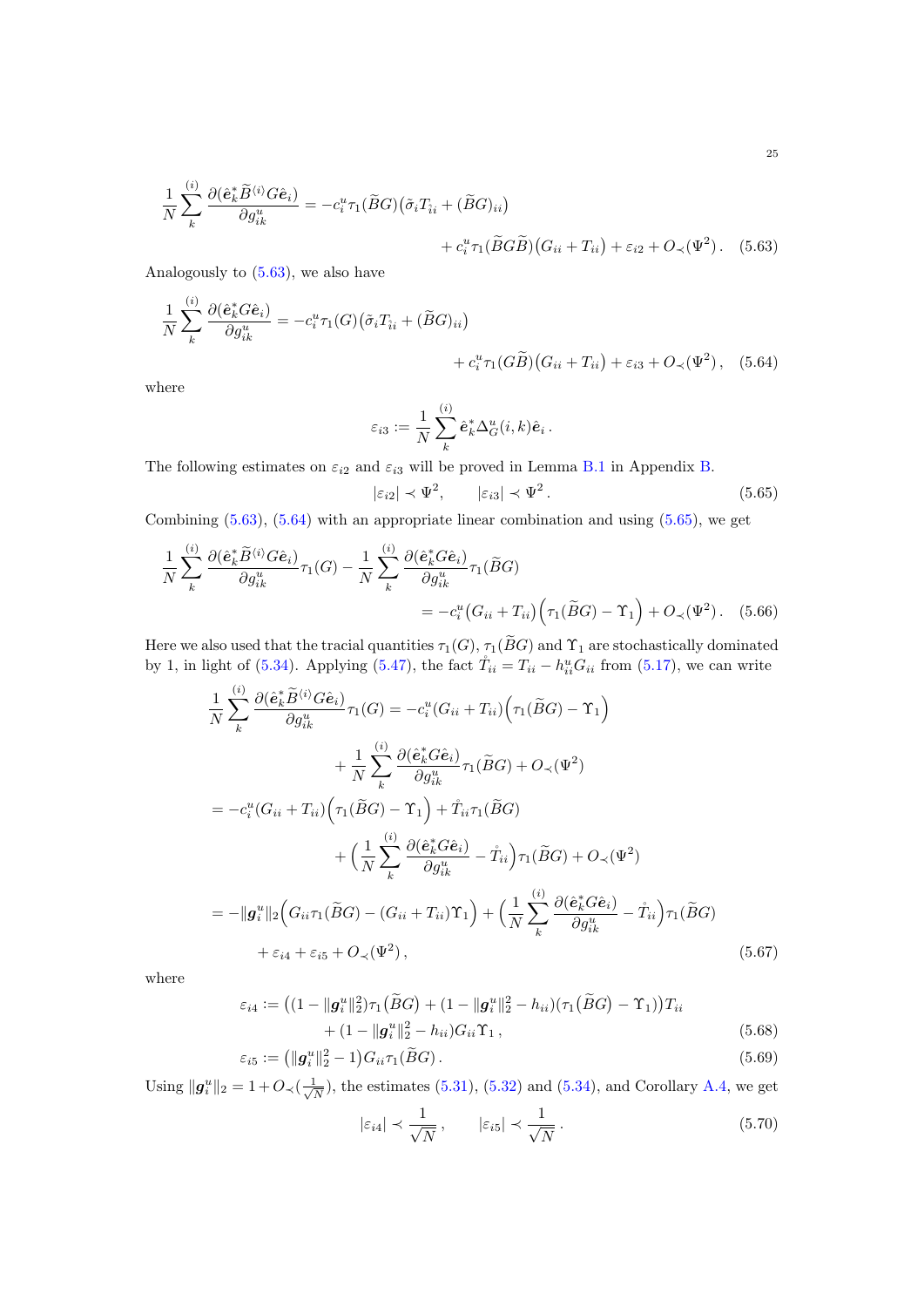Notice that the first term in the right side of [\(5.67\)](#page-24-3) will exactly cancel the explicit last term in the right side of [\(5.52\)](#page-22-5). This cancellation is one of the main reasons behind the choice of the auxiliary quantity  $P$ . Combining the first equation of  $(5.53)$ ,  $(5.54)$ ,  $(5.56)$  with  $(5.67)$ , we get

$$
\mathbb{E}[\mathfrak{m}_{i}(p,p)] = \mathbb{E}\Big[\frac{1}{\|\mathbf{g}_{i}^{u}\|_{2}}\Big(\mathring{T}_{ii} - \frac{1}{N}\sum_{k}^{(i)}\frac{\partial(\hat{e}_{k}^{*}G\hat{e}_{i})}{\partial g_{ik}^{u}}\Big)\tau_{1}(\widetilde{B}G)\mathfrak{m}_{i}(p-1,p)\Big] \n- \frac{1}{N}\sum_{k}^{(i)}\mathbb{E}\Big[\frac{\partial\|\mathbf{g}_{i}^{u}\|_{2}^{-1}}{\partial g_{ik}^{u}}\hat{e}_{k}^{*}\widetilde{B}^{(i)}G\hat{e}_{i}\tau_{1}(G)\mathfrak{m}_{i}(p-1,p)\Big] \n- \frac{1}{N}\sum_{k}^{(i)}\mathbb{E}\Big[\frac{1}{\|\mathbf{g}_{i}^{u}\|_{2}}\hat{e}_{k}^{*}\widetilde{B}^{(i)}G\hat{e}_{i}\frac{\partial\tau_{1}(G)}{\partial g_{ik}^{u}}\mathfrak{m}_{i}(p-1,p)\Big] \n- \frac{p-1}{N}\sum_{k}^{(i)}\mathbb{E}\Big[\frac{1}{\|\mathbf{g}_{i}^{u}\|_{2}}\hat{e}_{k}^{*}\widetilde{B}^{(i)}G\hat{e}_{i}\tau_{1}(G)\frac{\partial P_{ii}}{\partial g_{ik}^{u}}\mathfrak{m}_{i}(p-2,p)\Big] \n- \frac{p}{N}\sum_{k}^{(i)}\mathbb{E}\Big[\frac{1}{\|\mathbf{g}_{i}^{u}\|_{2}}\hat{e}_{k}^{*}\widetilde{B}^{(i)}G\hat{e}_{i}\tau_{1}(G)\frac{\partial \overline{P_{ii}}}{\partial g_{ik}^{u}}\mathfrak{m}_{i}(p-1,p-1)\Big] \n+ \mathbb{E}\Big[\Big(\varepsilon_{i1}\tau_{1}(G) - \frac{\varepsilon_{i4} + \varepsilon_{i5}}{\|\mathbf{g}_{i}^{u}\|_{2}}\Big)\mathfrak{m}_{i}(p-1,p)\Big] + \mathbb{E}\big[O_{\prec}(\Psi^{2})\mathfrak{m}_{i}(p-1,p)\big].
$$
\n(5.71)

Note that the sixth term on the right side can be estimated by  $\mathbb{E}[O_{\prec}(\Psi)\mathfrak{m}_i(p-1,p)]$ , according to [\(5.43\)](#page-21-5) and [\(5.70\)](#page-24-4). This estimate is sufficient for the proof of Lemma [5.3.](#page-21-0) But here we keep the  $\varepsilon$ -terms explicit for further use.

In order to estimate the first term in the right side, similarly to  $(5.57)$ , we can apply the integration by parts formula [\(5.44\)](#page-21-4) to obtain

<span id="page-25-2"></span><span id="page-25-0"></span>
$$
\mathbb{E}\Big[\frac{1}{\|\mathbf{g}_{i}^{u}\|_{2}}\Big(\mathring{T}_{ii} - \frac{1}{N}\sum_{k}^{(i)}\frac{\partial(\hat{e}_{k}^{*}G\hat{e}_{i})}{\partial g_{ik}^{u}}\Big)\tau_{1}(\widetilde{B}G)\mathfrak{m}_{i}(p-1,p)\Big] \n= \frac{1}{N}\sum_{k}^{(i)}\mathbb{E}\Big[\frac{\partial\|\mathbf{g}_{i}^{u}\|_{2}^{-2}}{\partial g_{ik}^{u}}\hat{e}_{k}^{*}G\hat{e}_{i}\tau_{1}(\widetilde{B}G)\mathfrak{m}_{i}(p-1,p)\Big] \n+ \frac{p-1}{N}\sum_{k}^{(i)}\mathbb{E}\Big[\frac{1}{\|\mathbf{g}_{i}^{u}\|_{2}^{2}}\hat{e}_{k}^{*}G\hat{e}_{i}\frac{\partial\tau_{1}(\widetilde{B}G)}{\partial g_{ik}^{u}}\mathfrak{m}_{i}(p-1,p)\Big] \n+ \frac{p-1}{N}\sum_{k}^{(i)}\mathbb{E}\Big[\frac{1}{\|\mathbf{g}_{i}^{u}\|_{2}^{2}}\hat{e}_{k}^{*}G\hat{e}_{i}\tau_{1}(\widetilde{B}G)\frac{\partial\mathcal{P}_{ii}}{\partial g_{ik}^{u}}\mathfrak{m}_{i}(p-2,p)\Big] \n+ \frac{p}{N}\sum_{k}^{(i)}\mathbb{E}\Big[\frac{1}{\|\mathbf{g}_{i}^{u}\|_{2}^{2}}\hat{e}_{k}^{*}G\hat{e}_{i}\tau_{1}(\widetilde{B}G)\frac{\partial\overline{\mathcal{P}_{ii}}}{\partial g_{ik}^{u}}\mathfrak{m}_{i}(p-1,p-1)\Big].
$$
\n(5.72)

Notice the cancellation between the two terms in the bracket in the first line.

Next we consider the estimate of  $\mathfrak{n}_i(p, p)$ ; especially we control the first term in the right side of [\(5.57\)](#page-23-1). In addition, using [\(5.64\)](#page-24-1), [\(5.65\)](#page-24-2), and the facts  $\|\boldsymbol{g}_i^u\|_2 = 1 + O\left(\frac{1}{\sqrt{n}}\right)$  $\frac{1}{\overline{N}}$ ) and  $c_i^u = 1 + O_\prec(\frac{1}{\sqrt{2}})$  $\frac{1}{\overline{N}}$ ), we have

<span id="page-25-1"></span>
$$
\frac{1}{N} \frac{1}{\|\mathbf{g}_i^u\|_2} \sum_k^{(i)} \frac{\partial (\hat{\mathbf{e}}_k^* G \hat{\mathbf{e}}_i)}{\partial g_{ik}^u} = -\tau_1(G) (\tilde{\sigma}_i T_{\hat{i}i} + (\tilde{B}G)_{ii}) + \tau_1(G\tilde{B}) (G_{ii} + T_{ii}) + O_\prec(\Psi). \tag{5.73}
$$

26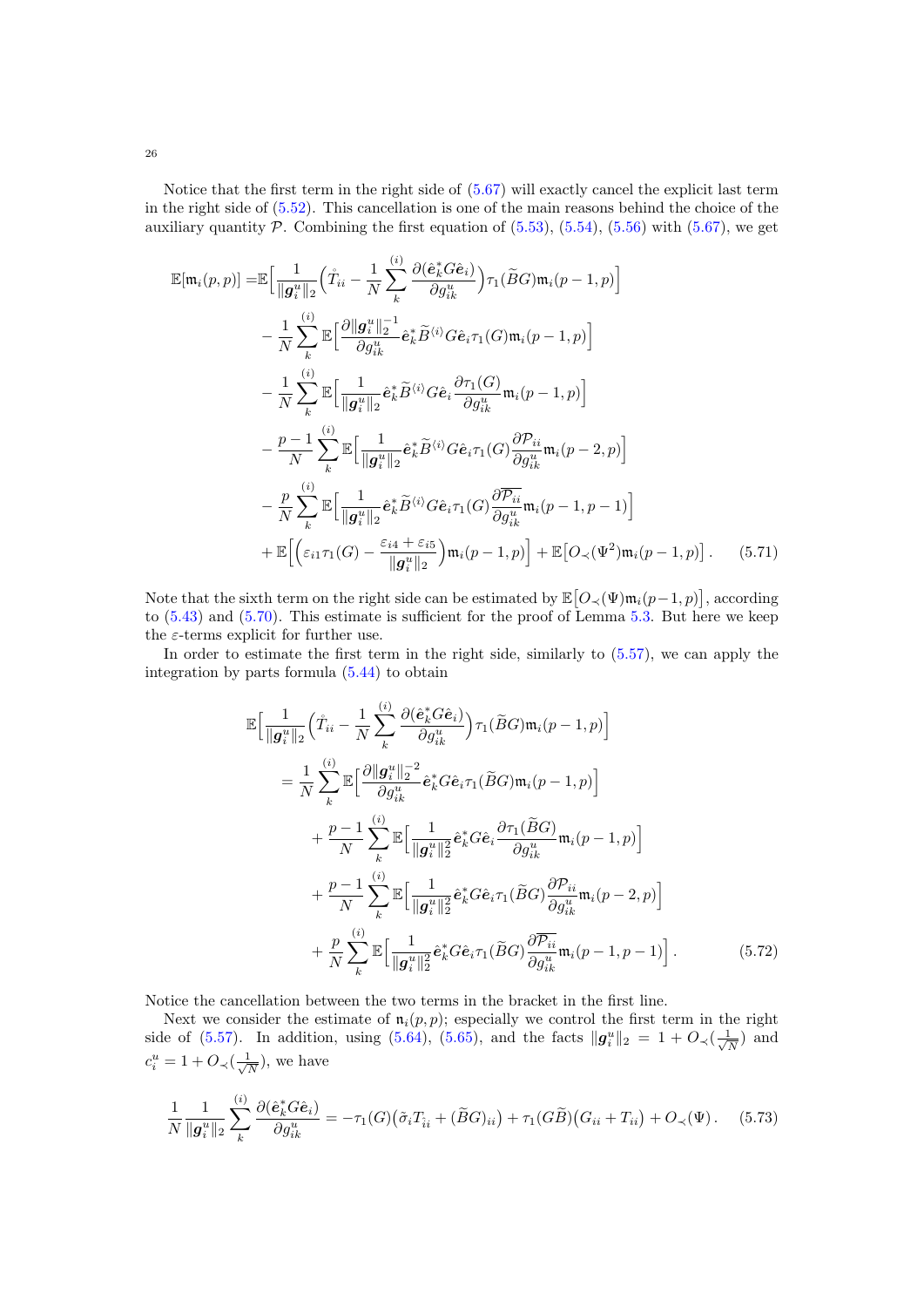Note that the result of this calculation exactly cancels the second term in the right side of [\(5.53\)](#page-22-0). Hence, analogously to  $(5.71)$ , combining  $(5.57)$ ,  $(5.65)$ ,  $(5.55)$ ,  $(5.53)$  and  $(5.73)$ , we get

<span id="page-26-0"></span>
$$
\mathbb{E}[\mathfrak{n}_{i}(p,p)] = \frac{1}{N} \sum_{k}^{(i)} \mathbb{E} \Big[ \frac{\partial ||g_{i}^{u}||_{2}^{-1}}{\partial g_{ik}^{u}} \hat{e}_{k}^{*} G \hat{e}_{i} \mathfrak{n}_{i}(p-1,p) \Big] \n+ \frac{p-1}{N} \sum_{k}^{(i)} \mathbb{E} \Big[ \frac{1}{||g_{i}^{u}||_{2}} \hat{e}_{k}^{*} G \hat{e}_{i} \frac{\partial \mathcal{K}_{ii}}{\partial g_{ik}^{u}} \mathfrak{n}_{i}(p-2,p) \Big] \n+ \frac{p}{N} \sum_{k}^{(i)} \mathbb{E} \Big[ \frac{1}{||g_{i}^{u}||_{2}} \hat{e}_{k}^{*} G \hat{e}_{i} \frac{\partial \overline{\mathcal{K}_{ii}}}{\partial g_{ik}^{u}} \mathfrak{n}_{i}(p-1,p-1) \Big] \n+ \mathbb{E} \Big[ O_{\prec}(\Psi) \mathfrak{n}_{i}(p-1,p) \Big]. \tag{5.74}
$$

Hence, to prove the second equation of [\(5.39\)](#page-21-6), it suffices to estimate the first three terms on the right side of  $(5.74)$ . For the first equation of  $(5.39)$ , with  $(5.43)$  and  $(5.70)$ , it suffices to estimate the second to the fifth terms on the right side of [\(5.71\)](#page-25-0), and the terms on the right side of [\(5.72\)](#page-25-2). All these estimates can be derived from the following lemma.

<span id="page-26-1"></span>**Lemma 5.4.** Suppose that the assumptions in Theorem [5.2](#page-19-2) hold. Set  $X_i = \hat{I}$  or  $\widetilde{B}^{\langle i \rangle}$ . Let Q be any deterministic diagonal matrix satisfying  $||Q|| \leq C$  and  $X = \hat{I}$  or A. We have the following estimates

$$
\frac{1}{N} \sum_{k}^{(i)} \frac{\partial ||g_i^u||_2^{-1}}{\partial g_{ik}^u} \hat{\mathbf{e}}_k^* X_i G \hat{\mathbf{e}}_i = O_{\prec}(\frac{1}{N}), \qquad \frac{1}{N} \sum_{k}^{(i)} \hat{\mathbf{e}}_i^* X \frac{\partial G}{\partial g_{ik}^u} \hat{\mathbf{e}}_i \hat{\mathbf{e}}_k^* X_i G \hat{\mathbf{e}}_i = O_{\prec}(\Psi^2),
$$
\n
$$
\frac{1}{N} \sum_{k}^{(i)} \frac{\partial T_{ji}}{\partial g_{ik}^u} \hat{\mathbf{e}}_k^* X_i G \hat{\mathbf{e}}_i = O_{\prec}(\Psi^2), \qquad \frac{1}{N} \sum_{k}^{(i)} \frac{\partial \text{tr } Q X G}{\partial g_{ik}^u} \hat{\mathbf{e}}_k^* X_i G \hat{\mathbf{e}}_i = O_{\prec}(\Psi^4), \qquad (5.75)
$$

where  $i = i$  or  $\hat{i}$  in the third equation.

Assuming the validity of Lemma [5.4,](#page-26-1) we continue with the proof of Lemma [5.3.](#page-21-0) Recall that our task is to bound the terms on the right sides of  $(5.71)$ ,  $(5.72)$ ,  $(5.74)$ . The second term in  $(5.71)$ , the first term in  $(5.72)$  and the first term in  $(5.74)$  can all be estimated with the aid of first bound in [\(5.75\)](#page-26-2). The estimates for the third term in [\(5.71\)](#page-25-0) and the second term in  $(5.72)$  follow from the last bound in  $(5.75)$ . Finally, the fourth term in  $(5.71)$ , the third term in  $(5.72)$  and the second term in  $(5.74)$  together with their complex conjugate analogues can be estimated in a similar way, so we only present the details for the fourth term on the right side of [\(5.71\)](#page-25-0) in the sequel.

Recall the definition of  $\mathcal{P}_{ii}$  from [\(5.19\)](#page-18-2)

$$
\mathcal{P}_{ii} = (\widetilde{B}G)_{ii}\tau_1(G) - G_{ii}\tau_1(\widetilde{B}G) + (G_{ii} + T_{ii})\Upsilon_1.
$$

Using [\(4.16\)](#page-13-0), and recalling the definition of  $\Upsilon_1$  in [\(5.20\)](#page-18-4), we can see that  $\mathcal{P}_{ii}$  is a combination of the terms of the following forms:  $T_{ii}$ ,  $(XG)_{ii}$  and  $\operatorname{tr}(Q XG)$ , for  $X = \hat{I}$  or A, and Q is certain deterministic diagonal matrix with  $||Q|| \leq C$  for some positive constant C. For example:  $(BG)_{ii} = 1 + zG_{ii} - (AG)_{ii}$ , and

$$
\tau_1(G\widetilde{B}) = \tau_1(\widehat{I} - G(A - z)) = 1 + z\tau_1(G) - \tau_1(GA)
$$
  
= 1 + 2ztr(\widehat{I}\_1G) - 2tr(A\widehat{I}\_1G) = 1 + 2ztr(\widehat{I}\_1G) - 2tr(\widehat{I}\_2AG).

Then, by the product rule for derivative, and the boundedness of all the partial traces  $(c.f., (5.34))$  $(c.f., (5.34))$  $(c.f., (5.34))$ and entries  $(c.f., (5.31), (5.32))$  $(c.f., (5.31), (5.32))$  $(c.f., (5.31), (5.32))$  $(c.f., (5.31), (5.32))$  $(c.f., (5.31), (5.32))$ , we can apply the last three bounds in  $(5.75)$  to conclude that the fourth term on the right side of  $(5.71)$  is  $\mathbb{E}[O_{\prec}(\Psi^2)\mathfrak{m}_i(p-2, p)].$ 

This completes the proof of Lemma [5.3,](#page-21-0) up to Lemma [5.4.](#page-26-1)  $\Box$ 

<span id="page-26-2"></span>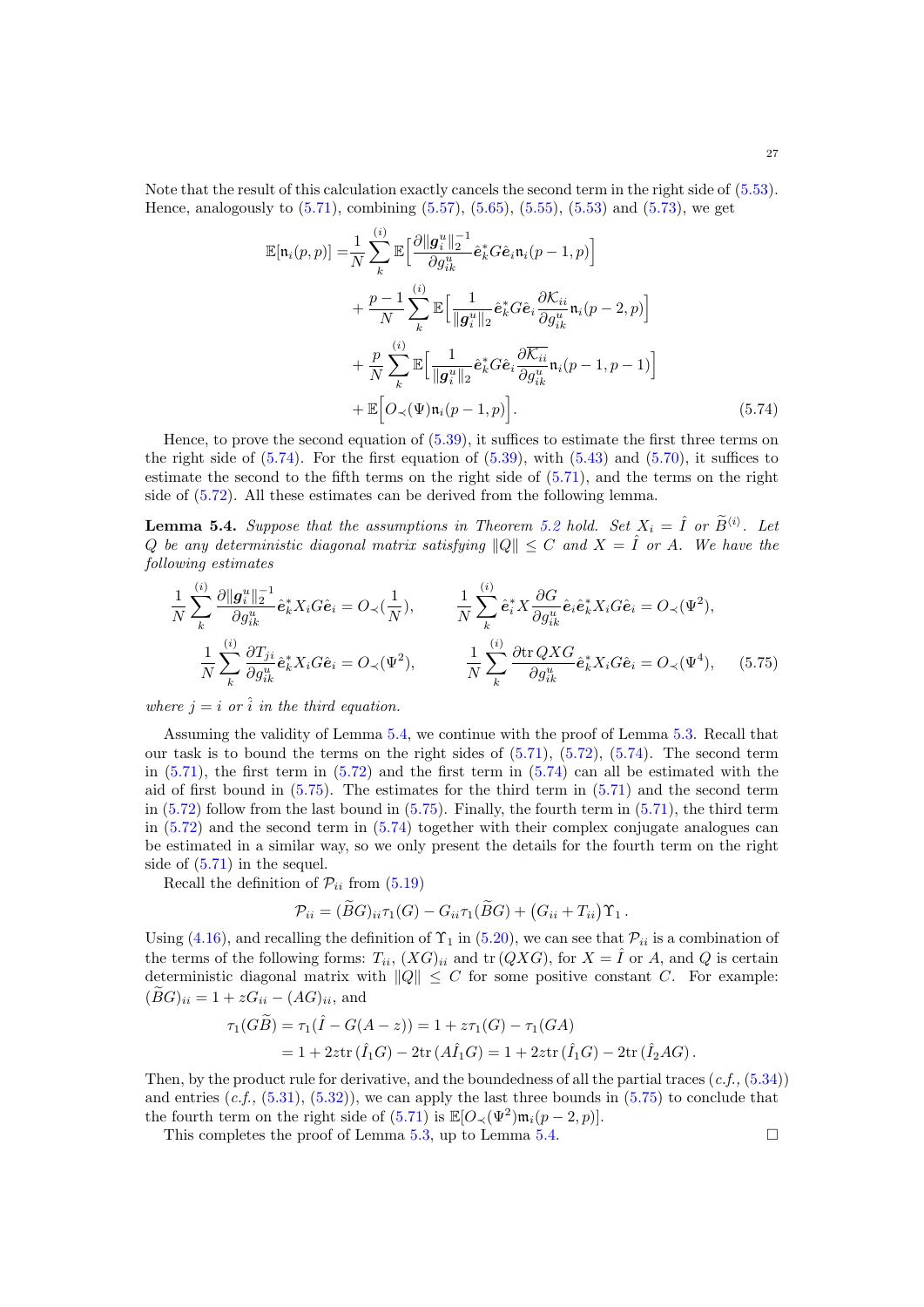*Proof of Lemma [5.4.](#page-26-1)* Since the sums in [\(5.75\)](#page-26-2) are over  $k \neq i$ , it will be convenient to work in this proof with the following notations

$$
I^{\langle i \rangle} := I - e_i e_i^*, \qquad \hat{I}_1^{\langle i \rangle} := I^{\langle i \rangle} \oplus 0, \qquad (5.76)
$$

where 0 is the  $N \times N$  zero matrix. We check the estimates in [\(5.75\)](#page-26-2) one by one. For the first estimate, we have

$$
\frac{1}{N} \sum_{k}^{(i)} \frac{\partial \|g_{i}^{u}\|_{2}^{-1}}{\partial g_{ik}^{u}} \hat{\mathbf{e}}_{k}^{*} X_{i} G \hat{\mathbf{e}}_{i} = -\frac{1}{2N} \frac{1}{\|g_{i}^{u}\|_{2}^{3}} \sum_{k}^{(i)} \bar{g}_{ik}^{u} \hat{\mathbf{e}}_{k}^{*} X_{i} G \hat{\mathbf{e}}_{i}
$$
\n
$$
= -\frac{1}{2N} \frac{1}{\|g_{i}^{u}\|_{2}^{2}} (\overset{\circ}{k}_{i}^{u})^{*} X_{i} G \hat{\mathbf{e}}_{i} = O_{\prec}(\frac{1}{N}),
$$

where in the last step we used that

<span id="page-27-3"></span><span id="page-27-0"></span>
$$
(\stackrel{\circ}{\mathbf{k}}_i^u)^* X_i G \hat{\mathbf{e}}_i \prec 1, \tag{5.77}
$$

which would follow once we show  $|\dot{S}_{ii}| \prec 1$  and  $|\dot{T}_{ii}| = |T_{ii} - h_{ii}^u G_{ii}| \prec 1$  by [\(5.17\)](#page-18-3). Since  $\mathring{S}_{ii} = -(\widetilde{B}G)_{ii} + O_{\prec}(\Psi)$  by [\(5.41\)](#page-21-2), [\(5.43\)](#page-21-5) and  $|(\widetilde{B}G)_{ii}| \prec 1$  from [\(5.32\)](#page-20-7), we get  $|\mathring{S}_{ii}| \prec 1$ . The estimate  $|\mathring{T}_{ii}| \prec 1$  follows from  $(5.31)$  and the fact  $|h_{ii}^u| \prec \frac{1}{\sqrt{n}}$  $\frac{1}{N}$ .

Next, we show the second estimate in  $(5.75)$ . Using  $(5.50)$ , we have

$$
\frac{1}{N} \sum_{k}^{(i)} \hat{\mathbf{e}}_{i}^{*} X \frac{\partial G}{\partial g_{ik}^{u}} \hat{\mathbf{e}}_{i} \hat{\mathbf{e}}_{k}^{*} X_{i} G \hat{\mathbf{e}}_{i} = c_{i}^{u} \frac{1}{N} \sum_{k}^{(i)} \hat{\mathbf{e}}_{i}^{*} X G \hat{\mathbf{e}}_{k} (\hat{\mathbf{e}}_{i} + \mathbf{k}_{i}^{u})^{*} \tilde{B}^{\langle i \rangle} \mathcal{R}_{i} G \hat{\mathbf{e}}_{i} \hat{\mathbf{e}}_{k}^{*} X_{i} G \hat{\mathbf{e}}_{i}
$$
\n
$$
+ c_{i}^{u} \frac{1}{N} \sum_{k}^{(i)} \hat{\mathbf{e}}_{i}^{*} X G \mathcal{R}_{i} \tilde{B}^{\langle i \rangle} \hat{\mathbf{e}}_{k} (\hat{\mathbf{e}}_{i}^{*} + (\mathbf{k}_{i}^{u})^{*}) G \hat{\mathbf{e}}_{i} \hat{\mathbf{e}}_{k}^{*} X_{i} G \hat{\mathbf{e}}_{i}
$$
\n
$$
+ \frac{1}{N} \sum_{k}^{(i)} \hat{\mathbf{e}}_{i}^{*} X \Delta_{G}^{u} (i, k) \hat{\mathbf{e}}_{i} \hat{\mathbf{e}}_{k}^{*} X_{i} G \hat{\mathbf{e}}_{i}
$$
\n
$$
= c_{i}^{u} \frac{1}{N} \hat{\mathbf{e}}_{i}^{*} X G \hat{I}_{1}^{\langle i \rangle} X_{i} G \hat{\mathbf{e}}_{i} (\hat{\mathbf{e}}_{i} + \mathbf{k}_{i}^{u})^{*} \tilde{B}^{\langle i \rangle} \mathcal{R}_{i} G \hat{\mathbf{e}}_{i}
$$
\n
$$
+ c_{i}^{u} \frac{1}{N} \hat{\mathbf{e}}_{i}^{*} X G \mathcal{R}_{i} \tilde{B}^{\langle i \rangle} \hat{I}_{1}^{\langle i \rangle} X_{i} G \hat{\mathbf{e}}_{i} (\hat{\mathbf{e}}_{i} + \mathbf{k}_{i}^{u})^{*} G \hat{\mathbf{e}}_{i}
$$
\n
$$
+ \frac{1}{N} \sum_{k}^{(i)} \hat{\mathbf{
$$

where we have used the notation introduced in  $(5.76)$ .

From Lemma [B.1](#page-57-1) in Appendix [B,](#page-57-0) we see that the last term on the right side of [\(5.78\)](#page-27-1) is of order  $O_{\prec}(\Psi^2)$ . For the first two terms, we first claim that

$$
|\hat{\mathbf{e}}_i^* X G \hat{I}_1^{(i)} X_i G \hat{\mathbf{e}}_i| \prec \frac{1}{\eta}, \qquad |\hat{\mathbf{e}}_i^* X G \mathcal{R}_i \widetilde{B}^{\langle i \rangle} \hat{I}_1^{\langle i \rangle} X_i G \hat{\mathbf{e}}_i| \prec \frac{1}{\eta}.
$$
 (5.79)

We prove the first estimate [\(5.79\)](#page-27-2) as follows. Note that

<span id="page-27-4"></span><span id="page-27-2"></span><span id="page-27-1"></span>
$$
\begin{split} \hat{\mathbf{e}}_i^* X G \hat{I}_i^{(i)} X_i G \hat{\mathbf{e}}_i &\leq \hat{\mathbf{e}}_i^* X |G|^2 X \hat{\mathbf{e}}_i + \hat{\mathbf{e}}_i^* G^* X_i^* \hat{I}_1^{(i)} X_i G \hat{\mathbf{e}}_i \\ &\leq \frac{1}{\eta} \text{Im} \left( X G X \right)_{ii} + \| X_i \|^2 \frac{1}{\eta} \text{Im} \, G_{ii} \,. \end{split} \tag{5.80}
$$

Recall  $X = \hat{I}$  or A, and the fact  $(AGA)_{ii} = |\sigma_i|^2 G_{\hat{i}\hat{i}}$ . This together with  $(5.31)$  and the fact  $||X_i|| \leq C$  since  $X_i = \hat{I}$  or  $\tilde{B}^{\langle i \rangle}$  implies the first estimate in [\(5.79\)](#page-27-2). The second estimate can be derived in a similar way.

Then, we recall from [\(5.62\)](#page-23-4) that  $(\hat{e}_i + k_i^u)^* \widetilde{B}^{\langle i \rangle} \mathcal{R}_i G \hat{e}_i = -\widetilde{\sigma}_i T_{\hat{i}i} - (\widetilde{B}G)_{ii}$ , and from the definition of  $T_{ij}$  in [\(5.16\)](#page-18-0) that  $(\hat{\mathbf{e}}_i + \hat{\mathbf{k}}_i^u)^* G \hat{\mathbf{e}}_i = G_{ii} + T_{ii}$ , which together with [\(5.31\)](#page-20-4), [\(5.32\)](#page-20-7)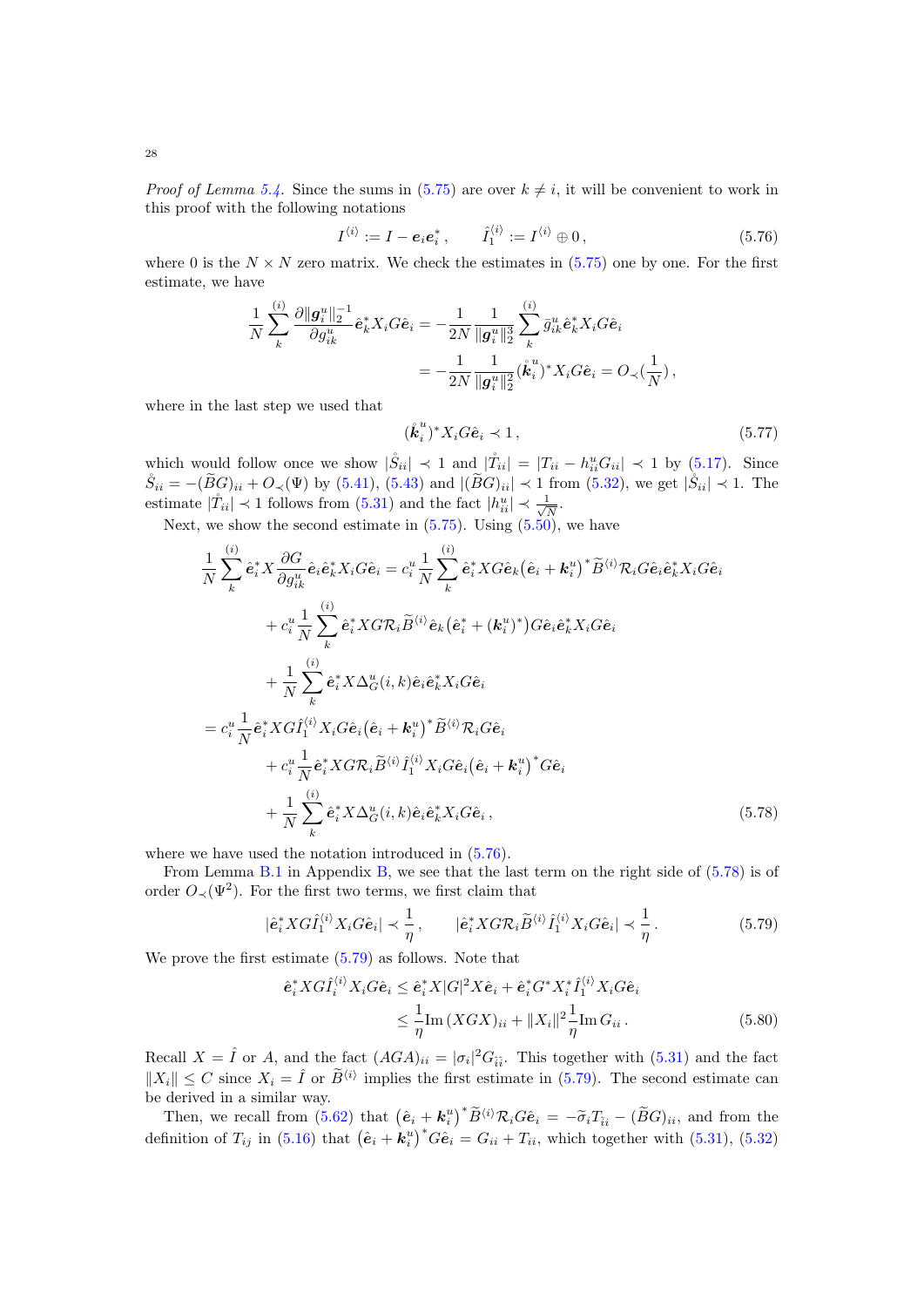and [\(5.79\)](#page-27-2) imply that the first two terms on the right side of [\(5.78\)](#page-27-1) are also of order  $O_{\prec}(\Psi^2)$ . This completes the second estimate in [\(5.75\)](#page-26-2).

For the third estimate in  $(5.75)$ , we present the details for  $j = i$  in the sequel. The case of  $j = \hat{i}$  is similar but simpler and we omit it. According to the definition of  $T_{ii}$  in [\(5.16\)](#page-18-0), it suffices to show

$$
\frac{1}{N}\sum_{k}^{(i)}\frac{\partial(\mathbf{k}_{i}^{u})^{*}}{\partial g_{ik}^{u}}G\hat{\mathbf{e}}_{i}\hat{\mathbf{e}}_{k}^{*}X_{i}G\hat{\mathbf{e}}_{i}=O_{\prec}(\frac{1}{N}),\quad\frac{1}{N}\sum_{k}^{(i)}(\mathbf{k}_{i}^{u})^{*}\frac{\partial G}{\partial g_{ik}^{u}}\hat{\mathbf{e}}_{i}\hat{\mathbf{e}}_{k}^{*}X_{i}G\hat{\mathbf{e}}_{i}=O_{\prec}(\Psi^{2}).\tag{5.81}
$$

For the first estimate in [\(5.81\)](#page-28-0), we have

$$
\begin{split} \frac{1}{N}\sum_{k}^{(i)}\frac{\partial(\bm{k}_{i}^{u})^{*}}{\partial g_{ik}^{u}}G\hat{\bm{e}}_{i}\hat{\bm{e}}_{k}^{*}X_{i}G\hat{\bm{e}}_{i} &=-\frac{1}{2\|\bm{g}_{i}^{u}\|_{2}^{2}}\frac{1}{N}\sum_{k}^{(i)}\bar{h}_{ik}^{u}\hat{\bm{e}}_{k}^{*}X_{i}G\hat{\bm{e}}_{i}(\bm{k}_{i}^{u})^{*}G\hat{\bm{e}}_{i} \\ &=-\frac{1}{2\|\bm{g}_{i}^{u}\|_{2}^{2}}\frac{1}{N}(\mathring{\bm{k}}_{i}^{u})^{*}X_{i}G\hat{\bm{e}}_{i}(\bm{k}_{i}^{u})^{*}G\hat{\bm{e}}_{i} = O_{\prec}(\frac{1}{N})\,, \end{split}
$$

where in the last step we used  $(5.31)$  and  $(5.77)$ . The proof of the second estimate in  $(5.81)$ is similar to that for the second estimate in  $(5.75)$ . It suffices to go through the discussion from [\(5.78\)](#page-27-1) to [\(5.80\)](#page-27-4) again, with the vector  $\hat{e}_i^* X$  replaced by  $(k_i^u)^*$ . The main differences are: instead of the last term of [\(5.78\)](#page-27-1), we have

<span id="page-28-0"></span>
$$
\frac{1}{N} \sum_{k}^{(i)} (\mathbf{k}_i^u)^* \Delta_G^u(i,k) \hat{\mathbf{e}}_i \hat{\mathbf{e}}_k^* X_i G \hat{\mathbf{e}}_i, \qquad (5.82)
$$

and instead of the first term on the right side of [\(5.80\)](#page-27-4), we have

<span id="page-28-2"></span><span id="page-28-1"></span>
$$
\frac{1}{\eta} \text{Im}\left(\mathbf{k}_i^u\right)^* G \mathbf{k}_i^u \,. \tag{5.83}
$$

The bound on  $(5.82)$  is stated in  $(B.3)$ . For  $(5.83)$ , we recall the identity  $(5.13)$  which implies  $\mathbf{k}_i^u = -\mathcal{R}_i \hat{\mathbf{e}}_i$ , the fact  $G = U \mathcal{G} U^*$ , together with  $(5.6)$  and the fact  $\mathcal{R}_i^2 = \hat{I}$ . Then we have

$$
(\mathbf{k}_i^u)^* G \mathbf{k}_i^u = \hat{\mathbf{e}}_i^* \mathcal{R}_i \mathcal{U} \mathcal{G} \mathcal{U}^* \mathcal{R}_i \hat{\mathbf{e}}_i = \hat{\mathbf{e}}_i^* \mathcal{U}_i \Phi_i \mathcal{G} \Phi_i^* \mathcal{U}_i^* \hat{\mathbf{e}}_i = \mathcal{G}_{ii} \,. \tag{5.84}
$$

Similarly to [\(5.31\)](#page-20-4), with the second bound in assumption [\(5.27\)](#page-19-5), we can also show that

<span id="page-28-5"></span><span id="page-28-4"></span><span id="page-28-3"></span>
$$
\max_{k,l} |\mathcal{G}_{kl}| \prec 1. \tag{5.85}
$$

With these bounds for  $(5.82)$  and  $(5.83)$ , we can show the second estimate of  $(5.81)$ , which together with the first estimate in [\(5.81\)](#page-28-0) implies the third bound in [\(5.75\)](#page-26-2).

At the end, we show the last bound in  $(5.75)$ . Applying  $(5.50)$ , we have

$$
\frac{\partial \text{tr} QXG}{\partial g_{ik}^u} = \frac{1}{N} c_i^u (\hat{\mathbf{e}}_i + \mathbf{k}_i^u)^* \tilde{B}^{\langle i \rangle} \mathcal{R}_i GQX G \hat{\mathbf{e}}_k \n+ \frac{1}{N} c_i^u (\hat{\mathbf{e}}_i + \mathbf{k}_i^u)^* GQX G \mathcal{R}_i \tilde{B}^{\langle i \rangle} \hat{\mathbf{e}}_k + \text{tr} QX \Delta_G^u(i,k).
$$
\n(5.86)

Summing over  $k$  and using the notation in  $(5.76)$ , we can write

$$
\frac{1}{N} \sum_{k}^{(i)} \frac{\partial \text{tr } QKG}{\partial g_{ik}^{u}} \hat{\mathbf{e}}_{k}^{*} X_{i} G \hat{\mathbf{e}}_{i} = \frac{c_{i}^{u}}{N^{2}} (\hat{\mathbf{e}}_{i} + \mathbf{k}_{i}^{u})^{*} \tilde{B}^{\langle i \rangle} \mathcal{R}_{i} GQX G \hat{I}_{1}^{\langle i \rangle} X_{i} G \hat{\mathbf{e}}_{i} \n+ \frac{c_{i}^{u}}{N^{2}} (\hat{\mathbf{e}}_{i} + \mathbf{k}_{i}^{u})^{*} GQX G \mathcal{R}_{i} \tilde{B}^{\langle i \rangle} \hat{I}_{1}^{\langle i \rangle} X_{i} G \hat{\mathbf{e}}_{i} + \frac{1}{N} \sum_{k}^{(i)} \text{tr } QX \Delta_{G}^{u}(i, k) \hat{\mathbf{e}}_{k}^{*} X_{i} G \hat{\mathbf{e}}_{i}.
$$
\n(5.87)

The bound for the last term of the right side of  $(5.87)$  can be found in  $(B.4)$ .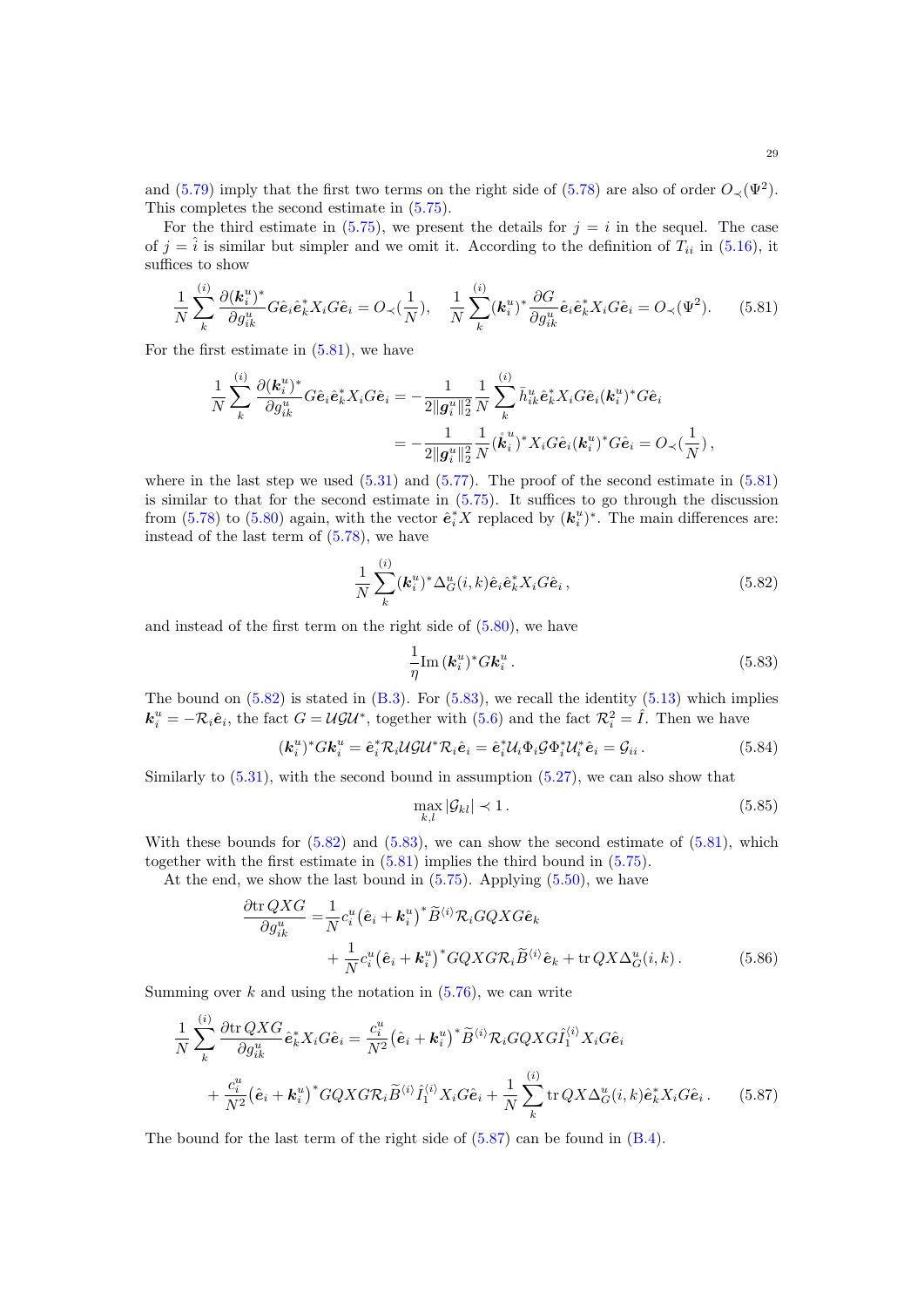In the sequel, we bound the first two terms on the right side of [\(5.87\)](#page-28-3). We only present the details for the first one; the second is estimated analogously. First, similarly to [\(5.62\)](#page-23-4), we have

<span id="page-29-2"></span><span id="page-29-1"></span>
$$
(\hat{\boldsymbol{e}}_i + \boldsymbol{k}_i^u)^* \widetilde{B}^{\langle i \rangle} \mathcal{R}_i = -(\tilde{\sigma}_i (\boldsymbol{k}_i^v)^* + \hat{\boldsymbol{e}}_i^* \widetilde{B}).
$$

Then we can write

$$
\frac{c_i^u}{N^2}(\hat{\mathbf{e}}_i + \mathbf{k}_i^u)^* \widetilde{B}^{\langle i \rangle} \mathcal{R}_i GQX G \hat{I}_1^{\langle i \rangle} X_i G \hat{\mathbf{e}}_i = -\frac{c_i^u}{N^2} (\tilde{\sigma}_i(\mathbf{k}_i^v)^* + \hat{\mathbf{e}}_i^* \widetilde{B}) GQX G \hat{I}_1 X_i G \hat{\mathbf{e}}_i + \frac{c_i^u}{N^2} (\tilde{\sigma}_i(\mathbf{k}_i^v)^* + \hat{\mathbf{e}}_i^* \widetilde{B}) GQX G \hat{\mathbf{e}}_i \hat{\mathbf{e}}_i^* X_i G \hat{\mathbf{e}}_i. \tag{5.88}
$$

For the second term on the right side of [\(5.88\)](#page-29-1), we use the bounds

$$
\left| (\tilde{\sigma}_i(\mathbf{k}_i^v)^* + \hat{\mathbf{e}}_i^* \widetilde{B}) GQX G \hat{\mathbf{e}}_i \right| \prec \eta^{-2}, \qquad \left| \hat{\mathbf{e}}_i^* X_i G \hat{\mathbf{e}}_i \right| \prec 1, \tag{5.89}
$$

where in the first inequality we used the trivial bound  $||G|| \leq \eta^{-1}$ , while in the second inequality we used the fact that  $X_i = \hat{I}$  or  $\widetilde{B}^{\langle i \rangle}$ , together with [\(5.18\)](#page-18-5), and the first bound in [\(5.31\)](#page-20-4). Using the bounds in [\(5.89\)](#page-29-2), we see that the second term on the right side of [\(5.88\)](#page-29-1) is of order  $O_{\prec}(\Psi^4)$ . Now, we turn to the first term on the right side of [\(5.88\)](#page-29-1). Note that

$$
\left| \frac{1}{N^2} (\tilde{\sigma}_i(\mathbf{k}_i^v)^* + \hat{\mathbf{e}}_i^* \tilde{B}) GQX G \hat{I}_1 X_i G \hat{\mathbf{e}}_i \right| \leq \frac{C}{N^2 \eta} \left( \| (\mathbf{k}_i^v)^* G \|_2 + \| \hat{\mathbf{e}}_i^* \tilde{B} G \|_2 \right) \| G \hat{\mathbf{e}}_i \|_2
$$
  

$$
\leq \frac{C}{N^2 \eta} \left( \| (\mathbf{k}_i^v)^* G \|_2^2 + \| \hat{\mathbf{e}}_i^* \tilde{B} G \|_2^2 + \| G \hat{\mathbf{e}}_i \|_2^2 \right)
$$
  

$$
\leq \frac{C}{N^2 \eta^2} \left( \text{Im} (\mathbf{k}_i^v)^* G \mathbf{k}_i^v + \text{Im} \, \hat{\mathbf{e}}_i^* \tilde{B} G \tilde{B} \hat{\mathbf{e}}_i + \text{Im} \, \hat{\mathbf{e}}_i^* G \hat{\mathbf{e}}_i \right). \tag{5.90}
$$

Similarly to [\(5.84\)](#page-28-4), we have

<span id="page-29-4"></span><span id="page-29-3"></span>
$$
(\mathbf{k}_i^v)^* G \mathbf{k}_i^v = \hat{\mathbf{e}}_i^* \mathcal{R}_i \mathcal{U} \mathcal{G} \mathcal{U}^* \mathcal{R}_i \hat{\mathbf{e}}_i^* = \hat{\mathbf{e}}_i^* \mathcal{U}_i \Phi_i \mathcal{G} \Phi_i^* \mathcal{U}_i^* \hat{\mathbf{e}}_i^* = \mathcal{G}_{\hat{i}\hat{i}}.
$$
\n(5.91)

Combining  $(5.90)$  and  $(5.91)$ , we obtain

$$
\left|\frac{1}{N^2}(\tilde{\sigma}_i(\mathbf{k}_i^v)^* + \hat{\mathbf{e}}_i^*\tilde{B})GQXG\hat{I}_1X_iG\hat{\mathbf{e}}_i\right| \leq \frac{C}{N^2\eta^2}(\text{Im}\,\mathcal{G}_{\hat{i}\hat{i}} + \text{Im}\,(\tilde{B}G\tilde{B})_{ii} + \text{Im}\,G_{ii})
$$
  
=  $O_{\prec}(\Psi^4)$ ,

where we also used [\(5.32\)](#page-20-7) and [\(5.85\)](#page-28-5). Hence the first term on the right side of [\(5.87\)](#page-28-3) is  $O_{\prec}(\Psi^4)$ . The second term on the right side of [\(5.87\)](#page-28-3) is bounded similarly. These bounds together with [\(B.4\)](#page-57-3) yield the other estimates in [\(5.75\)](#page-26-2). This completes the proof of Lemma [5.4.](#page-26-1)  $\Box$ 

<span id="page-29-0"></span>5.4. Local stability analysis: proof of Theorem [5.2.](#page-19-2) Having established Lemma [5.3,](#page-21-0) we move on to the local stability analysis in order to conclude the proof of Theorem [5.2.](#page-19-2)

Proof of Theorem [5.2.](#page-19-2) Applying Young's inequality, we obtain from  $(5.39)$  that for any given (small)  $\varepsilon > 0$ ,

$$
\mathbb{E}[\mathfrak{m}_i(p,p)] \leq 3\frac{1}{2p}\mathbb{E}\big[N^{2p\varepsilon}\Psi^{2p}\big] + 3\frac{2p-1}{2p}N^{-\frac{2p\varepsilon}{2p-1}}\mathbb{E}[\mathfrak{m}_i(p,p)]\,,
$$

which implies  $\mathbb{E}[\mathfrak{m}_i(p,p)] \prec \Psi^{2p}$ . Hence, we conclude the proof of the first estimate of [\(5.36\)](#page-20-3).

The second estimate of [\(5.36\)](#page-20-3) can be proved in the same way, with the aid of the second equation in [\(5.39\)](#page-21-6). Then, applying Markov's inequality we get the first and the third estimates of  $(5.28)$  with  $j = i$ . The others in  $(5.28)$  are proved in an analogous way. We omit the details.

Next, we show that  $(5.28)$  together with the assumption  $(5.27)$  imply  $(5.29)$ . To this end, we first show the following crude bound

<span id="page-29-5"></span>
$$
\Lambda_T(z) \prec N^{-\frac{\gamma}{4}} \tag{5.92}
$$

30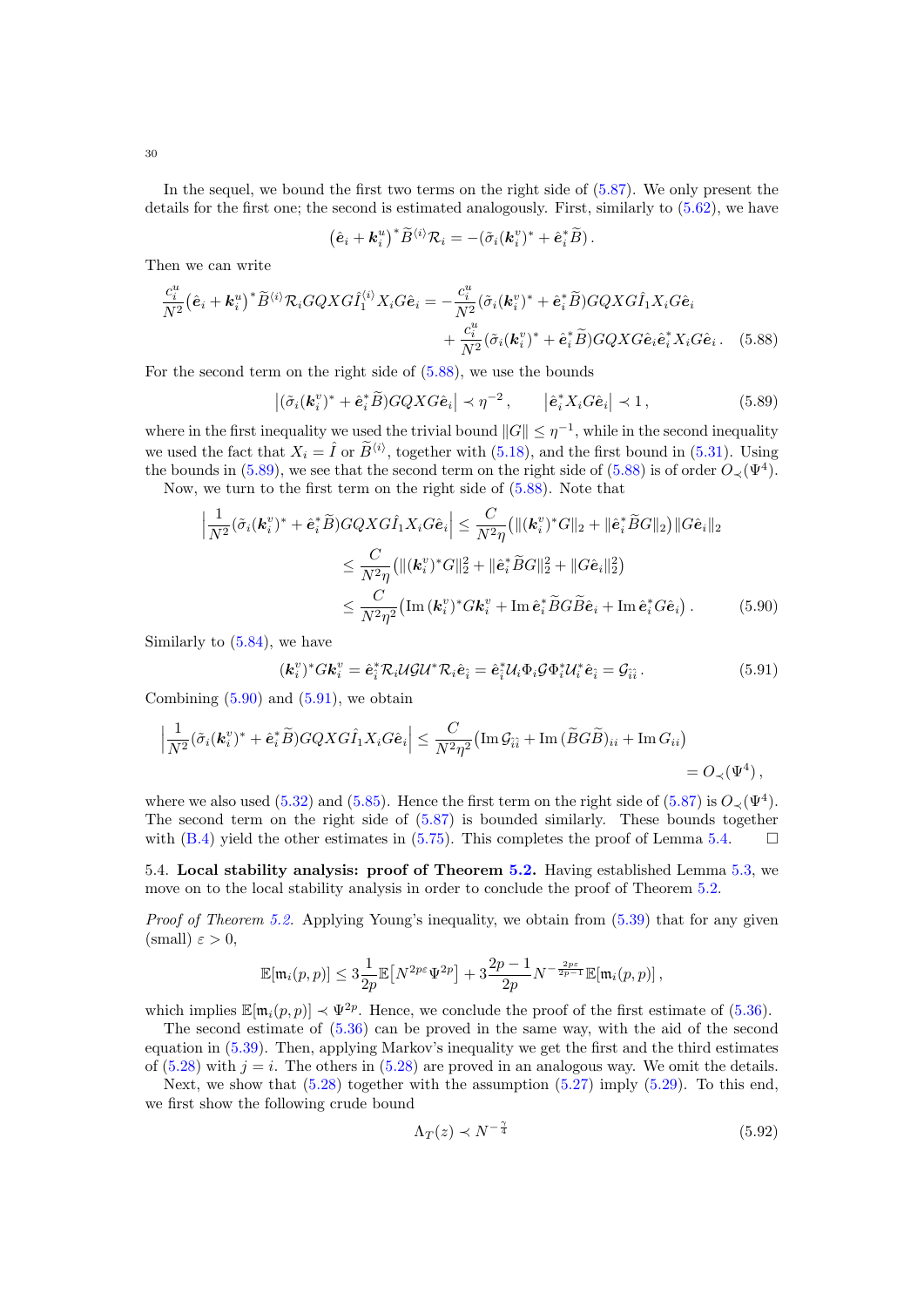under the assumption [\(5.27\)](#page-19-5). We need the following equations for  $j = i, \hat{i}$ ,

$$
T_{ij} = -\tau_1(G)(\tilde{\sigma}_i T_{\hat{i}j} + (\tilde{B}G)_{ij}) + \tau_1(G\tilde{B})(G_{ij} + T_{ij}) + O_{\prec}(\Psi),
$$
  
\n
$$
T_{\hat{i}j} = -\tau_2(G)(\tilde{\sigma}_i^* T_{ij} + (\tilde{B}G)_{\hat{i}j}) + \tau_2(G\tilde{B})(G_{\hat{i}j} + T_{\hat{i}j}) + O_{\prec}(\Psi),
$$
\n(5.93)

which is just a rewriting of the second line of  $(5.28)$ , according to the definition in  $(5.19)$ . Using the first identity in  $(4.16)$  and the definition of A in  $(4.14)$ , we have

<span id="page-30-1"></span><span id="page-30-0"></span>
$$
(\widetilde{B}G)_{ii} = 1 + zG_{ii} - \xi_i G_{\hat{i}i}, \qquad (\widetilde{B}G)_{i\hat{i}} = -\xi_i G_{\hat{i}i} + zG_{i\hat{i}},
$$
  
\n
$$
(\widetilde{B}G)_{\hat{i}i} = -\bar{\xi}_i G_{ii} + zG_{\hat{i}i}, \qquad (\widetilde{B}G)_{\hat{i}i} = 1 + zG_{\hat{i}i} - \bar{\xi}_i G_{i\hat{i}}.
$$
\n(5.94)

Applying the assumption on  $\Lambda_d$  in [\(5.27\)](#page-19-5), and also the lower bound of Im  $\omega_B$  and the upper bound on  $|\omega_B|$  in [\(A.4\)](#page-56-1), we can get from [\(5.94\)](#page-30-0) that

$$
(\widetilde{B}G)_{ii} = \frac{(z - \omega_B)\omega_B}{|\xi_i|^2 - \omega_B^2} + O_{\prec}(N^{-\frac{\gamma}{4}}), \qquad (\widetilde{B}G)_{i\hat{i}} = \frac{(z - \omega_B)\xi_i}{|\xi_i|^2 - \omega_B^2} + O_{\prec}(N^{-\frac{\gamma}{4}}),
$$
  

$$
(\widetilde{B}G)_{\hat{i}i} = \frac{(z - \omega_B)\bar{\xi}_i}{|\xi_i|^2 - \omega_B^2} + O_{\prec}(N^{-\frac{\gamma}{4}}), \qquad (\widetilde{B}G)_{\hat{i}i} = \frac{(z - \omega_B)\omega_B}{|\xi_i|^2 - \omega_B^2} + O_{\prec}(N^{-\frac{\gamma}{4}}).
$$
(5.95)

This together with [\(5.34\)](#page-20-6), leads to the following estimates for  $j = i, \hat{i}$ ,

<span id="page-30-6"></span><span id="page-30-3"></span><span id="page-30-2"></span>
$$
-\tau_1(G)(\widetilde{B}G)_{ij} + \tau_1(G\widetilde{B})G_{ij} = O_{\prec}(N^{-\frac{\gamma}{4}}),
$$
  

$$
-\tau_2(G)(\widetilde{B}G)_{\hat{i}j} + \tau_2(G\widetilde{B})G_{\hat{i}j} = O_{\prec}(N^{-\frac{\gamma}{4}}),
$$

which together with  $(5.93)$  implies

$$
(1 - \tau_1(G\widetilde{B}))T_{ij} + \tau_1(G)\widetilde{\sigma}_i T_{\hat{i}j} = O_{\prec}(N^{-\frac{\gamma}{4}}),
$$
  
\n
$$
(1 - \tau_2(G\widetilde{B}))T_{\hat{i}j} + \tau_2(G)\widetilde{\sigma}_i^* T_{ij} = O_{\prec}(N^{-\frac{\gamma}{4}}), \qquad j = i, \hat{i}.
$$
\n(5.96)

Solving  $T_{ij}$  from the equations in [\(5.96\)](#page-30-2), we get

$$
((1 - \tau_1(G\widetilde{B})) (1 - \tau_2(G\widetilde{B})) - |\sigma_i|^2 \tau_1(G)\tau_2(G)) T_{ij} = O_{\prec}(N^{-\frac{\gamma}{4}}).
$$
 (5.97)

Using the assumption on  $\Lambda_T$  in [\(5.27\)](#page-19-5), and also [\(5.34\)](#page-20-6), we obtain from [\(5.97\)](#page-30-3) that

$$
\left( \left( 1 + (\omega_B - z) m_{\mu_A \boxplus \mu_B} \right)^2 - |\sigma_i|^2 m_{\mu_A \boxplus \mu_B}^2 \right) T_{ij} = O_{\prec} (N^{-\frac{\gamma}{4}}).
$$
\n(5.98)

Further, observe that

$$
\left(1+(\omega_B-z)m_{\mu_A\boxplus\mu_B}\right)^2-|\sigma_i|^2m_{\mu_A\boxplus\mu_B}^2=m_{\mu_A\boxplus\mu_B}^2(\omega_A-|\sigma_i|)(\omega_A+|\sigma_i|)\,,\tag{5.99}
$$

which follows from the second equation in [\(2.5\)](#page-5-3) with  $(\mu_1, \mu_2) = (\mu_A, \mu_B)$ . Then by [\(A.4\)](#page-56-1) and the fact  $m_{\mu_A} \equiv m_{\mu_A}(\omega_B)$ , we see that  $|T_{ij}| \prec N^{-\frac{\gamma}{4}}$  for  $j = i, \hat{i}$ . Analogously, one can show  $|T_{\hat{i}j}| \prec N^{-\frac{\gamma}{4}}$ . This completes the proof of the crude bound [\(5.92\)](#page-29-5).

With [\(5.92\)](#page-29-5), we can now proceed to the proof of [\(5.29\)](#page-19-1). We consider the average of  $\mathcal{P}_{ii}$  over  $i \in [1, N]$ , and use  $(5.28)$  to obtain

<span id="page-30-7"></span><span id="page-30-5"></span><span id="page-30-4"></span>
$$
\Upsilon_1 \cdot \frac{1}{N} \sum_{i=1}^N (G_{ii} + T_{ii}) = \frac{1}{N} \sum_{i=1}^N \mathcal{P}_{ii} = O_{\prec}(\Psi). \tag{5.100}
$$

By the first estimate in [\(5.34\)](#page-20-6), the fact  $m_{\mu_A \boxplus \mu_B} = m_{\mu_A}(\omega_B)$ , the lower bound on  $\text{Im}\,\omega_B$ in  $(A.4)$ , and also the crude bound  $(5.92)$ , we can see that

$$
\left| \frac{1}{\frac{1}{N} \sum_{i=1}^{N} (G_{ii} + T_{ii})} \right| = \left| \frac{1}{m_{\mu_A}(\omega_B) + O_{\prec}(N^{-\frac{\gamma}{4}})} \right| \prec 1. \tag{5.101}
$$

Then the first estimate in  $(5.29)$  follows from  $(5.100)$  and  $(5.101)$  immediately. The second one can be verified similarly.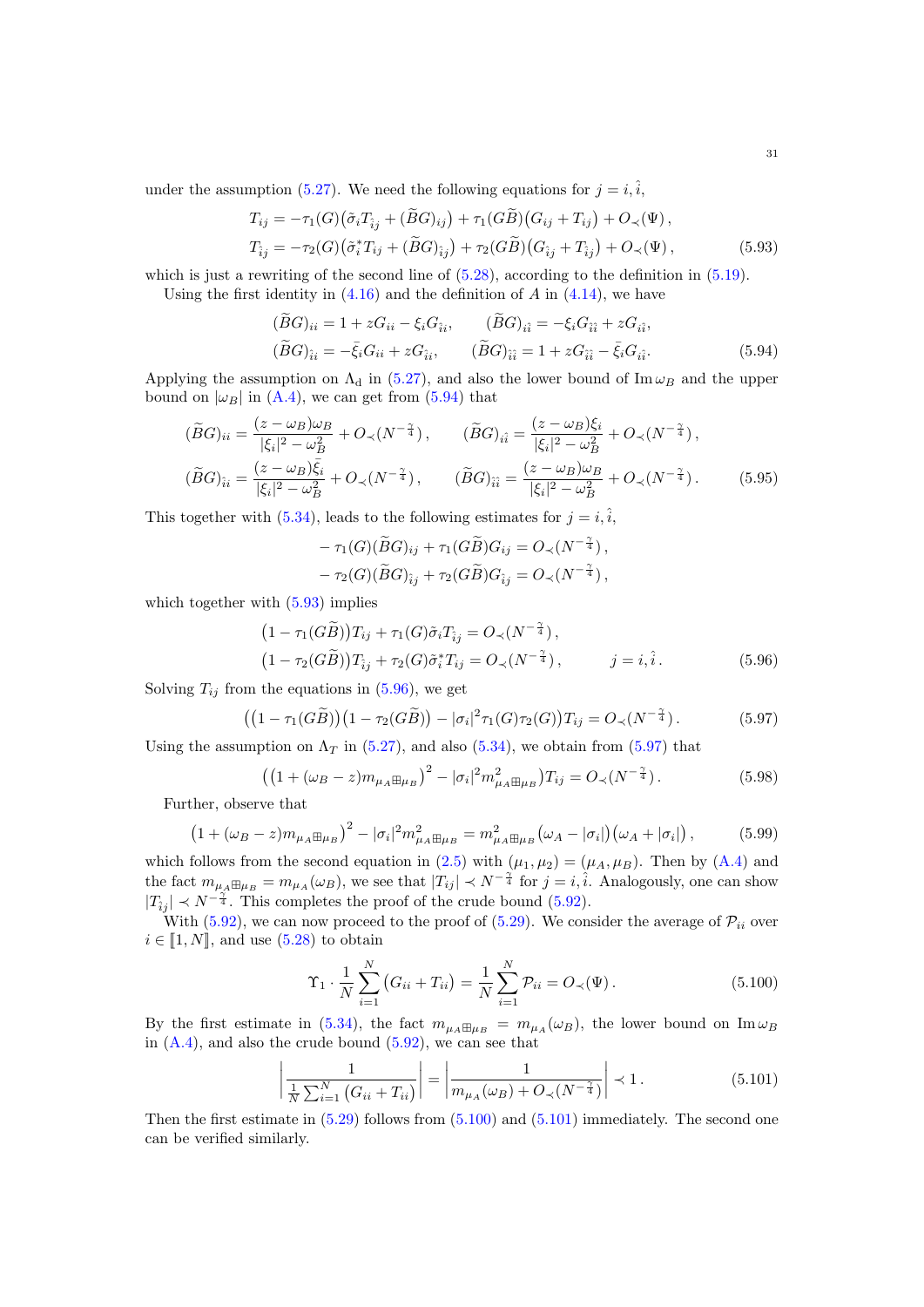Finally, using  $(5.28)$  and  $(5.29)$ , we can prove  $(5.30)$  as follows. Recall the definition in  $(5.19)$ . Applying  $(5.27)-(5.29)$  $(5.27)-(5.29)$ , we obtain, for  $j = i, \hat{i}$ ,

$$
(\widetilde{B}G)_{ij} = G_{ij}\frac{\tau_1(\widetilde{B}G)}{\tau_1(G)} + O_{\prec}(\Psi), \qquad (\widetilde{B}G)_{\hat{i}j} = G_{\hat{i}j}\frac{\tau_2(\widetilde{B}G)}{\tau_2(G)} + O_{\prec}(\Psi). \tag{5.102}
$$

Using [\(5.94\)](#page-30-0) and [\(5.102\)](#page-31-0) we get the following system of equations,

<span id="page-31-0"></span>
$$
1 - \xi_i G_{\hat{i}i} + \omega_{B,1}^c G_{ii} = O_{\prec}(\Psi), \qquad -\xi_i G_{\hat{i}i} + \omega_{B,1}^c G_{i\hat{i}} = O_{\prec}(\Psi), -\bar{\xi}_i G_{ii} + \omega_{B,2}^c G_{\hat{i}i} = O_{\prec}(\Psi), \qquad 1 - \bar{\xi}_i G_{i\hat{i}} + \omega_{B,2}^c G_{\hat{i}i} = O_{\prec}(\Psi),
$$
 (5.103)

where we used the notation introduced in  $(8.20)$ . Solving  $(5.103)$  we find

$$
G_{ii} = \frac{\omega_{B,2}^c}{|\xi_i|^2 - \omega_{B,1}^c \omega_{B,2}^c} + O_{\prec}(\Psi), \qquad G_{i\hat{i}} = \frac{\xi_i}{|\xi_i|^2 - \omega_{B,1}^c \omega_{B,2}^c} + O_{\prec}(\Psi),
$$
  

$$
G_{\hat{i}i} = \frac{\bar{\xi}_i}{|\xi_i|^2 - \omega_{B,1}^c \omega_{B,2}^c} + O_{\prec}(\Psi), \qquad G_{\hat{i}\hat{i}} = \frac{\omega_{B,1}^c}{|\xi_i|^2 - \omega_{B,1}^c \omega_{B,2}^c} + O_{\prec}(\Psi).
$$
(5.104)

From  $(5.34)$ , we see that

<span id="page-31-1"></span>
$$
\omega_{B,a}^c = \omega_B + O_\prec (N^{-\frac{\gamma}{4}}), \qquad a = 1, 2. \tag{5.105}
$$

The first estimate of  $(5.30)$  could be verified from  $(5.104)$ , if we could show

$$
\omega_{B,a}^c = \omega_B^c + O_\prec(\Psi), \qquad a = 1, 2. \tag{5.106}
$$

To this end, we use  $\tau_1(G(z)) = \tau_2(G(z))$ ; c.f., [\(4.27\)](#page-15-4). From [\(8.20\)](#page-53-0) and [\(4.27\)](#page-15-4), we also have

<span id="page-31-8"></span><span id="page-31-6"></span><span id="page-31-5"></span><span id="page-31-3"></span><span id="page-31-2"></span>
$$
\omega_{B,1}^c + \omega_{B,2}^c = 2\omega_B^c. \tag{5.107}
$$

Then, averaging the first and the fourth equations of  $(5.104)$  over  $i \in \llbracket 1, N \rrbracket$ , we get

$$
\omega_{B,2}^c \frac{1}{N} \sum_{i=1}^N \frac{1}{|\xi_i|^2 - \omega_{B,1}^c \omega_{B,2}^c} = \omega_{B,1}^c \frac{1}{N} \sum_{i=1}^N \frac{1}{|\xi_i|^2 - \omega_{B,1}^c \omega_{B,2}^c} + O_\prec(\Psi),\tag{5.108}
$$

where we also used [\(4.27\)](#page-15-4). We further claim that

$$
\left(\frac{1}{N}\sum_{i=1}^{N}\frac{1}{|\xi_i|^2 - \omega_{B,1}^c \omega_{B,2}^c}\right)^{-1} \prec 1,
$$
\n(5.109)

which together with  $(5.108)$  implies that

<span id="page-31-7"></span><span id="page-31-4"></span>
$$
\omega_{B,2}^c = \omega_{B,1}^c + O_{\prec}(\Psi). \tag{5.110}
$$

Combining  $(5.110)$  with  $(5.107)$ , we get  $(5.106)$ . Hence, it suffices to show  $(5.109)$ . To this end, we use  $(5.105)$ . Then we have

$$
\frac{1}{N} \sum_{i=1}^{N} \frac{1}{|\xi_i|^2 - \omega_{B,1}^c \omega_{B,2}^c} = \frac{1}{N} \sum_{i=1}^{N} \frac{1}{|\xi_i|^2 - \omega_B^2 + O_\prec(N^{-\frac{\gamma}{4}})} \n= \frac{1}{N} \sum_{i=1}^{N} \frac{1}{|\xi_i|^2 - \omega_B^2} + O_\prec(N^{-\frac{\gamma}{4}}) = \omega_B^{-1} m_{\mu_A}(\omega_B) + O_\prec(N^{-\frac{\gamma}{4}}),
$$

where in the first step above, we used the upper bound of  $|\omega_B|$  in  $(A.4)$ ; in the second step, we used again the fact that  $|\xi_i|^2 - \omega_B^2$  is away from 0 due to the lower bound of Im  $\omega_B$  in [\(A.4\)](#page-56-1); and the last step follows from [\(5.33\)](#page-20-1). Then the fact  $||A|| \leq C$  (*c.f.*, [\(4.4\)](#page-11-3)), the lower bound of Im  $\omega_B$  and the upper bound on  $|\omega_B|$  in [\(A.4\)](#page-56-1), we can get [\(5.109\)](#page-31-7). Hence, we conclude the proof of the first estimate of [\(5.30\)](#page-19-7).

32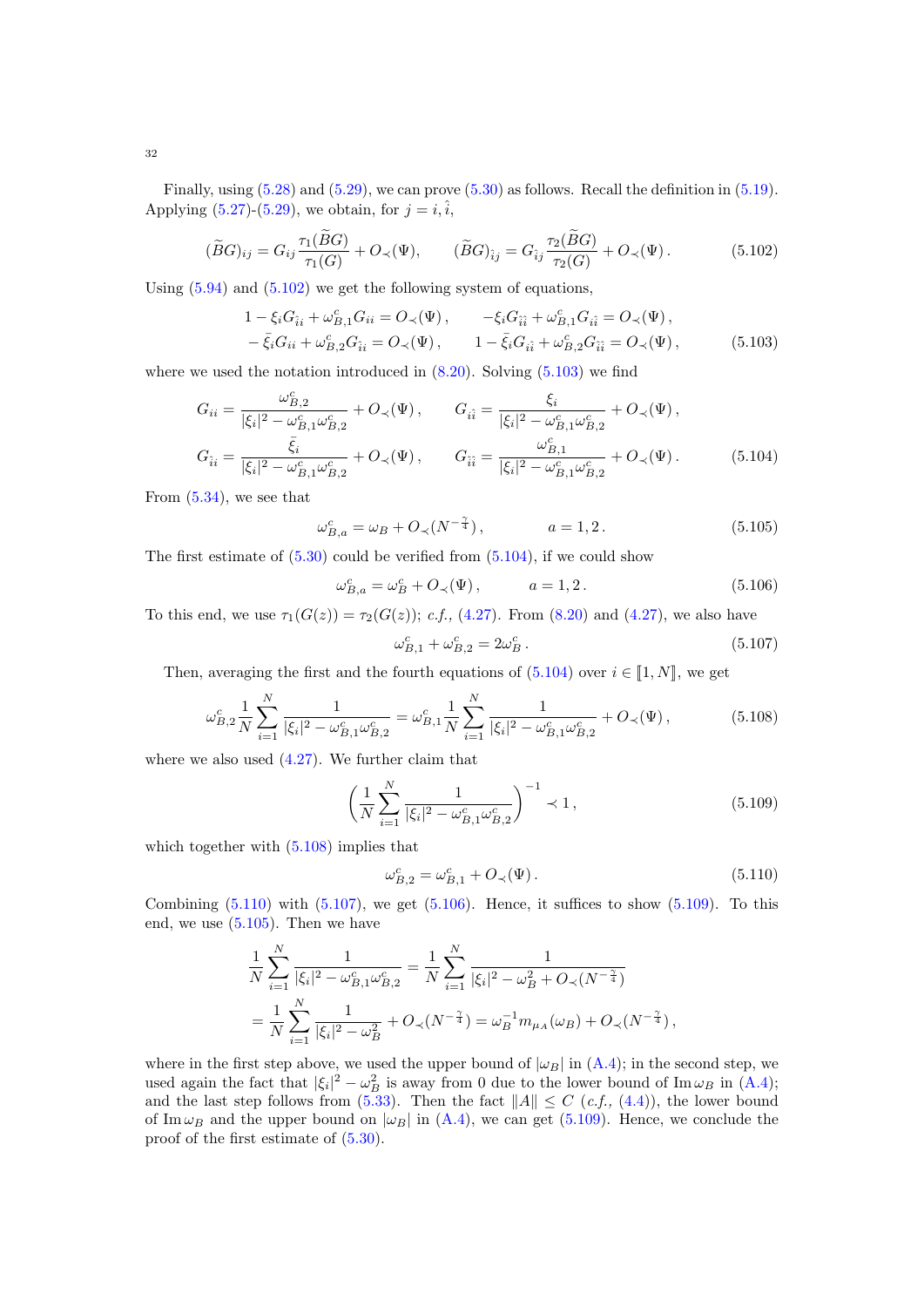For the second estimate in  $(5.30)$ , we need to go through the proof of  $(5.92)$  again, but this time with the a priori input  $(5.27)$  replaced by the first estimate of  $(5.30)$ . Therefore, with  $(5.30)$ , we can get

$$
\left( \left( 1 + (\omega_B^c - z) m_A(\omega_B^c) \right)^2 - |\sigma_i|^2 (m_A(\omega_B^c))^2 \right) T_{ij} = O_\prec(\Psi), \tag{5.111}
$$

which is the analogue of  $(5.98)$ . Then, by the estimates in  $(5.34)$  and the definition in  $(5.22)$ , it is not difficult to check that the coefficient of  $T_{ij}$  above can be approximated by [\(5.99\)](#page-30-7), up to an error  $O_{\prec}(N^{-\frac{\gamma}{4}})$ . Hence, we can improve the estimate to  $|T_{ij}| \prec \Psi$  for  $j = i, \hat{i}$ . Similarly, we can prove the same bound for  $T_{\hat{i}i}$ . This completes the second estimate of [\(5.30\)](#page-19-7). Hence, we conclude the proof of Theorem  $5.\overline{2}$ .

<span id="page-32-0"></span>5.5. Continuity argument: Proof of Theorem [5.1.](#page-19-0) Having derived Theorem [5.2,](#page-19-2) we prove Theorem [5.1](#page-19-0) using a continuity argument similar to [\[22\]](#page-60-18).

*Proof of Theorem [5.1.](#page-19-0)* First, we show that  $\Lambda_d^c(z)$  in [\(5.30\)](#page-19-7) can be replaced by  $\Lambda_d(z)$ . This means, we have to control the difference between  $(\omega_A, \omega_B)$  and  $(\omega_A^c, \omega_B^c)$  as described in [\(5.26\)](#page-19-3); this estimate will follow from the stability of the system  $\Phi_{\mu_A,\mu_B}(\omega_A,\omega_B,z) = 0$ , (*c.f.*, [\(4.29\)](#page-15-0) with  $(\mu_1, \mu_2) = (\mu_A, \mu_B)$ . We will use the dual pair of subordination equations, *i.e.*, when we analyze H instead of H. Recall the notations introduced in [\(4.23\)](#page-15-2), and also  $\Lambda_d$  and  $\Lambda_T$  as the analogue of  $\Lambda_d$  and  $\Lambda_T$ , respectively, see the explanation around [\(5.23\)](#page-19-9). For any  $\delta \in [0,1]$  and  $z \in \mathcal{S}_{\mathcal{I}}(\eta_m, \eta_M)$ , we introduce the following event

$$
\Theta(z,\delta) := \left\{ \Lambda_d(z) \le \delta \,, \quad \widetilde{\Lambda}_d(z) \le \delta \,, \quad \Lambda_T(z) \le 1 \,, \quad \widetilde{\Lambda}_T(z) \le 1 \right\}. \tag{5.112}
$$

With the above notation, we have the following lemma.

<span id="page-32-1"></span>**Lemma 5.5.** Suppose that the assumptions in Theorem [4.3](#page-11-1) hold. Let  $\eta_M > 0$  be a sufficiently large constant and  $\gamma > 0$  be a small constant in the definition [\(5.1\)](#page-16-6). For any  $\varepsilon$  with  $0 < \varepsilon \leq \frac{2}{8}$ and for any  $D > 0$ , there exists a positive integer  $N_2(D, \varepsilon)$  such that the following holds: For any fixed  $z \in \mathcal{S}_{\mathcal{I}}(\eta_m, \eta_M)$  there exists an event  $\Omega(z) \equiv \Omega(z, D, \varepsilon)$  with

<span id="page-32-5"></span>
$$
\mathbb{P}(\Omega(z)) \ge 1 - N^{-D}, \qquad \forall N \ge N_2(D, \varepsilon), \tag{5.113}
$$

such that if the estimate

$$
\mathbb{P}(\Theta(z, N^{-\frac{\gamma}{4}})) \ge 1 - N^{-D} (1 + N^5 (\eta_M - \eta)), \qquad \eta = \text{Im } z, \qquad (5.114)
$$

holds for all  $D > 0$  and  $N \geq N_1(D, \gamma, \varepsilon)$ , for some threshold  $N_1(D, \gamma, \varepsilon)$ , then we also have

<span id="page-32-7"></span><span id="page-32-6"></span><span id="page-32-4"></span><span id="page-32-3"></span><span id="page-32-2"></span>
$$
\Theta(z, N^{-\frac{\gamma}{4}}) \cap \Omega(z) \subset \Theta\left(z, \frac{N^{\varepsilon}}{\sqrt{N\eta}}\right),\tag{5.115}
$$

for all  $N \ge N_3(D, \gamma, \varepsilon) := \max \left\{ N_1(D, \gamma, \varepsilon), N_2(D, \varepsilon) \right\}.$ 

*Proof of Lemma [5.5.](#page-32-1)* In this proof, we fix  $z \in S_{\mathcal{I}}(\eta_m, \eta_M)$ . According to the definition of  $\prec$  in Definition [1.6,](#page-2-6) we see from the assumption [\(5.114\)](#page-32-2) that

$$
\Lambda_{\rm d}(z) \prec N^{-\frac{\gamma}{4}}, \qquad \widetilde{\Lambda}_{\rm d}(z) \prec N^{-\frac{\gamma}{4}}, \qquad \Lambda_T(z) \prec 1, \qquad \widetilde{\Lambda}_T(z) \prec 1. \tag{5.116}
$$

We apply Theorem [5.2;](#page-19-2) by the estimates on  $\Lambda_d^c$  and on  $\Lambda_T$  in [\(5.30\)](#page-19-7) and their analogues for  $\Lambda_d^c$ and  $\Lambda_T$ , we have

$$
\Lambda_d^c(z) \prec \Psi, \qquad \widetilde{\Lambda}_d^c(z) \prec \Psi, \qquad \Lambda_T(z) \prec \Psi, \qquad \widetilde{\Lambda}_T(z) \prec \Psi. \tag{5.117}
$$

Now, we state the conclusions in  $(5.117)$  in a more explicit quantitative form, with the quantitative assumption [\(5.114\)](#page-32-2). To this end, we need a more quantitative version of Lemma [5.3.](#page-21-0) Let  $\varphi : \mathbb{R} \to \mathbb{R}$  be a smooth cutoff function s.t

$$
\varphi(x) = 1 \text{ if } |x| \le K, \quad \varphi(x) = 0 \text{ if } |x| \ge 2K, \quad \sup_{x \in \mathbb{R}} |\varphi'(x)| \le CK^{-1}
$$
 (5.118)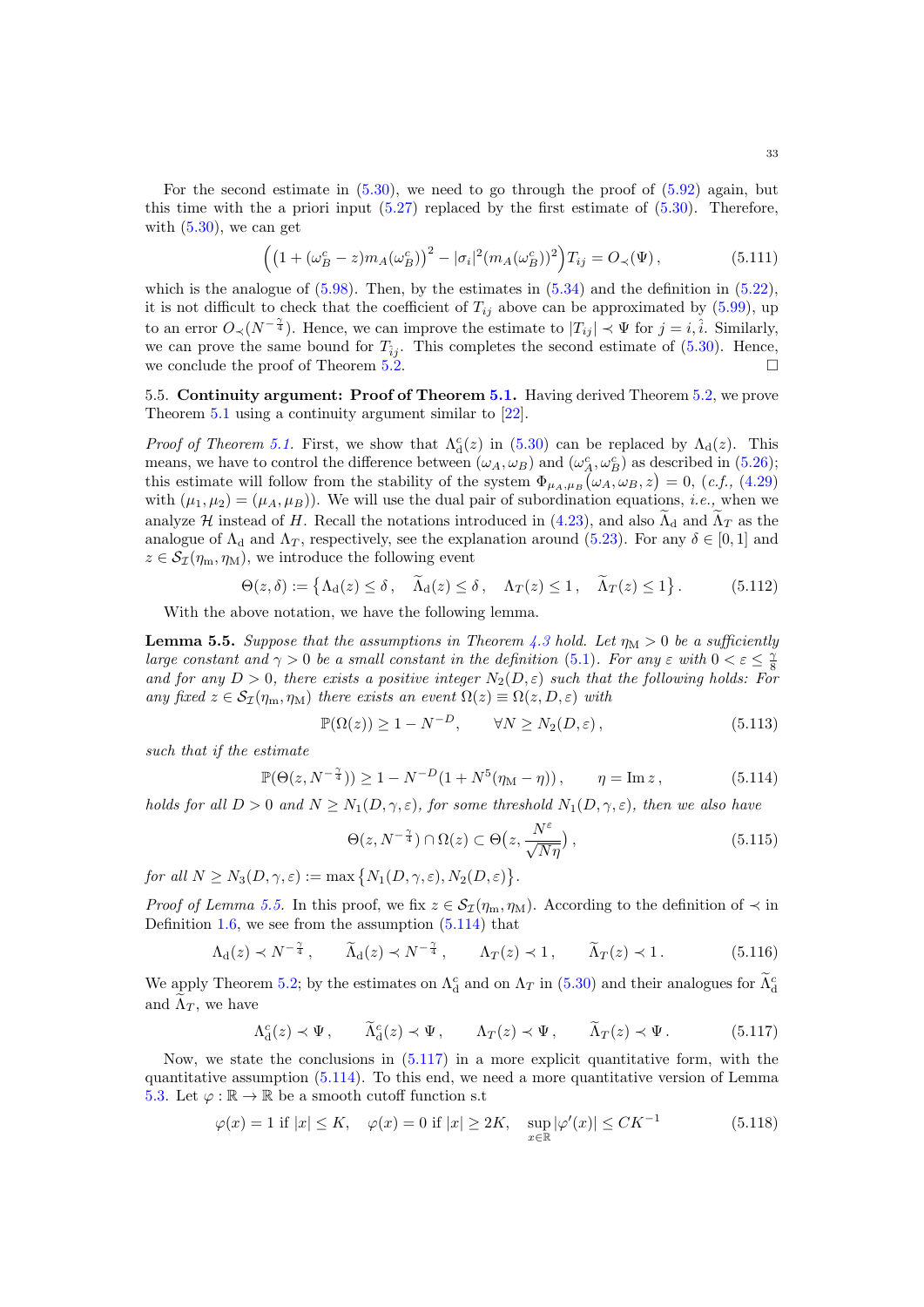for some sufficiently large constant  $K > 0$ . Let

$$
\Gamma_i \equiv \Gamma_i(z) := \sum_{a,b=i,\hat{i}} \left( |G_{ab}|^2 + |\mathcal{G}_{ab}|^2 + |T_{ab}|^2 + |\mathcal{T}_{ab}|^2 \right) + \sum_{a=1,2} \left( |\tau_a(G)|^2 + |\tau_a(\widetilde{B}G)|^2 + |\tau_a(G\widetilde{B})|^2 + |\tau_a(\widetilde{B}G\widetilde{B})|^2 \right).
$$
(5.119)

Note that for a given  $i$ , all the a priori bounds we needed in the proof of Lemma [5.3](#page-21-0) are the  $O_{\prec}(1)$  bound for  $G_{ab}$ ,  $\mathcal{G}_{ab}$ ,  $T_{ab}$ ,  $\mathcal{T}_{ab}$  with  $a, b = i, \hat{i}$  and the tracial quantities in [\(5.119\)](#page-33-0). The  $O_{\prec}(1)$  bound for  $(XGY)_{ab}$  with  $X, Y = \hat{I}$  or  $\tilde{B}$  were also used (see  $(\tilde{B}X\tilde{B})_{ii}$  in [\(5.90\)](#page-29-3) for instance), but they can be derived from the bound of  $G_{ab}$ 's by using [\(4.16\)](#page-13-0). Recall the definitions of  $\mathfrak{m}_i$  and  $\mathfrak{n}_i$  in [\(5.37\)](#page-20-5). We now introduce modifications of  $\mathfrak{m}_i$  and  $\mathfrak{n}_i$  by setting

<span id="page-33-0"></span>
$$
\widetilde{\mathfrak{m}}_i(p,q) := \mathfrak{m}_i(p,q) (\varphi(\Gamma_i))^{p+q}, \qquad \widetilde{\mathfrak{n}}_i(p,q) := \mathfrak{n}_i(p,q) (\varphi(\Gamma_i))^{p+q}.
$$

In addition, for any  $\varepsilon' > 0$ , let  $\widehat{\Omega}(z) = \widehat{\Omega}(z, \varepsilon')$  be the event that all the concentration estimates of the components or quadratic forms of  $h_i^u$  and  $h_i^v$  in the proof of Lemma [5.3](#page-21-0) hold with precision  $N^{\varepsilon'}$ . For instance, we used the large deviation bound  $(A.1)$  to bound  $(\mathbf{k}_i^u)^* \widetilde{B}^{\langle i \rangle} \mathbf{k}_i^v$  in  $(5.41)$  by  $O_{\prec}(N^{-\frac{1}{2}})$ , in the proof of Lemma [5.3.](#page-21-0) Now we can bound it more quantitatively by  $\frac{N^{\varepsilon'}}{\sqrt{N}}$  on  $\widehat{\Omega}(z)$ . Now we claim that

$$
\mathbb{E}[\widetilde{\mathfrak{m}}_i(p,p)] = \mathbb{E}[\mathfrak{c}_1 \widetilde{\mathfrak{m}}_i(p-1,p)] + \mathbb{E}[\mathfrak{c}_2 \widetilde{\mathfrak{m}}_i(p-2,p)] + \mathbb{E}[\mathfrak{c}_3 \widetilde{\mathfrak{m}}_i(p-1,p-1)] \tag{5.120}
$$

with some random variables  $c_1$ ,  $c_2$ ,  $c_3$ , satisfying

$$
|\mathfrak{c}_1| \le C \frac{N^{\varepsilon'}}{\sqrt{N\eta}}, \qquad |\mathfrak{c}_2| \le C \frac{N^{2\varepsilon'}}{N\eta}, \qquad |\mathfrak{c}_3| \le C \frac{N^{2\varepsilon'}}{N\eta}, \qquad \text{on } \widehat{\Omega}(z), \tag{5.121}
$$

for some positive constant C which may depend on K in  $(5.118)$ . In addition, the  $\mathfrak{c}_i$ 's also admit trivial deterministic bounds of order  $\eta^{-k}$ , for some constant  $k > 0$ . Moreover, for any  $D' > 0$ , there exists  $N(D', \varepsilon')$ , such that if  $N \ge N(D', \varepsilon')$ 

<span id="page-33-2"></span><span id="page-33-1"></span>
$$
\mathbb{P}(\widehat{\Omega}(z)) \ge 1 - N^{-D'}.
$$

Observe that [\(5.120\)](#page-33-1) is just a more explicit version of [\(5.39\)](#page-21-6), considering that  $\hat{\Omega}(z)$  holds with high probability. The proof of the more quantitative estimate  $(5.120)$  with  $(5.121)$  is basically the same as the proof of the non-quantitative one in [\(5.39\)](#page-21-6).

The price for introducing  $\varphi(\Gamma_i)$  into  $\tilde{\mathfrak{m}}_i$  is that it creates additional terms in the integration<br>next, Houvern, they are showned into the first term in the right side of (5.190). For by parts. However, they are absorbed into the first term in the right side of [\(5.120\)](#page-33-1). For instance, in the analogue of the step [\(5.56\)](#page-23-0), except for replacing  $\mathfrak{m}_i$  by  $\widetilde{\mathfrak{m}}_i$ , we will have an additional term additional term

$$
\frac{1}{N}\sum_{k}^{(i)}\mathbb{E}\Big[\frac{1}{\|\boldsymbol{g}_{i}^{u}\|_{2}}(\hat{\boldsymbol{e}}_{k}^{*}\widetilde{B}^{\langle i\rangle}G\hat{\boldsymbol{e}}_{i})\frac{\partial\varphi(\Gamma_{i})}{\partial g_{ik}^{u}}\tau_{1}(G)\widetilde{\mathfrak{m}}_{i}(p-1,p)\Big].
$$

For example, one term of  $\frac{\partial \varphi(\Gamma_i)}{\partial g_{ik}^u}$  is

$$
\varphi'(\Gamma_i)\frac{\partial |G_{ii}|^2}{\partial g_{ik}^u}=\varphi'(\Gamma_i)\frac{\partial G_{ii}}{\partial g_{ik}^u}\overline G_{ii}+\varphi'(\Gamma_i)\frac{\partial \overline G_{ii}}{\partial g_{ik}^u}G_{ii}.
$$

Using the second estimate in [\(5.75\)](#page-26-2),

$$
\frac{1}{N}\sum_{k}^{(i)} \hat{\mathbf{e}}_{k}^{*} \widetilde{B}^{\langle i \rangle} G \hat{\mathbf{e}}_{i} \frac{\partial |G_{ii}|^{2}}{\partial g_{ik}^{u}} = O(\frac{N^{\varepsilon'}}{\sqrt{N\eta}}), \quad \text{on } \{\varphi'(\Gamma_{i}) \neq 0\} \cap \widehat{\Omega}(z).
$$

It is also easy to check that the other terms in  $\frac{\partial \varphi(\Gamma_i)}{\partial g_{ik}^u}$  give the same bound. Therefore, we have  $(5.120)$ .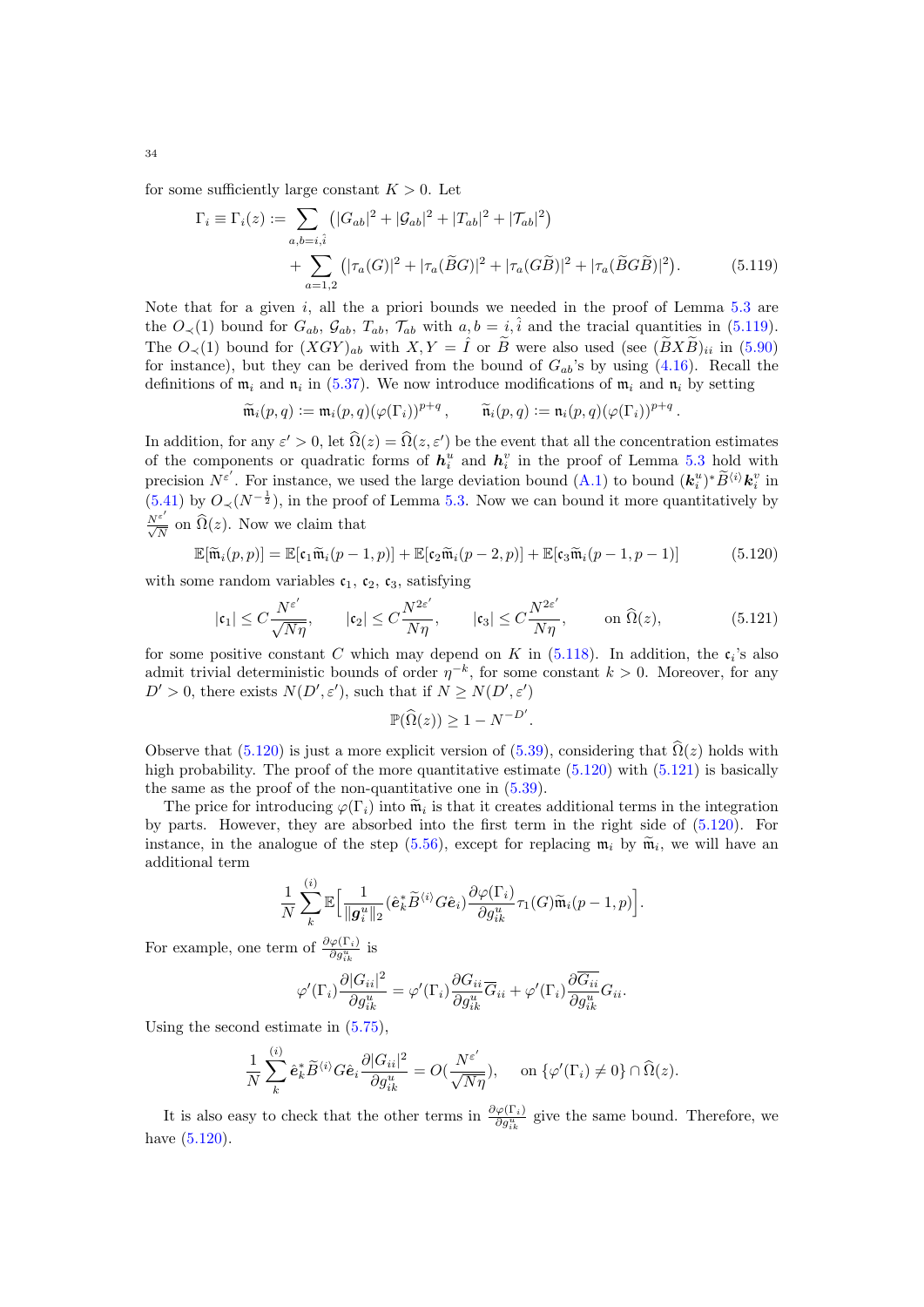Using Young's inequality to  $(5.120)$ , we can get

$$
\mathbb{E}[\widetilde{\mathfrak{m}}_i(p,p)] \leq C_p N^{2p\varepsilon'} \Big( \mathbb{E}[|\mathfrak{c}_1|^{2p} + \mathbb{E}[|\mathfrak{c}_2|^p] + \mathbb{E}[|\mathfrak{c}_3|^p] \Big) \leq C_p N^{2p\varepsilon'} \Big( \big(\frac{N^{\varepsilon'}}{\sqrt{N\eta}}\big)^{2p} + N^{-D'} \eta^{-2kp} \Big),
$$

which implies by Markov's inequality that

$$
\mathbb{P}\Big(|\mathcal{P}_{ii}\varphi(\Gamma_i)| \ge \frac{N^{\frac{\epsilon}{4}}}{\sqrt{N\eta}}\Big) \le C_p \Big(\frac{N^{\frac{\epsilon}{4}}}{\sqrt{N\eta}}\Big)^{-2p} N^{2p\epsilon'} \Big(\big(\frac{N^{\epsilon'}}{\sqrt{N\eta}}\big)^{2p} + N^{-D'} \eta^{-2kp}\Big). \tag{5.122}
$$

For the given  $\varepsilon > 0$  in Lemma [5.5,](#page-32-1) by first choosing  $\varepsilon' = \varepsilon'(\varepsilon)$  to be smaller than  $\frac{\varepsilon}{8}$ , and then choosing  $p = p(\varepsilon, D)$  to be sufficiently large, we get

<span id="page-34-0"></span>
$$
C_p \left(\frac{N^{\frac{\varepsilon}{4}}}{\sqrt{N\eta}}\right)^{-2p} N^{2p\varepsilon'} \left(\frac{N^{\varepsilon'}}{\sqrt{N\eta}}\right)^{2p} \le \frac{1}{2} N^{-D}.\tag{5.123}
$$

Then, by further choosing  $D' = D'(\varepsilon, D)$  sufficiently large, we can guarantee

$$
C_p \left(\frac{N^{\frac{\epsilon}{4}}}{\sqrt{N\eta}}\right)^{-2p} N^{2p\epsilon'} N^{-D'} \eta^{-2kp} \le \frac{1}{2} N^{-D}.
$$
 (5.124)

With these choices of  $\varepsilon'$  and D', we now set  $N_2(D, \varepsilon) := N(D', \varepsilon')$ .

Further, by  $(5.122)$ - $(5.124)$ , there exists an event  $\Omega(z)$ , such that

$$
\mathbb{P}(\Omega(z)) \ge 1 - N^{-D}, \qquad N \ge N_2(D, \varepsilon)
$$

and

<span id="page-34-3"></span><span id="page-34-1"></span>
$$
|\mathcal{P}_{ii}\varphi(\Gamma_i)| \leq \frac{N^{\frac{\varepsilon}{4}}}{\sqrt{N\eta}}, \quad \text{on} \quad \Omega(z).
$$

This now implies that  $|\mathcal{P}_{ii}| \leq \frac{N^{\frac{\varepsilon}{4}}}{\sqrt{N\eta}}$  on  $\Theta(z, N^{-\frac{\gamma}{4}}) \cap \Omega(z)$ . Similarly, by working on  $\widetilde{\mathfrak{n}}_i$ , we can get  $|\mathcal{K}_{ii}| \leq \frac{N^{\frac{\varepsilon}{4}}}{\sqrt{N\eta}}$  on  $\Theta(z, N^{-\frac{\gamma}{4}}) \cap \Omega(z)$ .

The same bound can be obtained for  $\mathcal{P}_{ij}, \mathcal{P}_{ij}, \mathcal{K}_{ij}$  and  $\mathcal{K}_{ij}$  for  $j = i, \hat{i}$ . The remaining argument is the same as the proof of [\(5.30\)](#page-19-7) in Theorem [5.2.](#page-19-2) The only change is, instead of the notation  $\prec$ , we use the deterministic  $\leq$ , but restricting onto the event  $\Theta(z, N^{-\frac{\gamma}{4}}) \cap \Omega(z)$ .

More specifically, the quantitative proof of [\(5.117\)](#page-32-3) yields that

$$
\Lambda_{\mathrm{d}}^{c}(z) \leq \frac{N^{\frac{\varepsilon}{2}}}{\sqrt{N\eta}}, \quad \widetilde{\Lambda}_{\mathrm{d}}^{c}(z) \leq \frac{N^{\frac{\varepsilon}{2}}}{\sqrt{N\eta}}, \quad \Lambda_{T}(z) \leq \frac{N^{\frac{\varepsilon}{2}}}{\sqrt{N\eta}}, \quad \widetilde{\Lambda}_{T}(z) \leq \frac{N^{\frac{\varepsilon}{2}}}{\sqrt{N\eta}} \tag{5.125}
$$

hold on the event  $\Theta(z, N^{-\frac{\gamma}{4}}) \cap \Omega(z)$ , for all  $N \geq N_3(D, \gamma, \varepsilon)$ . Therefore, by the definitions of  $\Lambda_d^c$  and  $\tilde{\Lambda}_d^c$ , we have

$$
\left| G_{ii} - \frac{\omega_B^c}{|\xi_i|^2 - (\omega_B^c)^2} \right| \le \frac{N^{\frac{\epsilon}{2}}}{\sqrt{N\eta}}, \qquad \left| \mathcal{G}_{ii} - \frac{\omega_A^c}{|\sigma_i|^2 - (\omega_A^c)^2} \right| \le \frac{N^{\frac{\epsilon}{2}}}{\sqrt{N\eta}},
$$

$$
\left| G_{\hat{i}\hat{i}} - \frac{\omega_B^c}{|\xi_i|^2 - (\omega_B^c)^2} \right| \le \frac{N^{\frac{\epsilon}{2}}}{\sqrt{N\eta}}, \qquad \left| \mathcal{G}_{\hat{i}\hat{i}} - \frac{\omega_A^c}{|\sigma_i|^2 - (\omega_A^c)^2} \right| \le \frac{N^{\frac{\epsilon}{2}}}{\sqrt{N\eta}}, \qquad (5.126)
$$

for all  $i \in [1, N]$ , on the event  $\Theta(z, N^{-\frac{\gamma}{4}}) \cap \Omega(z)$  for all  $N \geq N_3(D, \gamma, \varepsilon)$ . Averaging the above estimates over  $i$ , we obtain the system of equations estimates over  $\overline{i}$ , we obtain the system of equations

<span id="page-34-2"></span>
$$
m_H(z) = m_A(\omega_B^c(z)) + r_A(z),
$$
  
\n
$$
m_H(z) = m_B(\omega_A^c(z)) + r_B(z),
$$
  
\n
$$
\omega_A^c(z) + \omega_B^c(z) = z - \frac{1}{m_H(z)},
$$
\n(5.127)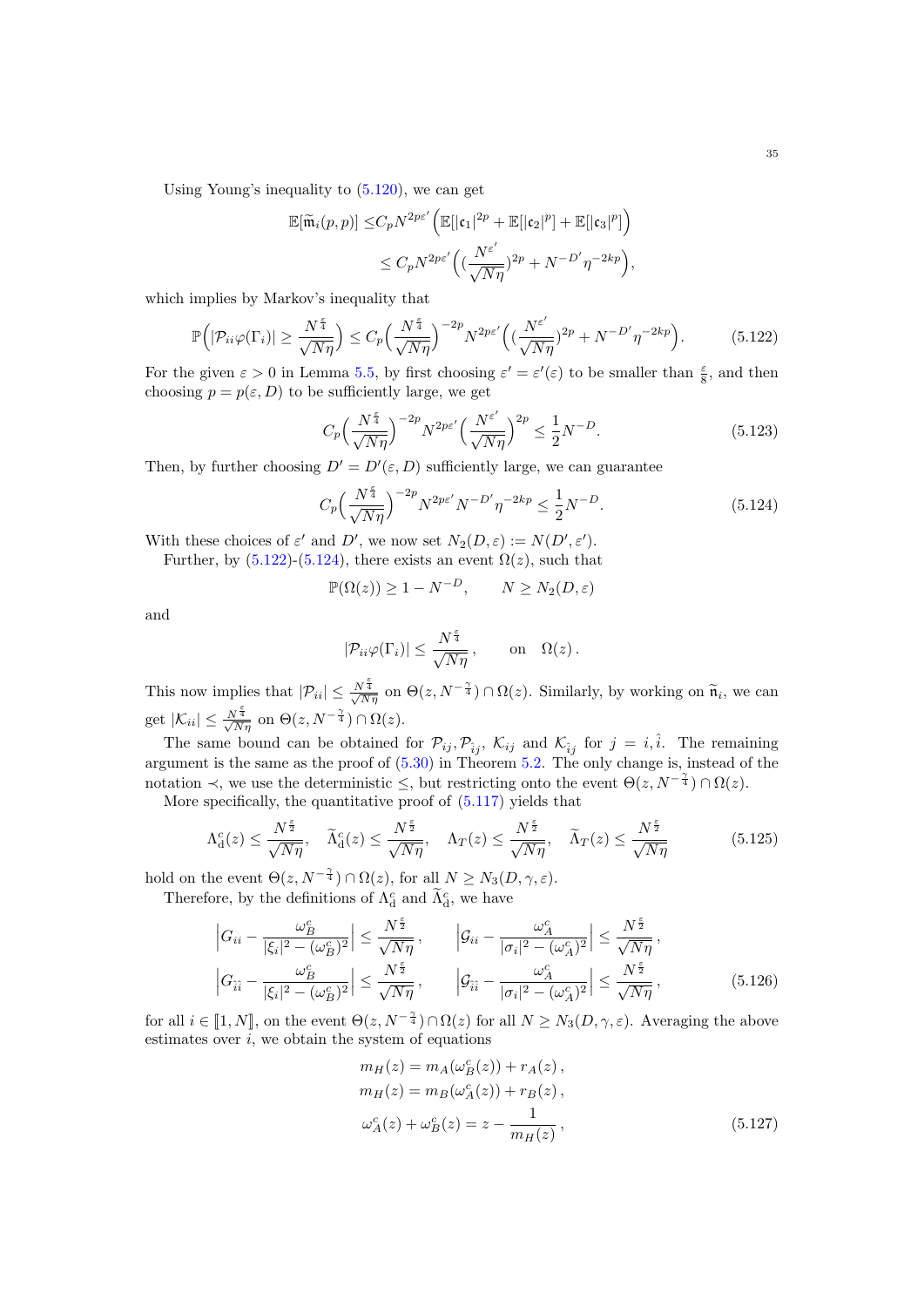where the error terms  $r_A(z)$  and  $r_B(z)$  satisfy  $|r_A(z)|, |r_B(z)| \leq \frac{CN^{\frac{5}{2}}}{\sqrt{N\eta}}$  on the event  $\Theta(z, N^{-\frac{\gamma}{4}}) \cap$  $\Omega(z)$  for all  $N \geq N_3(D,\gamma,\varepsilon)$ . Here the last equation in  $(5.127)$  follows from the definition  $(4.17)$ or [\(5.22\)](#page-19-8). From the definition of  $\Theta(z,\delta)$  in [\(5.112\)](#page-32-5), [\(4.17\)](#page-13-5) or (5.22), and the equations in [\(2.5\)](#page-5-3) with  $(\mu_1, \mu_2) = (\mu_A, \mu_B)$ , it is not difficult to check that

$$
|\omega_A^c - \omega_A| \leq CN^{-\frac{\gamma}{4}}\,, \qquad |\omega_B^c - \omega_B| \leq CN^{-\frac{\gamma}{4}}
$$

hold on  $\Theta(z, N^{-\frac{\gamma}{4}})$ . In particular, with the help of [\(A.4\)](#page-56-1), this guarantees that the imaginary parts of  $\omega_A^c$  and  $\omega_B^c$  are separated away from zero, hence so are  $m_A(\omega_B^c)$  and  $m_B(\omega_B^c)$ . This allows us to rewrite [\(5.127\)](#page-34-2) as

<span id="page-35-6"></span><span id="page-35-0"></span>
$$
\left\| \Phi_{\mu_A, \mu_B}(\omega_A^c, \omega_B^c, z) \right\| = \widetilde{r}(z), \tag{5.128}
$$

where  $\widetilde{r}(z) = (\widetilde{r}_A(z), \widetilde{r}_B(z))'$  satisfy  $|\widetilde{r}_A(z)|, |\widetilde{r}_B(z)| \leq \frac{CN^{\frac{5}{2}}}{\sqrt{N\eta}}$  on the event  $\Theta(z, N^{-\frac{\gamma}{4}}) \cap \Omega(z)$  for all  $N \geq N_3(D, \gamma, \varepsilon)$ . Applying the stability of the system  $\Phi_{\mu_A, \mu_B}(\omega_A, \omega_B, z) = 0$  (see Theorem 4.1 of  $[2]$ , we obtain

$$
\left|\omega_A^c - \omega_A\right| \le \frac{CN^{\frac{\epsilon}{2}}}{\sqrt{N\eta}}, \qquad \left|\omega_B^c - \omega_B\right| \le \frac{CN^{\frac{\epsilon}{2}}}{\sqrt{N\eta}},\tag{5.129}
$$

on the event  $\Theta(z, N^{-\frac{\gamma}{4}}) \cap \Omega(z)$  for all  $N \geq N_3(D, \gamma, \varepsilon)$ . Substituting [\(5.129\)](#page-35-0) into the definition of  $\Lambda_d^c$  and  $\tilde{\Lambda}_d^c$ , we see that the first two inequalities in [\(5.125\)](#page-34-3) imply similar bounds for  $\Lambda_d$ and  $\Lambda_{d}$ . This completes the proof of Lemma [5.5.](#page-32-1)

With Lemma [5.5,](#page-32-1) the remaining proof of Theorem [5.1](#page-19-0) closely follows that for Theorem 2.5 in [\[3\]](#page-59-5), so we will only sketch the argument. We start with the result with large  $\eta = \eta_M$  for some large but fixed positive constant  $\eta_M$ . More specifically, from Lemma [8.1,](#page-55-3) we see that

$$
\Lambda_{\rm d}(E + i\eta_{\rm M}) \prec \frac{1}{\sqrt{N\eta_{\rm M}^4}}, \qquad \widetilde{\Lambda}_{\rm d}(E + i\eta_{\rm M}) \prec \frac{1}{\sqrt{N\eta_{\rm M}^4}}, \qquad (5.130)
$$

for any fixed  $E \in \mathbb{R}$ . The second estimate in [\(5.130\)](#page-35-1) can be obtained from Lemma [8.1](#page-55-3) since one can apply this lemma to H as well. In addition, using the trivial bound  $||G|| \leq \frac{1}{\eta}$  and inequality  $|\boldsymbol{x}^*G\boldsymbol{y}| \le ||G|| ||\boldsymbol{x}||_2 ||\boldsymbol{y}||_2$ , we also have

<span id="page-35-1"></span>
$$
\Lambda_T(E + i\eta_M) \le \frac{1}{\eta_M}, \qquad \widetilde{\Lambda}_T(E + i\eta_M) \le \frac{1}{\eta_M}, \qquad (5.131)
$$

for any fixed  $E \in \mathcal{B}_{\mu_{\alpha} \boxplus \mu_{\beta}}$ . According to the definition of  $\Theta(z, \delta)$  in  $(5.112)$ ,  $(5.130)$  and  $(5.131)$ , we see that for any fixed  $E \in \mathcal{B}_{\mu_{\alpha} \boxplus \mu_{\beta}}$  and  $D > 0$ ,

<span id="page-35-5"></span><span id="page-35-3"></span><span id="page-35-2"></span>
$$
\mathbb{P}\big(\Theta(E + \mathrm{i}\eta_{\mathrm{M}}\,, N^{-\frac{3\gamma}{8}})\big) \ge 1 - N^{-D}\,,\tag{5.132}
$$

holds for all  $N > N_0(D, \gamma)$  for some positive integer  $N_0(D, \gamma)$ .

Starting with [\(5.132\)](#page-35-3), we conduct a standard continuity argument, whose setup is best suited to our problem in the form presented in [\[3\]](#page-59-5). Specifically, we do a bootstrap by reducing  $\eta$  in very small steps,  $N^{-5}$  (say), starting from  $\eta_M$  and successively control the probability of the "good" events Θ. Recall the event  $\Omega(z)$  in Lemma [5.5.](#page-32-1) The main task is to show for any fixed  $E \in \mathcal{I}$  and any  $\eta \in [\eta_{\text{m}}, \eta_{\text{M}}],$ 

$$
\Theta(E + i\eta, N^{-\frac{3\gamma}{8}}) \cap \Omega(E + i(\eta - N^{-5})) \subset \Theta(E + i(\eta - N^{-5}), N^{-\frac{3\gamma}{8}}),
$$
\n(5.133)

which is the analogue of  $(7.20)$  of  $[3]$ . To see this inclusion, one first uses the Lipschitz continuity of the Green function,  $||G(z) - G(z')|| \leq N^2 |z - z'|$ , and of the subordination functions,  $c.f., (A.4), to obtain$  $c.f., (A.4), to obtain$  $c.f., (A.4), to obtain$ 

<span id="page-35-4"></span>
$$
\Theta(E + i\eta, N^{-\frac{3\gamma}{8}}) \subset \Theta(E + i(\eta - N^{-5}), N^{-\frac{\gamma}{4}}).
$$
\n(5.134)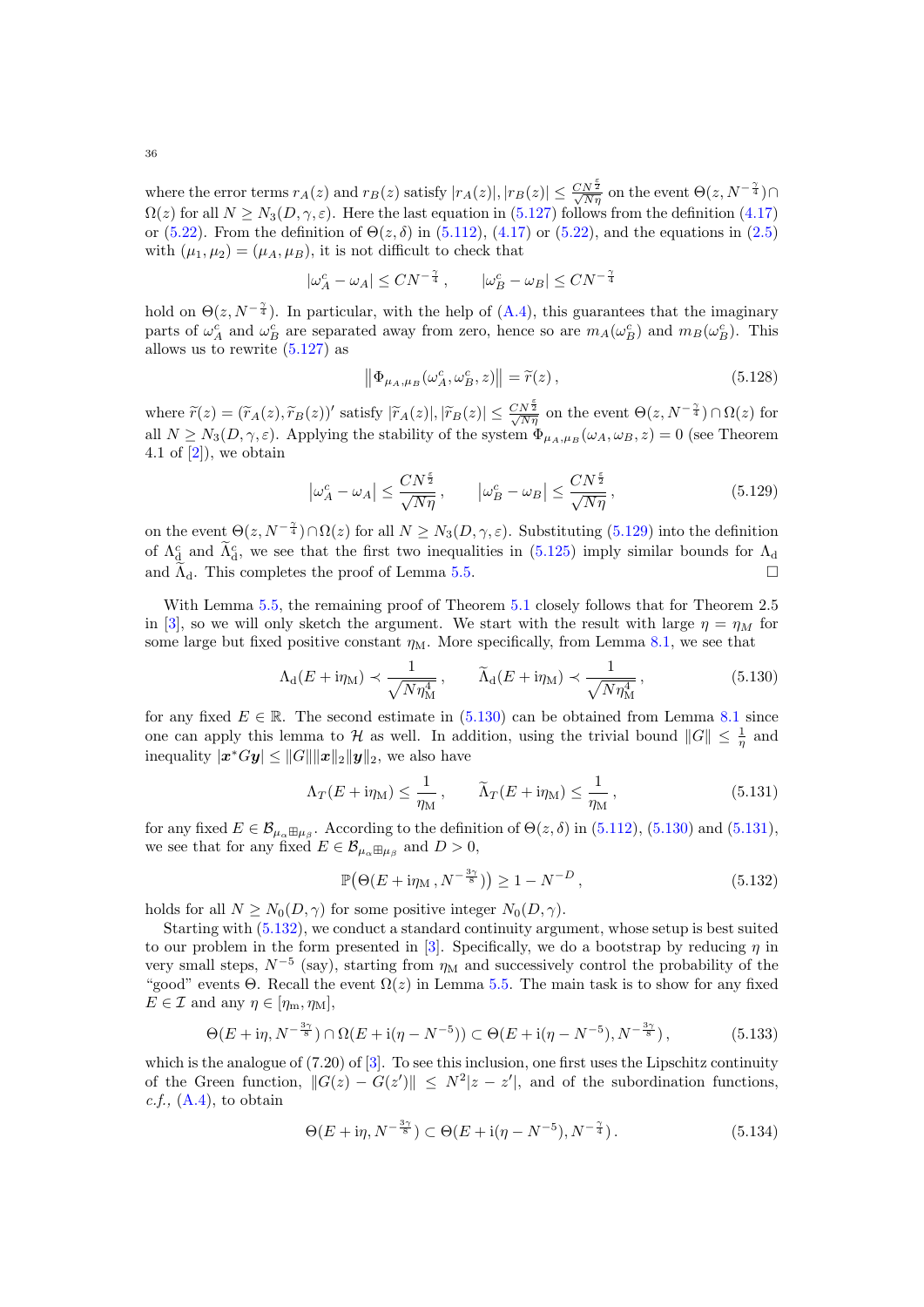Then  $(5.134)$  together with  $(5.115)$  implies  $(5.133)$ . Using  $(5.133)$  recursively, one goes from  $\eta_M$ down to  $\eta_{\rm m}$ , step by step. The remaining proof of [\(5.25\)](#page-19-4), based on [\(5.133\)](#page-35-5) and Lemma [5.5,](#page-32-1) is the same as the counterpart in  $[3]$  (*c.f.*, (7.20)-(7.25) therein). We omit the details.

With  $(5.25)$ , we can prove  $(5.26)$  in the sequel. The first two inequalities in  $(5.26)$  have already been proved in  $(5.129)$  with a fixed  $\eta$ , under  $(5.116)$ . The uniformity then follows from [\(5.25\)](#page-19-4) which holds uniformly on  $\mathcal{S}_{\mathcal{I}}(\eta_m, \eta_M)$ . Then the last inequality in [\(5.26\)](#page-19-3) follows from the first two, together with the last equation in  $(5.127)$  and the second equation in  $(2.5)$ with  $(\mu_1, \mu_2) = (\mu_A, \mu_B)$ . This completes the proof of Theorem [5.1.](#page-19-0)

#### 6. STRONG LAW FOR SMALL  $\eta$

<span id="page-36-0"></span>In this section, we prove the strong law, *i.e.*, Theorem [4.3,](#page-11-1) for  $z \in S_{\mathcal{I}}(0, \eta_M)$ . It suffices to work on the regime  $z \in S_{\mathcal{I}}(\eta_m, \eta_M)$  at first. The extension to  $z \in S_{\mathcal{I}}(0, \eta_M)$  will be easy. Our main task is to establish the fluctuation averaging for the quantities  $\mathcal{P}_{ij}$  defined in [\(5.19\)](#page-18-2).

<span id="page-36-3"></span>Lemma 6.1 (Fluctuation averaging). Suppose that the assumptions in Theorem [4.3](#page-11-1) hold. Let  $\eta_M > 0$  be any (large) constant and  $\gamma > 0$  be any (small) constant in the definition of  $\eta_m$ (c.f., [\(5.1\)](#page-16-6)). For any fixed integer  $p \geq 1$ , and deterministic numbers  $d_1, \ldots, d_N \in \mathbb{C}$  satisfying  $\max_{i \in [\![1,N]\!]}|d_i| \leq 1$ , we have

<span id="page-36-4"></span>
$$
\left| \frac{1}{N} \sum_{i=1}^{N} d_i \mathcal{P}_{ii} \right| \prec \Psi^2, \qquad \left| \frac{1}{N} \sum_{i=1}^{N} d_i \mathcal{P}_{ii} \right| \prec \Psi^2,
$$
\n
$$
\left| \frac{1}{N} \sum_{i=1}^{N} d_i \mathcal{P}_{ii} \right| \prec \Psi^2, \qquad \left| \frac{1}{N} \sum_{i=1}^{N} d_i \mathcal{P}_{ii} \right|^2 \prec \Psi^2
$$
\n(6.1)

uniformly on  $\mathcal{S}_{\mathcal{I}}(\eta_m, \eta_M)$ .

We will often use the following improvement of  $(5.34)$ ,

$$
\tau_a(G) = m_{\mu_A \boxplus \mu_B} + O_\prec(\Psi),
$$
  
\n
$$
\tau_a(\widetilde{B}G) = (z - \omega_B)m_{\mu_A \boxplus \mu_B} + O_\prec(\Psi),
$$
  
\n
$$
\tau_a(G\widetilde{B}) = (z - \omega_B)m_{\mu_A \boxplus \mu_B} + O_\prec(\Psi),
$$
  
\n
$$
\tau_a(\widetilde{B}G\widetilde{B}) = (\omega_B - z)(1 + (\omega_B - z)m_{\mu_A \boxplus \mu_B}) + O_\prec(\Psi), \qquad a = 1, 2,
$$
\n(6.2)

which can be proved in the same way as  $(5.34)$ , but with the first inequality in  $(5.27)$  replaced by the first inequality in [\(5.25\)](#page-19-4), as the input of the proof.

In the next Section [6.1](#page-36-2) we will show how to prove Theorem [4.3](#page-11-1) on  $\mathcal{S}_{\mathcal{I}}(0, \eta_M)$  with the aid of Lemma [6.1.](#page-36-3) Then, in Section [6.2](#page-39-0) we will prove Lemma [6.1.](#page-36-3)

<span id="page-36-2"></span>6.1. **Proof of Theorem [4.3](#page-11-1) on**  $S_{\mathcal{I}}(0, \eta_M)$ . To prove the strong law from Lemma [6.1,](#page-36-3) first of all, we need to derive that the estimates

<span id="page-36-6"></span><span id="page-36-5"></span><span id="page-36-1"></span>
$$
|\Upsilon_1| \prec \Psi^2, \qquad |\Upsilon_2| \prec \Psi^2 \tag{6.3}
$$

hold uniformly on  $S_{\mathcal{I}}(\eta_m, \eta_M)$ . These are the strongest high probability bounds related to the Ward identities in [\(5.29\)](#page-19-1). To see [\(6.3\)](#page-36-1), we choose  $d_i = 1$  for all  $i \in [1, N]$  in [\(6.1\)](#page-36-4). From the definition of  $\mathcal{P}_{ii}$  in [\(5.19\)](#page-18-2), we get

$$
\frac{1}{N} \sum_{i=1}^{N} \mathcal{P}_{ii} = \frac{\Upsilon_1}{N} \sum_{i=1}^{N} (G_{ii} + T_{ii}) = \Upsilon_1 \Big( \tau_1(G) + \frac{1}{N} \sum_{i=1}^{N} T_{ii} \Big)
$$
  
=  $\Upsilon_1 \Big( m_{\mu_A \boxplus \mu_B} + O_{\prec}(\Psi) \Big)$ , (6.4)

where in the last step we used  $(6.2)$  and the third inequality in  $(5.25)$ . Then, using the lower bound of  $\text{Im } m_{\mu_A} \boxplus_{\mu_B} = \text{Im } m_{\mu_A} (\omega_B)$  inherited from the lower bound of  $\text{Im } \omega_B$  in [\(A.4\)](#page-56-1), and also the first bound in [\(6.1\)](#page-36-4), we can easily see  $|\Upsilon_1| \prec \Psi^2$  from [\(6.4\)](#page-36-6). Similarly, we can also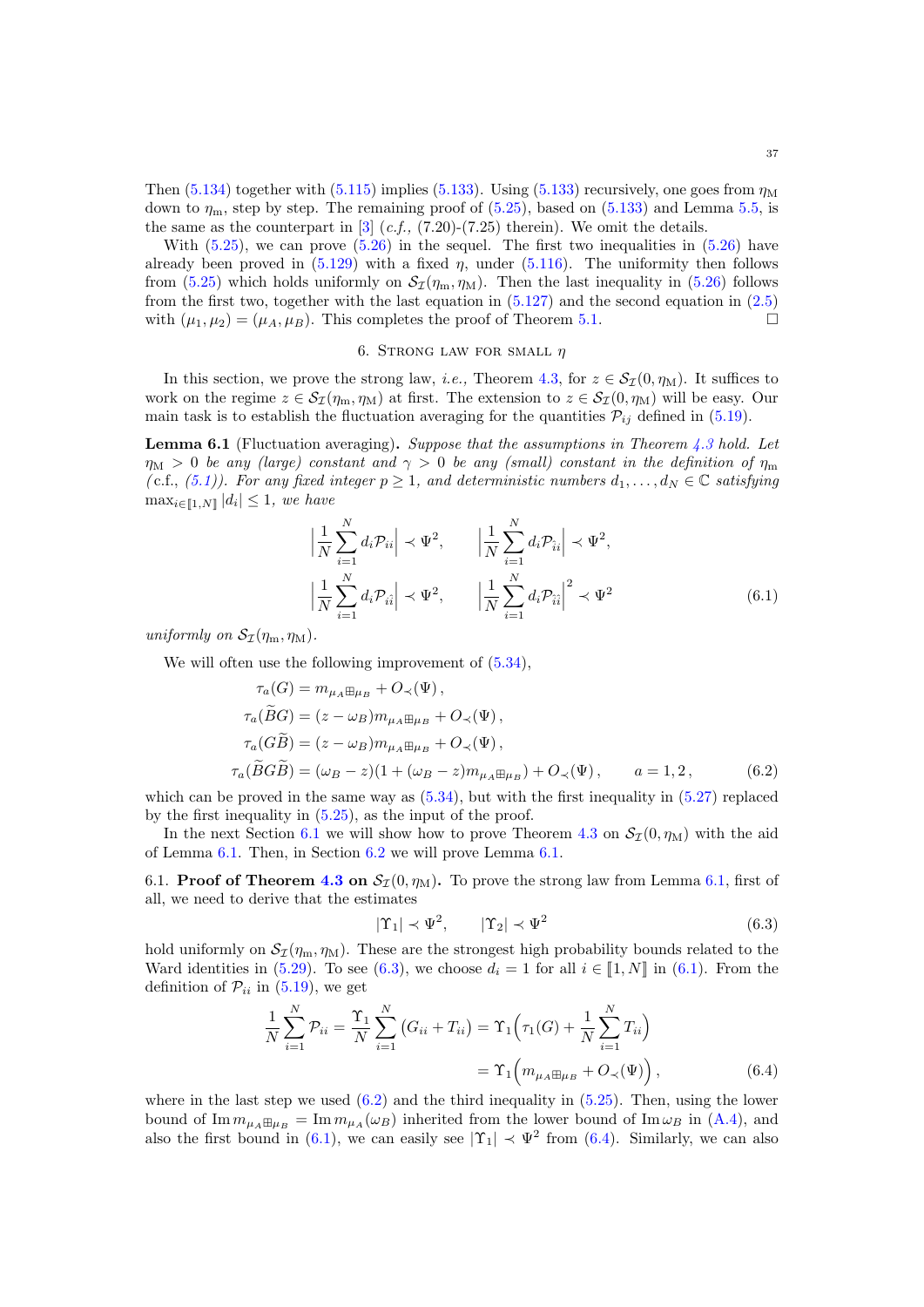show  $|\Upsilon_2| \prec \Psi^2$ . Notice that a posteriori we could have defined  $\mathcal{P}_{ij}$  in [\(5.19\)](#page-18-2) without the last term involving  $\Upsilon_a$  with  $a = 1, 2$ , since we are interested only up to  $O_{\prec}(\Psi^2)$  precision. We do not, however, know how to prove directly that  $\Upsilon_a = O_{\prec}(\Psi^2)$  without first proving a fluctuation averaging result [\(6.1\)](#page-36-4) involving the quantity  $\mathcal{P}_{ij}$  with  $\Upsilon_a$ . The correct choice of  $\mathcal{P}_{ij}$ is the essential idea of the entire proof.

Plugging [\(6.3\)](#page-36-1) back to the definition of  $\mathcal{P}_{ii}$ ,  $\mathcal{P}_{\hat{i}i}$ ,  $\mathcal{P}_{\hat{i}i}$  and  $\mathcal{P}_{\hat{i}i}$  in [\(5.19\)](#page-18-2), we obtain from [\(6.1\)](#page-36-4),

$$
\left| \frac{1}{N} \sum_{i=1}^{N} d_i \Big( G_{ij} \tau_1(\widetilde{B}G) - (\widetilde{B}G)_{ij} \tau_1(G) \Big) \right| \prec \Psi^2,
$$
\n
$$
\left| \frac{1}{N} \sum_{i=1}^{N} d_i \Big( G_{ij} \tau_2(\widetilde{B}G) - (\widetilde{B}G)_{ij} \tau_2(G) \Big) \right| \prec \Psi^2, \qquad j = i, \hat{i}, \qquad (6.5)
$$

for any deterministic numbers  $d_1, \ldots, d_N \in \mathbb{C}$  satisfying  $|d_i| \lesssim 1$ , which is a shorthand notation for  $|d_i| \leq C$  with some constant C. While Lemma [6.1](#page-36-3) was formulated for  $|d_i| \leq 1$ , it clearly holds as long as  $|d_i| \lesssim 1$ . Recall the notation introduced in [\(8.20\)](#page-53-0). We claim that the following estimates can be derived from [\(5.94\)](#page-30-0) and [\(6.5\)](#page-37-0):

<span id="page-37-1"></span><span id="page-37-0"></span>
$$
\left| \frac{1}{N} \sum_{i=1}^{N} d_i \left( G_{ii} - \frac{\omega_{B,2}^c}{|\xi_i|^2 - \omega_{B,1}^c \omega_{B,2}^c} \right) \right| \prec \Psi^2,
$$
\n
$$
\left| \frac{1}{N} \sum_{i=1}^{N} d_i \left( G_{\hat{i}i} - \frac{\bar{\xi}_i}{|\xi_i|^2 - \omega_{B,1}^c \omega_{B,2}^c} \right) \right| \prec \Psi^2,
$$
\n
$$
\left| \frac{1}{N} \sum_{i=1}^{N} d_i \left( G_{\hat{i}i} - \frac{\omega_{B,1}^c}{|\xi_i|^2 - \omega_{B,1}^c \omega_{B,2}^c} \right) \right| \prec \Psi^2,
$$
\n
$$
\left| \frac{1}{N} \sum_{i=1}^{N} d_i \left( G_{i\hat{i}} - \frac{\xi_i}{|\xi_i|^2 - \omega_{B,1}^c \omega_{B,2}^c} \right) \right| \prec \Psi^2.
$$
\n(6.6)

We derive the first estimate in  $(6.6)$ , the others are proven similarly. We write

$$
\frac{1}{N} \sum_{i=1}^{N} d_i \Big( G_{ii} - \frac{\omega_{B,2}^c}{|\xi_i|^2 - \omega_{B,1}^c \omega_{B,2}^c} \Big) \n= \frac{1}{N} \sum_{i=1}^{N} \frac{d_i}{|\xi_i|^2 - \omega_{B,1}^c \omega_{B,2}^c} \Big( G_{ii} (|\xi_i|^2 - \omega_{B,1}^c \omega_{B,2}^c) - \omega_{B,2}^c \Big).
$$

Applying Theorem [5.1,](#page-19-0) and [\(5.106\)](#page-31-6) along its proof, it is easy to check that

<span id="page-37-4"></span><span id="page-37-2"></span>
$$
\omega_{B,a}^c = \omega_B + O_{\prec}(\Psi), \qquad a = 1, 2, \tag{6.7}
$$

hence

$$
\omega_{B,1}^c \omega_{B,2}^c = \omega_B^2 + O_\prec(\Psi), \qquad G_{ii} (|\xi_i|^2 - \omega_{B,1}^c \omega_{B,2}^c) - \omega_{B,2}^c = O_\prec(\Psi). \tag{6.8}
$$

Moreover, from the lower bound on  $\text{Im }\omega_B$  from  $(A.4)$  and the first estimate of [\(6.8\)](#page-37-2), we have

<span id="page-37-5"></span><span id="page-37-3"></span>
$$
\frac{1}{|\xi_i|^2 - \omega_{B,1}^c \omega_{B,2}^c} = \frac{1}{|\xi_i|^2 - \omega_B^2} + O_\prec(\Psi). \tag{6.9}
$$

Then, in light of  $(A.4)$ ,  $(6.8)$  and  $(6.9)$ , it suffices to check

$$
\frac{1}{N} \sum_{i=1}^{N} d_i \Big( G_{ii} \big( |\xi_i|^2 - \omega_{B,1}^c \omega_{B,2}^c \big) - \omega_{B,2}^c \Big) = O_{\prec}(\Psi^2) \,, \tag{6.10}
$$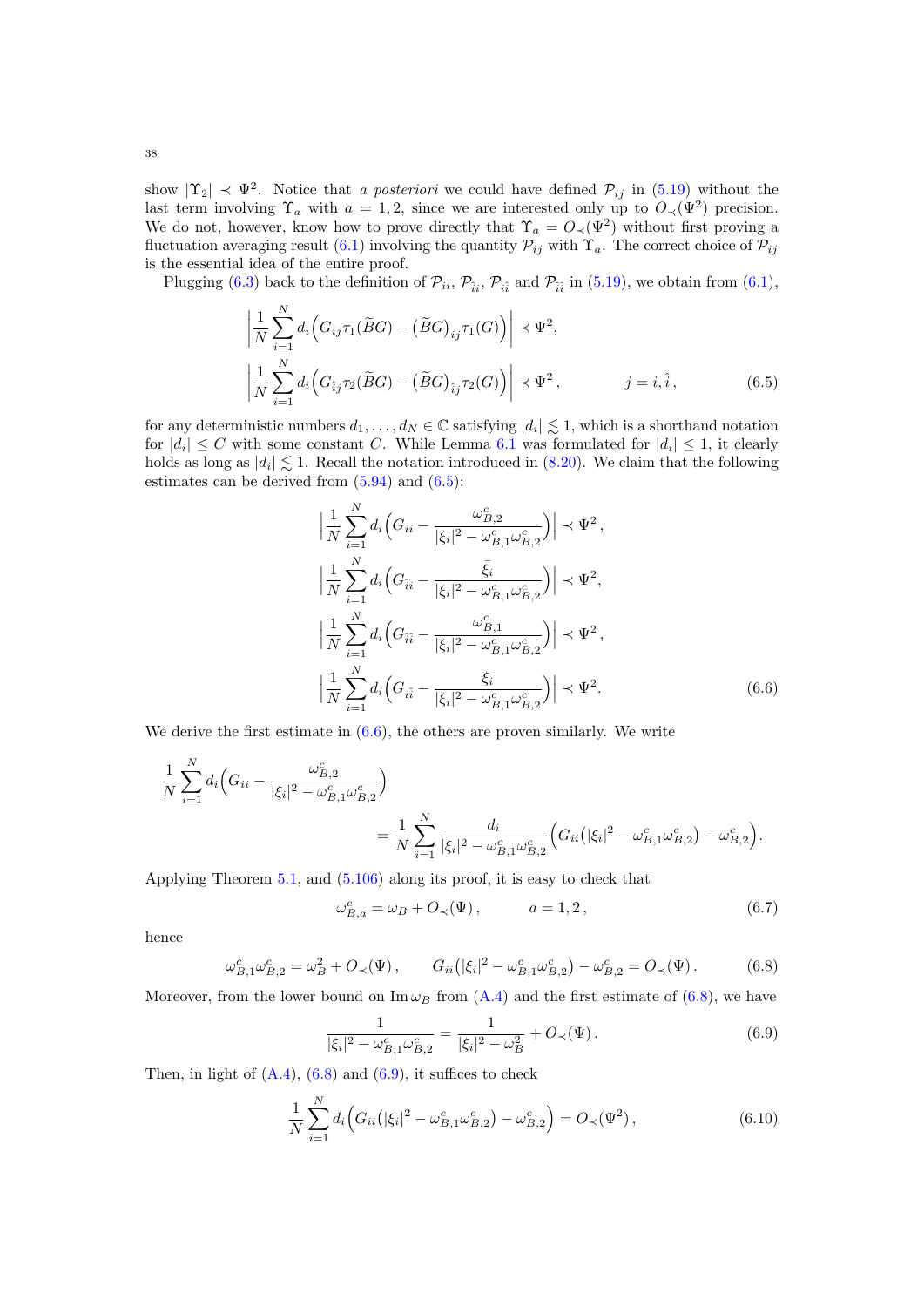for any deterministic numbers  $d_1, \ldots, d_N \in \mathbb{C}$  satisfying  $|d_i| \lesssim 1$  (here we redefined  $d_i$  to  $d_i/(|\xi_i|^2 - \omega_B^2)$ ). Using [\(5.94\)](#page-30-0), we can write

$$
G_{ii}(|\xi_i|^2 - \omega_{B,1}^c \omega_{B,2}^c) - \omega_{B,2}^c = -\frac{\omega_{B,2}^c}{\tau_1(G)} \Big( (\widetilde{B}G)_{ii} \tau_1(G) - G_{ii} \tau_1(\widetilde{B}G) \Big) - \frac{\xi_i}{\tau_2(G)} \Big( (\widetilde{B}G)_{ii} \tau_2(G) - G_{ii} \tau_2(\widetilde{B}G) \Big).
$$
(6.11)

Then, from  $(6.2)$  and  $(6.7)$ , we see that

$$
\frac{\omega_{B,2}^c}{\tau_1(G)} = \frac{\omega_B}{m_{\mu_A \boxplus \mu_B}} + O_{\prec}(\Psi), \qquad \frac{\xi_i}{\tau_2(G)} = \frac{\xi_i}{m_{\mu_A \boxplus \mu_B}} + O_{\prec}(\Psi),
$$
\n
$$
(\widetilde{B}G)_{ii}\tau_1(G) - G_{ii}\tau_1(\widetilde{B}G) = O_{\prec}(\Psi), \qquad (\widetilde{B}G)_{\hat{i}i}\tau_2(G) - G_{\hat{i}i}\tau_2(\widetilde{B}G) = O_{\prec}(\Psi), \qquad (6.12)
$$

where the second line follows from  $(5.102)$ . Thus combining  $(6.11)$ ,  $(6.12)$  and  $(6.5)$  yields  $(6.10)$ , which implies [\(6.6\)](#page-37-1) according to the discussion above.

Notice that in this argument it was essential that  $G_{ii}$  was approximated in  $(6.6)$  not by  $\omega_B/(|\xi_i|^2 - \omega_B^2)$  or by  $\omega_B^c/(|\xi_i|^2 - (\omega_B^c)^2)$  but by

<span id="page-38-1"></span><span id="page-38-0"></span>
$$
G_{ii} \approx \frac{\omega_{B,2}^c}{|\xi_i|^2 - \omega_{B,1}^c \omega_{B,2}^c},
$$

since this latter approximation is precise up to  $O_{\prec}(\Psi^2)$  after averaging, while the previous ones are a priori correct only with an error  $O_{\prec}(\Psi)$ .

Next, we show that [\(6.6\)](#page-37-1) nevertheless holds if we approximate  $G_{ii}$  by  $\omega_B^c/(|\xi_i|^2 - (\omega_B^c)^2)$ . Choosing all  $d_i = 1$  in the first and third inequalities in  $(6.6)$  and applying  $(4.27)$ , we note that

<span id="page-38-2"></span>
$$
\omega_{B,a}^c = \omega_B^c + O_\prec(\Psi^2), \qquad a = 1, 2,
$$

so the first approximation in  $(6.7)$  is actually one order better. Thus we get from  $(6.6)$  that

$$
\left| \frac{1}{N} \sum_{i=1}^{N} d_i \left( G_{ii} - \frac{\omega_B^c}{|\xi_i|^2 - (\omega_B^c)^2} \right) \right| \prec \Psi^2, \quad \left| \frac{1}{N} \sum_{i=1}^{N} d_i \left( G_{\hat{i}i} - \frac{\bar{\xi}_i}{|\xi_i|^2 - (\omega_B^c)^2} \right) \right| \prec \Psi^2,
$$
\n
$$
\left| \frac{1}{N} \sum_{i=1}^{N} d_i \left( G_{\hat{i}i} - \frac{\omega_B^c}{|\xi_i|^2 - (\omega_B^c)^2} \right) \right| \prec \Psi^2, \quad \left| \frac{1}{N} \sum_{i=1}^{N} d_i \left( G_{\hat{i}i} - \frac{\xi_i}{|\xi_i|^2 - (\omega_B^c)^2} \right) \right| \prec \Psi^2. \tag{6.13}
$$

Further, recalling the definitions of  $H$  and  $G$  in [\(4.23\)](#page-15-2). Switching the rôles of A and B, and also the rôles of  $U$  and  $U^*$  in the above discussions, we have

$$
\left| \frac{1}{N} \sum_{i=1}^{N} d_i \left( \mathcal{G}_{ii} - \frac{\omega_A^c}{|\sigma_i|^2 - (\omega_A^c)^2} \right) \right| \prec \Psi^2, \quad \left| \frac{1}{N} \sum_{i=1}^{N} d_i \left( \mathcal{G}_{ii} - \frac{\bar{\sigma}_i}{|\sigma_i|^2 - (\omega_A^c)^2} \right) \right| \prec \Psi^2,
$$
\n
$$
\left| \frac{1}{N} \sum_{i=1}^{N} d_i \left( \mathcal{G}_{\hat{i}\hat{i}} - \frac{\omega_A^c}{|\xi_i|^2 - (\omega_A^c)^2} \right) \right| \prec \Psi^2, \quad \left| \frac{1}{N} \sum_{i=1}^{N} d_i \left( \mathcal{G}_{\hat{i}\hat{i}} - \frac{\sigma_i}{|\sigma_i|^2 - (\omega_A^c)^2} \right) \right| \prec \Psi^2. \quad (6.14)
$$

Applying  $(6.13)$  and  $(6.14)$  to average over the diagonal entries of the Green functions G and  $\mathcal G$ , and also using the fact tr  $G(z) = \text{tr} \, \mathcal G(z) = m_H(z)$ , we see that

$$
m_H(z)=\int_{\mathbb{R}}\frac{\omega_B^c}{x^2-(\omega_B^c)^2}{\rm d}\mu_{\Xi}(x)+O_\prec(\Psi^2)=\int_{\mathbb{R}}\frac{\omega_A^c}{x^2-(\omega_A^c)^2}{\rm d}\mu_\Sigma(x)+O_\prec(\Psi^2)\,.
$$

From this, using

<span id="page-38-3"></span>
$$
\frac{\omega_B^c}{x^2 - (\omega_B^c)^2} = \frac{1}{2} \Big[ \frac{1}{x - \omega_B^c} + \frac{1}{-x - \omega_B^c} \Big],
$$

we can get

$$
m_H(z) = m_A(\omega_B^c(z)) + O_\prec(\Psi^2) = m_B(\omega_A^c(z)) + O_\prec(\Psi^2), \tag{6.15}
$$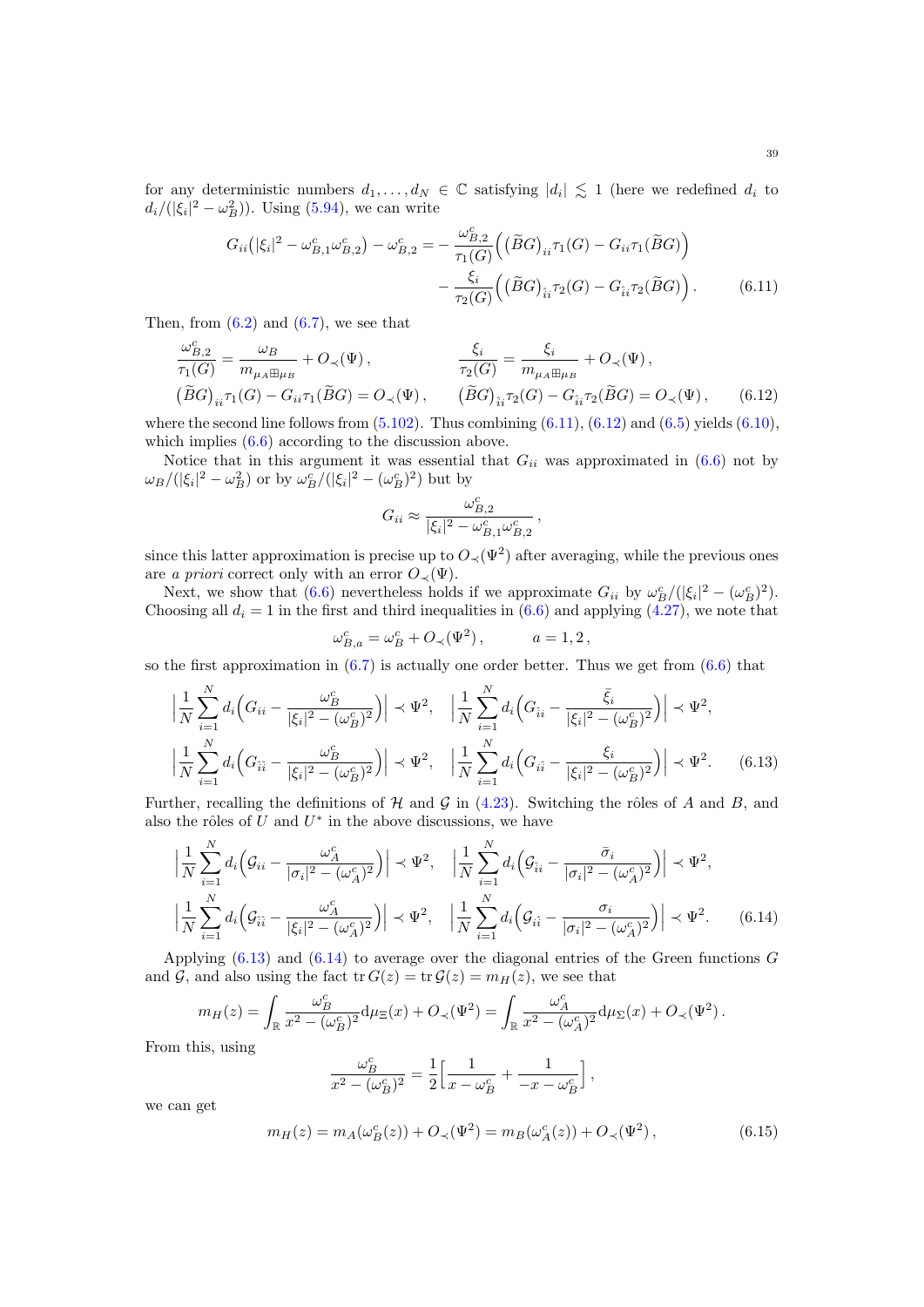where we used the fact  $\mu_A \equiv \mu_{\Xi}^{\text{sym}}$  and  $\mu_B \equiv \mu_{\Sigma}^{\text{sym}}$ , in light of [\(4.14\)](#page-13-1). In addition, we also have [\(4.18\)](#page-13-7). Summarizing these estimates, we have  $\Phi_{\mu_A,\mu_B}(\omega_A^c,\omega_B^c,z) = O_{\prec}(\Psi^2)$ , *i.e.*, compared with [\(5.128\)](#page-35-6), we improved the error in the approximate subordination equations.

Similarly to the proof of Lemma [5.5,](#page-32-1) we use the stability of the system  $\Phi_{\mu_A,\mu_B}(\omega_A,\omega_B,z) = 0$ again, but with the improved error  $\Psi^2$ . We also note that the estimates from Theorem [5.1](#page-19-0) and Lemma [6.1](#page-36-3) used in the above discussion hold uniformly on  $\mathcal{S}_{\mathcal{I}}(\eta_m, \eta_M)$ . Hence, we can conclude the proof of Theorem [4.3](#page-11-1) on  $\mathcal{S}_{\mathcal{I}}(\eta_m, \eta_M)$ .

At the end, we extend [\(4.11\)](#page-11-4) from  $S_{\mathcal{I}}(\eta_m, \eta_M)$  to  $S_{\mathcal{I}}(0, \eta_M)$ . The extension relies on a standard use of the monotonicity of the Green function: For all  $i \in [1, N]$  and  $j = i$  or  $\hat{i}$ , we have

$$
|G'_{jj}(z)| = \left| \sum_{k=1}^{2N} G_{jk}(z) G_{kj}(z) \right| \leq \sum_{k=1}^{2N} |G_{jk}(z)|^2 = \frac{\operatorname{Im} G_{jj}(z)}{\eta},
$$

where the last step follows from the spectral decomposition. In addition, note that the function  $s \mapsto s \text{Im } G_{ij} (E + is)$  is monotonically increasing. This implies that for any  $\eta \in (0, \eta_m],$ 

$$
\left| G_{jj}(E + \mathrm{i}\eta) - G_{jj}(E + \mathrm{i}\eta_{\mathrm{m}}) \right| \leq \int_{\eta}^{\eta_{\mathrm{m}}} \frac{s \mathrm{Im} G_{jj}(E + \mathrm{i}s)}{s^2} \, \mathrm{d}s
$$

$$
\leq 2 \frac{\eta_{\mathrm{m}}}{\eta} \mathrm{Im} G_{jj}(E + \mathrm{i}\eta_{\mathrm{m}}) \leq C \frac{N^{\gamma}}{N\eta} \leq C N^{\gamma} \Psi^2 \,, \tag{6.16}
$$

with high probability, for any  $E \in \mathcal{I}$ . Here we used  $|G_{ij}(E + i\eta_m)| \prec 1$  which follows from the first bound in [\(5.25\)](#page-19-4). On the other hand, for any  $i \in [1, N]$ , we also have

$$
\left| \frac{\omega_B(E + i\eta)}{|\xi_i|^2 - \omega_B^2(E + i\eta)} - \frac{\omega_B(E + i\eta_m)}{|\xi_i|^2 - \omega_B^2(E + i\eta_m)} \right| \le C(\eta_m - \eta) \le \Psi^2,
$$
\n(6.17)

 $\eta \in (0, \eta_{\text{m}}], E \in \mathcal{I}$ , for sufficiently small  $\gamma$ , which follows from the upper bound of  $\omega'_{B}(z)$ , the lower bound of  $|\xi_i|^2 - \omega_B^2(z)$  which follows from the lower bound of Im  $\omega_B$ , and also the upper bound of  $\omega_B$ , in Lemma [A.2.](#page-56-0) Combining [\(6.16\)](#page-39-1) and [\(6.17\)](#page-39-2), and using [\(5.33\)](#page-20-1), we conclude that [\(4.11\)](#page-11-4) holds uniformly on  $S_{\mathcal{I}}(0, \eta_M)$ . This completes the proof of Theorem [4.3](#page-11-1) on  $\mathcal{S}_{\mathcal{I}}(0, \eta_{\mathrm{M}})$ .

Hence, what remains is to prove Lemma [6.1.](#page-36-3)

<span id="page-39-0"></span>6.2. **Proof of Lemma [6.1.](#page-36-3)** Since the proofs for the four estimates in  $(6.1)$  are nearly the same, we only present the details for the first one. First of all, from  $(5.25)$  and  $(5.29)$  we have

<span id="page-39-5"></span><span id="page-39-4"></span><span id="page-39-2"></span><span id="page-39-1"></span>
$$
\left|T_{ii}\Upsilon_1\right| \prec \Psi^2\,. \tag{6.18}
$$

Hence, it suffices to bound the weighted average of the following slight modifications of  $\mathcal{P}_{ii}$ 's:

$$
Q_{ii} \equiv Q_{ii}(z) := (\widetilde{B}G)_{ii}\tau_1(G) - G_{ii}\tau_1(\widetilde{B}G) + G_{ii}\Upsilon_1, \qquad i \in [1, N]. \tag{6.19}
$$

Then we introduce the notation

$$
\mathfrak{m}(k,l) := \Big(\frac{1}{N}\sum_{i=1}^N d_i \mathcal{Q}_{ii}\Big)^k \Big(\frac{1}{N}\sum_{i=1}^N \overline{d_i} \,\overline{\mathcal{Q}_{ii}}\Big)^l.
$$

Similarly to Lemma [5.3,](#page-21-0) the main technical task is the following recursive moment estimate.

<span id="page-39-3"></span>**Theorem 6.2** (Recursive moment estimate). Suppose that the assumptions in Theorem  $4.3$ hold. Let  $\eta_M > 0$  be any (large) constant and  $\gamma > 0$  in [\(5.1\)](#page-16-6) be any (small) constant. For any fixed integer  $p \geq 1$ , we have

$$
\mathbb{E}\big[\mathfrak{m}(p,p)\big] = \mathbb{E}\big[O_{\prec}(\Psi^2)\mathfrak{m}(p-1,p)\big] + \mathbb{E}\big[O_{\prec}(\Psi^4)\mathfrak{m}(p-2,p)\big] \n+ \mathbb{E}\big[O_{\prec}(\Psi^4)\mathfrak{m}(p-1,p-1)\big], \quad (6.20)
$$

uniformly on  $S_{\mathcal{I}}(\eta_m, \eta_M)$ , where we made the convention  $\mathfrak{m}(0, 0) = 1$  and  $\mathfrak{m}(-1, 1) = 0$  if  $p = 1$ .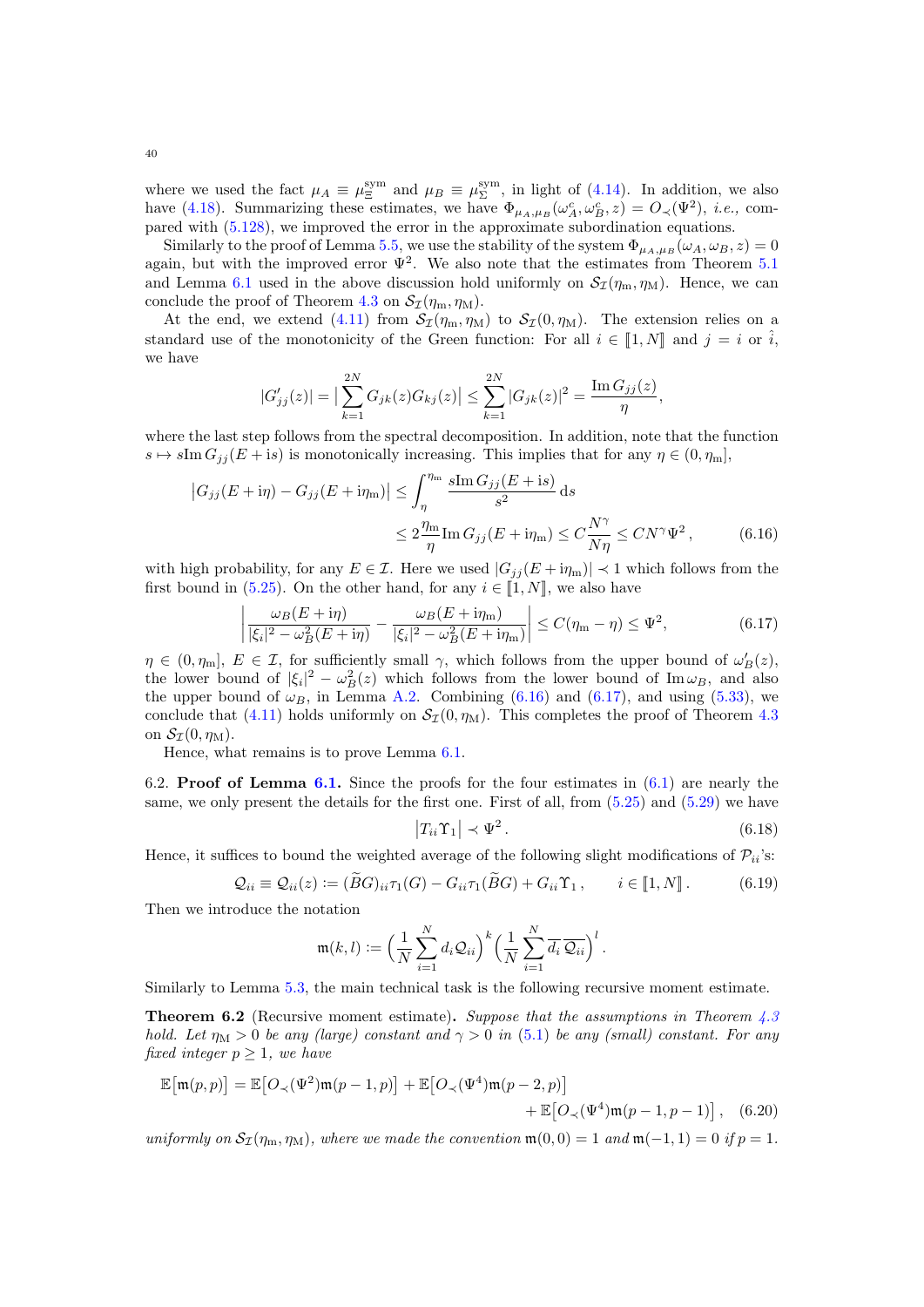The reason why we prefer to work with  $Q_{ii}$  instead of  $P_{ii} = Q_{ii} + T_{ii} \Upsilon_i$  is as follows. To prove Theorem [6.2,](#page-39-3) we will follow a similar strategy as the proof of Lemma [5.3.](#page-21-0) In Lemma [5.3](#page-21-0) and its proof, we worked on  $\mathcal{P}_{ii}$  directly. The derivative  $\frac{\partial T_{ii}}{\partial g_{ik}^u}$  was necessary for the proof of Lemma [5.3,](#page-21-0) c.f., [\(5.75\)](#page-26-2). However, in the proof of Theorem  $6.2$ , we would need to consider the derivative  $\frac{\partial T_{ii}}{\partial g_{jk}}$  for all  $j \neq i$  if we carry the term  $T_{ii} \Upsilon_1$  from  $\mathcal{P}_{ii}$  in the discussion. Unfortunately, the dependence of the factor  $(k_i^u)^*$  in  $T_{ii}$  (c.f., [\(5.16\)](#page-18-0)) on  $g_{jk}^u$  for  $j \neq i$  is difficult to capture. On the other hand, at this stage of the proof we already have the bound [\(6.18\)](#page-39-4) available and this allows us to drop the term  $T_{ii}\Upsilon_1$  from the beginning.

With the aid of Theorem [6.2,](#page-39-3) one can prove Lemma [6.1.](#page-36-3)

*Proof of Lemma [6.1.](#page-36-3)* Similarly to the proof of  $(5.28)$  for  $\mathcal{P}_{ii}$  from Lemma [5.3,](#page-21-0) one can apply Young's inequality to [\(6.20\)](#page-39-5) and get  $|\frac{1}{N}\sum_{i=1}^{N} \mathcal{Q}_{ii}| \prec \Psi^2$ , which together with [\(6.18\)](#page-39-4) implies the first bound in  $(6.1)$ . The other three in  $(6.1)$  can be verified analogously. Hence, we completed the proof of Lemma [6.1.](#page-36-3)

*Proof of Theorem [6.2.](#page-39-3)* Hence, we start with the averaged analogue of [\(5.71\)](#page-25-0), but with  $\mathcal{P}_{ii}$ 's replaced by  $Q_{ii}$ 's. In particular, the term  $T_{ii}$  is missing. Following the proof of [\(5.71\)](#page-25-0) with these modifications, we obtain

$$
\mathbb{E}[\mathfrak{m}(p,p)] = \frac{1}{N} \sum_{i} d_{i} \mathbb{E} \Big[ \frac{1}{\|\mathbf{g}_{i}^{u}\|_{2}} \Big( \mathring{T}_{ii} - \frac{1}{N} \sum_{k}^{(i)} \frac{\partial(\hat{\mathbf{e}}_{k}^{*} G \hat{\mathbf{e}}_{i})}{\partial g_{ik}^{u}} \Big) \tau_{1}(\widetilde{B}G) \mathfrak{m}(p-1,p) \Big] \n- \frac{1}{N^{2}} \sum_{i} \sum_{k}^{(i)} d_{i} \mathbb{E} \Big[ \frac{\partial \|\mathbf{g}_{i}^{u}\|_{2}^{-1}}{\partial g_{ik}^{u}} \hat{\mathbf{e}}_{k}^{*} \widetilde{B}^{(i)} G \hat{\mathbf{e}}_{i} \tau_{1}(G) \mathfrak{m}(p-1,p) \Big] \n- \frac{1}{N^{2}} \sum_{i} \sum_{k}^{(i)} d_{i} \mathbb{E} \Big[ \frac{\partial \tau_{1}(G)}{\partial g_{ik}^{u}} \frac{1}{\|\mathbf{g}_{i}^{u}\|_{2}} \hat{\mathbf{e}}_{k}^{*} \widetilde{B}^{(i)} G \hat{\mathbf{e}}_{i} \mathfrak{m}(p-1,p) \Big] \n- \frac{p-1}{N^{2}} \sum_{i} \sum_{k}^{(i)} d_{i} \mathbb{E} \Big[ \frac{1}{\|\mathbf{g}_{i}^{u}\|_{2}} \hat{\mathbf{e}}_{k}^{*} \widetilde{B}^{(i)} G \hat{\mathbf{e}}_{i} \tau_{1}(G) \Big( \frac{1}{N} \sum_{j} d_{j} \frac{\partial Q_{jj}}{\partial g_{ik}^{u}} \Big) \mathfrak{m}(p-2,p) \Big] \n- \frac{p}{N^{2}} \sum_{i} \sum_{k}^{(i)} d_{i} \mathbb{E} \Big[ \frac{1}{\|\mathbf{g}_{i}^{u}\|_{2}} \hat{\mathbf{e}}_{k}^{*} \widetilde{B}^{(i)} G \hat{\mathbf{e}}_{i} \tau_{1}(G) \Big( \frac{1}{N} \sum_{j} \bar{d}_{j} \frac{\partial Q_{jj}}{\partial g_{ik}^{u}} \Big) \mathfrak{m}(p-1,p-1) \Big] \n+
$$

In addition, we also have the averaged analogue of [\(5.72\)](#page-25-2):

<span id="page-40-0"></span>
$$
\frac{1}{N} \sum_{i} d_{i} \mathbb{E} \Big[ \frac{1}{\|\boldsymbol{g}_{i}^{u}\|_{2}} \Big( \mathring{T}_{ii} - \frac{1}{N} \sum_{k}^{(i)} \frac{\partial (\hat{\boldsymbol{e}}_{k}^{*} G \hat{\boldsymbol{e}}_{i})}{\partial g_{ik}^{u}} \Big) \tau_{1}(\widetilde{B}G) \mathfrak{m}(p-1, p) \Big]
$$
\n
$$
= \frac{1}{N^{2}} \sum_{i} \sum_{k}^{(i)} d_{i} \mathbb{E} \Big[ \frac{\partial \|\boldsymbol{g}_{i}^{u}\|_{2}^{-2}}{\partial g_{ik}^{u}} \hat{\boldsymbol{e}}_{k}^{*} G \hat{\boldsymbol{e}}_{i} \tau_{1}(\widetilde{B}G) \mathfrak{m}(p-1, p) \Big]
$$
\n
$$
+ \frac{1}{N^{2}} \sum_{i} \sum_{k}^{(i)} d_{i} \mathbb{E} \Big[ \frac{\partial \tau_{1}(\widetilde{B}G)}{\partial g_{ik}^{u}} \frac{1}{\|\boldsymbol{g}_{i}^{u}\|_{2}^{2}} \hat{\boldsymbol{e}}_{k}^{*} G \hat{\boldsymbol{e}}_{i} \mathfrak{m}(p-1, p) \Big]
$$
\n
$$
+ \frac{p-1}{N^{2}} \sum_{i} \sum_{k}^{(i)} d_{i} \mathbb{E} \Big[ \frac{1}{\|\boldsymbol{g}_{i}^{u}\|_{2}^{2}} \hat{\boldsymbol{e}}_{k}^{*} G \hat{\boldsymbol{e}}_{i} \tau_{1}(\widetilde{B}G) \Big( \frac{1}{N} \sum_{j} d_{j} \frac{\partial Q_{j j}}{\partial g_{ik}^{u}} \Big) \mathfrak{m}(p-2, p) \Big]
$$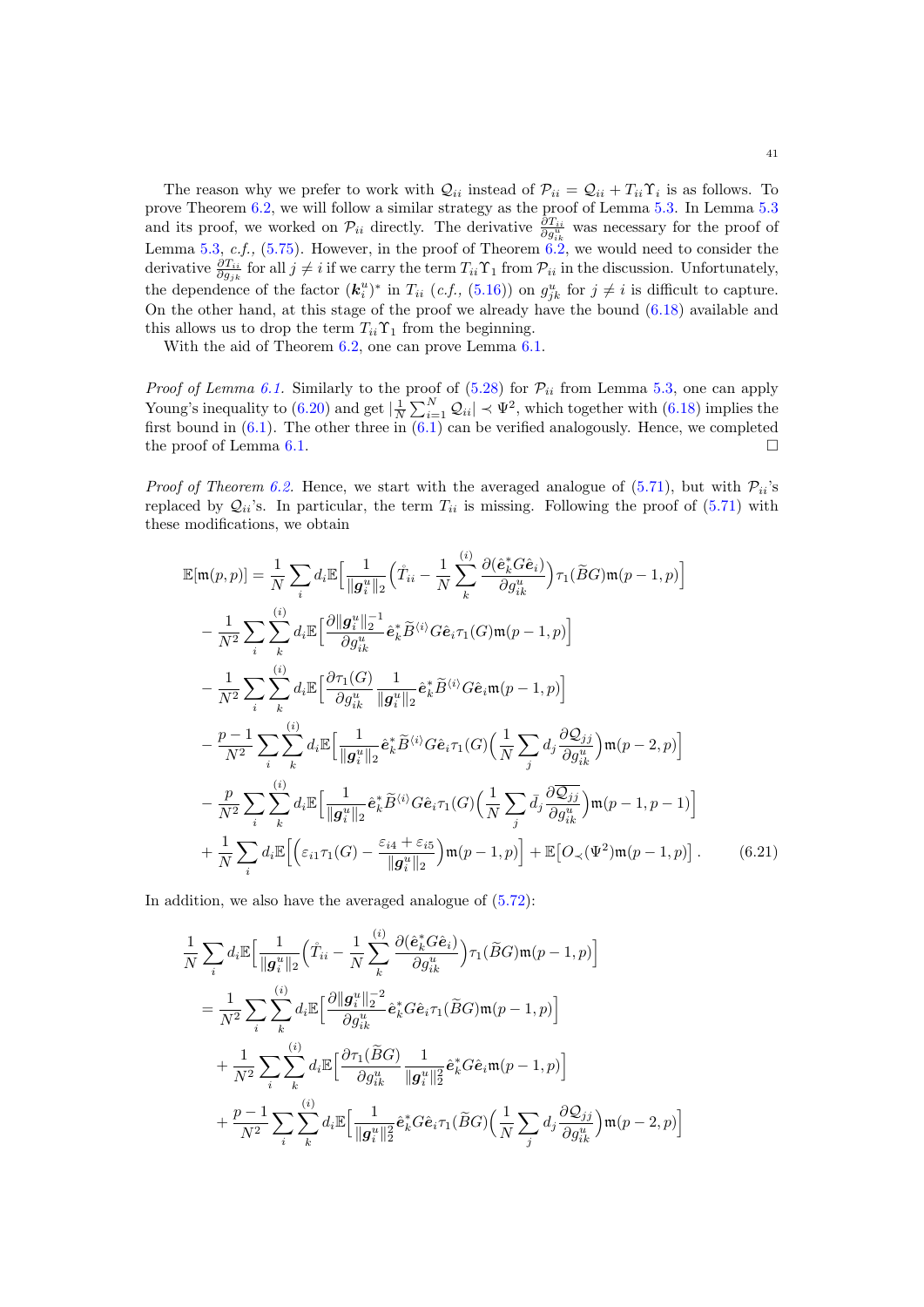$$
+\frac{p}{N^2}\sum_{i}\sum_{k}^{(i)}d_i\mathbb{E}\Big[\frac{1}{\|\boldsymbol{g}_i^u\|_2^2}\hat{\boldsymbol{e}}_k^*\boldsymbol{G}\hat{\boldsymbol{e}}_i\tau_1(\widetilde{B}\boldsymbol{G})\Big(\frac{1}{N}\sum_{j}\bar{d}_j\frac{\partial\overline{Q_{jj}}}{\partial g_{ik}^u}\Big)\mathfrak{m}(p-1,p-1)\Big].
$$
 (6.22)

Hence, to show  $(6.20)$ , it suffices to estimate the second to the fifth terms on the right side of  $(6.21)$ , and the terms on the right side of  $(6.22)$ . First, we notice that

<span id="page-41-4"></span><span id="page-41-0"></span>
$$
\varepsilon_{i4} = O_{\prec}(\Psi^2),\tag{6.23}
$$

which can be seen from [\(5.25\)](#page-19-4), [\(5.29\)](#page-19-1), and the facts  $\left| \|\boldsymbol{g}_i^a\|_2^2 - 1 \right| \prec \frac{1}{\sqrt{2}}$  $\frac{1}{\overline{N}}$  and  $|h_{ii}^u| \prec \frac{1}{\sqrt{N}}$  $\frac{1}{\overline{N}}$ . All the other desired estimates can be derived from the following lemma.

<span id="page-41-1"></span>**Lemma 6.3.** Suppose that the assumptions in Theorem [4.3](#page-11-1) hold. Let  $\eta_M > 0$  be any (large) constant and  $\gamma > 0$  in [\(5.1\)](#page-16-6) be any (small) constant. Let  $\hat{d}_1, \ldots, \hat{d}_N \in \mathbb{C}$  be deterministic numbers with the bound  $\max_i |\hat{d}_i| \lesssim 1$  and let  $\tilde{d}_1, \ldots, \tilde{d}_N \in \mathbb{C}$  be (possibly random) numbers with the bound  $\max_i |\tilde{d}_i| \prec 1$  for all  $i \in [1, N]$ . Let Q be any deterministic diagonal matrix satisfying  $||Q|| \leq C$  and  $X = \hat{I}$  or  $A$ , set  $X_i = \hat{I}$  or  $\widetilde{B}^{\langle i \rangle}$ , and let

<span id="page-41-2"></span>
$$
\boldsymbol{x}_i, \boldsymbol{y}_i = \begin{pmatrix} \mathring{g}_i^u \\ \mathbf{0} \end{pmatrix} \quad or \quad \begin{pmatrix} \mathbf{0} \\ \mathring{g}_i^v \end{pmatrix}.
$$

We have the estimates

$$
\frac{1}{N^2} \sum_{i=1}^{N} \sum_{k}^{(i)} \tilde{d}_i \frac{\partial ||g_i^u||_2^{-1}}{\partial g_{ik}^u} \hat{e}_k^* X_i G \hat{e}_i = O_{\prec}(\frac{1}{N}),
$$
  

$$
\frac{1}{N^2} \sum_{i=1}^{N} \sum_{k}^{(i)} \tilde{d}_i \frac{\partial \text{tr } Q X G}{\partial g_{ik}^u} \hat{e}_k^* X_i G \hat{e}_i = O_{\prec}(\Psi^4),
$$
(6.24)

uniformly on  $S_{\mathcal{I}}(\eta_m, \eta_M)$ . In addition, we also have

$$
\frac{1}{N} \sum_{i=1}^{N} \hat{d}_i \mathbb{E} \Big[ \Big( \boldsymbol{x}_i^* X_i \boldsymbol{y}_i - \mathbb{E}_i \big[ \boldsymbol{x}_i^* X_i \boldsymbol{y}_i \big] \Big) \mathfrak{m}(p-1, p) \Big] \n= \mathbb{E} \Big[ O_{\prec}(\Psi^2) \mathfrak{m}(p-1, p) \Big] + \mathbb{E} \Big[ O_{\prec}(\Psi^4) \mathfrak{m}(p-2, p) \Big] \n+ \mathbb{E} \Big[ O_{\prec}(\Psi^4) \mathfrak{m}(p-1, p-1) \Big],
$$
\n(6.25)

uniformly on  $S_{\mathcal{I}}(\eta_m, \eta_M)$ , where  $\mathbb{E}_i$  denotes the expectation with respect to  $\mathring{g}_i^u$  and  $\mathring{g}_i^v$ .

<span id="page-41-5"></span>N

With Lemma [6.3,](#page-41-1) we can proceed to the proof of Theorem [6.2](#page-39-3) as follows. First of all, for any diagonal matrix  $Q = diag(q_1, \ldots, q_{2N})$ , using the first estimate in [\(5.25\)](#page-19-4), we have

$$
\operatorname{tr} QG = \frac{1}{2N} \sum_{i=1}^{N} (q_i + q_i) \frac{\omega_B(z)}{|\xi_i|^2 - (\omega_B(z))^2} + O_{\prec}(\Psi),
$$
  

$$
\operatorname{tr} QAG = \frac{1}{2N} \sum_{i=1}^{N} (q_i + q_i) \frac{|\xi_i|^2}{|\xi_i|^2 - (\omega_B(z))^2} + O_{\prec}(\Psi).
$$

Using the upper bound of  $\omega_B$  and the lower bound of Im  $\omega_B$  in [\(A.4\)](#page-56-1), we can see that

<span id="page-41-3"></span>
$$
|\mathrm{tr}\,QXG| \prec 1\,,\tag{6.26}
$$

for diagonal Q with  $||Q|| \leq C$  and  $X = \hat{I}$  or A. Note that all partial traces such as  $\tau_1(G)$ ,  $\tau_1(BG)$  can be written as a linear combination of terms of the form tr  $QXG$  with the aid of the identities in [\(4.16\)](#page-13-0), and thus for these partial traces we have

$$
\tau_1(G) = O_{\prec}(1), \qquad \tau_1(BG) = O_{\prec}(1).
$$

42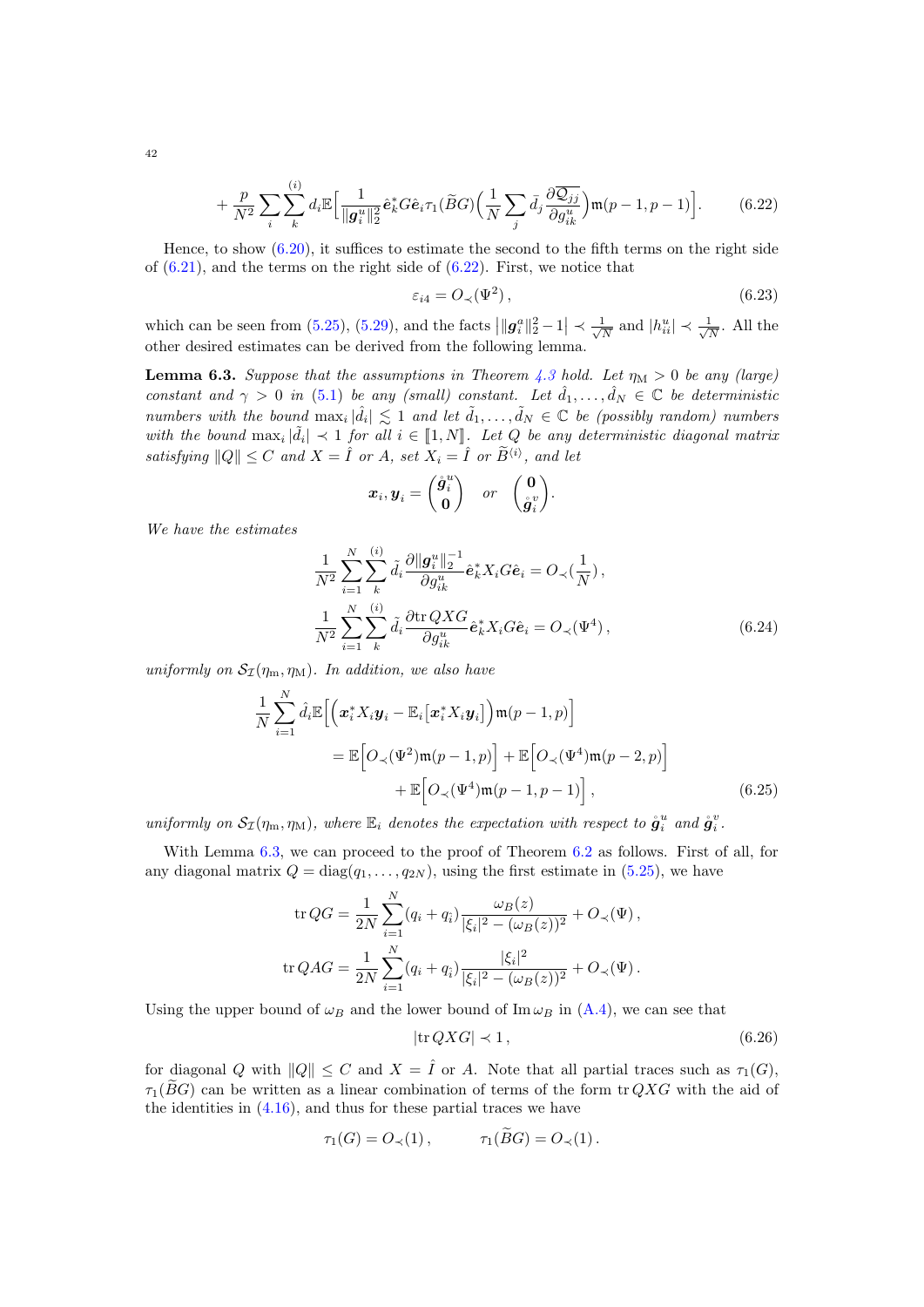These bounds together with the first estimate in  $(6.24)$ , imply the desired estimates for the second term on the right side of  $(6.21)$  and the first term on the right side of  $(6.22)$ .

Next, notice that

$$
\frac{1}{N} \sum_{j=1}^{N} d_j Q_{jj} = \text{tr}(D\widetilde{B}G)\tau_1(G) - \text{tr}(DG)\tau_1(\widetilde{B}G) + \text{tr}(DG)\Upsilon_1,
$$

where we denoted the deterministic diagonal matrix  $D := \text{diag}(d_1, \ldots, d_N) \oplus 0$ , with 0 the  $N \times N$  zero matrix. In addition, using [\(4.16\)](#page-13-0), we can see that  $\frac{1}{N} \sum_j d_j Q_{jj}$  is a polynomial of  $\frac{1}{N} \sum_j d_j T_{jj}$  and the terms of the form tr QXG for some diagonal Q with  $||Q|| \leq C$  and  $X = \hat{I}$  or A. Here we also used the fact that  $\tau_a(\mathcal{D}) = \text{tr}(\hat{I}_a \mathcal{D})$  for any  $\mathcal{D} \in M_{2N}(\mathbb{C})$  and  $a = 1, 2$ , where  $I_a$  is defined in [\(4.25\)](#page-15-3). Then the last two estimates in [\(6.24\)](#page-41-2), [\(6.26\)](#page-41-3), together with the chain rule, imply that

<span id="page-42-2"></span>
$$
\frac{1}{N^3} \sum_{i=1}^{N} \sum_{k}^{(i)} \tilde{d}_i \hat{\mathbf{e}}_k^* X_i G \hat{\mathbf{e}}_i \sum_{j=1}^{N} d_j \frac{\partial Q_{jj}}{\partial g_{ik}^u} = O_{\prec}(\Psi^4).
$$
 (6.27)

Similarly, we can prove the same bound if we replace  $\mathcal{Q}_{jj}$ 's by  $\overline{\mathcal{Q}}_{jj}$ 's. Hence, the desired estimates for the third to the fifth terms on the right side of  $(6.21)$ , and the last three terms on the right side of  $(6.22)$  can be obtained from the second estimate in  $(6.24)$ .

Hence, what remains is to estimate the sixth term in  $(6.21)$ . First, according to  $(6.23)$ , we can neglect  $\varepsilon_{i4}$ . Then we recall the definition of  $\varepsilon_{i1}$  from [\(5.43\)](#page-21-5). Using the estimates of  $G_{\hat{i}i}$ and  $T_{ii}$  from the first and the third inequalities in  $(5.25)$ , and the estimates

$$
\ell_i^v = 1 + O\left(\frac{1}{\sqrt{N}}\right), \qquad |h_{ii}^u| \prec \frac{1}{\sqrt{N}}, \qquad |(\mathbf{k}_i^u)^* \widetilde{B}^{\langle i \rangle} \mathbf{k}_i^v| \prec \frac{1}{\sqrt{N}},
$$

we see that

$$
\varepsilon_{i1} = \frac{\bar{\xi}_{i}}{|\xi_{i}|^{2} - \omega_{B}^{2}} (\mathbf{k}_{i}^{u})^{*} \tilde{B}^{\langle i \rangle} \mathbf{k}_{i}^{v} + O_{\prec}(\Psi^{2}) = \frac{\bar{\xi}_{i}}{|\xi_{i}|^{2} - \omega_{B}^{2}} (\mathbf{\ell}_{i}^{u})^{*} \tilde{B}^{\langle i \rangle} \mathbf{\ell}_{i}^{v} + O_{\prec}(\Psi^{2}), \qquad (6.28)
$$

where we introduced the notations

<span id="page-42-1"></span><span id="page-42-0"></span>
$$
\boldsymbol{\ell}_{i}^{u}:=\begin{pmatrix}\mathring{\boldsymbol{g}}_{i}^{u} \\ \boldsymbol{0}\end{pmatrix}\!,\qquad \boldsymbol{\ell}_{i}^{v}:=\begin{pmatrix}\boldsymbol{0} \\ \mathring{\boldsymbol{g}}_{i}^{v}\end{pmatrix}\!.
$$

Then, recall the definition of  $\varepsilon_{i5}$  from [\(5.69\)](#page-24-5). Applying the estimate of  $G_{ii}$  from the first inequality in [\(5.25\)](#page-19-4), and the second formula in [\(6.2\)](#page-36-5), and the fact  $\|\boldsymbol{g}_{i}^{u}\|_{2}^{2} = \|\boldsymbol{\ell}_{i}^{u}\|_{2}^{2} + O_{\prec}(\frac{1}{N}) =$  $1 + O_{\prec}(\frac{1}{\sqrt{1}})$  $\frac{1}{\overline{N}}$ ), we also have

$$
\varepsilon_{i5} = \frac{(z - \omega_B)m_{\mu_A \boxplus \mu_B} \omega_B}{|\xi_i|^2 - \omega_B^2} \left( \|\ell_i^u\|_2^2 - 1 \right) + O_{\prec}(\Psi^2).
$$
 (6.29)

Note that both of the first terms on the right side of  $(6.28)$  and  $(6.29)$  are of the form  $\hat{d}_i(\boldsymbol{x}_i^* X_i \boldsymbol{y}_i - \mathbb{E}_i[\boldsymbol{x}_i^* X_i \boldsymbol{y}_i])$  for some deterministic  $\hat{d}_i$  with  $|\hat{d}_i| \lesssim 1$ . Hence, using [\(6.25\)](#page-41-5), we get the desired bound for the sixth term of [\(6.21\)](#page-40-0). This completes the proof of Theorem [6.2](#page-39-3) up to the proof of Lemma [6.3.](#page-41-1)

*Proof of Lemma [6.3.](#page-41-1)* The first estimate in  $(6.24)$  follows directly from the first estimate in  $(5.75)$ . The second estimate of [\(6.24\)](#page-41-2) is a weighted average of the last estimate in [\(5.75\)](#page-26-2).

Hence, what remains is to prove [\(6.25\)](#page-41-5). We only show the details for the case  $x_i = \ell_i^u$ and  $y_i = \ell_i^v$ . The others are similar. Notice that in this case,  $\mathbb{E}_i[x_i^* X_i y_i] = 0$ . Using the integration by parts formula [\(5.44\)](#page-21-4) again, we have

$$
\frac{1}{N}\sum_{i}\hat{d}_{i}\mathbb{E}\Big[(\boldsymbol{\ell}_{i}^{u})^{*}X_{i}\boldsymbol{\ell}_{i}^{v}\mathfrak{m}(p-1,p)\Big] = \frac{1}{N}\sum_{i}\sum_{k}^{(i)}\hat{d}_{i}\mathbb{E}\Big[\bar{g}_{ik}^{u}\hat{\boldsymbol{e}}_{k}^{*}X_{i}\boldsymbol{\ell}_{i}^{v}\mathfrak{m}(p-1,p)\Big]
$$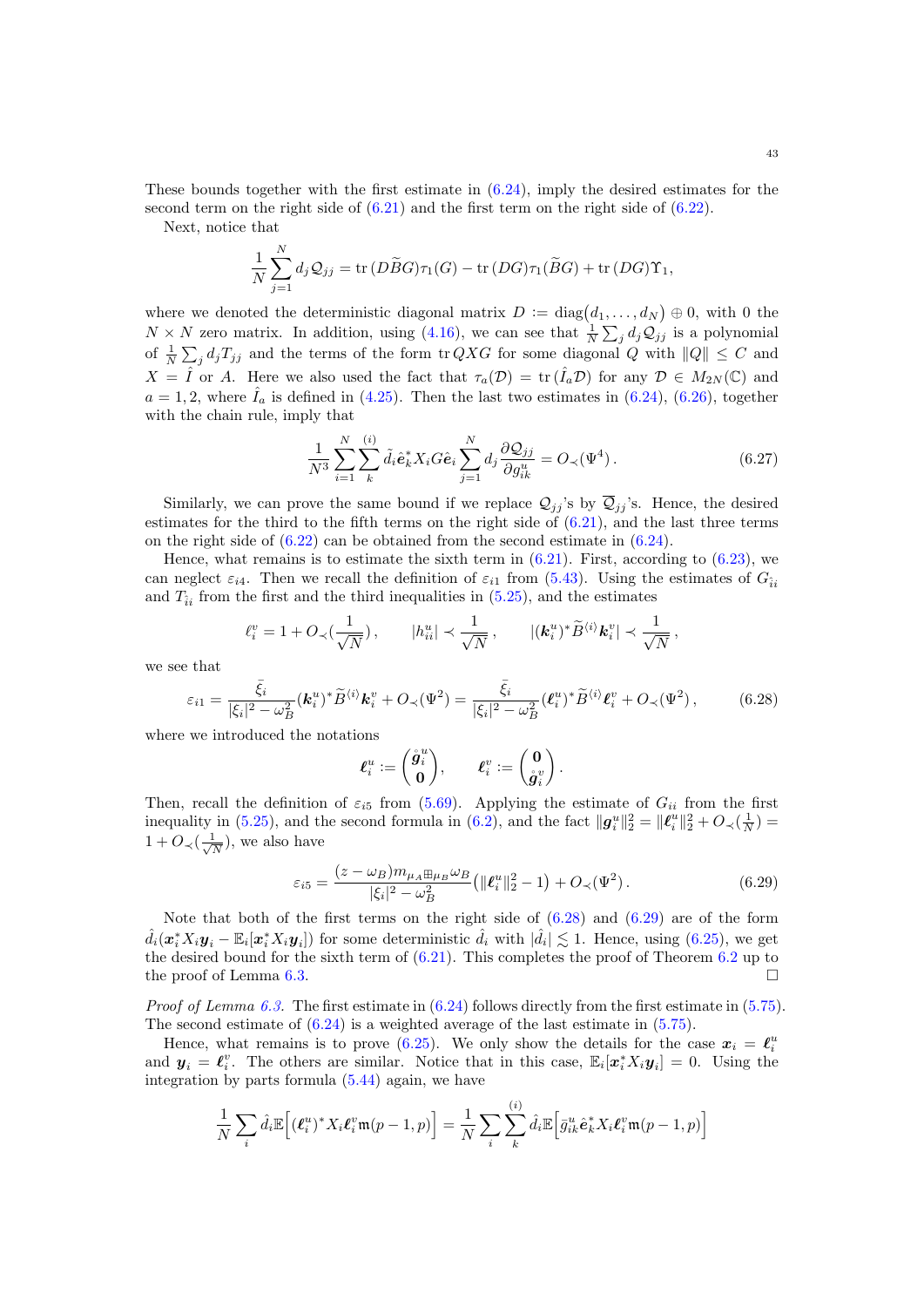$$
= \frac{p-1}{N^2} \sum_{i} \sum_{k}^{(i)} \hat{d}_i \mathbb{E} \Big[ \hat{\mathbf{e}}_k^* X_i \mathbf{\ell}_i^v \frac{1}{N} \sum_j d_j \frac{\partial \mathcal{Q}_{jj}}{\partial g_{ik}^u} \mathfrak{m}(p-2, p) \Big] + \frac{p}{N^2} \sum_{i} \sum_{k}^{(i)} \hat{d}_i \mathbb{E} \Big[ \hat{\mathbf{e}}_k^* X_i \mathbf{\ell}_i^v \frac{1}{N} \sum_j \bar{d}_j \frac{\partial \overline{\mathcal{Q}}_{jj}}{\partial g_{ik}^u} \mathfrak{m}(p-1, p-1) \Big].
$$

Hence, it suffices to show

$$
\left| \frac{1}{N^3} \sum_{i} \sum_{k}^{(i)} \hat{d}_i \hat{e}_k^* X_i \ell_i^v \sum_{j} d_j \frac{\partial \mathcal{Q}_{jj}}{\partial g_{ik}^u} \right| \prec \Psi^4 \tag{6.30}
$$

and its complex conjugate analogue. The proof of  $(6.30)$  is nearly the same as that of  $(6.27)$ . Hence, we omit it. Therefore, we completed the proof of Lemma [6.3.](#page-41-1)

## <span id="page-43-3"></span><span id="page-43-1"></span>7. Proof of Theorem [2.2](#page-6-1)

<span id="page-43-0"></span>Theorem [2.2](#page-6-1) will directly follow from a more detailed result, Theorem [7.1,](#page-43-2) below. Recall the definitions of  $s_{+} < \infty$  from [\(1.4\)](#page-0-3) and of  $r_{\pm}$  from [\(1.6\)](#page-1-8). Recall further that we assumed  $\supp \mu_1 \subset [-s_+, s_+]$ .

Given  $r \in (r_-, r_+),$  we define

$$
\sigma_{-} \equiv \sigma_{-}(r) := \left(\frac{r^2 - r_{-}^2}{r_{+}^2 - r_{-}^2}\right)^{\frac{1}{2}}, \qquad \sigma_{+} \equiv \sigma_{+}(r) := \left(\frac{r_{+}^2}{r_{+}^2 - r_{-}^2}\right)^{\frac{1}{2}}, \tag{7.1}
$$

and we note that  $\sigma_-(r) \in (0,1)$  and  $\sigma_+(r) \in (1,\infty)$ .

The main result of this section is the following bound on  $\omega_2$  along the imaginary axis.

<span id="page-43-2"></span>**Theorem 7.1.** (Bounds on  $\omega_2$ ) Let  $r \in (r_-, r_+)$ . Then there are strictly positive constants  $b_-\equiv b_-(\mu_1,r)>0$  and  $s_-\equiv s_-(\mu_1,r)>0$  such that

$$
C_2^{-1}\sigma_{-}s_{-}b_{-}\min\left\{1,\frac{\sigma_{-}s_{-}}{\eta}\right\} \le |\omega_2(i\eta) - i\eta| \le C_2 \min\left\{\sigma_{+}s_{+},\frac{r^2}{\eta}\right\},\tag{7.2}
$$

for all  $\eta \geq 0$ , for a numerical constant  $C_2 > 1$  (independent of  $\mu_1$  and r).

Remark 7.2. It follows from the proof of Theorem [7.1,](#page-43-2) that  $s_-(\mu_1, r)$  is a monotonic increasing function in the variable  $r \in (r_-, r_+)$ , with  $0 < s_-(\mu_1, r) \leq s_+$ . The r dependence of  $b_-(\mu_1, r)$ (and  $a_{-}(\mu_1, r)$  in [\(7.19\)](#page-46-0)) is then explicit in terms of  $s_{-}(\mu_1, r)$  and r. This allows us to obtain uniform bounds for  $r \in [r_- + \tau, r_+ - \tau]$ , with a fixed  $\tau > 0$ , in Theorem [2.2.](#page-6-1)

With this proposition we can easily establish all necessary bounds on the free convolution measure and both associated subordination functions stated in Theorem [2.2.](#page-6-1)

*Proof of Theorem [2.2.](#page-6-1)* Using [\(2.10\)](#page-5-6) and the facts  $\omega_1(i\eta) = -\overline{\omega_1(i\eta)}$  and  $\omega_2(i\eta) = -\overline{\omega_2(i\eta)}$ , Theorem [2.2](#page-6-1) follows readily. Indeed, the upper bound on  $|\omega_2(i\eta)|$  follows from the upper bound in [\(7.2\)](#page-43-3), the lower bound on Im  $\omega_2(i\eta)$  follows from the lower bound in (7.2) for small  $\eta$ and from Im  $\omega_2(i\eta) \geq \eta$ , for large  $\eta$ . The upper and lower bounds on Im  $\omega_2(i\eta) - i\eta$  then imply a lower and upper bound on  $|\omega_1(i\eta)|$  by [\(2.10\)](#page-5-6). Finally, [\(2.9\)](#page-5-4) controls  $F_{\mu_1}(\omega_2(i\eta))$  =  $-1/m_{\mu_1\boxplus\mu_2}(i\eta)$  from above and  $\text{Im } F_{\mu_1}(\omega_2(i\eta)) \geq \text{Im }(\omega_2(i\eta) - i\eta)$  controls it from below by  $(7.2)$ , which yields  $(2.13)$ .

[7.1.](#page-43-2) **Proof of Theorem 7.1.** For the sake of simplicity of presentation, the proof of Theorem [7.1](#page-43-2) is accomplished in a sequence of lemmas.

**Lemma 7.3.** Let  $\mu_1$  be as in Theorem [7.1.](#page-43-2) Then there exists a symmetric (non-negative) Borel measure  $\tilde{\mu}_1$  such that

<span id="page-43-4"></span>
$$
F_{\mu_1}(\omega) - \omega = \frac{-r_{-}^2}{\omega} + \int_{\mathbb{R}} \frac{d\tilde{\mu}_1(x)}{x - \omega}, \qquad \omega \in \mathbb{C}^+, \qquad (7.3)
$$

44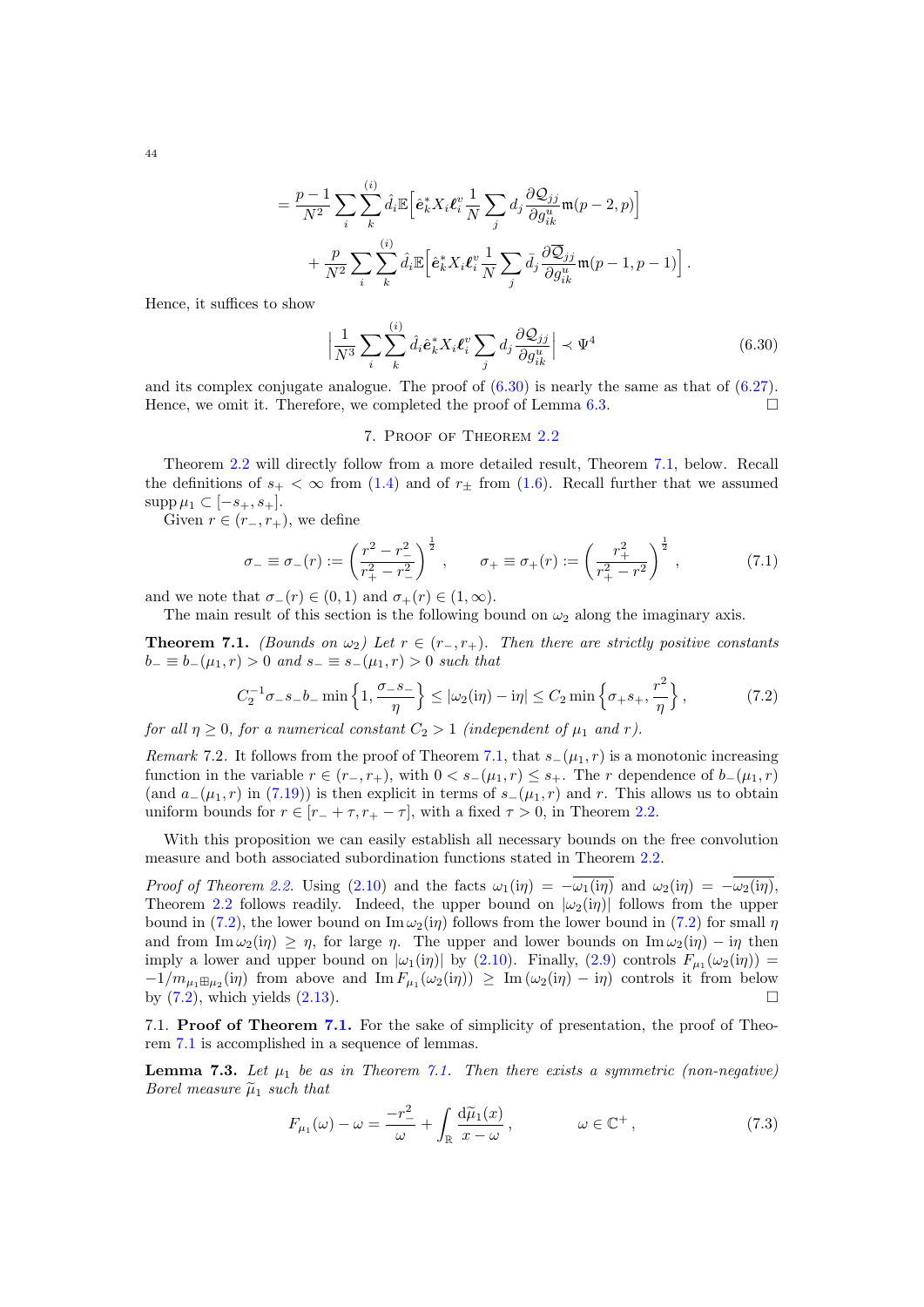with  $\tilde{\mu}_1(\mathbb{R}) = r_+^2 - r_-^2$ , supp  $\tilde{\mu}_1 \subset [-s_+, s_+]$  and  $\tilde{\mu}_1(\{0\}) = 0$ .

*Proof.* Since  $\mu_1$  is a symmetric probability measure,  $F_{\mu_1} : \mathbb{C}^+ \to \mathbb{C}^+$  satisfies [\(2.3\)](#page-5-1) and there exists a symmetric Borel measure,  $\hat{\mu}_1$ , such that  $F_{\mu_1}$  admits the Nevanlinna representation

<span id="page-44-0"></span>
$$
F_{\mu_1}(\omega) = \omega + \int_{\mathbb{R}} \frac{d\widehat{\mu}_1(x)}{x - \omega}, \qquad \omega \in \mathbb{C}^+; \qquad (7.4)
$$

see e.g., Proposition 2.2 in [\[31\]](#page-60-19). We observe that  $\hat{\mu}_1(\mathbb{R}) = r_+^2$ . Indeed, expanding the Stieltjes transform  $m_{\mu_1}$  around complex infinity we find

$$
m_{\mu_1}(\omega) = \int_{\mathbb{R}} \frac{d\mu_1(x)}{x - \omega} = \int_{\mathbb{R}} \left( \frac{-1}{\omega} - \frac{x^2}{\omega^3} + O(|\omega|^{-5}) \right) d\mu_1(x)
$$
  
=  $-\frac{1}{\omega} - \frac{r_+^2}{\omega^3} + O(|\omega|^{-5}),$ 

as  $|\omega| \to \infty$  in  $\mathbb{C}^+$ , where we used that  $\mu_1$  is symmetric. Thus  $F_{\mu_1}(\omega) - \omega = -r_+^2/\omega + O(|\omega|^{-3})$ in the same limit and we conclude by comparing with  $(7.4)$  that  $\hat{\mu}_1(\mathbb{R}) = r_+^2$ .<br>Since  $\mu$ , is symmetric, its Stiglies transform satisfies  $m_n$ ,  $(n) = i \text{Im } m$ .

Since  $\mu_1$  is symmetric, its Stieltjes transform satisfies  $m_{\mu_1}(\eta) = i \operatorname{Im} m_{\mu_1}(\eta)$ ,  $\eta > 0$ . We then obtain

$$
\lim_{\eta \searrow 0} i\eta (F_{\mu_1}(i\eta) - i\eta) = -\lim_{\eta \searrow 0} \frac{\eta}{\text{Im } m_{\mu_1}(i\eta)} \n= -\lim_{\eta \searrow 0} \left( \int_{\mathbb{R}} \frac{d\mu_1(x)}{x^2 + \eta^2} \right)^{-1} = -r^2 ,
$$
\n(7.5)

by the definition of  $r_-\in (1.6)$  $r_-\in (1.6)$ . Comparing with  $(7.4)$ , we conclude that  $\hat{\mu}_1(\{0\}) = r_-^2$ , since for any Borel measure  $\mu$  we have  $\lim_{\epsilon \to \infty} \mu(F + i\omega) = \mu(F)$  for all  $F \in \mathbb{R}$ . Sotting for any Borel measure  $\nu$  we have  $\lim_{\eta\searrow0}$   $\eta \text{Im }m_{\nu}(E + i\eta) = \nu({E})$ , for all  $E \in \mathbb{R}$ . Setting  $\tilde{\mu}_1 := \hat{\mu}_1 - r^2 \delta_0$  we get [\(7.3\)](#page-43-4). Clearly,  $\tilde{\mu}_1$  is a symmetric (non-negative) Borel measure with  $\tilde{\mu}_1 := \hat{\mu}_1 - r^2 \delta_0$  we get (7.3). Clearly,  $\tilde{\mu}_1$  is a symmetric (non-negative) Borel measure with  $\widetilde{\mu}_1(\mathbb{R}) = r_+^2 - r_-^2$  satisfying supp  $\widetilde{\mu}_1 \subset [-s_+, s_+]$ . This concludes the proof of the lemma.  $\square$ 

We now introduce  $s_-\in\mathbb{R}^+$  as

<span id="page-44-2"></span>
$$
s_{-} := \sup \left\{ x \in \mathbb{R}^{+} : \int_{0}^{x} d\tilde{\mu}_{1}(x) \le \frac{r^{2} - r_{-}^{2}}{8} \right\}.
$$
 (7.6)

Note that, for  $r > r_-, s_-$  is strictly positive since  $\mu_1$  is symmetric and we assume that  $\mu_1$  is supported at least at three points. (We assume that  $\mu_{\sigma}$  is supported at least at two points. Thus  $\mu_1 = \mu_{\sigma}^{\text{sym}}$  is supported at least at three points). Note that since  $\sup \widetilde{\mu}_1 \subset [-s_+, s_+]$ ,<br>thus  $\widetilde{\mu}_1([0, s_1]) = \widetilde{\mu}_1(\mathbb{R}^+)-1(s_1^2-s_1^2) \times 1(s_1^2-s_1^2)$ , we have  $s_1 \leq s_1$ thus  $\tilde{\mu}_1([0, s_+]) = \tilde{\mu}_1(\mathbb{R}^+) = \frac{1}{2}(r_+^2 - r_-^2) > \frac{1}{8}(r_-^2 - r_-^2)$ , we have  $s_- \leq s_+$ .<br>Equation (2.0) for  $\mu_2(s)$ , when combined with (7.3) roads

Equation [\(2.9\)](#page-5-4) for  $\omega_2(z)$ , when combined with [\(7.3\)](#page-43-4), reads

$$
F_{\mu_1}(\omega_2(z)) - \omega_2(z) = \frac{-r_-^2}{\omega_2(z)} + \int_{\mathbb{R}} \frac{d\tilde{\mu}_1(x)}{x - \omega_2(z)} = -z - \frac{r^2}{\omega_2(z) - z},\tag{7.7}
$$

 $z \in \mathbb{C}^+$ . We then rewrite this last equation as

$$
(r^{2} - r_{-}^{2})\omega_{2}(z) + r_{-}^{2} z
$$
  
=  $-z(\omega_{2}(z) - z)\omega_{2}(z) - (\omega_{2}(z) - z)\omega_{2}(z) \int_{\mathbb{R}} \frac{d\tilde{\mu}_{1}(x)}{x - \omega_{2}(z)},$  (7.8)

 $z \in \mathbb{C}^+$ . Our first goal is to show that  $\text{Im}\,\omega_2(0) \equiv \lim_{\eta \searrow 0} \text{Im}\,\omega_2(i\eta)$  is strictly positive.

**Lemma 7.4.** Let  $\mu_1$  and  $r \in (r_-, r_+)$  be as in Theorem [7.1.](#page-43-2) Then,

<span id="page-44-3"></span><span id="page-44-1"></span>
$$
\operatorname{Im}\omega_2(0) > \frac{\sqrt{3}}{2}\sigma_{-}s_{-}.
$$
\n(7.9)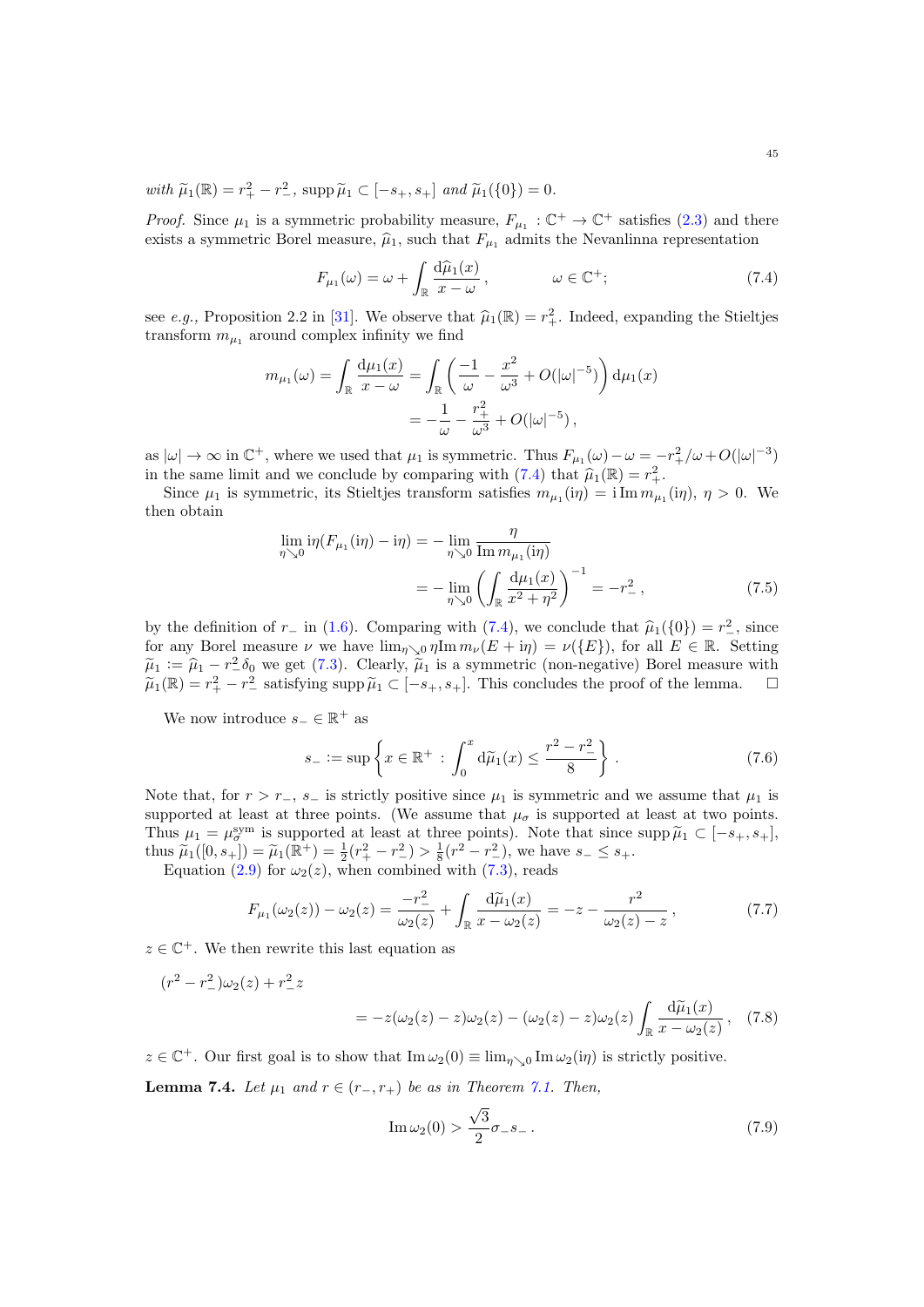*Proof.* By Theorem 2.3 of [\[6\]](#page-59-12),  $\omega_2(z)$  extends continuously to the real line. Choosing  $z = i\eta$ in [\(7.8\)](#page-44-1) we can assume that  $\lim_{\eta \searrow 0} \text{Im}\,\omega_2(i\eta) < \infty$ . By symmetry,  $\omega_2(i\eta) = -\omega_2(i\eta)$ , we know that  $\omega_2(0)$  is purely imaginary. Assume first that Im  $\omega_2(0) > 0$ . Taking the limit  $\eta \searrow 0$  in [\(7.8\)](#page-44-1) and dividing through  $\omega_2(0)$  we get

$$
(r^2 - r_-^2) = -\omega_2(0) \int_{\mathbb{R}} \frac{\mathrm{d}\tilde{\mu}_1(x)}{x - \omega_2(0)} = \int_{\mathbb{R}} \frac{|\omega_2(0)|^2 \mathrm{d}\tilde{\mu}_1(x)}{x^2 + |\omega_2(0)|^2}, \tag{7.10}
$$

where we used that  $\omega_2(0)$  is purely imaginary. Recalling s<sub>−</sub> in [\(7.6\)](#page-44-2), we further get

$$
\int_{\mathbb{R}} \frac{|\omega_2(0)|^2 d\tilde{\mu}_1(x)}{x^2 + |\omega_2(0)|^2} \le 2 \int_0^{s_-} \frac{|\omega_2(0)|^2 d\tilde{\mu}_1(x)}{x^2 + |\omega_2(0)|^2} + 2 \int_{s_-}^{s_+} \frac{|\omega_2(0)|^2 d\tilde{\mu}_1(x)}{x^2 + |\omega_2(0)|^2}
$$
  
\n
$$
\le 2 \int_0^{s_-} d\tilde{\mu}_1(x) + 2|\omega_2(0)|^2 \int_{s_-}^{s_+} \frac{d\tilde{\mu}_1(x)}{x^2}
$$
  
\n
$$
\le \frac{r^2 - r_-^2}{4} + |\omega_2(0)|^2 \frac{r_+^2 - r_-^2}{s_-^2},
$$
\n(7.11)

where we also used that  $\tilde{\mu}_1(\mathbb{R}) = r_+^2 - r_-^2$ . Hence from [\(7.11\)](#page-45-0) and [\(7.10\)](#page-45-1), we conclude that

<span id="page-45-1"></span>
$$
3\frac{r^2 - r_-^2}{4} \le |\omega_2(0)|^2 \frac{r_+^2 - r_-^2}{s_-^2} \,. \tag{7.12}
$$

Thus, we get

<span id="page-45-2"></span><span id="page-45-0"></span>
$$
\frac{\sqrt{3}}{2}\sigma_{-}s_{-} \leq \operatorname{Im}\omega_{2}(0),\tag{7.13}
$$

provided that  $\text{Im }\omega_2(0) > 0$ , where we used that  $|\omega_2(0)| = \text{Im }\omega_2(0)$ .

To conclude the proof, we need to show that  $\lim_{\eta \searrow 0} \text{Im } \omega_2(i\eta) > 0$ . Arguing by contradiction, we assume that  $\lim_{\eta \searrow 0} \text{Im } \omega_2(i\eta) = 0$ . Choose an arbitrary  $\epsilon > 0$ . Letting  $\eta > 0$  be sufficiently small, we can assure that

$$
\left|\omega_2(i\eta)\int_{\mathbb{R}}\frac{d\widetilde{\mu}_1(x)}{x-\omega_2(i\eta)}\right| = \left|\int_{\mathbb{R}}\frac{|\omega_2(i\eta)|^2d\widetilde{\mu}_1(x)}{x^2+|\omega_2(i\eta)|^2}\right| \leq \epsilon,\tag{7.14}
$$

where we first used that  $\omega_2(i\eta)$  is purely imaginary and then used that 0 is not an atom of the measure  $\tilde{\mu}_1$ . We thus obtain from [\(7.8\)](#page-44-1) and [\(7.14\)](#page-45-2) that

$$
|(r^2 - r^2) \omega_2(i\eta)| \le |(r^2 - r^2) \omega_2(i\eta) + r^2 \omega_2(i\eta)| \le \eta |\omega_2(i\eta)|^2 + |\omega_2(i\eta)| \epsilon,
$$

for  $\eta > 0$  sufficiently small, where we used  $r > r_-, |\omega_2(i\eta)| = \text{Im}\,\omega_2(i\eta)$ ,  $\text{Im}\,\omega_2(i\eta) \ge \eta$  (*c.f.*, Theorem [2.1\)](#page-5-5), so  $|\omega_2(i\eta) - i\eta| \leq |\omega_2(i\eta)|$ . Choosing  $\epsilon = (r^2 - r^2)/2$ , we get

<span id="page-45-3"></span>
$$
|(r^2 - r^2_{-})\omega_2(i\eta)| \le 2\eta |\omega_2(i\eta)|^2 , \qquad (7.15)
$$

for  $\eta > 0$  sufficiently small, *i.e.*, we have  $\text{Im}\,\omega_2(i\eta) \ge (r^2 - r^2)/((2\eta)$ . Since  $r^2 - r^2 > 0$ , we get a contraction with the assumption that  $\lim_{n\to 0} \omega_2(i\eta) = 0$ . We thus conclude that  $\lim_{n\to 0} \omega_2(i\eta) > 0$ . This completes the proof of the lemma.

We are now prepared to prove the lower bound in  $(7.2)$ . Recall  $s_$  > 0 from  $(7.6)$ .

**Lemma 7.5.** Let  $\mu_1$  and  $r \in (r_-, r_+)$  be as in Theorem [7.1.](#page-43-2) Then, there is a strictly positive constant  $b_-\equiv b_-(\mu_1,r)>0$  such that

$$
|\omega_2(i\eta) - i\eta| \ge C^{-1}\sigma_- s_- b_- \min\left\{1, \frac{\sigma_- s_-}{\eta}\right\},\tag{7.16}
$$

for all  $\eta \geq 0$ , where  $C > 1$  is a numerical constant (independent of  $\mu_1$  and r).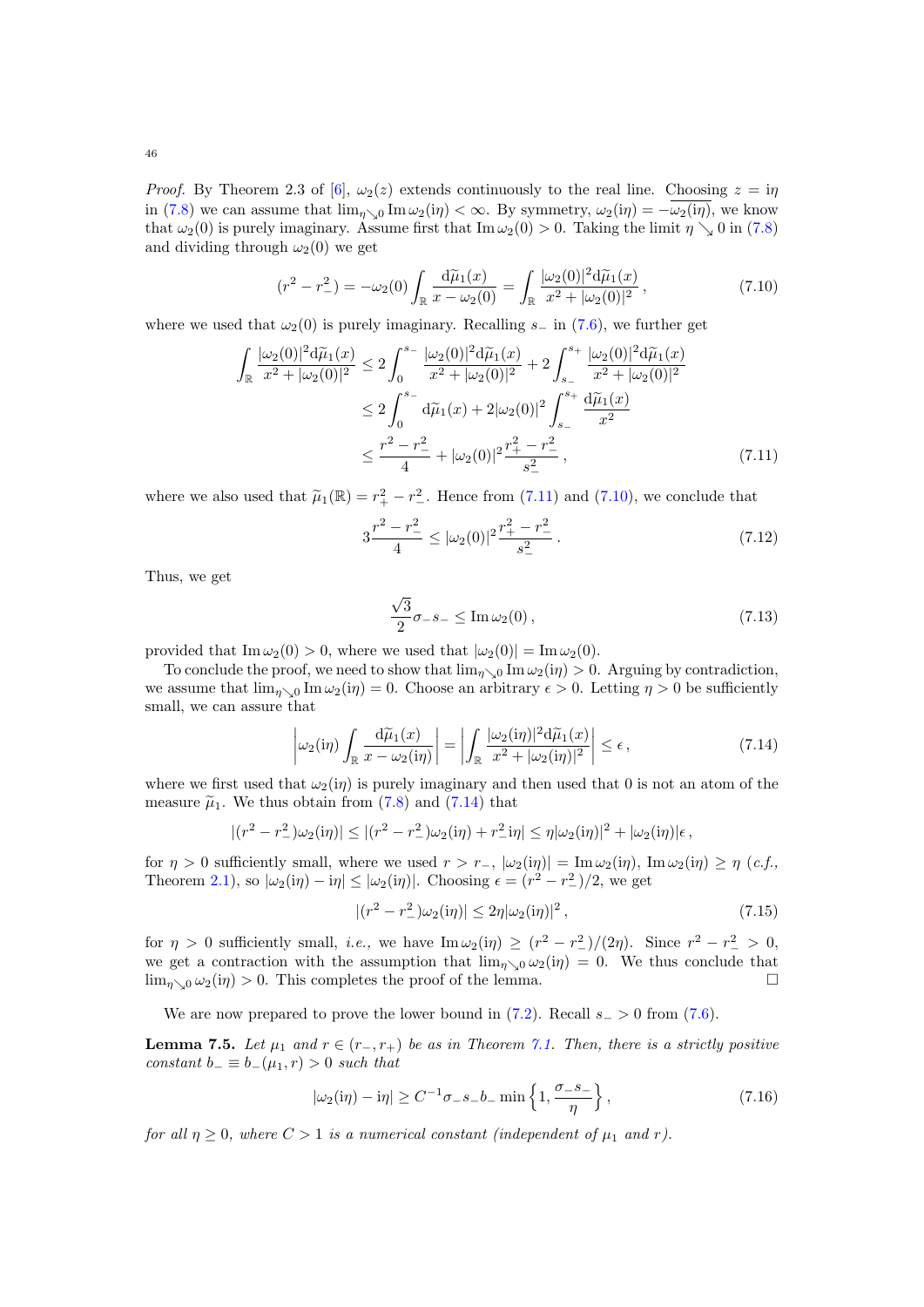<span id="page-46-3"></span><span id="page-46-1"></span><span id="page-46-0"></span>

47

*Proof.* Using the definition of s<sub>−</sub> in [\(7.6\)](#page-44-2), we write [\(7.8\)](#page-44-1), the defining equation for  $\omega_2(z)$ , as an equation with a free variable  $\omega$ :

$$
\frac{r^2 - r_-^2}{\omega} + \int_{|x| \le s_-} \frac{d\tilde{\mu}_1(x)}{(x - \omega)} + \int_{|x| > s_-} \frac{d\tilde{\mu}_1(x)}{(x - \omega)} = -z - \frac{r^2 z}{(\omega - z)\omega},
$$
(7.17)

 $z \in \mathbb{C}^+$ , whose unique solution on the upper half plane gives  $\omega = \omega_2(z)$ . Note that the third term on the left side has the expansion

$$
\int_{|x|>s_-} \frac{\mathrm{d}\widetilde{\mu}_1(x)}{(x-\omega)} = \int_{|x|>s_-} \frac{\mathrm{d}\widetilde{\mu}_1(x)}{x^2} \omega + \int_{|x|>s_-} \frac{\mathrm{d}\widetilde{\mu}_1(x)}{x^3(x-\omega)} \omega^3,
$$
\n(7.18)

for  $|\omega| < s_-,$  where we used that  $\tilde{\mu}_1$  is symmetric to get the second line. Let

$$
a_{-} \equiv a_{-}(\mu_1, r) := \int_{|x| > s_{-}} \frac{d\tilde{\mu}_1(x)}{x^2} \,. \tag{7.19}
$$

Note that by the definition of  $s_$  in [\(7.6\)](#page-44-2) we have the bound

$$
0 < \frac{3}{4} \frac{r^2 - r^2}{s_+^2} \le a_- \le \frac{r_+^2 - r_-^2}{s_-^2} \,. \tag{7.20}
$$

Let moreover

$$
\widehat{\omega} := i \left( \frac{r^2 - r_-^2}{a_-} \right)^{\frac{1}{2}}.
$$
\n(7.21)

Note that from  $(7.20)$ , we have

<span id="page-46-7"></span><span id="page-46-6"></span><span id="page-46-5"></span><span id="page-46-4"></span><span id="page-46-2"></span>
$$
\sigma_{-}s_{-} \leq |\hat{\omega}| \,. \tag{7.22}
$$

Using the definitions of  $\hat{\omega}$  in [\(7.21\)](#page-46-2) and of a<sub>−</sub> in [\(7.19\)](#page-46-0), we rewrite [\(7.17\)](#page-46-3) as

$$
(-\hat{\omega}^2 + \omega^2)(\omega - z) = -\frac{r^2 z}{a_-} + \psi(\omega, z), \qquad z \in \mathbb{C}^+, \qquad (7.23)
$$

where we further introduced the shorthand notation

$$
\psi(\omega, z) := -\frac{\omega(\omega - z)z}{a_{-}} - \frac{\omega^{4}(\omega - z)}{a_{-}} \int_{|x| > s_{-}} \frac{d\widetilde{\mu}_{1}(x)}{x^{3}(x - \omega)} - \frac{\omega(\omega - z)}{a_{-}} \int_{|x| \leq s_{-}} \frac{d\widetilde{\mu}_{1}(x)}{x - \omega} . \tag{7.24}
$$

Next, we abbreviate  $t_ - := s_-\sigma_- < s_-$  and define

$$
b_{-} \equiv b_{-}(\mu_1, r) := \min\left\{1, a_{-}, a_{-}\frac{t^2}{r^2}\right\} > 0. \tag{7.25}
$$

Then we introduce the sets

$$
\mathcal{F}_{-} := \left\{ \omega = i|\omega| \in \mathbb{C}^{+} : |\omega|^{2} \leq \frac{7}{8}t_{-}^{2} \right\}
$$
\n
$$
(7.26)
$$

$$
\mathcal{E}_{-}^{(1)} := \left\{ z = \mathrm{i}\eta \in \mathbb{C}^{+} : \eta \le \frac{t - b_{-}}{64} \right\}. \tag{7.27}
$$

For  $\omega \in \mathcal{F}_-$  we bound the last term in the definition of  $\psi(\omega, z)$  in [\(7.24\)](#page-46-4) as

$$
\frac{|\omega||\omega - z|}{a_{-}} \left| \int_{|x| \le s_{-}} \frac{d\widetilde{\mu}_{1}(x)}{x - \omega} \right| = \frac{|\omega - z|}{a_{-}} \left| \int_{|x| \le s_{-}} \frac{|\omega|^{2} d\widetilde{\mu}_{1}(x)}{x^{2} + |\omega|^{2}} \right|
$$

$$
\le \frac{|\omega - z|}{4a_{-}} (r^{2} - r^{2}) = \frac{|\widehat{\omega}|^{2}}{4} |\omega - z|, \qquad z \in \mathbb{C}^{+}, \qquad (7.28)
$$

where we used that  $\tilde{\mu}_1$  is symmetric and the definitions of s<sub>−</sub> in [\(7.6\)](#page-44-2) and of  $\hat{\omega}$  in [\(7.21\)](#page-46-2).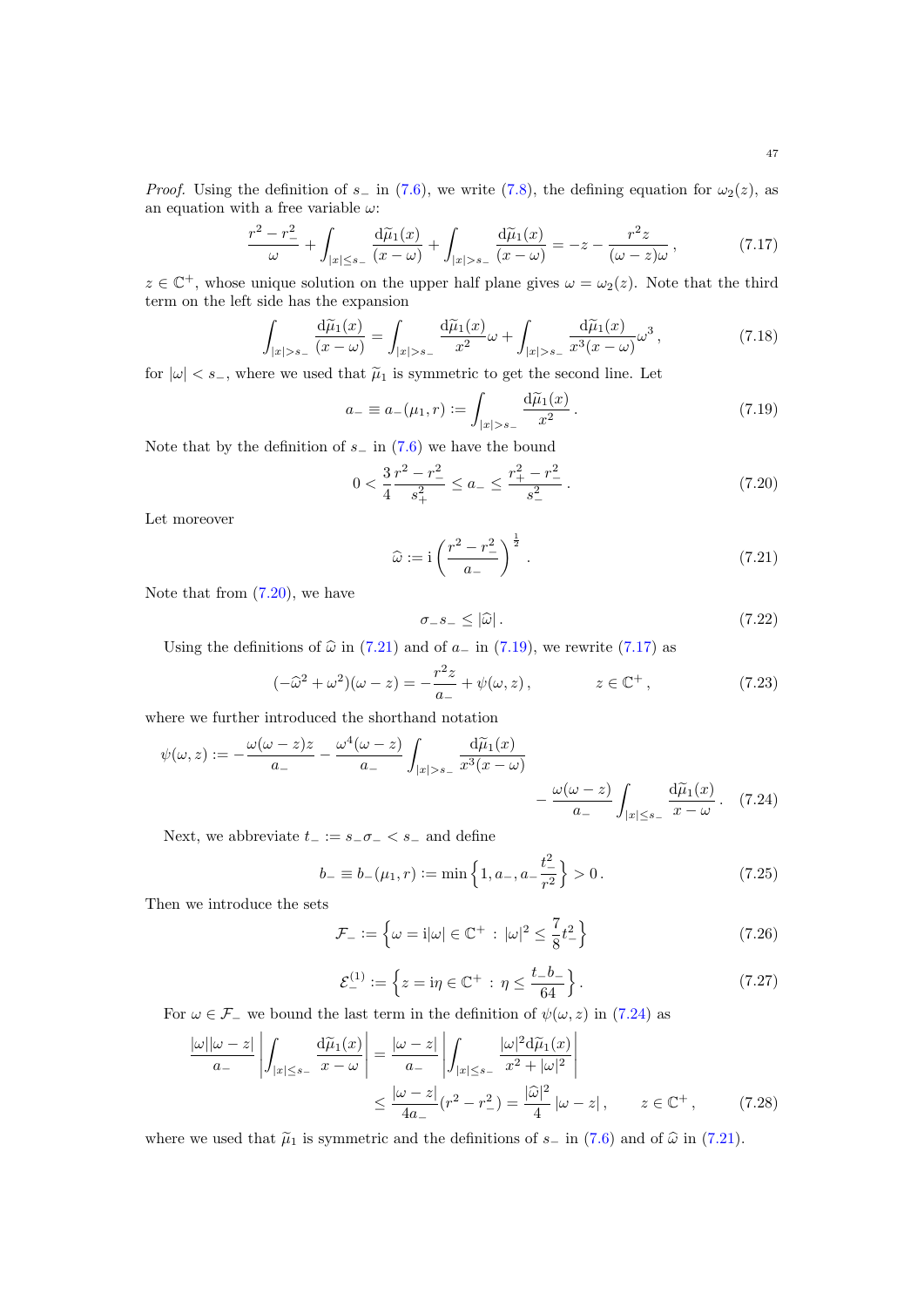For  $\omega \in \mathcal{F}_-$  we bound the second but last term in the definition of  $\psi(\omega, z)$  as

$$
\frac{|\omega|^4 |\omega - z|}{a_-} \left| \int_{|x| > s_-} \frac{d\widetilde{\mu}_1(x)}{x^3 (x - \omega)} \right| \le \frac{|\omega|^4 |\omega - z|}{a_-} \int_{|x| > s_-} \frac{d\widetilde{\mu}_1(x)}{x^2} \frac{1}{|s_-|^2} \le \frac{7}{8} |\omega|^2 |\omega - z|, \quad (7.29)
$$

where we used that  $|x - \omega| > |x| > s_-\$ , as  $\omega$  lies on the imaginary axis, the definition of  $a_-$ in [\(7.19\)](#page-46-0) and  $t_ - = \sigma_ - s_- \leq s_-$ .

For the first term on the right side of  $\psi(\omega, z)$ , we get for  $z \in \mathcal{E}_{-}^{(1)}$  the bound

$$
\frac{|\omega(\omega - z)z|}{a_{-}} \le \frac{|\omega - z||\omega|t_{-}}{64},\tag{7.30}
$$

where we used that  $64|z| \leq t_{-}b_{-} \leq t_{-}a_{-}$  on  $\mathcal{E}_{-}^{(1)}$ .

Combining these estimates, we get that, for  $\omega \in \mathcal{F}_-$  and  $z \in \mathcal{E}_-^{(1)}$ ,

$$
|\psi(\omega, z)| \le \frac{|\omega|t_-}{64} |\omega - z| + \frac{7}{8} |\omega|^2 |\omega - z| + \frac{|\hat{\omega}|^2}{4} |\omega - z|.
$$
 (7.31)

For the first term on the right side of  $(7.23)$  we note for  $z \in \mathcal{E}_{-}^{(1)}$  the bound

$$
\frac{r^2|z|}{a_-} \le \frac{t_-r^2}{64a_-}b_- \le \frac{t_-^3}{64},\tag{7.32}
$$

where we used that  $b_{-}r^2/a_{-} \leq t_{-}^2$  on  $\mathcal{E}_{-}^{(1)}$  as follows from [\(7.25\)](#page-46-6).

Thus, for  $\omega$  a solution to [\(7.23\)](#page-46-5) in  $\mathcal{F}_-$  with  $z \in \mathcal{E}_-^{(1)}$ , at least one of the following holds

<span id="page-47-1"></span><span id="page-47-0"></span>
$$
| -\hat{\omega}^2 + \omega^2 | | \omega - z | \le \frac{t^3}{32}
$$
 (7.33)

or

$$
|-\widehat{\omega}^2 + \omega^2| \, |\omega - z| \le \frac{|\omega|t_-}{32} |\omega - z| + \frac{7}{4} |\omega|^2 |\omega - z| + \frac{|\widehat{\omega}|^2}{2} |\omega - z| \,. \tag{7.34}
$$

First, assume that [\(7.34\)](#page-47-0) holds. Then we either have  $\omega - z = 0$ , or

$$
| -\hat{\omega}^2 + \omega^2 | \le \frac{t^2}{64} + \frac{|\omega|^2}{64} + \frac{7}{4}|\omega|^2 + \frac{|\hat{\omega}|^2}{2}.
$$
 (7.35)

We then absorb the last term on the right side into the left side to get

$$
\frac{1}{2}|\hat{\omega}^2| \le \frac{t^2}{64} + |\omega|^2 + \frac{|\omega|^2}{64} + \frac{7}{4}|\omega|^2.
$$
 (7.36)

We thus find

$$
|\hat{\omega}^2| < \frac{t^2}{32} + 6|\omega|^2. \tag{7.37}
$$

Since  $|\widehat{\omega}| \ge t_{-}$  by [\(7.22\)](#page-46-7), we thus obtain that in this case that either  $\omega - z = 0$  or

<span id="page-47-2"></span>
$$
|\omega| > \frac{3}{8}t \tag{7.38}
$$

Second, assume that [\(7.33\)](#page-47-1) holds. Then we can estimate, using that  $\omega \in \mathcal{F}_-,$ 

$$
|\omega - z| \le \frac{t^3}{32} \frac{1}{| - \widehat{\omega}^2 + \omega^2 |} \le \frac{2}{8} t^2 \tag{7.39}
$$

where we used that  $|\hat{\omega}| \ge t_-$  and  $|\omega|^2 \le 7t_-^2/8$  on  $\mathcal{F}_-$ . Since  $|z| \le t_-/64$  for  $z \in \mathcal{E}_-^{(1)}$ , we find  $|\omega|$  < 5t<sub>−</sub>/16 in this case.

We conclude that for any  $z \in \mathcal{E}_{-}^{(1)}$  a solution  $\omega(z)$  to [\(7.23\)](#page-46-5) in  $\mathcal{F}_{-}$  satisfies either

$$
|\omega(z)| < \frac{5}{16}t_{-} \qquad \text{or} \qquad |\omega(z)| > \frac{6}{16}t_{-} \,. \tag{7.40}
$$

48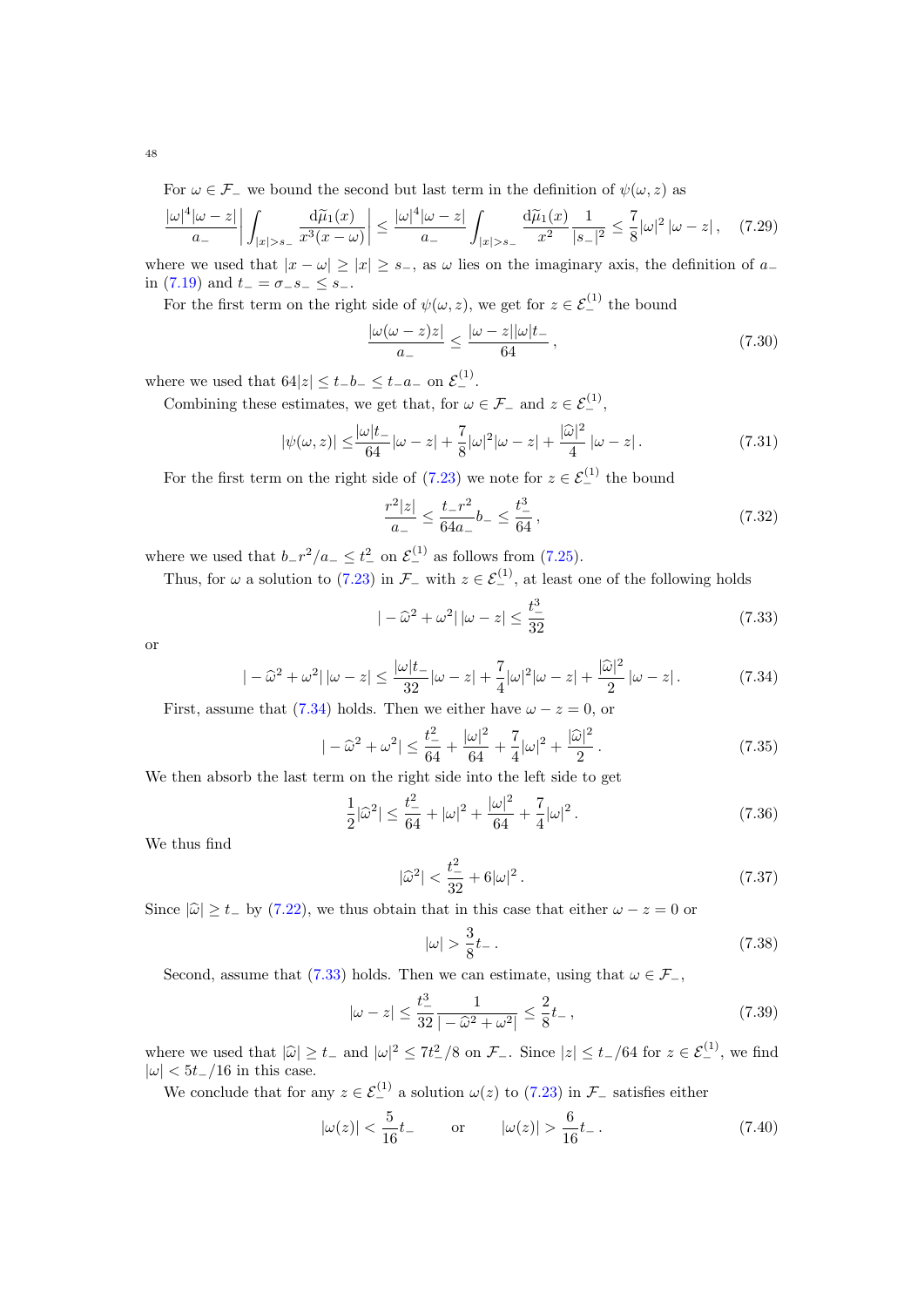Also note that if a solution  $\omega(z)$  of [\(7.23\)](#page-46-5) satisfies  $\omega(z) \notin \mathcal{F}_-$  for some  $z \in \mathcal{E}_-^{(1)}$ , then the second alternative in [\(7.40\)](#page-47-2) holds trivially.

Now, since the subordination function  $\eta \rightarrow \rightarrow \omega_2(i\eta)$  (extends to) a continuous function on  $[0, \infty)$  by Theorem 2.3 of  $[6]$ , we can conclude from  $(7.40)$  that

<span id="page-48-1"></span>
$$
|\omega_2(z)| > \frac{3}{8}t_- \,, \qquad z \in \mathcal{E}_-^{(1)} \,, \tag{7.41}
$$

since we already showed in [\(7.9\)](#page-44-3) that  $|\omega_2(0)| \geq \sqrt{3}t_-/2$ . This proves the lower bound in [\(7.16\)](#page-45-3) for the small  $\eta$  regime.

Next, we introduce the domain which will handle the regime complementary to  $\mathcal{E}_-^{(1)}$ ,

$$
\mathcal{E}_{-}^{(2)} := \left\{ z = \mathrm{i}\eta \in \mathbb{C}^{+} : \eta \ge \frac{t - b_{-}}{64} \right\}. \tag{7.42}
$$

We claim that  $\eta \mapsto \eta \cdot (\text{Im } \omega_2(i\eta) - \eta)$  is a monotone increasing function for  $\eta \in \mathbb{R}^+$ . Indeed since the analytic function  $\omega_2 : \mathbb{C}^+ \to \mathbb{C}^+$  satisfies  $(2.4)$  and  $\omega_2(i\eta) = -\overline{\omega_2(i\eta)}$ , it has the Nevanlinna representation

$$
\omega_2(z) = z + \int_{\mathbb{R}} \frac{\mathrm{d}\nu_2(x)}{x - z}, \qquad z \in \mathbb{C}^+, \tag{7.43}
$$

where  $\nu_2$  is a finite symmetric Borel measure. The claim follows directly by considering the imaginary part of [\(7.43\)](#page-48-0) for z along the positive imaginary axis. Hence, for any  $\eta > \eta_0 > 0$ ,

<span id="page-48-2"></span><span id="page-48-0"></span>
$$
\operatorname{Im}\omega_2(i\eta) - \eta \ge \frac{\eta_0}{\eta} (\operatorname{Im}\omega_2(i\eta_0) - \eta_0).
$$
 (7.44)

Choosing  $\eta_0 = t_b_0/64$  on the boundary of  $\mathcal{E}^{(1)}_0$ , we can apply [\(7.41\)](#page-48-1) for  $z_0 = i\eta_0$ , and we obtain the estimate

$$
\operatorname{Im}\omega_2(i\eta) - \eta \ge \frac{\eta_0}{\eta} \left( \frac{3t_-}{8} - \frac{t_-b_-}{64} \right) \ge \frac{2t_-\eta_0}{8\eta} \ge \frac{2t_-^2b_-}{256\eta}, \quad i\eta \in \mathcal{E}_-^{(2)},\tag{7.45}
$$

where we used the definition of  $b_-\$  in [\(7.25\)](#page-46-6) to get the second inequality. Combining [\(7.41\)](#page-48-1) and  $(7.45)$  we get the bound  $(7.16)$ .

We move on to the upper bound in  $(7.2)$ .

**Lemma 7.6.** Let  $\mu_1$  and  $r \in (r_-, r_+)$  be as in Theorem [7.1.](#page-43-2) Then,

<span id="page-48-4"></span>
$$
|\omega_2(i\eta) - i\eta| \le C \min\left\{\sigma_+ s_+, \frac{r^2}{\eta}\right\},\tag{7.46}
$$

for all  $\eta \geq 0$ , for a numerical constant  $C < \infty$  (independent of  $\mu_1$  and r).

Proof. Using [\(7.4\)](#page-44-0) we write

$$
F_{\mu_1}(\omega) - \omega = -\frac{r_+^2}{\omega} - \frac{1}{\omega^2} \int_{\mathbb{R}} \frac{x^2 d\widehat{\mu}_1(x)}{x - \omega}, \qquad \omega \in \mathbb{C}^+ \,. \tag{7.47}
$$

For  $z \in \mathbb{C}^+$ , we write [\(7.8\)](#page-44-1) with  $\omega_2(z)$  replaced by the free variable  $\omega$  as

$$
-\frac{r_{+}^{2}}{\omega} - \frac{\chi(\omega)}{\omega^{2}} = -z - \frac{r^{2}}{\omega - z},
$$
\n(7.48)

where we introduced the short hand notation

<span id="page-48-6"></span><span id="page-48-5"></span><span id="page-48-3"></span>
$$
\chi(\omega) := \int_{\mathbb{R}} \frac{x^2 d\widehat{\mu}_1(x)}{x - \omega}.
$$

From [\(7.48\)](#page-48-3), we find that

$$
\omega_2(z) = \frac{r_+^2 - r^2 + z^2}{2z} \left( 1 - \left( 1 - \frac{4z^2 r_+^2 - 4z \chi(\omega_2(z)) \frac{\omega_2(z) - z}{\omega_2(z)}}{(r_+^2 - r^2 + z^2)^2} \right)^{\frac{1}{2}} \right),\tag{7.49}
$$

where we choose the square root such that  $\text{Im }\omega_2(z) > \text{Im } z$ .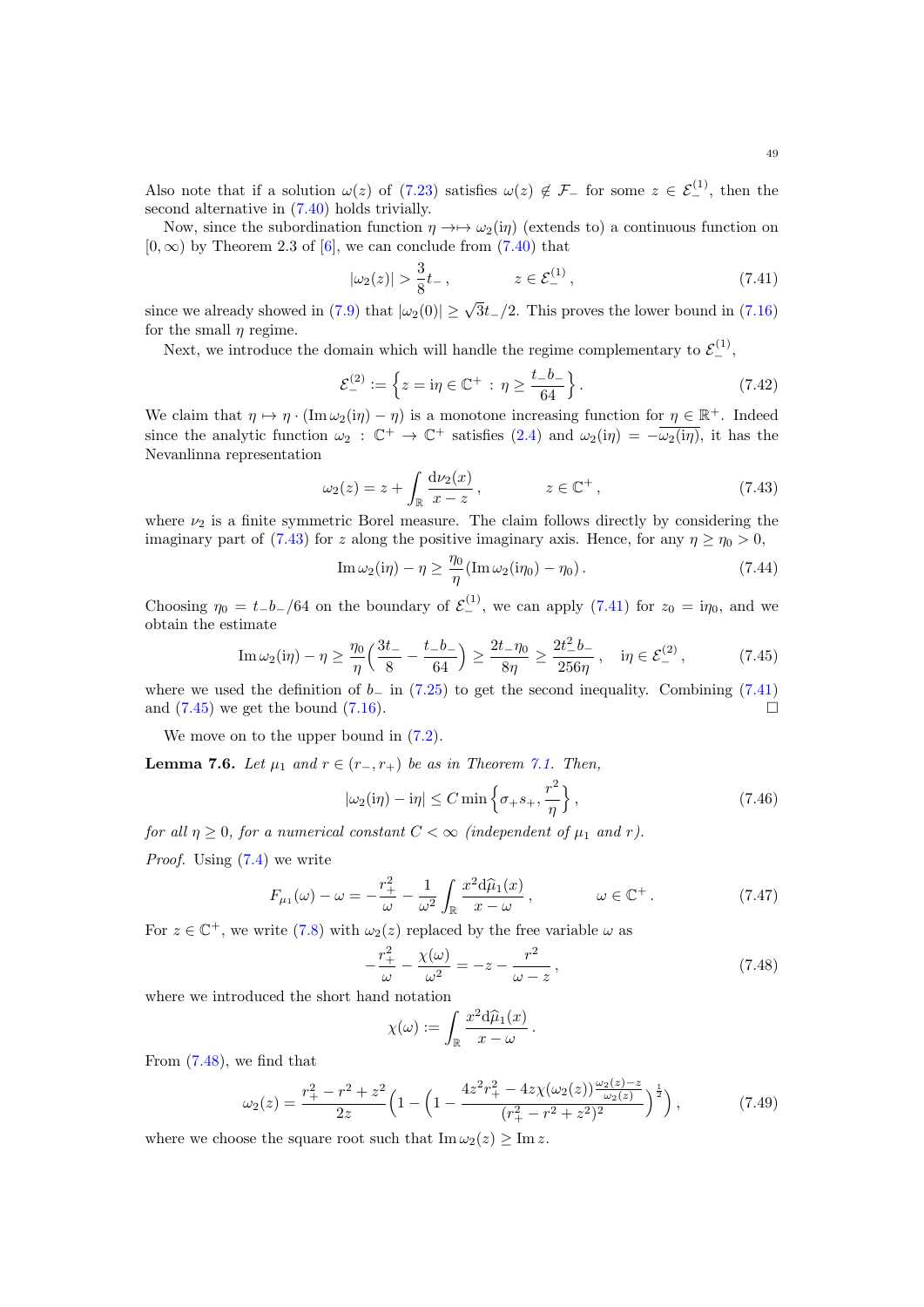Abbreviate  $t_{+} := \sigma_{+} s_{+}$  and partition the positive imaginary axis by introducing

$$
\mathcal{E}_{+}^{(1)} := \left\{ z = \mathrm{i}\eta \in \mathbb{C}^{+} : 0 < \eta \le \frac{1}{4} \frac{r_{+}^{2} - r^{2}}{t_{+}} \right\},\
$$
  
\n
$$
\mathcal{E}_{+}^{(2)} := \left\{ z = \mathrm{i}\eta \in \mathbb{C}^{+} : \frac{1}{4} \frac{r_{+}^{2} - r^{2}}{t_{+}} < \eta \le (r_{+}^{2} - r^{2})^{1/2} \right\},\
$$
  
\n
$$
\mathcal{E}_{+}^{(3)} := \left\{ z = \mathrm{i}\eta \in \mathbb{C}^{+} : (r_{+}^{2} - r^{2})^{1/2} < \eta \right\}.
$$
\n
$$
(7.50)
$$

We will prove the bound in  $(7.46)$  separately for these three regimes.

Choose  $z \in \mathcal{E}_+^{(1)}$  first. We will argue by contradiction that  $\text{Im } \omega_2(z) \leq 2t_+$  for this domain. Assuming that  $\omega \in \mathbb{C}^+$  with  $\text{Im}\,\omega > 2t_+$ , we have the simple bound

<span id="page-49-0"></span>
$$
\left|\frac{\chi(\omega)}{r_+^2 - r^2}\right| = \left|\frac{1}{r_+^2 - r^2} \int_{\mathbb{R}} \frac{x^2 d\hat{\mu}_1(x)}{x - \omega}\right| \le \frac{s_+^2 r_+^2}{r_+^2 - r^2} \frac{1}{2t_+} = \frac{t_+}{2},\tag{7.51}
$$

where we used  $\hat{\mu}_1(\mathbb{R}) = r_+^2$ , and  $|x| \leq s_+$  on the support of  $\hat{\mu}_1$  in the first inequality and  $t_+ \geq s_+$  in the second. Now, for  $z \in \mathcal{E}_+^{(1)}$ , we have

$$
\frac{4|z|^2r_+^2}{(r_+^2 - r^2 - |z|^2)^2} \le \frac{r_+^2}{16t_+^2} \frac{(r_+^2 - r^2)^2}{(r_+^2 - r^2 - |z|^2)^2} \le \frac{16}{15^2\sigma_+^2} < \frac{1}{10},\tag{7.52}
$$

where we use that  $t_+ = \sigma_+ s_+, \sigma_+ > 1, s_+ \geq r_+$  and

<span id="page-49-3"></span><span id="page-49-1"></span>
$$
\frac{|z|^2}{r_+^2 - r^2} \le \frac{r_+^2 - r^2}{16t_+^2} < \frac{r_+^2}{16t_+^2} < \frac{1}{16}, \qquad z \in \mathcal{E}_+^{(1)},\tag{7.53}
$$

since  $t_+ > r_+$ . For  $z \in \mathcal{E}^{(1)}_+$ , we further have

$$
\frac{4|z\chi(\omega_2(z))|}{(r_+^2 - r^2 - |z|^2)^2} \left| \frac{\omega_2(z) - z}{\omega_2(z)} \right| \le \frac{1}{2t_+} \frac{t_+}{2} \frac{(r_+^2 - r^2)^2}{(r_+^2 - r^2 - |z|^2)^2} < \frac{3}{10},\tag{7.54}
$$

where we used [\(7.51\)](#page-49-0), and  $|\omega_2(z) - z| \leq |\omega_2(z)|$  and  $z \in \mathcal{E}_-^{(1)}$  to get the first inequality. We then obtain from  $(7.49)$ , upon expanding the square root using  $(7.52)$  and  $(7.54)$  that

$$
|\omega_2(z)| \le 2 \frac{|z|r_+^2}{r_+^2 - r^2 - |z|^2} + 2 \frac{|\chi(\omega_2)|}{r_+^2 - r^2 - |z|^2} \le 2 \frac{16|z|r_+^2}{15(r_+^2 - r^2)} + \frac{16}{15}t_+ < 2t_+, \tag{7.55}
$$

where we used [\(7.52\)](#page-49-1), [\(7.53\)](#page-49-3) and [\(7.54\)](#page-49-2) to get the second inequality, and that  $z \in \mathcal{E}_{+}^{(1)}$  and  $r_{+} \leq t_{+}$  to get the third. However, [\(7.55\)](#page-49-4) yields a contradiction with the assumption that  $\text{Im}\,\omega_2(z) > 2t_+$ . We can therefore conclude that

<span id="page-49-5"></span><span id="page-49-4"></span><span id="page-49-2"></span>
$$
\operatorname{Im}\omega_2(z) \le 2t_+, \qquad z \in \mathcal{E}_+^{(1)}.\tag{7.56}
$$

Choose now  $z \in \mathcal{E}_+^{(2)}$ . Starting from [\(7.49\)](#page-48-5), we estimate

$$
|\omega_2(z)| \le \frac{1}{2|z|} \left( 2(r_+^2 - r^2) + 2|z|r_+ + 2\left(\frac{|z|s_+^2 r_+^2}{|\omega_2(z)|}\right)^{\frac{1}{2}} \right)
$$
  

$$
\le \frac{4t_+}{(r_+^2 - r^2)} (r_+^2 - r^2) + 2\frac{r_+}{2} + 2\left(\frac{s_+^2 r_+^2}{4|z\omega_2(z)|}\right)^{\frac{1}{2}}
$$
  

$$
\le 5t_+ + 2\left(\frac{t_+ s_+^2 r_+^2}{(r_+^2 - r^2)|\omega_2(z)|}\right)^{\frac{1}{2}}, \qquad z \in \mathcal{E}_+^{(2)},
$$

where we used  $z^2 < 0$ ,  $r_+ \le t_+$ ,  $(r_+^2 - r^2)/(4t_+) \le |z|$ ,  $|\omega_2(z) - z| \le |\omega_2(z)|$  and  $\left|\chi(\omega_2(z))\right| \leq \frac{s_+^2 r_+^2}{\text{Im}\,\omega_2(z)}$  $\frac{0+1}{\text{Im}\,\omega_2(z)},$ 

50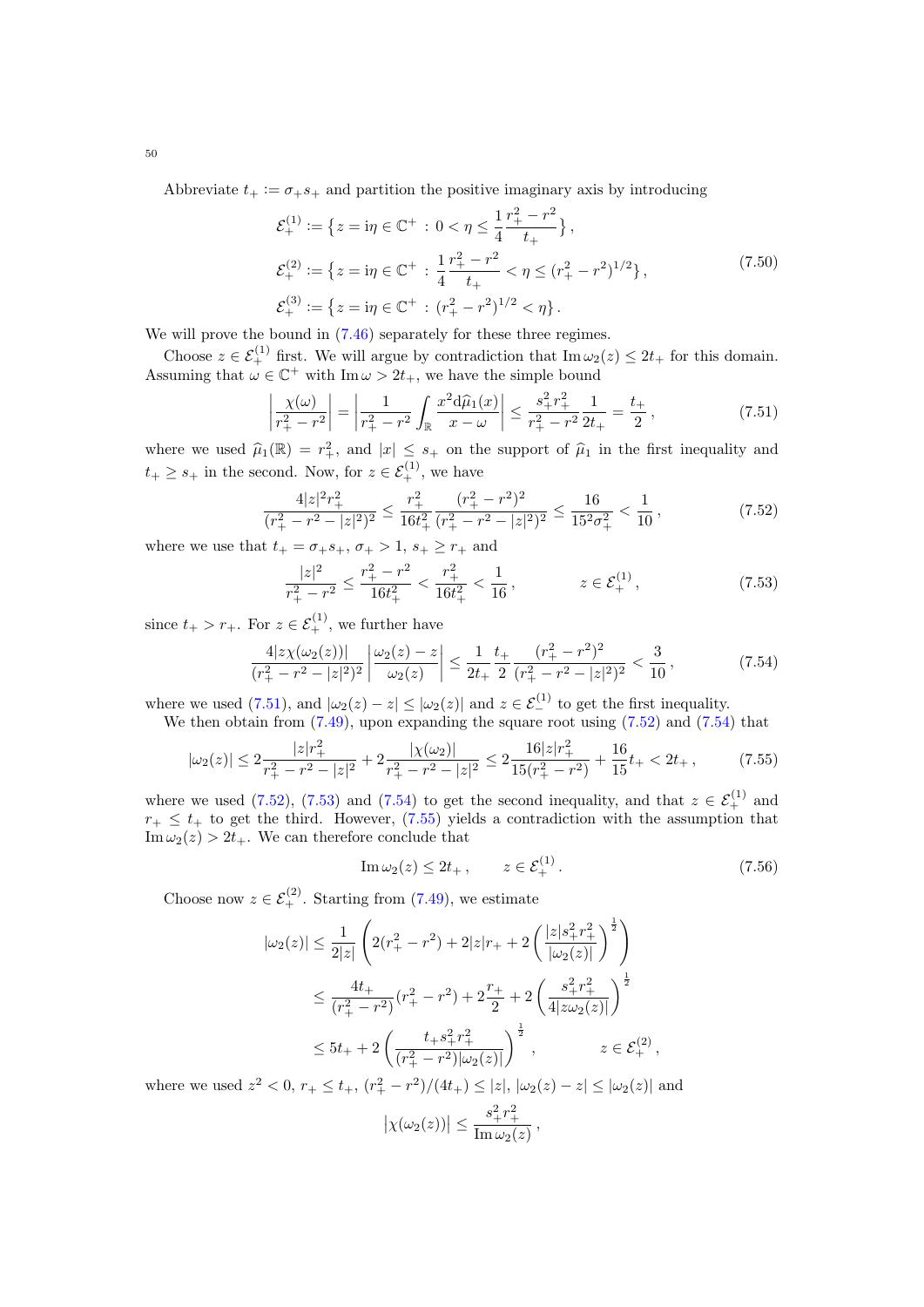with  $\text{Im}\,\omega_2(z) = |\omega_2(z)|$ , for  $z \in \mathcal{E}_+^{(2)}$ . Thus at least one of the following bounds holds

$$
|\omega_2(z)| \le 10t_+
$$
 or  $|\omega_2(z)| \le 2\left(\frac{4t_+s_+^2r_+^2}{(r_+^2-r^2)|\omega_2(z)|}\right)^{\frac{1}{2}}$ 

In the latter case we find that

$$
|\omega_2(z)| \le \left(\frac{16t_+s_+^2r_+^2}{r_+^2-r_-^2}\right)^{\frac{1}{3}} = \left(16\sigma_+^2s_+^2t_+\right)^{\frac{1}{3}} < 3t_+.
$$

Thus in both cases we have

$$
|\omega_2(z)| \le 10t_+, \qquad z \in \mathcal{E}_+^{(2)}.
$$
 (7.57)

<span id="page-50-1"></span>.

Finally, we consider  $z \in \mathcal{E}_+^{(3)}$ . Since  $\text{Im}\,\omega_2(z) \ge \text{Im}\,z$ , we can expand [\(7.47\)](#page-48-6) as

$$
F_{\mu_1}(\omega_2(z)) - \omega_2(z) = -\frac{r_+^2}{\omega_2(z)} + O(|\omega_2(z)|^{-3}) = O(|z|^{-1}),\tag{7.58}
$$

as Im  $z \nearrow \infty$ , which in turn implies through [\(7.48\)](#page-48-3) that

<span id="page-50-2"></span>
$$
\omega_2(z) = z - \frac{r^2}{z + O(|z|^{-1})},
$$

as Im  $z \nearrow \infty$ . Comparison with the Nevanlinna representation of  $\omega_2(z)$  in [\(7.43\)](#page-48-0) reveals that  $\nu_2(\mathbb{R}) = r^2$ . Using [\(7.43\)](#page-48-0) we can therefore estimate  $\omega_2(z)$  from above as

$$
|\omega_2(z) - z| \le \frac{r^2}{\operatorname{Im} z}, \qquad z \in \mathbb{C}^+.
$$
 (7.59)

In particular, using  $r < r_+ \leq s_+$  we have, for  $i\eta \in \mathcal{E}^{(3)}_+$ , that

$$
|\omega_2(i\eta) - i\eta| \le \frac{r^2}{\eta} \le \sigma_+ s_+ = t_+, \qquad z \in \mathcal{E}^{(3)}_+.
$$
 (7.60)

Combining  $(7.56)$ ,  $(7.57)$  and  $(7.60)$ , we see that there is a numeral C such that

$$
|\omega_2(i\eta) - i\eta| \le \min\left\{C\sigma_+s_+, \frac{r^2}{\eta}\right\} \le C\sigma_+s_+, \qquad \eta > 0. \tag{7.61}
$$

This proves  $(7.46)$  and concludes the proof of the lemma.

Proof of Theorem [7.1.](#page-43-2) Theorem [7.1](#page-43-2) follows by combining [\(7.16\)](#page-45-3) and [\(7.46\)](#page-48-4), and adjusting the numerical constants.  $\hfill \square$ 

# <span id="page-50-3"></span>8. PROOF OF THEOREM [4.3](#page-11-1) FOR LARGE  $\eta$

<span id="page-50-0"></span>In this section, we prove Theorem [4.3](#page-11-1) for spectral parameters  $z \in \mathbb{C}^+$  with large imaginary parts,  $\eta$ . Here, large  $\eta$  means  $\eta \geq \eta_M$ , for some  $\eta_M \geq 1$  independent of N to be chosen below.

<span id="page-50-4"></span>8.1. Concentration of  $m_H$  for large  $\eta$ . In this subsection, we fix an arbitrary  $L > 0$  and a compact interval  $\mathcal{I} \subset \mathbb{R}$ , and consider the domain  $\mathcal{S}_{\mathcal{I}}(\eta_M, N^L)$  introduced in [\(4.9\)](#page-11-7).

*Proof of [\(4.11\)](#page-11-4) on*  $S_{\mathcal{I}}(\eta_M, N^L)$ . In this proof, we choose both matrices U and V to be either Haar distributed on  $U(N)$  or  $O(N)$ , *i.e.*, we treat the unitary and orthogonal case at once. For simplicity we refer to  $U$  and  $V$  as Haar matrices below.

Our proof consists of two main steps. In the first step, we shall show that

$$
\left| m_H(z) - m_A(\omega_B^c(z)) \right| \prec \frac{1}{N\eta^2}, \qquad \left| m_H(z) - m_B(\omega_A^c(z)) \right| \prec \frac{1}{N\eta^2}, \tag{8.1}
$$

uniformly on  $\mathcal{S}_{\mathcal{I}}(\eta_M, N^L)$ . In the second step, we use the local stability of the system  $(2.5)$ with the choice  $(\mu_1, \mu_2) = (\mu_A, \mu_B)$  to conclude [\(4.11\)](#page-11-4) from [\(8.1\)](#page-50-3) for large  $\eta$ .

Step 1: Proof of  $(8.1)$ . This step is based on the Gromov-Milman concentration inequality. Let  $\mathfrak{M} \equiv \mathfrak{M}(N)$  stand for the fundamental representation of either  $U(N)$  or  $O(N)$  on  $M_N(\mathbb{C}),$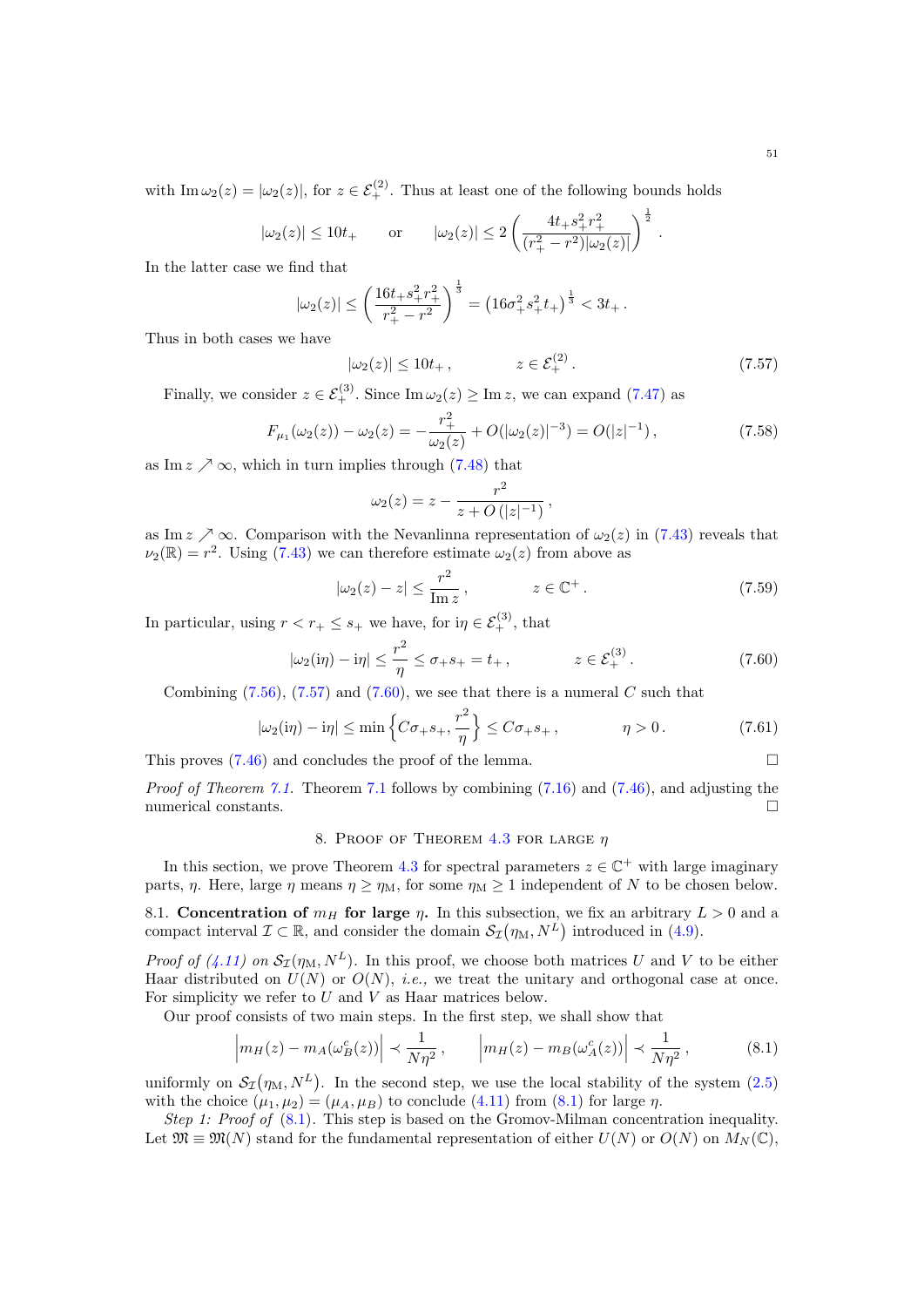and let  $\mathfrak{M}_1 \equiv \mathfrak{M}_1(N)$  stand for the fundamental representation of either  $SU(N)$  or  $SO(N)$  on  $M_N(\mathbb{C})$ , all endowed with the Riemann metric  $\|\mathrm{d}s\|_2$  inherited from  $M_N(\mathbb{C})$  (equipped with the Hilbert-Schmidt norm  $\|\cdot\|_2$ ). We denote by  $\mathbb{P}_{\mathfrak{M}}$ ,  $\mathbb{P}_{\mathfrak{M}_1}$  (the push-forwards of) the Haar measure on  $\mathfrak{M}$ ,  $\mathfrak{M}_1$  respectively. We use the following version of the Gromov-Milman concentration inequality formulated as Corollary 4.4.28 in [\[1\]](#page-59-15). If  $g : (\mathfrak{M}(N), ||ds||_2) \to \mathbb{C}$  is an  $\mathcal{L}\text{-Lipschitz}$ function then

$$
\mathbb{P}_{\mathfrak{M}}\Big(\Big|g(\,\cdot\,) - \int_{\mathfrak{M}_1} g(W \,\cdot\,) \mathrm{d} \mathbb{P}_{\mathfrak{M}_1}(W)\Big| > \delta\Big) \leq C \mathrm{e}^{-c\frac{N\delta^2}{\mathcal{L}^2}},\tag{8.2}
$$

for all  $\delta > 0$ , where  $c > 0$  and C are numerical constants.

To apply  $(8.2)$  with the Haar matrices U and V at once, we extend  $(8.2)$  to the direct product group  $\mathfrak{M} \times \mathfrak{M}$  by adjusting the constants  $c > 0$  and C; see e.g., Theorem 1.11 of [\[30\]](#page-60-20). For any deterministic matrix  $Q \in M_{2N}(\mathbb{C})$ , we introduce

<span id="page-51-0"></span>
$$
f(Q, \mathcal{U}, z) := \text{tr}\, QG(z), \qquad z \in \mathbb{C}^+, \tag{8.3}
$$

where U is given in terms of U and V as in [\(4.14\)](#page-13-1), *i.e.*, is a Haar matrix on  $\mathfrak{M} \times \mathfrak{M}$ . We will view  $f(Q, \mathcal{U}, z)$  as a random variable on  $\mathfrak{M} \times \mathfrak{M}$ . To apply [\(8.2\)](#page-51-0), we estimate the Lipschitz constant of  $f(Q, \cdot, z) : \mathfrak{M} \times \mathfrak{M} \to \mathbb{C}$ .

Denote by  $\mathfrak{m} \oplus \mathfrak{m}$  the (fundamental representation of the) Lie algebra of  $\mathfrak{M} \times \mathfrak{M}$ . Note that  $X \in \mathfrak{m} \oplus \mathfrak{m}$  is a blockdiagonal matrix satisfying  $X = -X^*$ . For  $X \in \mathfrak{m} \oplus \mathfrak{m}$  let  $ad_X : \mathfrak{m} \oplus \mathfrak{m} \to$  $\mathfrak{m}\oplus\mathfrak{m}, Y \mapsto [X, Y]$  with  $[\cdot, \cdot]$  the Lie bracket of  $\mathfrak{m}\oplus\mathfrak{m}, i.e.,$  the commutator on  $M_{2N}(\mathbb{C})$ . Let B be as in [\(4.14\)](#page-13-1). Then for  $X \in \mathfrak{m} \oplus \mathfrak{m}$  and  $t \in \mathbb{R}$ , we have  $e^{tad_X}(\mathcal{U} B \mathcal{U}^*) = (e^{tX} \mathcal{U}) B(e^{tX} \mathcal{U})^*$ , where we used that  $X = -X^*$ . Furthermore, note that

<span id="page-51-2"></span><span id="page-51-1"></span>
$$
\frac{\mathrm{d}}{\mathrm{d}t} e^{t \mathrm{ad}_X} (\mathcal{U} B \mathcal{U}^*) = e^{t \mathrm{ad}_X} \mathrm{ad}_X (\mathcal{U} B \mathcal{U}^*) . \tag{8.4}
$$

For  $X \in \mathfrak{m} \oplus \mathfrak{m}$ , we then compute, using [\(8.4\)](#page-51-1) and  $\widetilde{B} = UBU^*$ , that

$$
\frac{\mathrm{d}}{\mathrm{d}t} f(Q, e^{tX} \mathcal{U}, z)\Big|_{t=0} = -\mathrm{tr}\, QG(\mathrm{ad}_X \widetilde{B})G = -\frac{1}{N} \mathrm{Tr} QG(\mathrm{ad}_X \widetilde{B})G. \tag{8.5}
$$

We thus get the bound

$$
\left| \frac{\mathrm{d}}{\mathrm{d}t} f(Q, e^{tX} \mathcal{U}, z) \right|_{t=0} \leq \frac{2}{N} \|B\| \|QG\| \|GX\|_1 \leq \frac{C \|QG\|}{N} \|G\|_2 \|X\|_2 ,\tag{8.6}
$$

where  $\|\cdot\|_1$  denotes the trace norm. We used Schwarz inequality and  $||B|| \leq C$  by assumption to get the last inequality. Since  $|G(z)|^2 = \frac{\text{Im } G(z)}{n}$  $\frac{G(z)}{\eta}$  and  $||G(z)|| \leq \eta^{-1}$ , we get from [\(8.6\)](#page-51-2) that

$$
\left| \frac{\mathrm{d}}{\mathrm{d}t} f(Q, e^{tX} \mathcal{U}, z) \right|_{t=0} \leq \frac{C ||Q||}{\sqrt{N} \eta^2} ||X||_2, \qquad z \in \mathbb{C}^+.
$$
 (8.7)

Thus the Lipschitz constant of  $f(Q)$  is bounded above by  $C||Q||/(\sqrt{Q(|Q|)})$  $(\sqrt{N}\eta^2)$ . We therefore obtain from  $(8.2)$  the concentration inequality

$$
\left| f(Q, \mathcal{U}, z) - \int_{\mathfrak{M}_1 \times \mathfrak{M}_1} f(Q, \mathcal{W} \cdot \mathcal{U}, z) d\mathbb{P}_{\mathfrak{M}_1 \times \mathfrak{M}_1}(\mathcal{W}) \right| \prec \frac{\|Q\|}{N\eta^2},
$$
\n(8.8)

where the randomness behind the notation  $\prec$  is provided by the Haar measure on  $\mathfrak{M} \times \mathfrak{M}$ .

We next identify the average appearing on the left side of [\(8.8\)](#page-51-3). For a function  $g : \mathfrak{M} \times \mathfrak{M} \to$  $\mathbb{C}, \mathcal{U} \mapsto g(\mathcal{U}),$  we introduce the shorthand

<span id="page-51-3"></span>
$$
\widetilde{\mathbb{E}}g(\mathcal{U}) := \int_{\mathfrak{M}_1 \times \mathfrak{M}_1} g(\mathcal{W} \cdot \mathcal{U}) \, d\mathbb{P}_{\mathfrak{M}_1 \times \mathfrak{M}_1}(\mathcal{W}). \tag{8.9}
$$

Using the invariance of Haar measure on  $\mathfrak{M}_1 \times \mathfrak{M}_1$ , we are going to compute  $\widetilde{\mathbb{E}}$ tr  $G(z)$ . Denote by  $m_1 \oplus m_1$  the Lie algebra of  $\mathfrak{M}_1 \times \mathfrak{M}_1$ . The following argument is essential due to [\[33\]](#page-60-14); see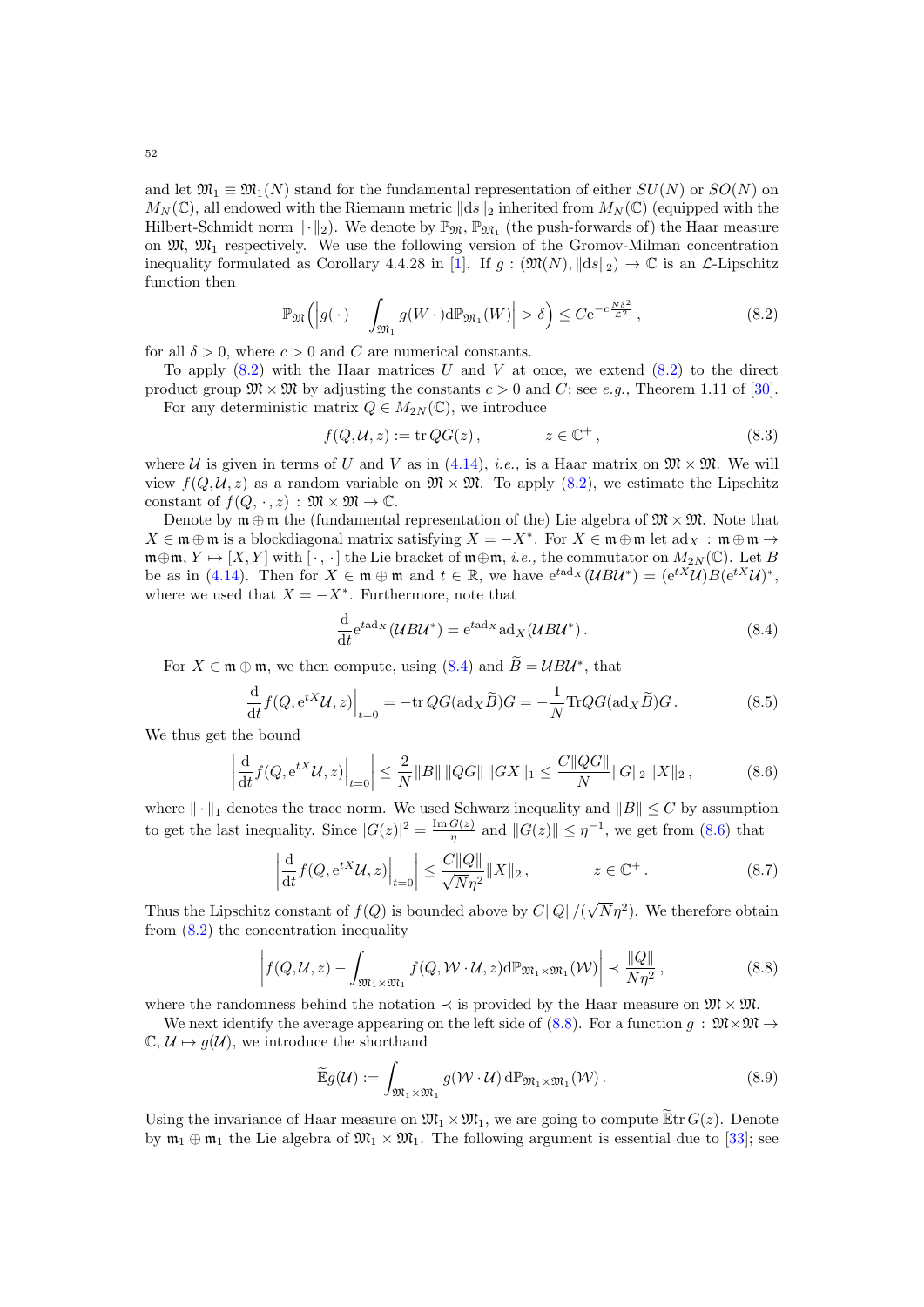also [\[10,](#page-59-0) [28\]](#page-60-11) for similar arguments. Viewing the Green function as a function (random variable) on  $\mathfrak{M} \times \mathfrak{M}, G(\cdot, z) : \mathfrak{M} \times \mathfrak{M} \to M_N(\mathbb{C})$ , we compute, using  $(8.4)$ , that

$$
\widetilde{\mathbb{E}}\Big[\frac{\mathrm{d}}{\mathrm{d}t}G(\mathrm{e}^{tX}\mathcal{U},z)\Big|_{t=0}\Big] = -\widetilde{\mathbb{E}}\Big[G(\mathcal{U},z)\mathrm{ad}_X(\widetilde{B})G(\mathcal{U},z)\Big]\,,\tag{8.10}
$$

for any  $X \in \mathfrak{m}_1 \oplus \mathfrak{m}_1$ , where  $\widetilde{B} = UBU^*$ . On the other hand, by the left-invariance of Haar measure, we also have  $\frac{d}{dt} \widetilde{\mathbb{E}} G(e^{tX} \mathcal{U}, z) = 0$ , for all  $t \in \mathbb{R}$  and all  $X \in \mathfrak{m}_1 \oplus \mathfrak{m}_1$ . Thus we get from [\(8.10\)](#page-52-1) that  $\widetilde{\mathbb{E}}[G(\mathcal{U}, z)\text{ad}_X(\widetilde{B})G(\mathcal{U}, z)] = 0$ , for any  $X \in \mathfrak{m}_1 \oplus \mathfrak{m}_1$ , *i.e.*, we have

<span id="page-52-2"></span><span id="page-52-1"></span><span id="page-52-0"></span>
$$
\widetilde{\mathbb{E}}[G(\mathcal{U},z)[X,\widetilde{B}]G(\mathcal{U},z)]=0.
$$
\n(8.11)

Such formulas originating from basic symmetries of the model are often called Ward identities in physics. Let now  $Y := \hat{\mathbf{e}}_i \hat{\mathbf{e}}_k^*$ , with  $i \neq k, i, k \in [\![1, N]\!]$ . We then note that we can decompose  $Y = \frac{1}{2}X_1 + \frac{1}{2i}X_2$ , where  $X_1 := Y - Y^*$  and  $X_2 := (iY + iY^*)$ . Note that  $X_1, X_2 \in \mathfrak{m}_1 \oplus \mathfrak{m}_1$ . Thus we have from  $(8.11)$  that

$$
\widetilde{\mathbb{E}}[G(\mathcal{U},z)[X_{\iota},\widetilde{B}]G(\mathcal{U},z)]=0, \qquad \qquad \iota=1,2. \qquad (8.12)
$$

Since Y is a linear combination of  $X_1$  and  $X_2$ , we conclude by the linearity of the commutator and [\(8.12\)](#page-52-2) that, for  $i \neq k$ ,

<span id="page-52-3"></span>
$$
\widetilde{\mathbb{E}}[G(\mathcal{U},z)[\hat{\boldsymbol{e}}_i\hat{\boldsymbol{e}}_k^*,\widetilde{B}]G(\mathcal{U},z)] = 0.
$$
\n(8.13)

Next, recall the notational convention  $\hat{i} \equiv i + N$ , for  $i \in [1, N]$ . Using exactly the same argument as above we infer, for  $i \neq k$ ,  $i, k \in [1, N]$ , that

<span id="page-52-7"></span><span id="page-52-6"></span><span id="page-52-4"></span>
$$
\widetilde{\mathbb{E}}[G(\mathcal{U},z)[\hat{\mathbf{e}}_i^*\hat{\mathbf{e}}_k^*,\widetilde{B}]G(\mathcal{U},z)] = 0.
$$
\n(8.14)

Thus, taking matrix elements of [\(8.13\)](#page-52-3) and [\(8.14\)](#page-52-4), we obtain, for all  $i \in [1, N], j = i, \hat{i}$ ,

$$
\left| \widetilde{\mathbb{E}} \Big[ \tau_1(G(\mathcal{U}, z))(G(\mathcal{U}, z)\widetilde{B})_{ji} - \tau_1(\widetilde{B}G(\mathcal{U}, z))G_{ji}(\mathcal{U}, z) \Big] \right| \leq \frac{C}{N\eta^2},\tag{8.15}
$$

and

$$
\left| \widetilde{\mathbb{E}} \Big[ \tau_2(G(\mathcal{U}, z))(G(\mathcal{U}, z)\widetilde{B})_{j\hat{i}} - \tau_2(\widetilde{B}G(\mathcal{U}, z))G_{j\hat{i}}(\mathcal{U}, z) \Big] \right| \leq \frac{C}{N\eta^2},\tag{8.16}
$$

for some constant C depending only on  $||B||$ , where the error terms result from coincidences among indices when using [\(8.13\)](#page-52-3) and [\(8.14\)](#page-52-4). Here we also used  $||G(z)|| \leq \eta^{-1}$ .

Suppressing for simplicity the  $z$ - and  $U$ -dependences in the notation for the Green function, we next note the identities

$$
(G\widetilde{B})_{ii} = 1 + zG_{ii} - \bar{\xi}_i G_{i\hat{i}},
$$
  
\n
$$
(G\widetilde{B})_{\hat{i}\hat{i}} = -\xi_i G_{i\hat{i}} + zG_{\hat{i}\hat{i}},
$$
  
\n
$$
(G\widetilde{B})_{\hat{i}\hat{i}} = -\xi_i G_{i\hat{i}} + zG_{\hat{i}\hat{i}},
$$
  
\n
$$
(G\widetilde{B})_{\hat{i}\hat{i}} = 1 + zG_{\hat{i}\hat{i}} - \xi_i G_{\hat{i}\hat{i}},
$$
  
\n(8.17)

for all  $i \in [1, N]$ , which follow from [\(4.16\)](#page-13-0). Plugging [\(8.17\)](#page-52-5) into [\(8.15\)](#page-52-6) and [\(8.16\)](#page-52-7) we get

<span id="page-52-8"></span><span id="page-52-5"></span>
$$
\left| \widetilde{\mathbb{E}} \left[ \left( 1 + z G_{ii} - \bar{\xi}_i G_{i\hat{i}} \right) \tau_1(G) - G_{ii} \tau_1(\widetilde{B}G) \right] \right| \leq \frac{C}{N\eta^2},
$$
\n
$$
\left| \widetilde{\mathbb{E}} \left[ \left( -\bar{\xi}_i G_{\hat{i}\hat{i}} + z G_{\hat{i}\hat{i}} \right) \tau_1(G) - G_{\hat{i}\hat{i}} \tau_1(\widetilde{B}G) \right] \right| \leq \frac{C}{N\eta^2},
$$
\n
$$
\left| \widetilde{\mathbb{E}} \left[ \left( -\xi_i G_{ii} + z G_{i\hat{i}} \right) \tau_2(G) - G_{i\hat{i}} \tau_2(\widetilde{B}G) \right] \right| \leq \frac{C}{N\eta^2},
$$
\n
$$
\left| \widetilde{\mathbb{E}} \left[ \left( 1 + z G_{\hat{i}\hat{i}} - \xi_i G_{\hat{i}\hat{i}} \right) \tau_2(G) - G_{\hat{i}\hat{i}} \tau_2(\widetilde{B}G) \right] \right| \leq \frac{C}{N\eta^2}.
$$
\n
$$
(8.18)
$$

Next, by  $(8.8)$  we have the concentration inequalities

$$
\left|\tau_a(G)-\widetilde{\mathbb{E}}\big[\tau_a(G)\big]\right|\prec\frac{1}{N\eta^2},\qquad \left|\tau_a(\widetilde{B}G)-\widetilde{\mathbb{E}}\big[\tau_a(\widetilde{B}G)\big]\right|\prec\frac{1}{N\eta^2}.
$$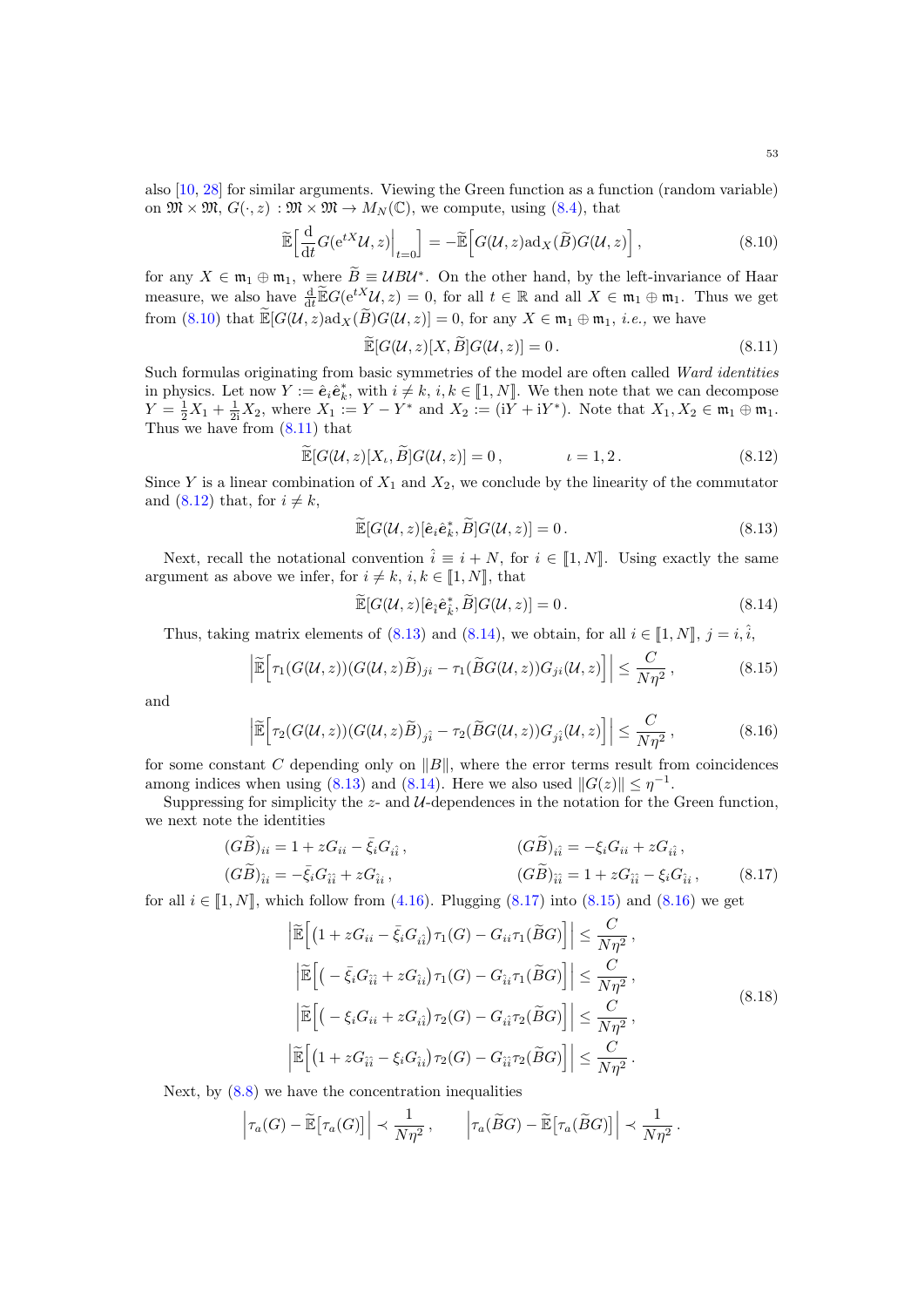54

For the second estimate we used that  $\tau_a(\widetilde{B}G)$  can be brought into the form tr QG with a deterministic  $Q$  with the help of  $(4.16)$ . Hence, we can go back and forth between the tracial quantities  $\tau_a(G)$ ,  $\tau_a(\widetilde{B}G)$  and their partial expectations  $\widetilde{\mathbb{E}}\tau_a(G)$  and  $\widetilde{\mathbb{E}}\tau_a(\widetilde{B}G)$ , up to an error  $O(\sqrt{\frac{1}{N\eta^2}})$  in the following discussion. Pulling out the expectation of the tracial quantities and combining the first and the third equations in [\(8.18\)](#page-52-8) we eliminate  $\widetilde{\mathbb{E}}G_{i\hat{i}}$  and get an equation for  $\mathbb{E}G_{ii}$ . After solving for  $\mathbb{E}G_{ii}$ , we may remove the partial expectation  $\mathbb{E}$  from the tracial quantities. We get

$$
\left( \left( z\tau_1(G) - \tau_1(\widetilde{B}G) \right) \left( z\tau_2(G) - \tau_2(\widetilde{B}G) \right) - |\xi_i|^2 \tau_1(G)\tau_2(G) \right) \widetilde{\mathbb{E}}[G_{ii}] + \tau_1(G)(z\tau_2(G) - \tau_2(\widetilde{B}G)) = O_{\prec} \left( \frac{1}{N\eta^2} \right).
$$

Here we used once more the bound  $||G|| \leq 1/\eta$ . Dividing the above equation by  $\tau_1(G)\tau_2(G)$ and using the fact  $|\tau_a(G) - \frac{i}{\eta}| \leq O(\eta^{-2})$ , we obtain

<span id="page-53-1"></span><span id="page-53-0"></span>
$$
\left(\omega_{B,1}^c \omega_{B,2}^c - |\xi_i|^2\right) \widetilde{\mathbb{E}}\left[G_{ii}\right] + \omega_{B,2}^c = O_{\prec}\left(\frac{1}{N}\right),\tag{8.19}
$$

for all  $z \in S_{\mathcal{I}}(\eta_M, N^L)$ , by choosing  $\eta_M > 0$  sufficiently large. Here we introduced the auxiliary subordination functions

$$
\omega_{B,a}^c(z) := z - \frac{\tau_a(BG(z))}{\tau_a(G(z))}, \qquad a = 1, 2, \qquad z \in \mathbb{C}^+, \tag{8.20}
$$

which are defined using the partial traces  $\tau_a$  instead of the full traces as in [\(4.17\)](#page-13-5).

We further observe that a large z expansion in  $\mathbb{C}^+$  of the resolvent yields

$$
\tau_a(\widetilde{B}G(z)) = -\frac{\tau_a(\widetilde{B})}{z} + O\Big(\frac{1}{|z|^2}\Big) = O\Big(\frac{1}{|z|^2}\Big),\tag{8.21}
$$

as  $|z| \to \infty$ , where we used that  $\tau_a(\tilde{B}) = 0$ . Thus from [\(8.20\)](#page-53-0) we find that

<span id="page-53-4"></span><span id="page-53-3"></span><span id="page-53-2"></span>
$$
\omega_{B,a}^c(z) = z + O(|z|^{-1}), \qquad a = 1, 2,
$$
\n(8.22)

as  $|z| \to \infty$ . Combining [\(8.19\)](#page-53-1) and [\(8.22\)](#page-53-2) we find

$$
\widetilde{\mathbb{E}}\left[G_{ii}(z)\right] - \frac{\omega_{B,2}^c(z)}{|\xi_i|^2 - \omega_{B,1}^c(z)\omega_{B,2}^c(z)} = O\left(\frac{1}{N\eta^2}\right), \qquad \forall i \in [1, N],
$$
\n(8.23)

for all  $z \in S_{\mathcal{I}}(\eta_M, N^L)$ , for sufficiently large  $\eta_M > 0$ . Analogously, we have

$$
\widetilde{\mathbb{E}}\left[G_{\hat{i}\hat{i}}(z)\right] - \frac{\omega_{B,1}^c(z)}{|\xi_i|^2 - \omega_{B,1}^c(z)\omega_{B,2}^c(z)} = O_\prec\left(\frac{1}{N\eta^2}\right), \qquad \forall i \in [1, N],\tag{8.24}
$$

for all  $z \in \mathcal{S}_{\mathcal{I}}(\eta_M, N^L)$ . From  $\tau_1(G) = \tau_2(G)$ , see [\(4.27\)](#page-15-4), and from [\(8.22\)](#page-53-2), we obtain from [\(8.23\)](#page-53-3) and [\(8.24\)](#page-53-4) that

<span id="page-53-5"></span>
$$
\omega_{B,1}^c = \omega_{B,2}^c + O_{\prec}\left(\frac{1}{N}\right) = \omega_B^c + O_{\prec}\left(\frac{1}{N}\right),\,
$$

where  $\omega_B^c$  is defined in [\(4.17\)](#page-13-5). The second equality follows from the fact that  $\tau_1(G) = \tau_2(G)$ implies that this common value is  $\text{tr } G$ . Hence  $\omega_{B,1}^c \approx \omega_{B,2}^c$  implies  $\tau_1(\widetilde{B}G) \approx \tau_2(\widetilde{B}G)$ , hence both are close to their average,  $\text{tr } \widetilde{B}G$ . We therefore also have

$$
\widetilde{\mathbb{E}}\left[G_{ii}(z)\right] - \frac{\omega_B^c(z)}{|\xi_i|^2 - (\omega_B^c(z))^2} = O_{\prec}\left(\frac{1}{N\eta^2}\right),
$$
\n
$$
\widetilde{\mathbb{E}}\left[G_{\widehat{i}\widehat{i}}(z)\right] - \frac{\omega_B^c(z)}{|\xi_i|^2 - (\omega_B^c(z))^2} = O_{\prec}\left(\frac{1}{N\eta^2}\right), \qquad \forall i \in [1, N],
$$
\n(8.25)

uniformly on  $z \in S_{\mathcal{I}}(\eta_M, N^L)$  by choosing  $\eta_M > 0$  sufficiently large. Averaging [\(8.25\)](#page-53-5) over i and using the concentration estimate [\(8.8\)](#page-51-3) with  $Q = \hat{I}$ , we obtain the first estimate in [\(8.1\)](#page-50-3).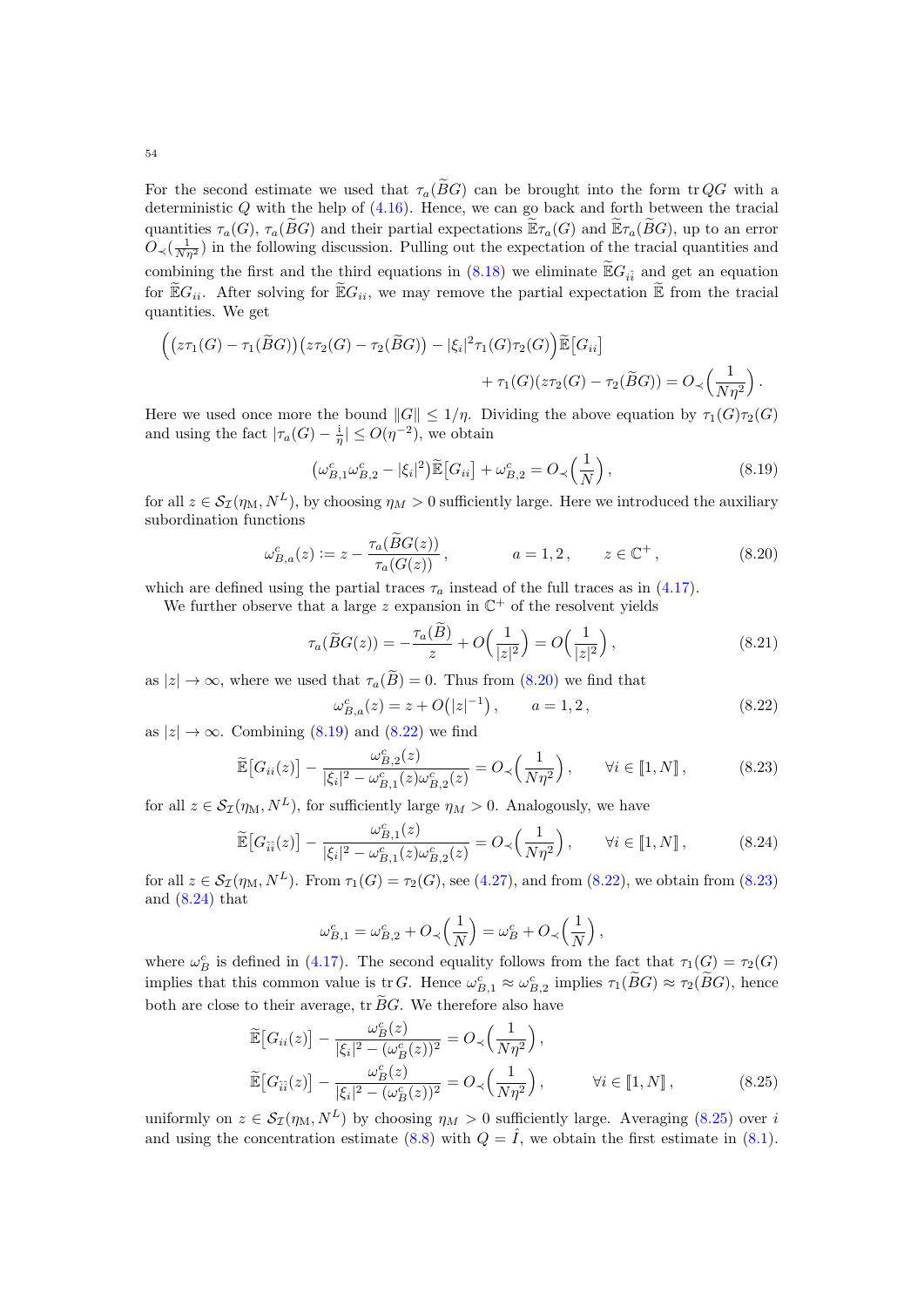Step 2: Stability analysis. We move on to check the stability of the system

<span id="page-54-1"></span><span id="page-54-0"></span>
$$
\Phi_{\mu_A,\mu_B}(\omega_A,\omega_B,z) = 0, \qquad (8.26)
$$

for  $z \in S_{\mathcal{I}}(\eta_M, N^L)$ ; see [\(4.28\)](#page-15-5) for the definition of  $\Phi_{\mu_A,\mu_B}$ . First, we will show that  $\omega_A^c(z)$ and  $\omega_B^c(z)$  approximately solve [\(8.26\)](#page-54-0). Then we will conclude from Lemma A.2 of [\[5\]](#page-59-7) that  $\omega_A^c(z)$ and  $\omega_B^c(z)$  are close to  $\omega_A(z)$  and  $\omega_B(z)$ .

Using that  $F_{\mu_A}(\omega_B^c(z)) = -1/m_{\mu_A}(\omega_B^c(z))$  and the identity [\(4.18\)](#page-13-7), we can write

$$
F_{\mu_A}(\omega_B^c(z)) - \omega_A^c(z) - \omega_B^c(z) + z = \frac{1}{m_H(z)m_A(\omega_B^c(z))} \left( m_A(\omega_B^c(z)) - m_H(z) \right). \tag{8.27}
$$

From the resolvent expansion  $G(z) = -1/z + O(1/|z|^2)$  in the large |z| regime we have that  $|m_H(z) - i\eta^{-1}| \leq C\eta^{-2}$  and  $|\omega_B^c(z) - i\eta| \leq C\eta^{-1}$ ; for the latter estimate we also used tr  $B = 0$ in  $(4.17)$ . Thus together with the estimates in  $(8.1)$ , we get from  $(8.27)$  that

$$
F_{\mu_A}(\omega_B^c(z)) - \omega_A^c(z) - \omega_B^c(z) + z = O_{\prec}\left(\frac{1}{N}\right),\,
$$

uniformly in  $z \in \mathcal{S}_{\mathcal{I}}(\eta_M, N^L)$ , by choosing  $\eta_M > 0$  large enough. Analogously, we also have

$$
F_{\mu_B}(\omega_A^c(z)) - \omega_A^c(z) - \omega_B^c(z) + z = O_{\prec}\left(\frac{1}{N}\right),
$$

on the same domain. Hence we have

<span id="page-54-4"></span><span id="page-54-2"></span>
$$
\|\Phi(\omega_A^c(z), \omega_B^c(z), z)\|_2 \prec N^{-1},
$$
\n(8.28)

for all  $z \in \mathcal{S}_{\mathcal{I}}(\eta_{\mathrm{M}}, N^{L}).$ 

Next, observe that the deterministic bounds

$$
|\omega_A^c(z) - z| \le \frac{C}{|z|}, \qquad |\omega_B^c(z) - z| \le \frac{C}{|z|} \tag{8.29}
$$

hold uniformly for all  $|z| \ge \eta_M$  with sufficiently large  $\eta_M$ . This follows from [\(4.17\)](#page-13-5), a large z expansion of  $G(z)$  and  $tr A = tr B = 0$ . Consequently, it is easy to check the following deterministic bound also holds uniformly for all z with  $|z| \ge \eta_M$ 

<span id="page-54-5"></span><span id="page-54-3"></span>
$$
\|\Phi(\omega_A^c(z), \omega_B^c(z), z)\|_2 \le \frac{C}{|z|}.\tag{8.30}
$$

Then we apply Lemma A.2 of [\[5\]](#page-59-7). Thanks to [\(8.29\)](#page-54-2) and [\(8.30\)](#page-54-3), the assumptions of Lemma A.2 of  $[5]$  are satisfied and we further conclude from  $(8.28)$  that

$$
\left|\omega_a^c(z) - \omega_a(z)\right| \prec \frac{1}{N}, \qquad a = A, B,
$$
\n(8.31)

uniformly in  $z \in \mathcal{S}_{\mathcal{I}}(\eta_M, N^L)$  by slightly adjusting the value of  $\eta_M$ .

Combining [\(8.31\)](#page-54-5) with [\(8.1\)](#page-50-3) and  $|m'_{A}(\omega)| = O(|\omega|^{-2}) = O(\eta^{-2})$  in the regime where  $\omega \approx i\eta$ and  $\eta$  is large, we find that

$$
m_H(z) - m_A(\omega_B(z)) = O_{\prec}\left(\frac{1}{N\eta^2}\right), \qquad z \in \mathcal{S}_{\mathcal{I}}(\eta_M, N^L).
$$

Finally, since  $m_{\mu_A \boxplus \mu_B} = m_A(\omega_B)$  we conclude the proof of [\(4.11\)](#page-11-4) for  $z \in \mathcal{S}_{\mathcal{I}}(\eta_M, N^L)$ .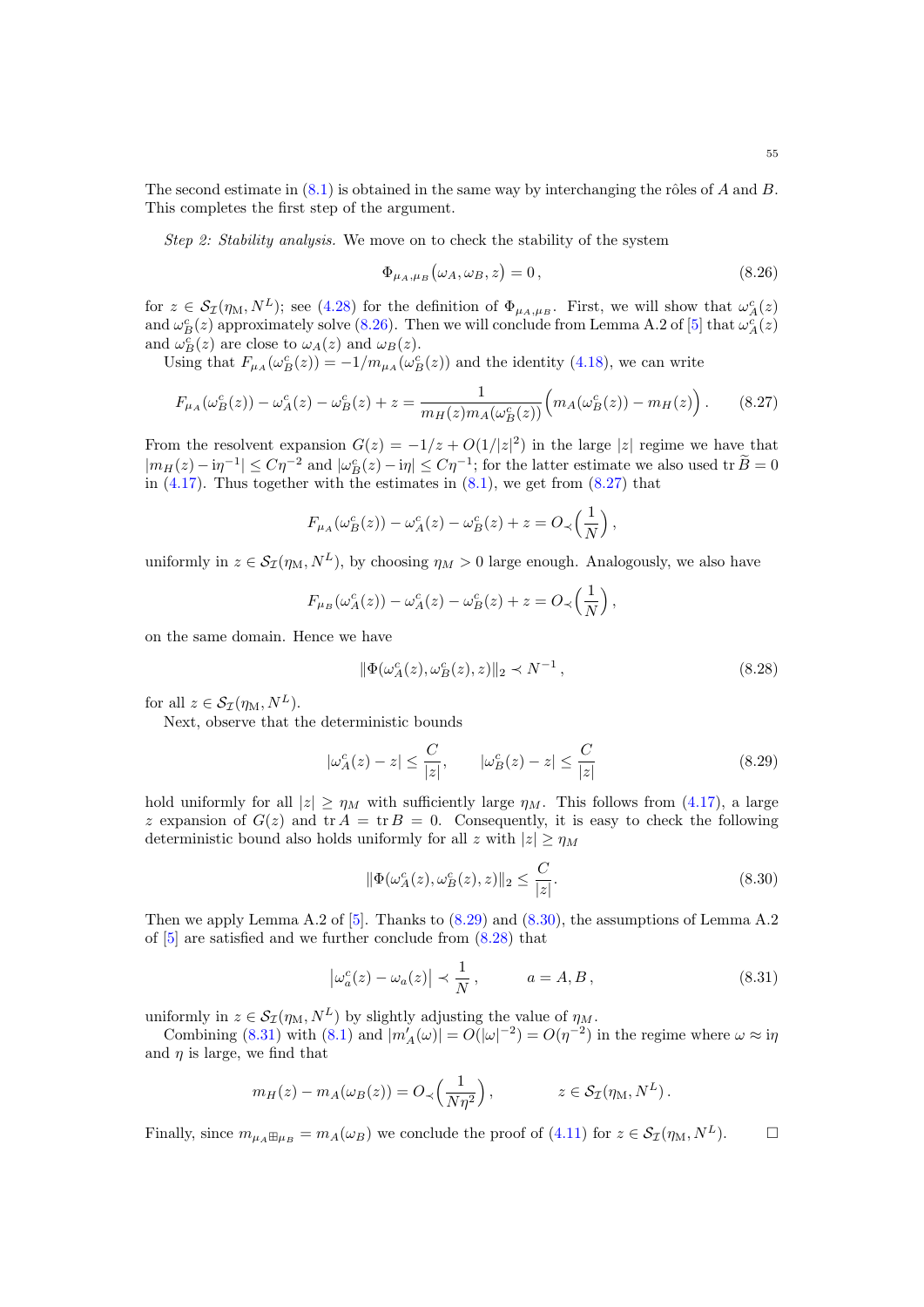8.2. Green function subordination for large  $\eta$ . In this subsection, we show the following subordination property for the Green function entries when  $\eta$  is large. Recall from [\(4.31\)](#page-16-4) the control parameter  $\Lambda_d$ .

<span id="page-55-3"></span>**Lemma 8.1.** Under the conditions and with the notations of Theorem [4.3](#page-11-1) there is a (large) constant  $\eta_M$  such that

<span id="page-55-5"></span><span id="page-55-4"></span>
$$
\Lambda_{\rm d}(z) \prec \frac{1}{\sqrt{N\eta^4}}\,,\tag{8.32}
$$

uniformly on  $S_{\mathcal{I}}(\eta_{\mathrm{M}}, N^{L}).$ 

 $\overline{\phantom{a}}$  $\overline{\phantom{a}}$  $\overline{\phantom{a}}$  $\overline{\phantom{a}}$ 

*Proof of Lemma [8.1.](#page-50-4)* Let  $\eta_M$  be as in Subsection 8.1. From [\(8.25\)](#page-53-5) and [\(8.31\)](#page-54-5) we directly get

$$
\widetilde{\mathbb{E}}\left[G_{ii}(z)\right] - \frac{\omega_B(z)}{|\xi_i|^2 - \omega_B^2(z)} = O_{\prec}\left(\frac{1}{N\eta^2}\right), \quad \widetilde{\mathbb{E}}\left[G_{\hat{i}\hat{i}}(z)\right] - \frac{\omega_B(z)}{|\xi_i|^2 - \omega_B^2(z)} = O_{\prec}\left(\frac{1}{N\eta^2}\right),
$$
\n
$$
\widetilde{\mathbb{E}}\left[G_{\hat{i}\hat{i}}(z)\right] - \frac{\xi_i}{|\xi_i|^2 - \omega_B^2(z)} = O_{\prec}\left(\frac{1}{N\eta^2}\right), \quad \widetilde{\mathbb{E}}\left[G_{\hat{i}i}(z)\right] - \frac{\bar{\xi}_i}{|\xi_i|^2 - \omega_B^2(z)} = O_{\prec}\left(\frac{1}{N\eta^2}\right), \quad (8.33)
$$

for all  $z \in \mathcal{S}_{\mathcal{I}}(\eta_M, N^L)$ . Hence, it remains to show the concentration of these entries of the Green function. To this end, we regard, as in Subsection [8.1,](#page-50-4) the Green function entries as functions of  $U$ , and use the Gromov-Milman concentration inequality in  $(8.2)$ . The Lipschitz constant of  $G_{ij}(\cdot, z)$ :  $\mathfrak{M} \times \mathfrak{M} \to \mathbb{C}, \mathcal{U} \mapsto G_{ij}(\mathcal{U}, z)$  is estimated by bounding, for  $X \in \mathfrak{m} \oplus \mathfrak{m}$ ,

$$
\frac{\mathrm{d}G_{ij}(\mathrm{e}^{tX}\mathcal{U},z)}{\mathrm{d}t}\Big|_{t=0}\Big| = \Big|\hat{\boldsymbol{e}}_i^*G(\mathcal{U},z)\mathrm{ad}_X\widetilde{B}G(\mathcal{U},z)\hat{\boldsymbol{e}}_j\Big| \leq \frac{C\|X\|_2}{\eta^2}\,,
$$

with a constant C depending only on  $||B||$ , where we first used [\(8.4\)](#page-51-1) and then Schwarz inequality. Thus by  $(8.2)$ ,

$$
\left| G_{ij}(z) - \widetilde{\mathbb{E}} \left[ G_{ij}(z) \right] \right| \prec \frac{1}{\sqrt{N\eta^4}}, \qquad z \in \mathcal{S}_{\mathcal{I}}(\eta_M, N^L).
$$

Combining these concentration results with  $(8.33)$  we find  $(8.32)$ . To obtain uniform bounds in  $z \in \mathcal{S}_{\mathcal{I}}(\eta_{\text{M}}, N^L)$ , we can apply a simple lattice argument using the Lipschitz continuity of the Green function  $G(z)$  and of the two subordination functions  $\omega_A(z)$  and  $\omega_B(z)$ . See the proof of Theorem [1.8](#page-2-2) in Section [3](#page-7-4) for a similar argument. The uniform Lipschitz continuity of the subordination functions follows directly from their analyticity on  $\mathcal{S}_{\mathcal{I}}(\eta_M, N^L)$ . This completes the proof of Lemma [8.1.](#page-55-3)

### <span id="page-55-2"></span>Appendix A.

<span id="page-55-0"></span>A.1. Stochastic domination and large deviation properties. Recall the stochastic dom-ination in Definition [1.6.](#page-2-6) The relation  $\prec$  is transitive and it satisfies the following arithmetic rules: if  $X_1 \prec Y_1$  and  $X_2 \prec Y_2$  then  $X_1 + X_2 \prec Y_1 + Y_2$  and  $X_1X_2 \prec Y_1Y_2$ . Further assume that  $\Phi(v) \geq N^{-C}$  is deterministic and that  $Y(v)$  is a non-negative random variable satisfying  $\mathbb{E}[Y(v)]^2 \leq N^{C'}$  for all v. Then  $Y(v) \prec \Phi(v)$ , uniformly in v, implies  $\mathbb{E}[Y(v)] \prec \Phi(v)$ , uniformly in v.

Gaussian vectors have well-known large deviation properties. We will use them in the following form whose proof is standard.

<span id="page-55-1"></span>**Lemma A.1.** Let  $X = (x_{ij}) \in M_N(\mathbb{C})$  be a deterministic matrix and let  $y = (y_i) \in \mathbb{C}^N$  be a deterministic complex vector. For a Gaussian real or complex random vector  $\mathbf{q} = (q_1, \ldots, q_N) \in$  $\mathcal{N}_{\mathbb{R}}(0, \sigma^2 I_N)$  or  $\mathcal{N}_{\mathbb{C}}(0, \sigma^2 I_N)$ , we have

$$
|\mathbf{y}^*\mathbf{g}| \prec \sigma ||\mathbf{y}||_2, \qquad |\mathbf{g}^* X \mathbf{g} - \sigma^2 N \text{tr} X| \prec \sigma^2 ||X||_2. \tag{A.1}
$$

56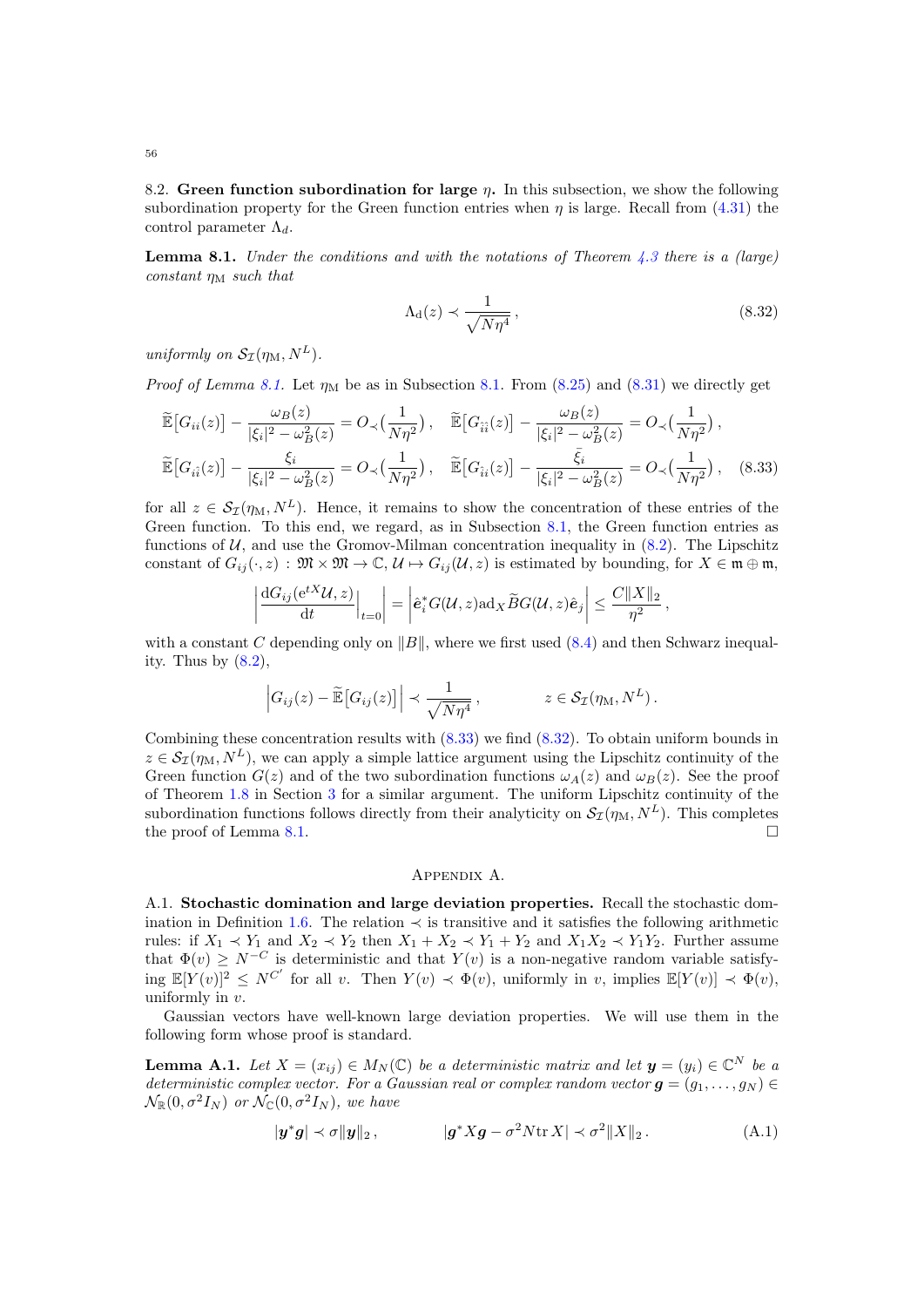A.2. Bounds on subordination functions. Let  $\mu_{\alpha}, \mu_{\beta}$  be two N-independent probability measures on R which are compactly supported: there exists a constant  $L < \infty$  such that

$$
supp(\mu_{\alpha}) \subset [-L, L], \qquad supp(\mu_{\beta}) \subset [-L, L]. \tag{A.2}
$$

Let  $\omega_{\alpha}, \omega_{\beta}$  be the subordination functions defined via the system of equations [\(2.5\)](#page-5-3). The following result is proved in [\[2\]](#page-59-8).

<span id="page-56-0"></span>**Lemma A.2** (Lemma 5.1 and Corollary 5.2 in [\[2\]](#page-59-8)). Suppose that neither  $\mu_{\alpha}$  nor  $\mu_{\beta}$  is a single point mass and at least of one of them is supported at more than two points. Assume in addition that [\(A.2\)](#page-56-3) holds. Let  $\mathcal{I} \subset \mathcal{B}_{\mu_{\alpha} \boxplus \mu_{\beta}}$  be a compact non-empty interval in the bulk of  $\mu_{\alpha} \boxplus \mu_{\beta}$ . Fix any  $0 < \eta_{\rm M} < \infty$ . Let  $\mu_A$ ,  $\mu_B$  be (N-dependent) probability measures on R. Then there exist constants  $b_0 > 0$ ,  $k > 0$  and  $K < \infty$ ,  $S < \infty$ , which depend only on  $\eta_M$ , L in [\(A.2\)](#page-56-3), the interval  $\mathcal I$  and the measures  $\mu_\alpha$  and  $\mu_\beta$ , such that whenever

<span id="page-56-5"></span><span id="page-56-3"></span><span id="page-56-1"></span>
$$
d_{L}(\mu_{A}, \mu_{\beta}) + d_{L}(\mu_{B}, \mu_{\beta}) \le b_{0}, \qquad (A.3)
$$

then

$$
\max_{z \in S_{\mathcal{I}}(0, \eta_{\mathrm{M}})} |\omega_A(z)| \le K, \quad \max_{z \in S_{\mathcal{I}}(0, \eta_{\mathrm{M}})} |\omega_B(z)| \le K, \n\min_{z \in S_{\mathcal{I}}(0, \eta_{\mathrm{M}})} \mathrm{Im} \,\omega_A(z) \ge k, \quad \min_{z \in S_{\mathcal{I}}(0, \eta_{\mathrm{M}})} \mathrm{Im} \,\omega_B(z) \ge k, \n\max_{z \in S_{\mathcal{I}}(0, \eta_{\mathrm{M}})} |\omega'_A(z)| \le S, \quad \max_{z \in S_{\mathcal{I}}(0, \eta_{\mathrm{M}})} |\omega'_B(z)| \le S,
$$
\n(A.4)

for all  $N \geq N_0$  with some sufficiently large  $N_0$  depending only on  $\eta_M$ , L in [\(A.2\)](#page-56-3), the interval  $\mathcal I$ and the measures  $\mu_{\alpha}$  and  $\mu_{\beta}$ . Here  $\omega_A$ ,  $\omega_B$  denote the subordinations functions defined via [\(2.5\)](#page-5-3) for the choice  $(\mu_1, \mu_2) = (\mu_A, \mu_B)$ .

A.3. Bounded rank perturbation estimate. At various places, we use the following perturbation estimate; see Section 3.2 of [\[3\]](#page-59-5) for proof, for instance.

<span id="page-56-4"></span>**Lemma A.3.** Let  $D \in M_N(\mathbb{C})$  be Hermitian and let  $Q \in M_N(\mathbb{C})$  be arbitrary. Then, for any Hermitian matrix  $R \in M_N(\mathbb{C})$ , we have

$$
|\text{tr}(Q(D + R - z)^{-1}) - \text{tr}(Q(D - z)^{-1})| \le \frac{\text{rank}(R) ||Q||}{N\eta}, \qquad z = E + i\eta \in \mathbb{C}^+.
$$
 (A.5)

Lemma [A.3](#page-56-4) also has the following corollary.

<span id="page-56-2"></span>**Corollary A.4.** Let  $Q \in M_{2N}(\mathbb{C})$  be arbitrary matrix. Then there is a numerical constant C such that, with the notations defined in  $(5.5)$ ,  $(5.8)$  and  $(5.9)$ , we have

$$
\left|\text{tr}\,Q\tilde{B}G - \text{tr}\,Q\tilde{B}^{\langle i\rangle}\right| \leq \frac{C\|Q\|}{N\eta}, \qquad \qquad \left|\text{tr}\,Q\tilde{B}G - \text{tr}\,Q\tilde{B}^{\langle i\rangle}G\right| \leq \frac{C\|Q\|}{N\eta},
$$
\n
$$
\left|\text{tr}\,Q\tilde{B}G - \text{tr}\,Q\tilde{B}^{\langle i\rangle}G^{\langle i\rangle}\right| \leq \frac{C\|Q\|}{N\eta}, \qquad \qquad \left|\text{tr}\,Q\tilde{B}G\tilde{B} - \text{tr}\,Q\tilde{B}^{\langle i\rangle}G^{\langle i\rangle}\tilde{B}^{\langle i\rangle}\right| \leq \frac{C\|Q\|}{N\eta}. \tag{A.6}
$$

*Proof.* The first inequality follows from  $(A.5)$  directly since  $H^{(i)}$  is a bounded rank perturbation of H. Next, we show the second inequality. Note that

<span id="page-56-8"></span><span id="page-56-7"></span><span id="page-56-6"></span>
$$
\operatorname{tr} Q\widetilde{B}^{\langle i\rangle}G - \operatorname{tr} Q\widetilde{B}G = \operatorname{tr} Q\widetilde{B}^{\langle i\rangle}G - \operatorname{tr} Q\mathcal{R}_i\widetilde{B}^{\langle i\rangle}\mathcal{R}_iG. \tag{A.7}
$$

Denote by  $\hat{\mathbf{r}}_i^u = \ell_i^u(\hat{\mathbf{e}}_i + \mathbf{k}_i^u)$  and  $\hat{\mathbf{r}}_i^v = \ell_i^v(\hat{\mathbf{e}}_i + \mathbf{k}_i^v)$ . By the definition in [\(5.3\)](#page-16-7) and [\(5.5\)](#page-16-3), we have  $\mathcal{R}_i = \hat{I} - \hat{r}_i^u (\hat{r}_i^u)^* - \hat{r}_i^v (\hat{r}_i^v)^*$ . Then it is easy to check the right side of [\(A.7\)](#page-56-6) is a sum of the terms of the form

$$
\frac{d_i}{N}(\hat{\boldsymbol{r}}_i^a)^*\widetilde{B}^{\langle i\rangle}GQ\hat{\boldsymbol{r}}_i^b, \qquad \frac{d_i}{N}(\hat{\boldsymbol{r}}_i^a)^*GQ\widetilde{B}^{\langle i\rangle}\hat{\boldsymbol{r}}_i^b, \qquad \frac{d_i}{N}(\hat{\boldsymbol{r}}_i^a)^*GQ\hat{\boldsymbol{r}}_i^b,
$$
\n(A.8)

or products of some of them, for some  $d_i$  which could be different from one to another, up to the bound  $|\tilde{d}_i| \leq C$ . Here  $a, b = u, v$ . Clearly, the terms in  $(A.8)$  are all bounded by  $\frac{C||Q||}{N\eta}$ .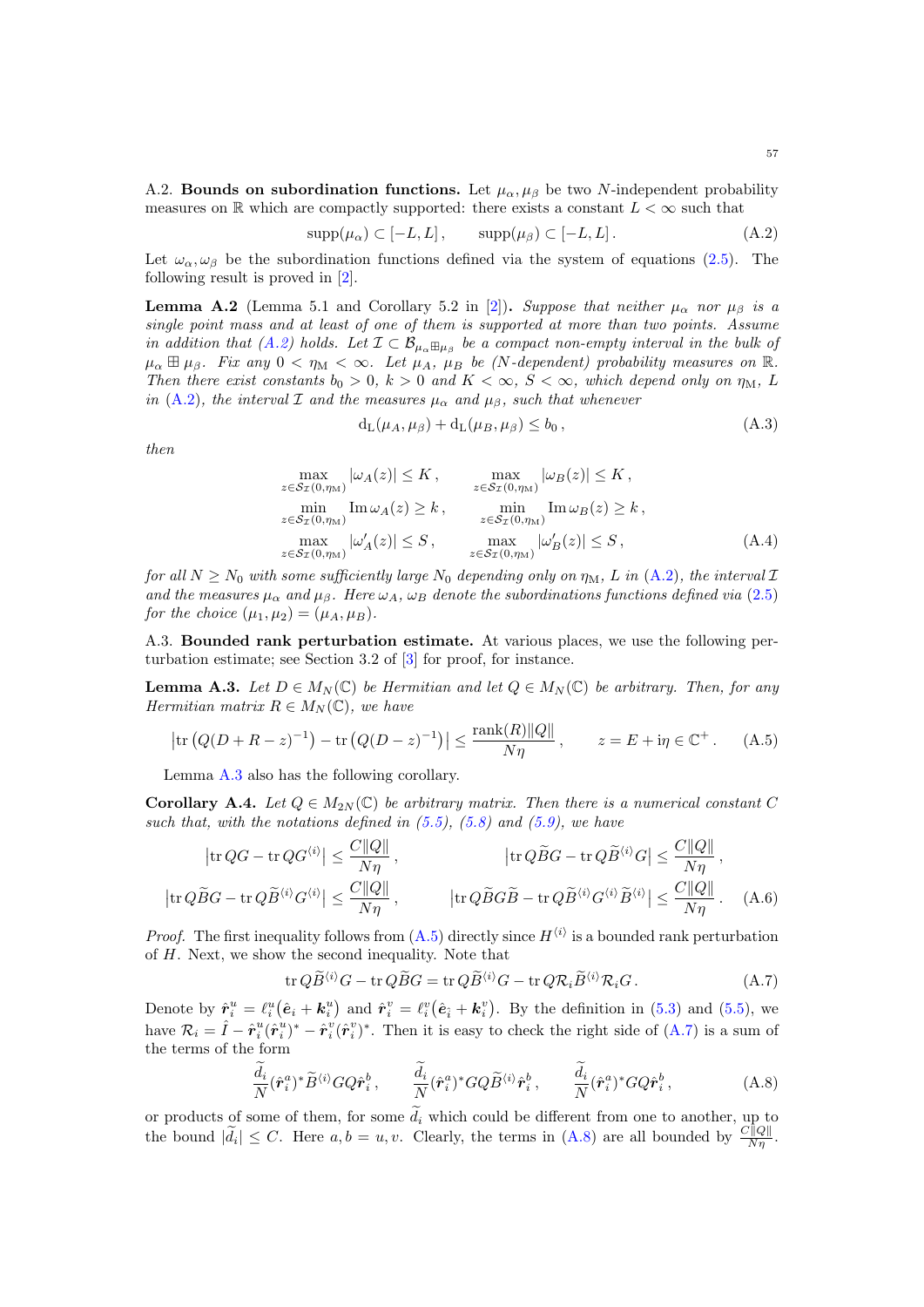58

This proves the second estimate in  $(A.6)$ . The third bound in  $(A.6)$  follows from the second one and  $(A.5)$  immediately. The last one can also be proved analogously.

#### <span id="page-57-5"></span><span id="page-57-4"></span>Appendix B.

<span id="page-57-0"></span>In this appendix, we bound the terms involving  $\Delta_R^u(i,k)$ , *i.e.*, the terms in [\(5.65\)](#page-24-2), the last term of [\(5.78\)](#page-27-1), [\(5.82\)](#page-28-1) and the last term of [\(5.87\)](#page-28-3). We summarize the bound in the next lemma.

<span id="page-57-1"></span>**Lemma B.1.** Let  $Q \in M_{2N}(\mathbb{C})$  be arbitrary, with  $||Q|| \prec 1$ . Let  $X_i = \hat{I}$  or  $\tilde{B}^{\langle i \rangle}$  and  $X = \hat{I}$ or A. Suppose that the assumptions in Theorem [5.2](#page-19-2) hold. Then,

$$
|\varepsilon_{i2}| \prec \Psi^2, \qquad |\varepsilon_{i3}| \prec \Psi^2, \tag{B.1}
$$

$$
\left|\frac{1}{N}\sum_{k}^{(i)}\hat{\mathbf{e}}_{i}^{*}X\Delta_{G}^{u}(i,k)\hat{\mathbf{e}}_{i}\hat{\mathbf{e}}_{k}^{*}X_{i}G\hat{\mathbf{e}}_{i}\right| \prec \Psi^{2},\tag{B.2}
$$

$$
\left|\frac{1}{N}\sum_{k}^{(i)}(\mathbf{k}_{i}^{u})^{*}\Delta_{G}^{u}(i,k)\hat{\mathbf{e}}_{i}\hat{\mathbf{e}}_{k}^{*}X_{i}G\hat{\mathbf{e}}_{i}\right| \prec \Psi^{2},\tag{B.3}
$$

$$
\left|\frac{1}{N}\sum_{k}^{(i)}\text{tr}\,QX\Delta_{G}^{u}(i,k)\hat{\mathbf{e}}_{k}^{*}X_{i}G\hat{\mathbf{e}}_{i}\right| \prec \Psi^{4}.
$$
 (B.4)

*Proof of Lemma [B.1.](#page-57-1)* Recalling [\(5.46\)](#page-21-7), we see that  $\Delta_R^u(i,k)$  is a sum of terms of the form

<span id="page-57-6"></span><span id="page-57-3"></span><span id="page-57-2"></span>
$$
\widetilde{d}_i \bar{g}_{ik}^u \alpha_i {\boldsymbol \beta}_i^*,
$$

for some  $\tilde{d}_i \in \mathbb{C}$  satisfying  $|\tilde{d}_i| \prec 1$ , and  $\alpha_i, \beta_i = e_i$  or  $h_i^u$ . Hereafter  $\tilde{d}_i$  can be different from line to line, up to the bound  $\tilde{d}_i \prec 1$  uniformly on  $\mathcal{S}_{\mathcal{I}}(\eta_m, \eta_M)$ . By [\(5.51\)](#page-22-8), we see that  $\Delta_G^u(i,k)$ is a sum of the terms of the form

$$
\tilde{d}_i \bar{g}_{ik}^u G \hat{\alpha}_i \hat{\beta}_i^* \tilde{B}^{\langle i \rangle} \mathcal{R}_i G, \qquad \tilde{d}_i \bar{g}_{ik}^u G \mathcal{R}_i \tilde{B}^{\langle i \rangle} \hat{\alpha}_i \hat{\beta}_i^* G,
$$
\n(B.5)

where  $\hat{\alpha}_i, \hat{\beta}_i = \hat{e}_i$  or  $k_i^u$ . Then, by the definition in [\(5.59\)](#page-23-6), we see that  $\varepsilon_{i2}$  is a sum of the terms of the form

$$
\frac{1}{N} \widetilde{d}_i (\mathring{\boldsymbol{k}}_i^u)^* \widetilde{B}^{\langle i \rangle} G \hat{\boldsymbol{\alpha}}_i \hat{\boldsymbol{\beta}}_i^* \widetilde{B}^{\langle i \rangle} \mathcal{R}_i G \hat{\boldsymbol{e}}_i \,, \qquad \frac{1}{N} \widetilde{d}_i (\mathring{\boldsymbol{k}}_i^u)^* \widetilde{B}^{\langle i \rangle} G \mathcal{R}_i \widetilde{B}^{\langle i \rangle} \hat{\boldsymbol{\alpha}}_i \hat{\boldsymbol{\beta}}_i^* G \hat{\boldsymbol{e}}_i \,.
$$

Note that using the trivial bound  $||G|| \leq 1/\eta$ , the terms above are stochastically dominated by

<span id="page-57-7"></span>
$$
\frac{1}{N\eta} \big|\hat{\boldsymbol{\beta}}_i^* \widetilde{B}^{\langle i\rangle} \mathcal{R}_i G \hat{\boldsymbol{e}}_i \big| \,, \qquad \frac{1}{N\eta} \big|\hat{\boldsymbol{\beta}}_i^* G \hat{\boldsymbol{e}}_i \big|
$$

respectively. It is easy to check

$$
\left|\hat{\beta}_i^* \tilde{B}^{(i)} \mathcal{R}_i G \hat{e}_i\right| \prec 1, \qquad \left|\hat{\beta}_i^* G \hat{e}_i\right| \prec 1, \tag{B.6}
$$

for  $\hat{\beta}_i = \hat{e}_i$  or  $k_i^u$ . This can been seen from the facts [\(5.62\)](#page-23-4) and [\(5.94\)](#page-30-0), and also the bounds  $(5.31)$ , which hold under the assumption  $(5.27)$ . From the above discussion, we can see that  $|\varepsilon_{i2}| \prec \frac{1}{N\eta}$ . This proves the first estimate in [\(B.1\)](#page-57-4). The second estimate on  $\varepsilon_{i3}$  can be verified in the same way. We omit the details.

Now, we prove  $(B.2)$ . According to  $(B.5)$ , the left side of  $(B.2)$  is a sum of terms of the form

$$
\frac{1}{N} \widetilde{d}_i \hat{\mathbf{e}}_i^* X G \hat{\mathbf{\alpha}}_i \hat{\boldsymbol{\beta}}_i^* \widetilde{B}^{\langle i \rangle} \mathcal{R}_i G \hat{\mathbf{e}}_i (\stackrel{\circ}{\mathbf{k}}_i^u)^* X_i G \hat{\mathbf{e}}_i ,
$$
  

$$
\frac{1}{N} \widetilde{d}_i \hat{\mathbf{e}}_i^* X G \mathcal{R}_i \widetilde{B}^{\langle i \rangle} \hat{\mathbf{\alpha}}_i \hat{\boldsymbol{\beta}}_i^* G \hat{\mathbf{e}}_i (\stackrel{\circ}{\mathbf{k}}_i^u)^* X_i G \hat{\mathbf{e}}_i .
$$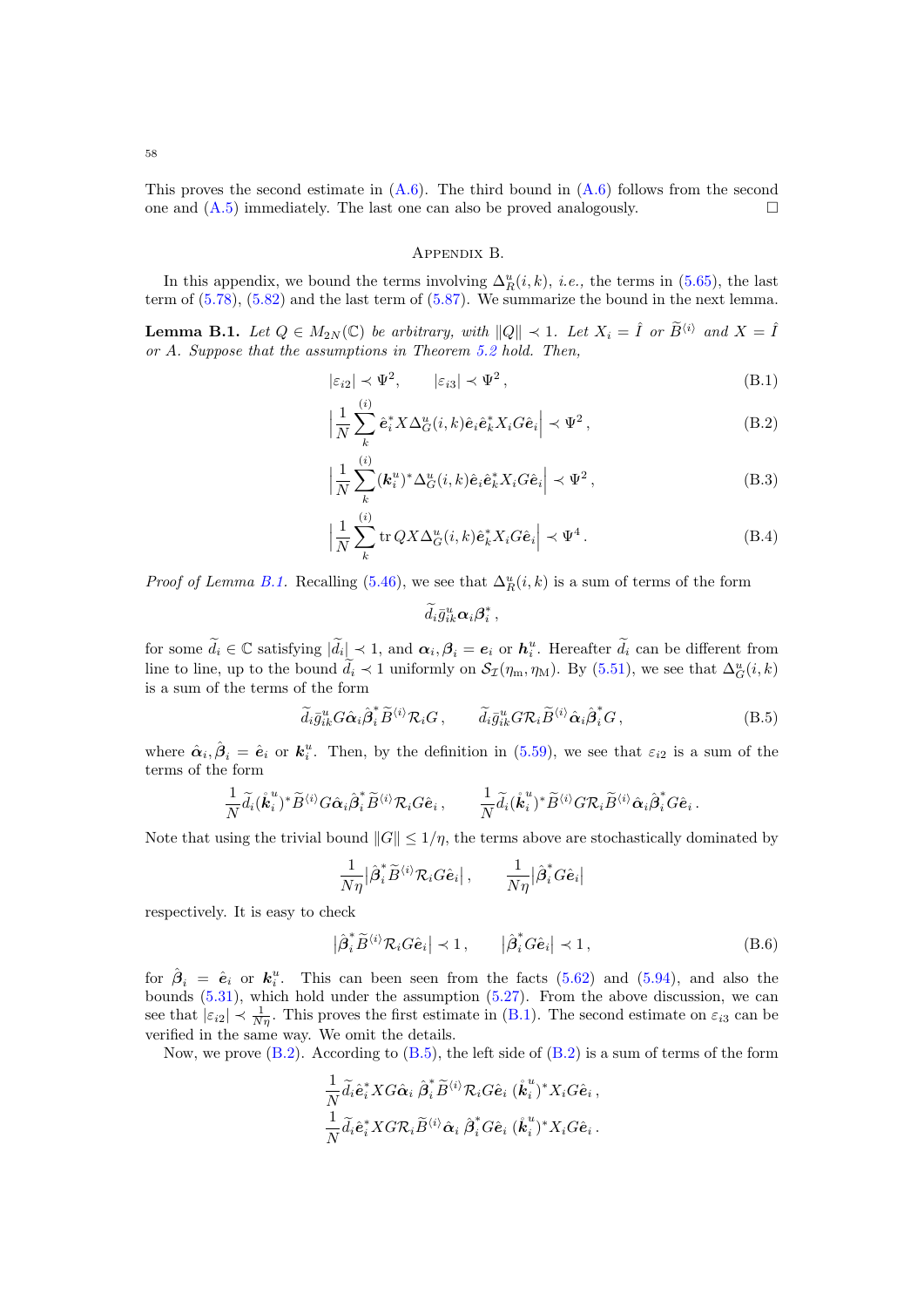[\(B.2\)](#page-57-5). Then, [\(B.3\)](#page-57-2) can be proved similarly to [\(B.2\)](#page-57-5). Hence, we omit the details. Finally, we show [\(B.4\)](#page-57-3). According to [\(B.5\)](#page-57-6),  $\frac{1}{N} \sum_{k}^{(i)} \text{tr} QX \Delta_G^u(i,k) \hat{\mathbf{e}}_k^* X_i G \hat{\mathbf{e}}_i$  is a sum of terms of the form

$$
\frac{1}{N^2}\tilde{d}_i\hat{\beta}_i^* \tilde{B}^{\langle i \rangle}\mathcal{R}_i GQXG\hat{\alpha}_i (\stackrel{\ast}{\bm{k}}_i^u)^* X_i G\hat{\bm{e}}_i, \frac{1}{N^2}\tilde{d}_i\hat{\beta}_i^* GQXG\mathcal{R}_i \tilde{B}^{\langle i \rangle}\hat{\alpha}_i (\stackrel{\ast}{\bm{k}}_i^u)^* X_i G\hat{\bm{e}}_i.
$$

Then [\(B.4\)](#page-57-3) follows from [\(5.77\)](#page-27-3) and the trivial bounds

$$
\left|\hat{\beta}_i^*\widetilde{B}^{\langle i\rangle}\mathcal{R}_iGQXG\hat{\alpha}_i\right|\prec \frac{1}{\eta^2}\,,\qquad \left|\hat{\beta}_i^*GQXG\mathcal{R}_i\widetilde{B}^{\langle i\rangle}\hat{\alpha}_i\right|\prec \frac{1}{\eta^2}\,.
$$

<span id="page-58-0"></span>Hence, we concluded the proof of Lemma [B.1.](#page-57-1)  $\Box$ 

## Appendix C.

In this appendix, we explain how to modify our discussions in Sections [5](#page-16-0) and [6](#page-36-0) to adapt to the orthogonal setup. Recall our partial randomness decomposition of Haar unitary matrices  $U$ and V in  $(5.2)$ . For Haar orthogonal matrices U and V, we refer to Appendix A of  $[3]$  for an analogous decomposition, with the phases of the *i*-th components of  $u_i$  and  $v_i$  replaced by the signs of them. We then inherit all the notations introduced in Sections [5](#page-16-0) and [6.](#page-36-0) Under the orthogonal setting, instead of [\(5.44\)](#page-21-4), we need to use the following integration by parts formula for real Gaussian random variables

$$
\int_{\mathbb{R}} gf(g) e^{-\frac{g^2}{2\sigma^2}} dg = \sigma^2 \int_{\mathbb{R}} f'(g) e^{-\frac{g^2}{2\sigma^2}} dg,
$$

for differentiable functions  $f : \mathbb{R} \to \mathbb{R}$ . Consequently, instead of [\(5.45\)](#page-21-3), here we have, for  $k \neq i$ ,

$$
\frac{\partial R_i^a}{\partial g_{ik}^a} = -\frac{(\ell_i^a)^2}{\|\boldsymbol{g}_i^a\|_2} \boldsymbol{e}_k (\boldsymbol{e}_i + \boldsymbol{h}_i^a)^* - \frac{(\ell_i^a)^2}{\|\boldsymbol{g}_i^a\|_2} (\boldsymbol{e}_i + \boldsymbol{h}_i^a) \boldsymbol{e}_k^* + 2 \Delta_R^a(i,k) \,, \qquad a = u, v \,,
$$

where  $\Delta_R^a(i, k)$  is defined in [\(5.46\)](#page-21-7). Thence we have the following modification of [\(5.50\)](#page-22-6):

$$
\frac{\partial G}{\partial g_{ik}^u} = \text{ right side of } (5.50) + c_i^u G(\hat{\mathbf{e}}_i + \mathbf{k}_i^u) \hat{\mathbf{e}}_k^* \widetilde{B}^{\langle i \rangle} \mathcal{R}_i G + c_i^u G \mathcal{R}_i \widetilde{B}^{\langle i \rangle} (\hat{\mathbf{e}}_i + \mathbf{k}_i^u) \hat{\mathbf{e}}_k^* G.
$$
 (C.1)

The remaining task is to go through all the discussions in Sections [5](#page-16-0) and [6](#page-36-0) again, and show that all the estimates which involve the last two terms in [\(C.1\)](#page-58-1) are negligible at the right order.

To get through the discussions in Section [5](#page-16-0) for orthogonal case, it suffices to take the last two terms in  $(C.1)$  into the account of the derivation of the equations  $(5.63)$  and  $(5.64)$ , as well as the last two estimates in [\(5.75\)](#page-26-2).

Using  $(C.1)$ , we will have the following modification of  $(5.63)$ :

<span id="page-58-3"></span><span id="page-58-2"></span>hii

$$
\frac{1}{N} \sum_{k}^{(i)} \frac{\partial (\hat{\mathbf{e}}_{k}^{*} \widetilde{B}^{\langle i \rangle} G \hat{\mathbf{e}}_{i})}{\partial g_{ik}^{u}} = \text{right side of } (5.63) + \frac{c_{i}^{u}}{N} \hat{\mathbf{e}}_{i}^{*} G \mathcal{R}_{i} \widetilde{B}^{\langle i \rangle} \hat{I}_{1}^{\langle i \rangle} \widetilde{B}^{\langle i \rangle} G (\hat{\mathbf{e}}_{i} + \mathbf{k}_{i}^{u}) + \frac{c_{i}^{u}}{N} \hat{\mathbf{e}}_{i}^{*} G \hat{I}_{1}^{\langle i \rangle} \widetilde{B}^{\langle i \rangle} G R_{i} \widetilde{B}^{\langle i \rangle} (\hat{\mathbf{e}}_{i} + \mathbf{k}_{i}^{u}). \tag{C.2}
$$

Notice that the new terms are qualitatively different from the ones already present in [\(5.63\)](#page-24-0). In the new terms the summation over k could be directly performed since  $e_k$  and  $e_k^*$  appear directly next to each other, yielding the almost identity  $\hat{I}_1^{(i)}$ . The analogous sums in the old terms, explicitly seen in [\(5.58\)](#page-23-5), result in a partial trace.

We will show that the last two terms above are of order  $O_{\prec}(\Psi^2)$ . For the first one, note that

$$
\left|\hat{\boldsymbol{e}}_i^* G \mathcal{R}_i \widetilde{B}^{\langle i \rangle} \widehat{I}_1^{\langle i \rangle} \widetilde{B}^{\langle i \rangle} G(\hat{\boldsymbol{e}}_i + \boldsymbol{k}_i^u)\right| \leq C \|G \hat{\boldsymbol{e}}_i\|_2 \left( \|G \hat{\boldsymbol{e}}_i\|_2 + \|G \boldsymbol{k}_i^u\|_2 \right),\tag{C.3}
$$

<span id="page-58-1"></span>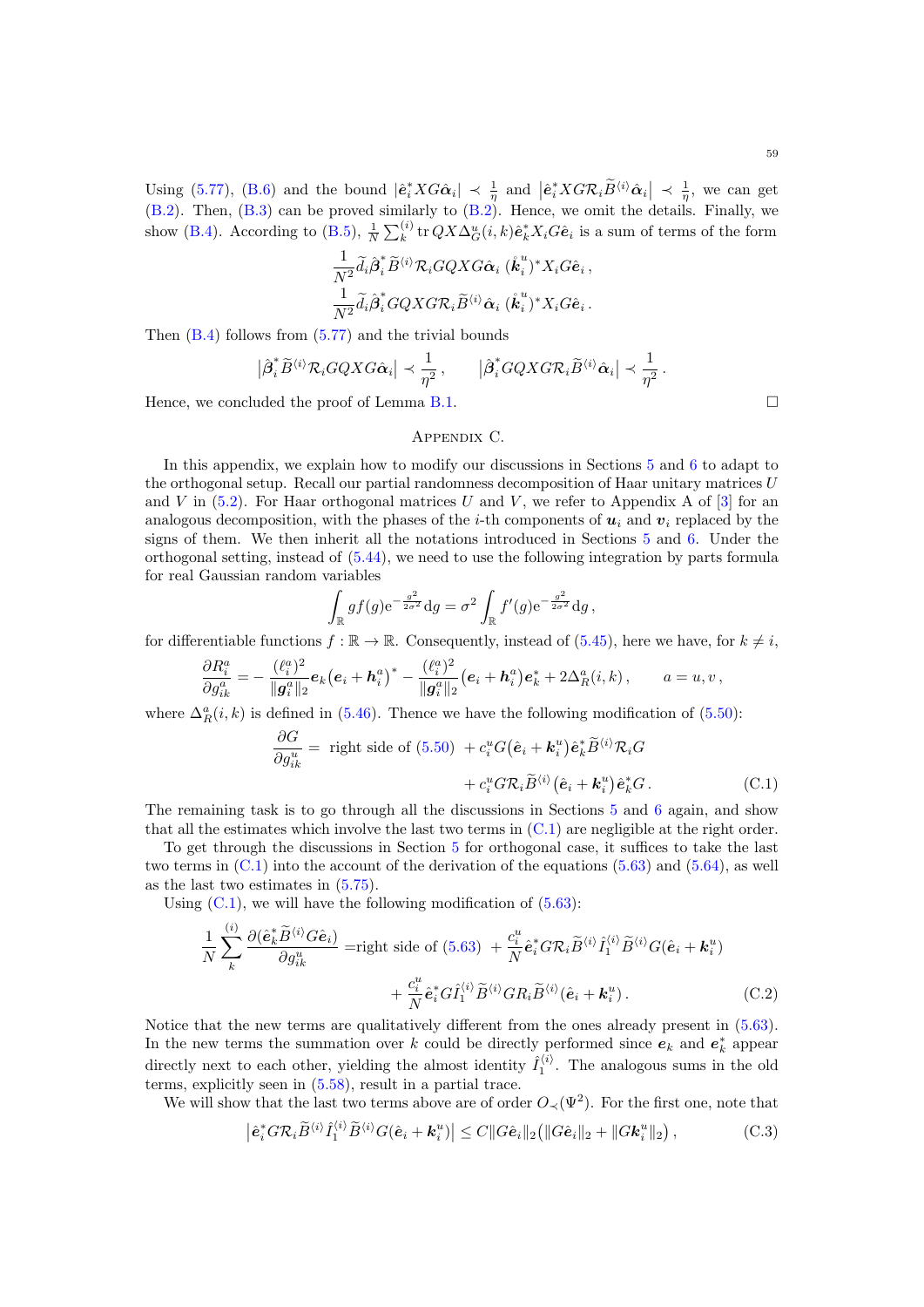for some constant C. For the last term in [\(C.2\)](#page-58-2), using [\(5.13\)](#page-17-2), [\(5.18\)](#page-18-5) and also  $\mathcal{R}_i^2 = \hat{I}$ , we get

$$
G\mathcal{R}_i\widetilde{B}^{\langle i\rangle}(\hat{\mathbf{e}}_i + \mathbf{k}_i^u) = -\tilde{\sigma}_i^* G\mathbf{k}_i^u - G\widetilde{B}\hat{\mathbf{e}}_i = -\tilde{\sigma}_i^* G\mathbf{k}_i^u - \hat{\mathbf{e}}_i + G(A - z)\hat{\mathbf{e}}_i
$$
  
=  $\tilde{\sigma}_i^* G\mathbf{k}_i^u - \hat{\mathbf{e}}_i - G\hat{\mathbf{e}}_i + \xi_i^* G\hat{\mathbf{e}}_i^*.$  (C.4)

Thus, applying  $(C.4)$ , for the last term in  $(C.2)$  we have

$$
\left|\hat{\mathbf{e}}_i^* G \hat{I}_1^{(i)} \tilde{B}^{(i)} G \mathcal{R}_i \tilde{B}^{(i)} (\hat{\mathbf{e}}_i + \mathbf{k}_i^u)\right| \le C \|G\hat{\mathbf{e}}_i\|_2 \left(\|G\hat{\mathbf{e}}_i\|_2 + \|G\hat{\mathbf{e}}_i\|_2 + \|G\hat{\mathbf{k}}_i^u\|_2\right). \tag{C.5}
$$
  
According to (C.2), (C.3) and (C.5), it suffices to prove

<span id="page-59-18"></span><span id="page-59-17"></span>
$$
\|G\hat{\mathbf{e}}_i\|_2 \prec \frac{1}{\sqrt{\eta}}, \qquad \|G\hat{\mathbf{e}}_i\|_2 \prec \frac{1}{\sqrt{\eta}}, \qquad \|G\mathbf{k}_i^u\|_2 \prec \frac{1}{\sqrt{\eta}}
$$
(C.6)

to get a bound  $O_{\prec}(\Psi^2)$  for the last two terms in [\(C.2\)](#page-58-2). To show [\(C.6\)](#page-59-19), we use the identities

$$
||G\hat{\mathbf{e}}_i||_2^2 = \frac{1}{\eta} \text{Im} \, G_{ii} \,, \qquad ||G\hat{\mathbf{e}}_i||_2^2 = \frac{1}{\eta} \text{Im} \, G_{\hat{i}\hat{i}} \,, \qquad ||G\mathbf{k}_i^u||_2^2 = \frac{1}{\eta} \text{Im} \, (\mathbf{k}_i^u)^* G \mathbf{k}_i^u \,. \tag{C.7}
$$

Applying assumption  $(5.27)$  and  $(C.7)$ , we can get the first two estimates in  $(C.6)$ . Using the last identity of  $(C.7)$ ,  $(5.84)$  and  $(5.85)$ , we can get the last estimate in  $(C.6)$ . The necessary modification for the proofs of  $(5.64)$  and the last three estimates in  $(5.75)$  can be done in the same way, we thus omit the details.

For the discussions in Section [6,](#page-36-0) in the orthogonal case, the averaged analogue of  $(5.71)$ , *i.e.*,  $(6.21)$ , still holds. That is because the last two terms in  $(C.2)$  and their analog in the equation for  $\frac{1}{N} \sum_{k}^{(i)}$  $\frac{\partial (\hat{\bf e}_k^* G \hat{\bf e}_i)}{\partial g_{ik}^u}$  are of order  $O_{\prec}(\Psi^2)$ . So the contribution of these additional terms in  $(6.21)$  can be absorbed into the last term of  $(6.21)$ . Thence, the remaining proof is the same as the unitary case. Hence, we completed the necessary modifications for the orthogonal setup.

#### <span id="page-59-20"></span><span id="page-59-19"></span>**REFERENCES**

- <span id="page-59-15"></span>[1] Anderson, G., Guionnet, A., Zeitouni, O.: An Introduction to Random Matrices, Cambridge Stud. Adv. Math. 118, Cambridge Univ. Press, Cambridge, 2010.
- <span id="page-59-8"></span>Bao, Z. G., Erdős, L., Schnelli, K.: Local stability of the free additive convolution, J. Funct. Anal. 271(3), 672-719 (2016).
- <span id="page-59-5"></span>[3] Bao, Z. G., Erdős, L., Schnelli, K.: Local law of addition of random matrices on optimal scale, Comm. Math. Phys. **349(3)**, 947-990 (2017).
- <span id="page-59-6"></span>[4] Bao, Z. G., Erdős, L., Schnelli, K.: Convergence rate for spectral distribution of addition of random matrices, Adv. Math. 319, 251-291 (2017).
- <span id="page-59-7"></span>[5] Bao, Z. G., Erdős, L., Schnelli, K.: Spectral rigidity for addition of random matrices at the regular edge, arXiv:1708.01597, (2017).
- <span id="page-59-12"></span>[6] Belinschi, S.: A note on regularity for free convolutions, Ann. Inst. Henri Poincaré Probab. Stat. 42(5), 635-648 (2006).
- <span id="page-59-13"></span>[7] Belinschi, S.: The Lebesgue decomposition of the free additive convolution of two probability distributions, Probab. Theory Related Fields 142(1-2), 125-150 (2008).
- <span id="page-59-9"></span>[8] Belinschi, S., Bercovici, H.: A new approach to subordination results in free probability, J. Anal. Math. 101(1), 357-365 (2007).
- <span id="page-59-1"></span>[9] Benaych-Georges, F.: Exponential bounds for the support convergence in the single ring theorem, J. Funct. Anal. 268, 3492-3507 (2015).
- <span id="page-59-0"></span>[10] Benaych-Georges, F.: Local single ring theorem, arXiv:1501.07840, Ann. Probab. (appeared online).
- <span id="page-59-14"></span>[11] Bercovici, H, Voiculescu, D.: Free convolution of measures with unbounded support, Indiana Univ. Math. J. 42, 733-773 (1993).
- <span id="page-59-11"></span>[12] Biane, P.: Process with free increments, Math. Z. 227(1), 143-174 (1998).
- <span id="page-59-2"></span>[13] Bordenave, C., Chafaï, D.: Around the circular law, Probability Surveys 9, 1-89 (2012).
- <span id="page-59-3"></span>[14] Bourgade, P., Yau, H.-T., Yin, J.: Local circular law for random matrices, Probab. Theory Related Fields 159(3-4) 545-595 (2014).
- <span id="page-59-4"></span>[15] Bourgade, P., Yau, H.-T., Yin, J.: The local circular law II: the edge case, Probab. Theory Related Fields 159(3-4) 619-660 (2014).
- <span id="page-59-10"></span>[16] Chistyakov, G. P., Götze, F.: The arithmetic of distributions in free probability theory, Cent. Euro. J. Math. 9, 997-1050 (2011).
- <span id="page-59-16"></span>[17] Diaconis, P., Shahshahani, M.: The subgroup algorithm for generating uniform random variables, Probab. Engrg. Inform. Sci. 1(01), 15-32 (1987).